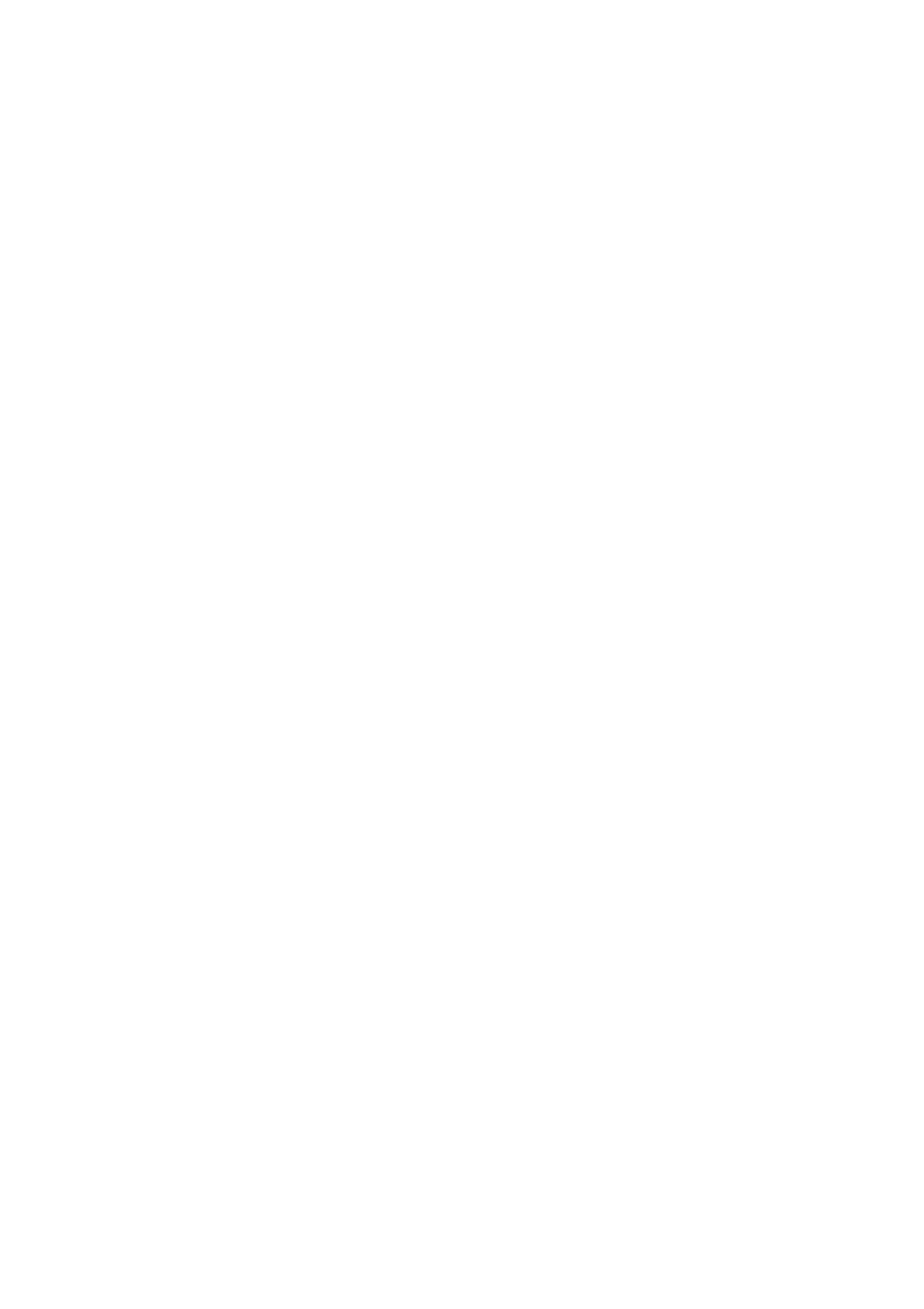#### **1. A WU TE MFUMO WAKU**

- 1. A wu te mfumo waku, We Hosi ya matilo, A wu te mfumo waku, Timbilwini ta hina! U vurile ni khale, Ritweni ro kwetsima: Misava yi ta tala, Hi ku tiva Xikwembu.
- 2. Tiyisa vapfumeri, Ndlelen' ya ku lulama! Tiyisa vapfumeri, Vutomini bya Kriste! Voninga ntlhambi waku, Wu famba ku baseni; Hi endle hi va munyu, Lowu wa ku nandziha.
- 3. Ponisa vahedeni, Munyamen' wa Sathana! Ponisa vahedeni, Tintambhyin' ta vungoma! Tintswalo taku, Hosi, A ti koti ku hela. U hi ferile Yesu, Leswaku hi ta hanya.

## **2. HOW GREAT THOU ART**

1. O Lord my God, when I in awesome wonder Consider all the worlds Thy hands have made; I see the stars, I hear the rolling thunder, Thy power throughout the universe displayed.

*Then sings my soul, my Savior God to Thee; How great Thou art, how great Thou art!*

- 2. And when I think that God His Son not sparing, Sent Him to die, I scarce can take it in, That on the cross, my burden gladly bearing, He bled and died to take away my sin.
- 3. When Christ shall come with shout of acclamation And take me home, what joy shall fill my heart! Then I shall bow in humble adoration, and there proclaim, My God, how great Thou art!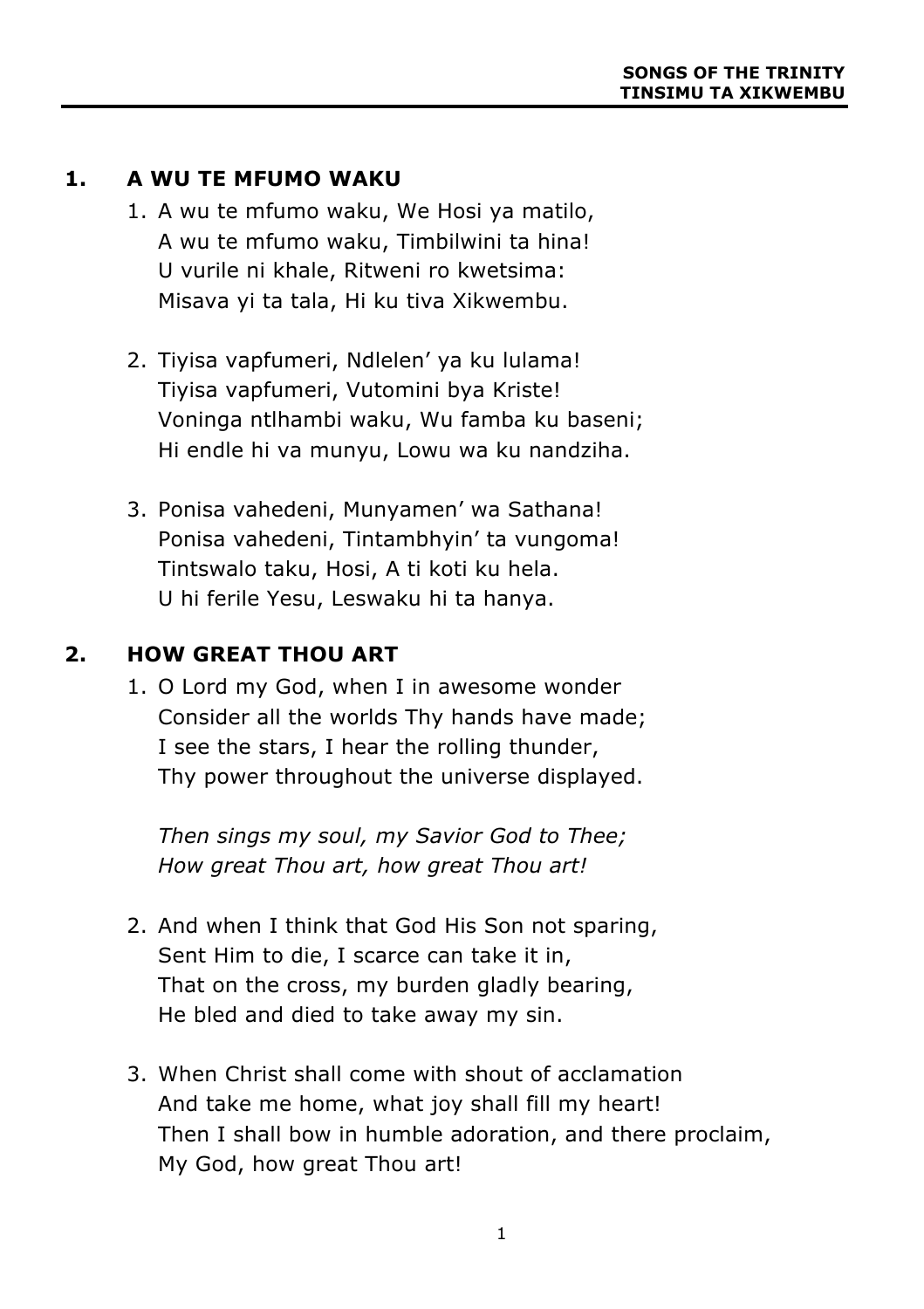## **3. HOLY, HOLY, HOLY**

- 1. Holy, Holy, Holy! Lord God Almighty! Early in the morning Our song shall rise to Thee; Holy, Holy, Holy! Merciful and Mighty! God in three persons, Blessed Trinity!
- 2. Holy, Holy, Holy! Though the darkness hide Thee. Though the eye of sinful man Thy glory may not see, Only Thou art holy; There is none beside Thee. Perfect in pow'r, in love, and purity.

# **4. DZUNISANI YEHOVHA!**

- 1. Dzunisani Yehovha! Dzunisa, moya wanga! Ndzi dzunisa Yehovha, Vutomini bya mina. Ndzi ta n'wi yimbelela, Yehovha wo tshembeka! Mi nga titshembeleni, Tihosi ta misava!
- 2. Ku katekile loyi Xikwembu xa Israel, Xi nga matimba yakwe, Yoloyi wo tshembeka. Yehovha o endlile Matilo ni misava, Elwandle ni hinkwaswo, Ni leswi nga ka swona.
- 3. Hlayisani rito Hi la ku nga heriki. U ta lulamisela Lava xanisiwaka. U nyika lava ndlala Swakudya swo ringana. Yehovha u kutsula Ni lava khomiweke.

## **5. A HI NKHENSENI YEHOVHA**

- 1. A hi nkhenseni Yehovha, A hi yimbelelen' yena, *Hikuva nsovo wa yena, I wa masiku hinkwawo!*
- 2. Vongan' Hosi ya tihosi, A hi nkhinsamelen' yena,
- 3. Loko hi wela hi khombo, Hi yena la miyetaka,
- 4. Leswi vumbeke hi Hosi, Swi hlayisiwa hi yena.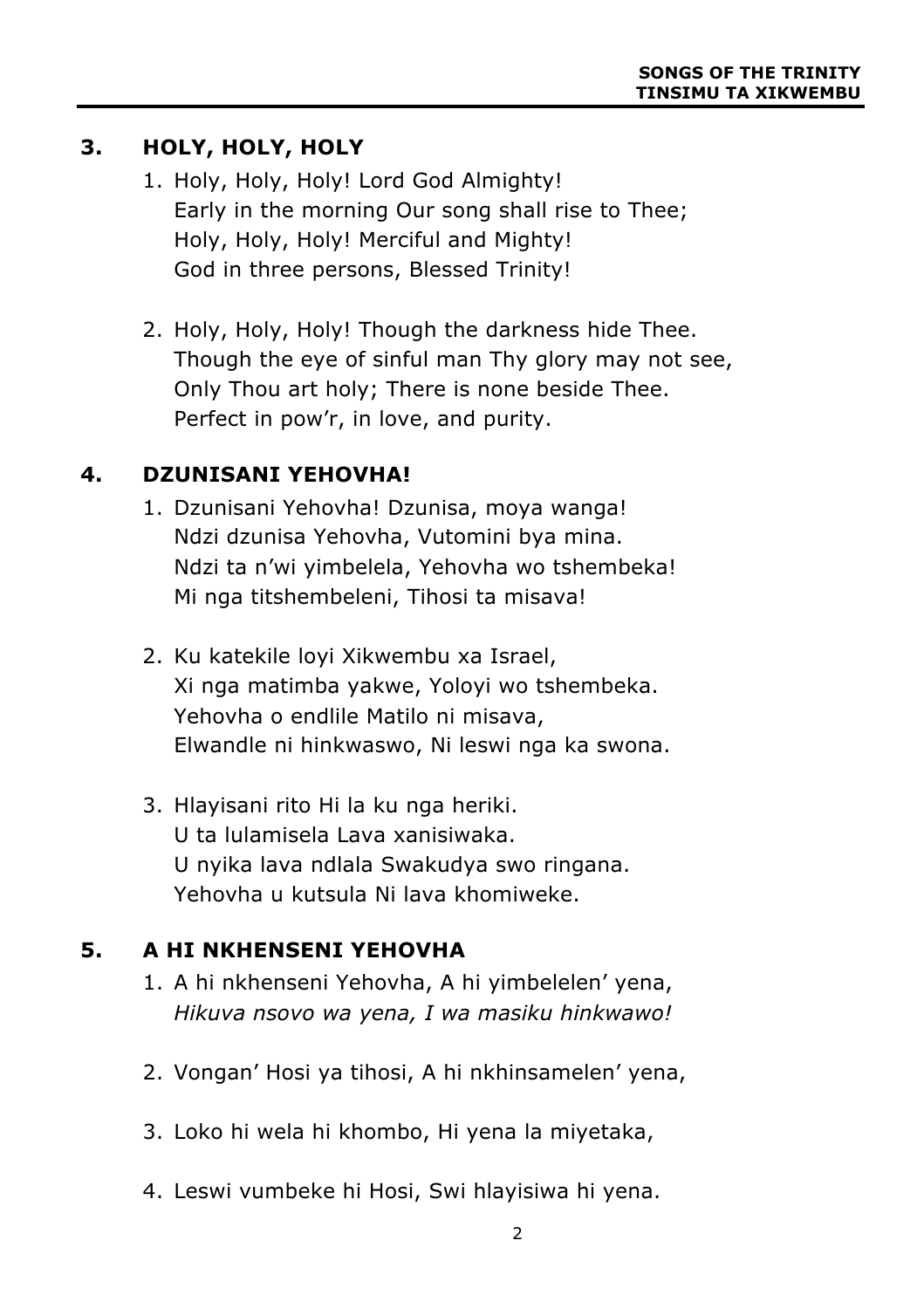#### **6. GANDZELA HOSI**

- 1. We, dzunisani Yehovha Hosi! Yimbelelani rirhandzu ra yena. Xiluvelo xa yena xi xongile. U tshama hi vuxongi na hi xidzuniso.
- 2. We, tivisani Yehovha Hosi! Rivoningo ra yena ri tata matilo. U voninga munyama ku lumeka Ku ponisiwa na ku rivaleriwa.
- 3. We, hi pfuneni, Yehovha Hosi! Hi hava matimba hi tshemba ka wena. Musa wa wena wa hi chavelela. Muendli, Mulweri, Mukutsuri wa hina.

# **7. HA KU DZUNISA**

- 1. Ha ku dzunisa, Muponisi Yesu! Muhluri wa rifu, hi twarisa wena. A hi phasiwile; hi kala ku vona, Kambe u ntshunxile, entlhamu wa swivi. *Ha ku dzunisa, Muponisi Yesu! Muhluri wa rifu, hi twarisa wena!*
- 2. Ntsumi ya Hosi yi ngirimerile, Yi susile ribye; yi pfurile sirha. Nala u chavile, u tlhelele ndzhaku. U chavile nhenha, yi ta hi hlulela.
- 3. Wena Mukriste, U ponisiwile! Tilo ri pfuriwe; langutela henhla! Vona Hosi Yesu; o herise rifu.Sula minyembeti, na we u ta pfuka.

## **8. KA MUMBI WA VANHU**

- 1. Ka mumbi wa vanhu, Hina va milandzu Ha tisola! Ha xi nkhinsamela Xikwembu xa hina, Hi ta xi gandzela hi masiku.
- 2. A hi n'wi dzunisen', Loya dzunekaka. Ni makumu! Hi ku: U lonkulu! Lonkulu, lonkulu! Vukulu bya wena bya dzuniwa.
- 3. Tinsimu ta Hosi, Ti yimbeleriwa, Hi tintsumi. Hi miyela ha yin', Hina la misaven', Hi hanyaka mahlwen' ka Muendli.
- 4. U Mulondzovoti! Hi rifu ra wena, hi ta hanya! A hi tionhile; u hi basisile; Lava nga lahleka—va ponile!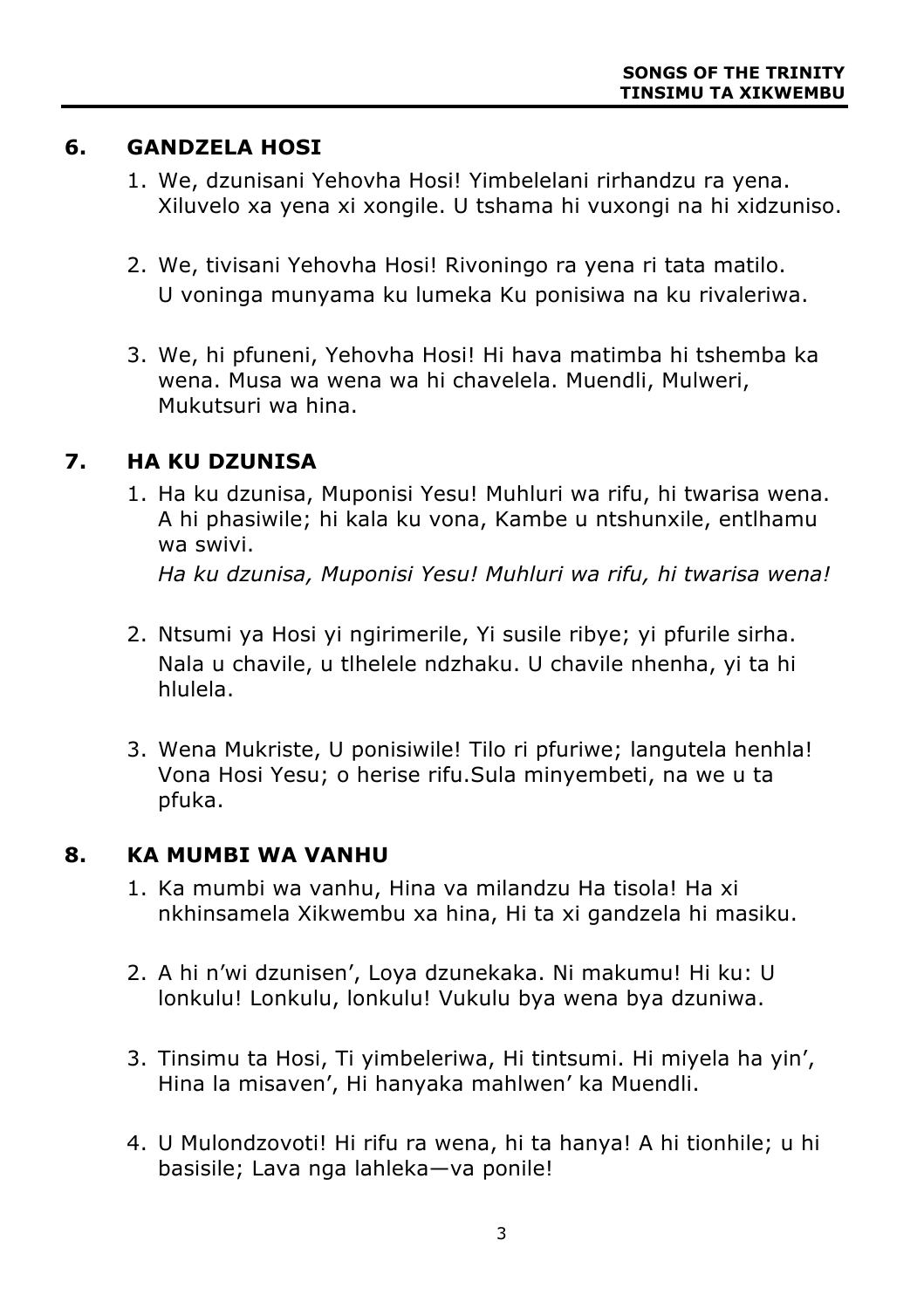#### **9. TINDZIMI TA GIDI TI YIMBELELA**

- 1. Tindzimi ta gidi ti yimbelela Yehovha. Vuxongi bya Hosi Yesu; hi khana hi tintswalo.
- 2. Yesu! Vito ro chavelela mbitsi ya hina. Tindleve ta vadyohi ti tsaka hi ku twa rona.
- 3. U tshovile matimba ya swidyoho swa hina. Hi ntshunxiwa no hlwantswiwa elunyeni hi ngati.
- 4. Xikwembu, hi twakarisa xichavo xa wena. Vanhu 'misaveni va ta chava vito ra Wena.

#### **10. YEHOVHA XIKWEMBU**

- 1. Yehovha Xikwembu, ri humile dyambu, Va hlengeletana, vana va wena. U hi hanyisile, U hi ponisile; Hi rhandza ku nkhensa nsovo wa wena.
- 2. Ha ku lava, wena, Xikwembu Tatana, Hi lava matimba, Hosi ya hina, Matimba yo famba, Ni ku ku landzela, Ndleleni yo hanya, Ndlelen' ya wena.
- 3. Sivela timbilu, timbilu ta hina, Loko ti navela xuma xo bola. Hi nyike matimba yo chivirikela, Xuma xa le henhla, xuma xa wena.
- 4. Loko hi tirhela vutomi bya hina, Katekisa voko leri tirhaka. Mirisa mavele, Etlerisa tiko, Hi tiva ku hanya, ni ku ku vonga.

#### **11. PSALM 89:1**

1. Ndzi ta yimbelela tintswalo ta Yehovha hi masiku, hi masiku; Ndzi ta yimbelela tintswalo ta Yehovha hi masiku hinkwawo ya mina; Milomu ya mina yi ta tivisa ku tshembeka; Milomu ya mina yi ta tivisa ku tshembeka ka wena. Ndzi ta yimbelela tintswalo ta Yehovha hi masiku hinkwawo ya mina.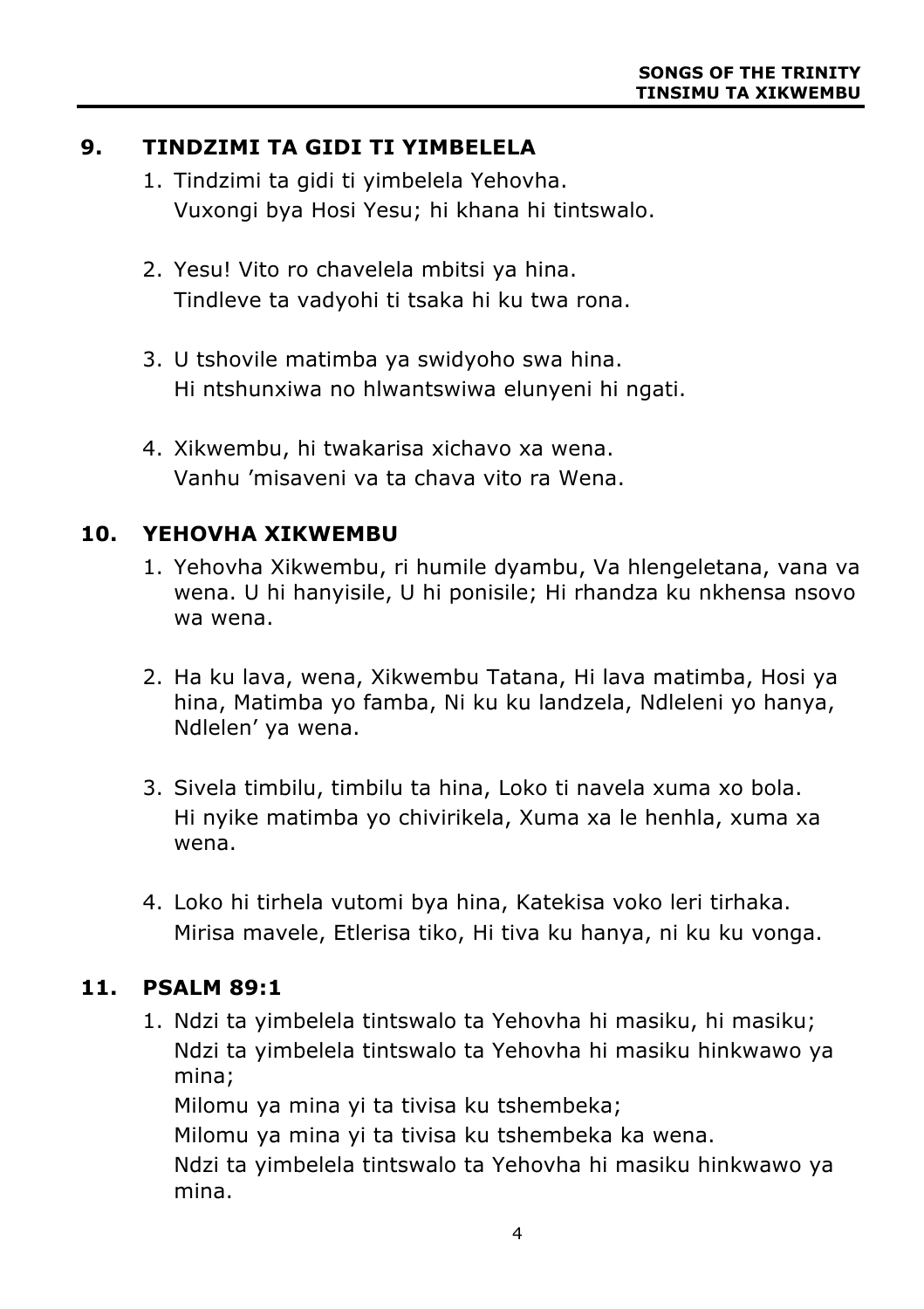#### **12. PSALM 19:7-11**

1. The law of the LORD is perfect, converting the soul: The testimony of the LORD is sure, making wise the simple.

*More to be desired are they than gold, yea, than much fine gold: Sweeter also than honey and the honeycomb.* 

- 2. The statutes of the LORD are right, rejoicing the heart: The commandment of the LORD is pure, enlightening the eyes.
- 3. The fear of the LORD is clean, enduring forever: The judgments of the LORD are true and righteous altogether.
- 4. Moreover by them is thy servant warned: And in keeping of them there is great reward.

## **13. PSALM 25**

1. Unto Thee, O LORD, Do I lift up my soul.

*O my God, I trust in thee: Let me not be ashamed; Let not mine enemies triumph over me.*

- 2. Yea, let none that wait, On Thee be ashamed
- 3. Remember not the sins of my youth;

#### **14. I WILL CALL UPON THE LORD**

1. I will call upon the Lord, Who is worthy to be praised. So shall I be saved from my enemies. I will call upon the Lord. *The Lord lives and blessed be the Rock, And let the God of my salvation be Exalted.* 

## **15. I LOVE YOU, LORD**

1. I love You, Lord, and I lift my voice to worship You. Oh, my soul, rejoice. Take joy, my King, in what You hear. May it be a sweet, sweet sound in Your ear.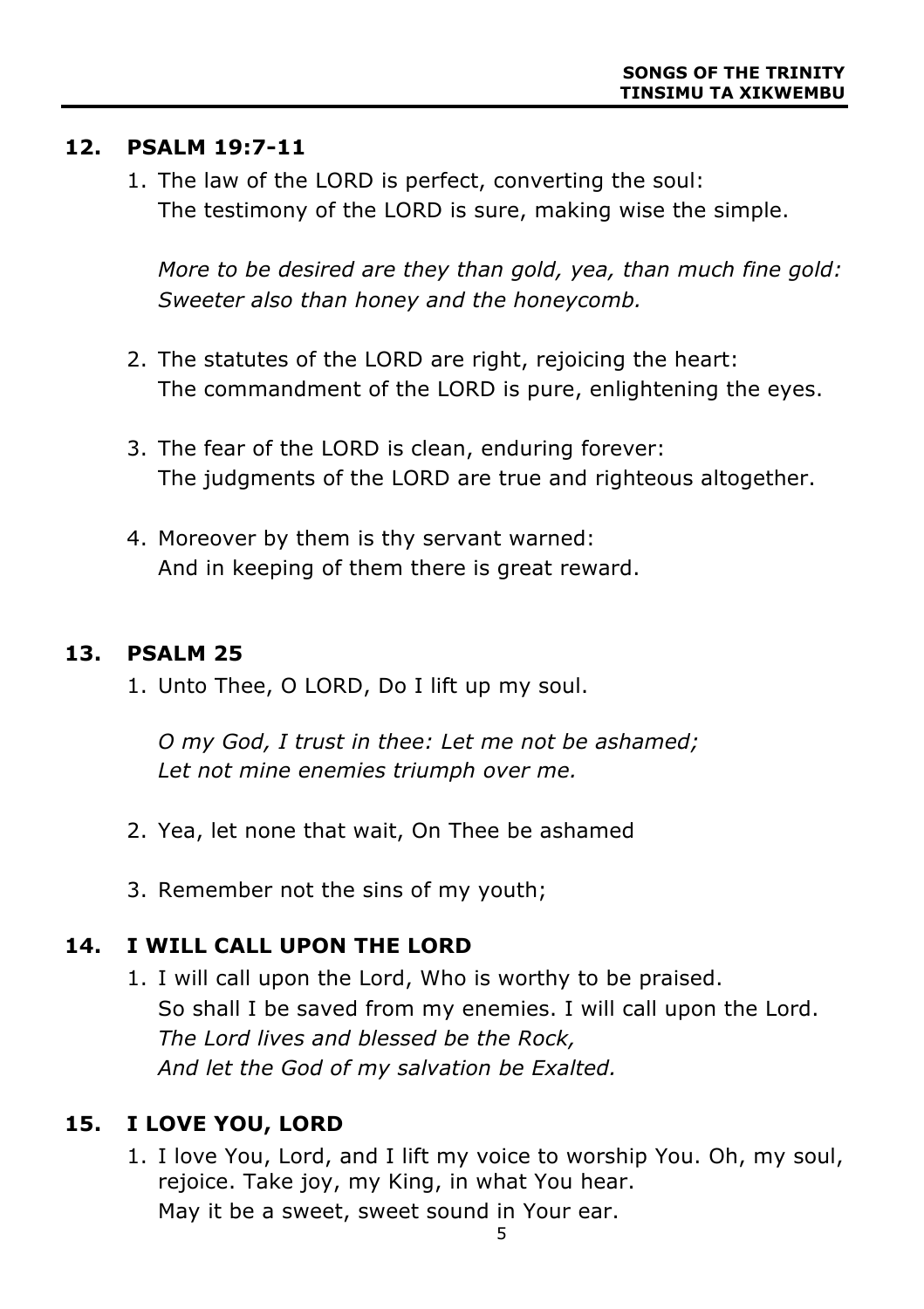## **16. THOU ART WORTHY**

1. Thou art worthy, thou art worthy, Thou art worthy, O Lord. To receive Glory, glory and honor, Glory and honor and power. For thou hast created, hast all things created. Thou hast created all things. And for thy pleasure, they are created. Thou art worthy, O Lord.

# **17. WORTHY OF WORSHIP**

1. Worthy of worship, worthy of praise, Worthy of honor and glory; Worthy of all the glad songs we can sing, Worthy of all of the offerings we bring. You are worthy, Father, Creator. You are worthy, Savior, Sustainer. You are worthy, worthy and wonderful; Worthy of worship and praise.

## **18. YOUR MERCY FLOWS**

1. Your mercy flows upon us like a river. Your mercy stands unshakable and true. Most holy God, of all good things the giver, We turn and lift our fervent prayer to you.

*Hear our cry, O Lord, Be merciful once more; Let your love, Your anger end. Remember mercy, O Lord again.*

#### **19. I WILL ENTER HIS GATES**

- 1. I will enter His gates with thanksgiving in my heart,
	- I will enter His courts with praise.
	- I will say this is the day that the Lord has made.
	- I will rejoice for He has made me glad.

*He has made me glad, He has made me glad, I will rejoice for God has made me Glad. X2*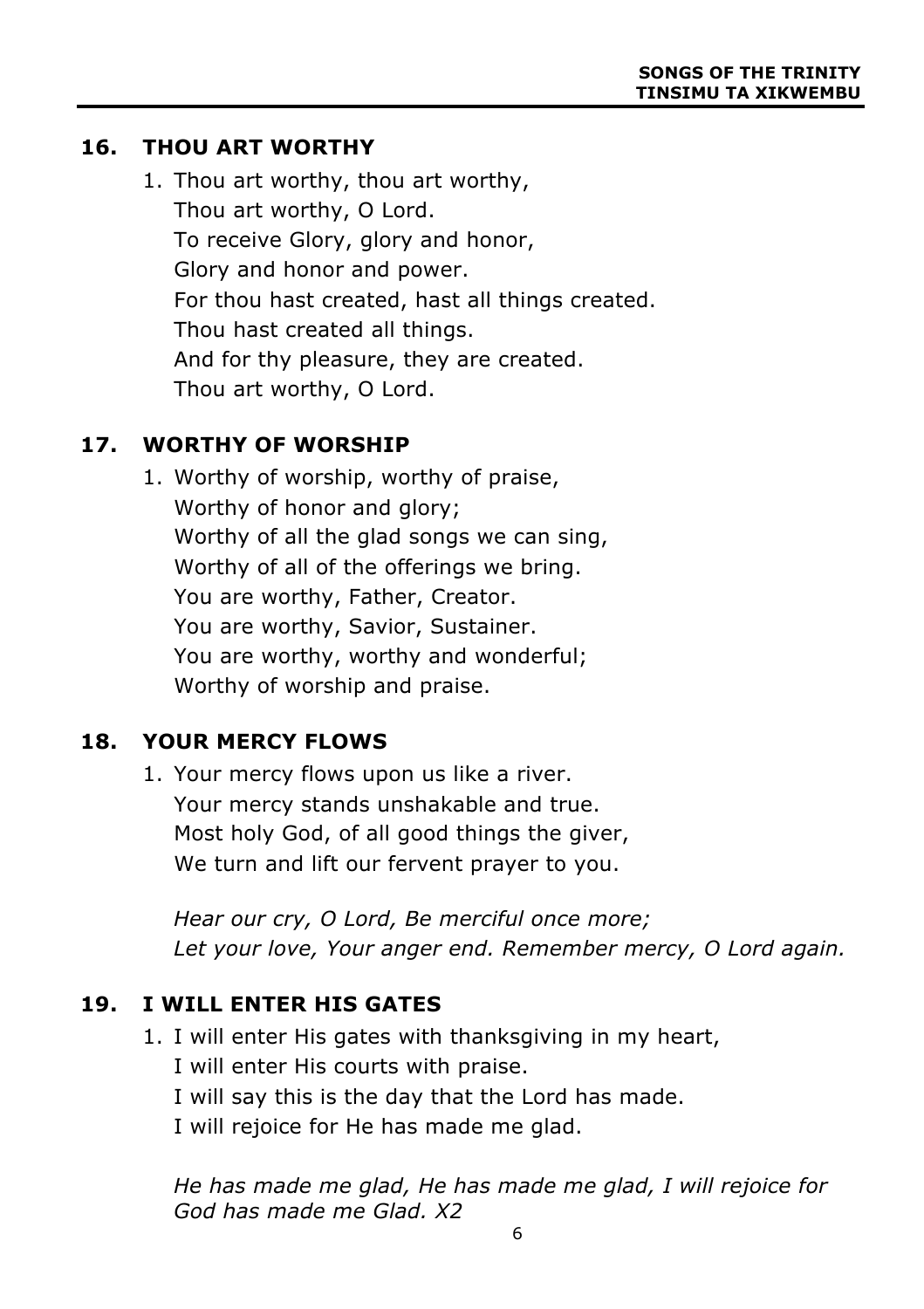#### **20. NDZI TA KU KURISA, HOSI**

- 1. Ndzi ta ku kurisa, Hosi, Wena Xikwembu xanga. Ndzi ta vonga, ndzi tlangela Hinkwawo masiku.
- 2. U lonkulu, u fanele Ku dzunisiwa ngopfu; A byi koti ku pimiwa Vukulu bya wena.
- 3. U seketela, Yehovha, Hinkwavo lava waka; U ololoxa hinkwavo Lava voyameke.
- 4. Ni swivumbiwa hinkwaswo Swi languta ka wena. Tindlelen' taku hinkwato, U la lulameke.
- 5. U kusuhi ni hinkwavo Lava ku vitanaka, U yingisa la rilaka; U ta n'wi rhulisa.
- 6. Hi minkarhi ni minkarhi, Nomu wanga, Yehovha, Wu ta tlangela tintswalo Leti nga ka wena.

## **21. KU VONGA TINTSWALO TO KWETSIMA**

1. Hi ntamu lowo hlamarisa hi ku rhandza ka xona 'henhla, Xi vumbe tinyeleti, tintshava, tinyenyana, tinhlampfi, tindzimi. Xi tumbuluxile hinkwaswo, Ku vonga tintswalo ta xona,

*Ku vonga tintswalo to kwetsima, Ku vonga tintswalo ta xona!*

- 2. Hinkwaswo swi lawuriwa hi makungu ya xona 'henhla. 'Xihundleni xi fuma no yisa mianakanyo ku humelela. Xi tirhela vuxokoxoko, Ku vonga tintswalo ta xona,
- 3. A ka ha ri ku sunguleni, U titivele vapfumeri Hinkwavo lava nga ta hundzuka hi mhamba ni ngati ya N'wana. 'Xihamban'weni u hlurile Ku vonga tintswalo ta xona,
- 4. Hi nga si pfumela ka Yesu, Xi hi katekisile ngopfu. Hi twe Evhangeli hi tsaka; Hi ri karhi hi khomela tilo. Kutani hi ta vona Kriste! Ku vonga tintswalo ta xona.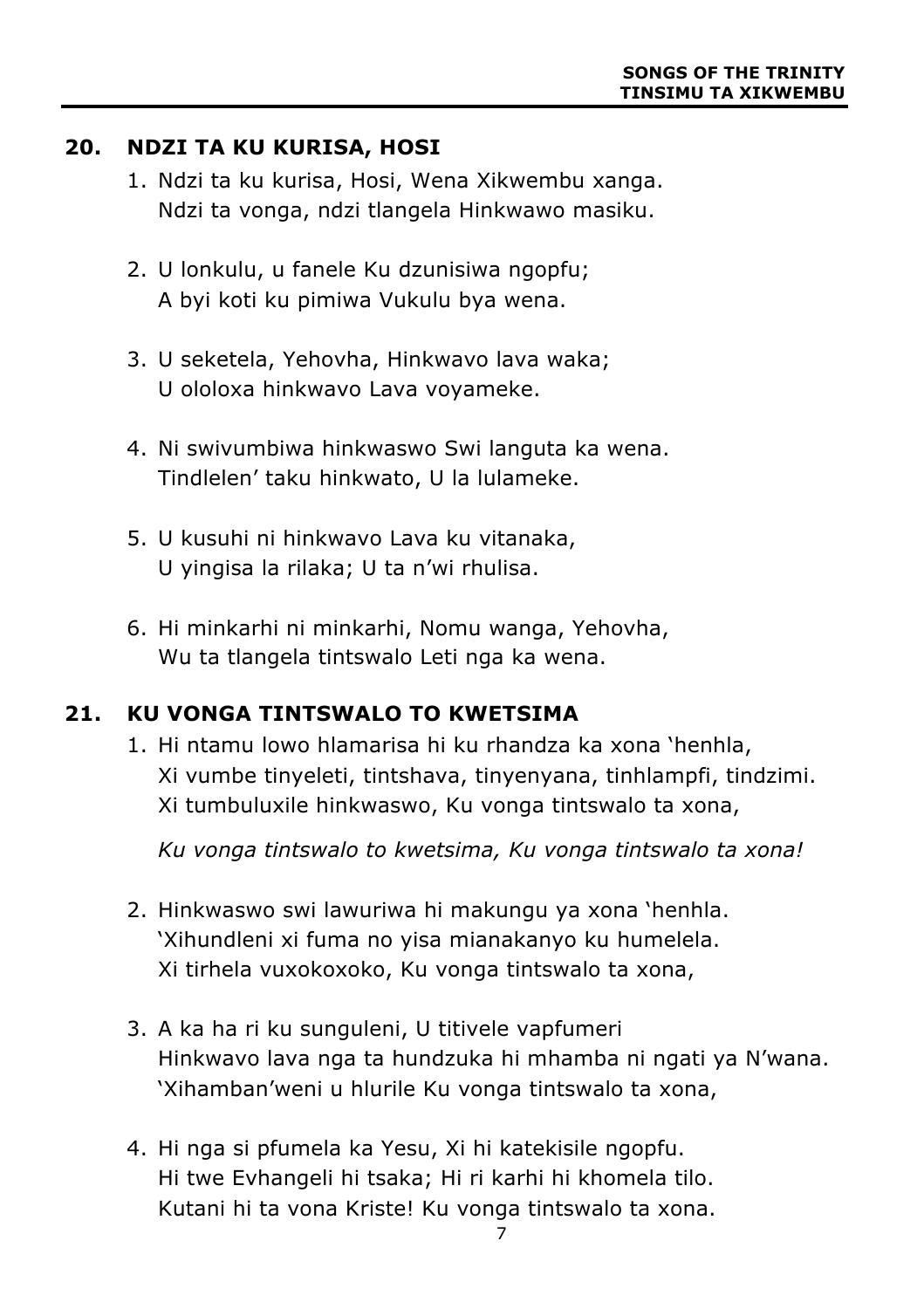#### **22. TATANA U ENDLILE VANHU**

- 1. Tatana, u endlile vanhu, I vakhaluti ntsena. Hi wena xichavelo xerhu, Tolweni ni namuntlha!
- 2. Ehansi ka timpapa taku, Hi kumile ku rhula. Hi laha u nyikaka ntamu, Ni ndlela ya ku hlula.
- 3. Ka wena dzana ra malembe ma fana ni hunguva. Minkarhi yi fana ni nambu, Lowu wu tsutsumaka.
- 4. Dyondzisa malandza ya wena ku hlaya timbilwini Masiku lama nyikiwaka, Leswaku ma tlhariha.

## **23. HA KUNENE HI TA YIMBELELA**

1. Ha kunene hi ta yimbelela, Hi nkhensa vito ra Hosi Yesu. Loya nga hi twela vusiwana, A kondza a hi nyika vutomi.

*N'wi kurisen', Hosi Yesu, N'wi kurisen' hi masiku! Vito ra yena ri tlakusiwa! Hi vonga vito ra yena Yesu.*

- 2. Hi tlangela ntirho wo saseka, Wa Muferi la nga hi hlulela. U hlurile valala hinkwavo, U pfurile ni ndlela ya tilo.
- 3. Swi ta nandziha ku fika ntsindza, Laha Yesu a fumaka kona. Mombo wa yena wu ta voninga; Wu ta tsakisa vahlawuriwa.
- 4. Hi ta suma tinsimu lahaya, Hi hlangana na tona tintsumi. Ti yimbaka, ti twarisa vito, Ra Muhluri, a nga Hosi Yesu.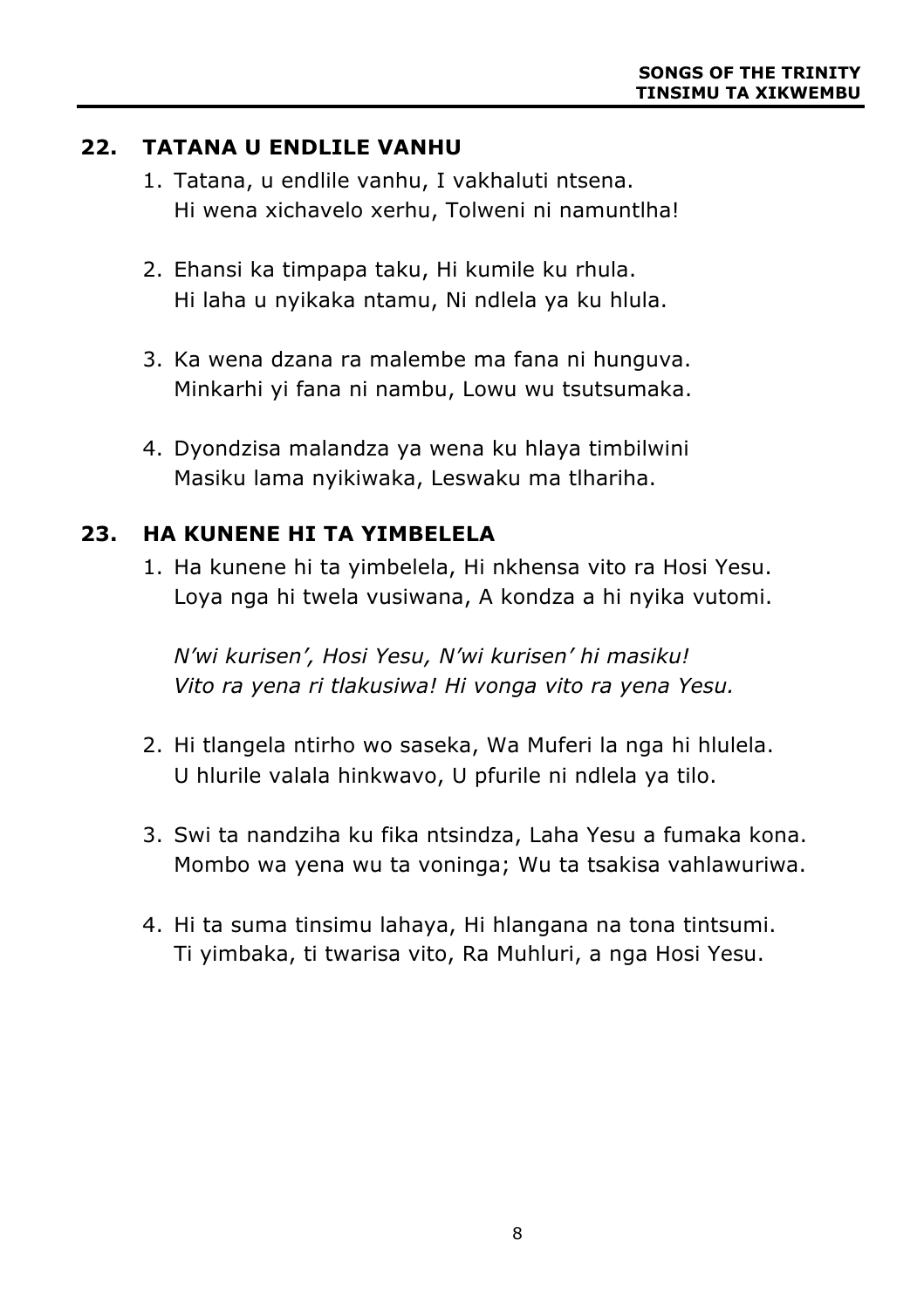## **24. YEHOVHA WA SASEKA**

1. Yehovha wa saseka. A hi n'wi vongen' hinkwerhu. Hi tlakusa marito ku n'wi vonga, ku n'wi khongela!

#### *Ku fuma, ku kwetsima, ku tshame ka Yehovha!*

- 2. A nga na ku sungula; a nga hlayiwi malembe. A nga tivi ku hela; U ta hanya ni ku hanya.
- 3. Hina la' hi poneke, a hi ta miyela xana? Hi loya hi feleke, Hi n'wi vongaka hi mbilu.
- 4. Wena la bohiweke; Wena la tshameke rifin', Languta Muhanyisi; u amukela vutomi!

## **25. YEHOVHA XIKWEMBU, HOSI YA MATILO**

- 1. Yehovha Xikwembu, Hosi ya matilo, U tshamile henhla ka swilo hinkwaswo; Ti kwihi tintsumi, va kwihi ni vanhu Lava kotaka ku ku dzunisa?
- 2. Malembe ya wena a ma nga pimiwi, Ma rhanghele swilo leswi voniwaka; Dyambu, tinyeleti, i swilo leswintshwa, Kasi wena a wu sungulanga.
- 3. Vuhosi bya wena a byi nga hikiwi, Tilo ra matilo a ri byi eneri; Hambi ndzi ringeta dzana ra malembe, Swi ta ndzi hlula ku byi twisisa.
- 4. Matimba ya wena ma ndzi tsema nhlana. Ma fambisa dyambu, ma hungisa mheho Ma ndzi tlherisela Ntshurin' wa misava, A ma hluriwi ni Siku rin'we.
- 5. Vutlhari bya wena bya ndzi hlamarisa, Byi tiva hinkwaswo, byi xiya hinkwako, Bya ndzi funengeta bya ndzi kohlekisa Bya siva nomu ni wa tintlhari.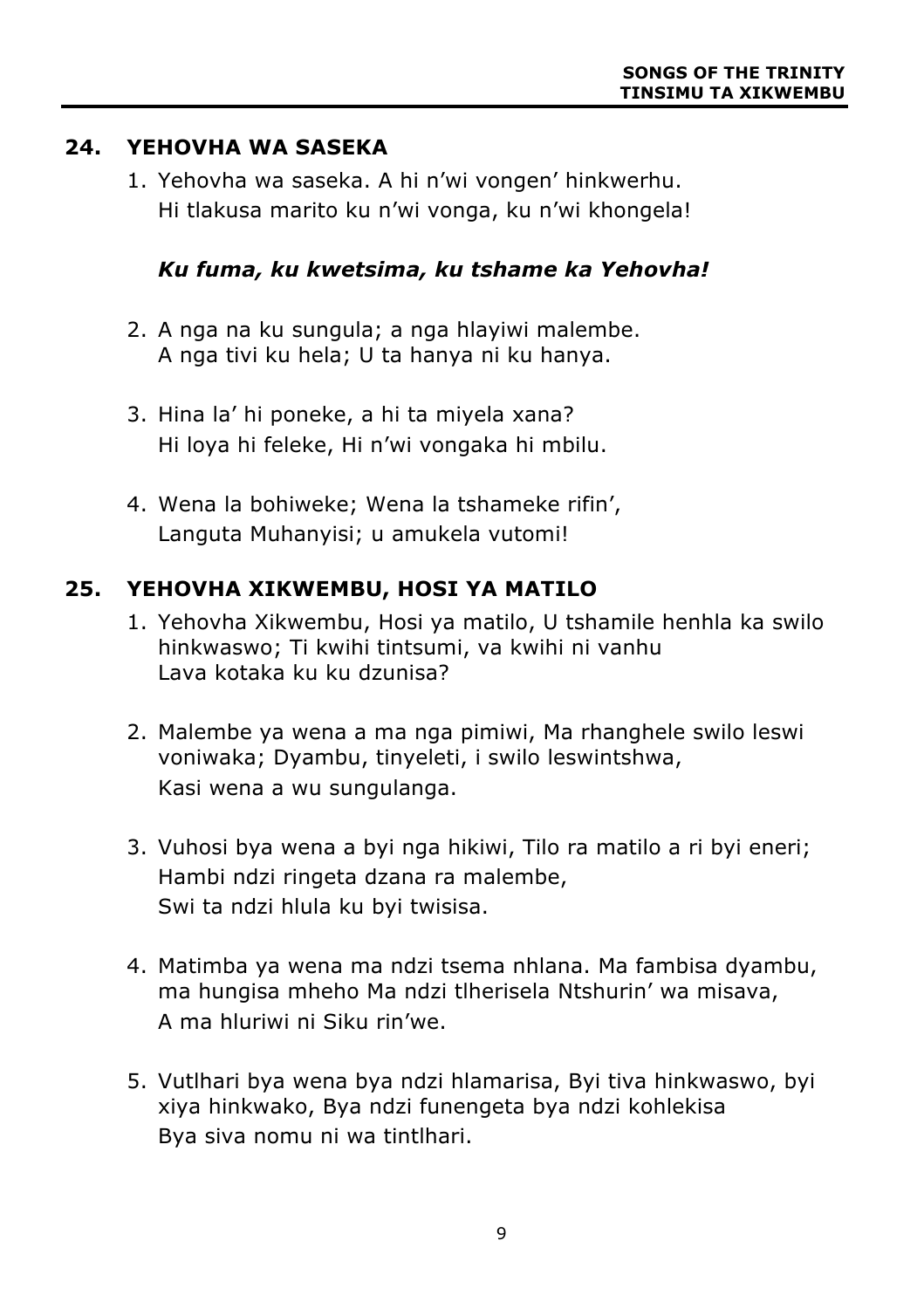- 6. Ndzi chavile ngopfu ku basa ka wena; Ku tlula gamboko, ku kala xivati. Swo biha ku hava ku fumen' ka wena; Ndzi mendlaswivi, Ndza rhurhumela.
- 7. Ngopfu ndzi dzunisa rirhandzu ra Wena, Ri tlula vutlhari, Matimba, Vukulu; Ri ndzi nyike Yesu, Muponisi Wanga. A ku nkhensiwe rona rirhandzu!

## **26. HI HANYANYISE**

- 1. Ha xi dzunisa, hi N'wana wa xona, Ka Yesu la nga fa a tlhela a pfuka. *Aleluya! Dzunisani! Aleluya! Amen! Aleluya! Dzunisani! Hi hanyanyise!*
- 2. Ha wu dzunisa, Moya wa rivoni, Wu tshovile munyama, no komba Hosi.
- 3. Ka xinyimpfana lexi tlhaviweke, Ku hlantswa swidyoho na ku hi basisa.
- 4. Hi hanyanyise! Tatani timbilu Ta hina hi rirhandzu ra wena. Amen!

#### **27. TANA, MOYA WO SASEKA**

1. Tana, Moya wo saseka, Moya lowu hanyaka! Moya wa Xikwembu, tana, Ka timbilu ta hina.

*Tana, Moya wa vutomi; U hi nyika ku hanya. U nga hlangula mihloti; U hi nyika ku tshemba.*

- 2. Loko hi hlaya timhaka ta buku ya Xikwembu, Hi pfune ku ti twisisa; Hi ta tiva ku dyondza.
- 3. Loko hi nga ri na wena, Hi kala ku tlhariha. Swa hi hlula ku tsundzuka, Mikhuva yo saseka.
- 4. Hi hlanganise na Yesu, loya nga wo Saseka. Hi hundzuluka swinene Ku tirhela Xikwembu.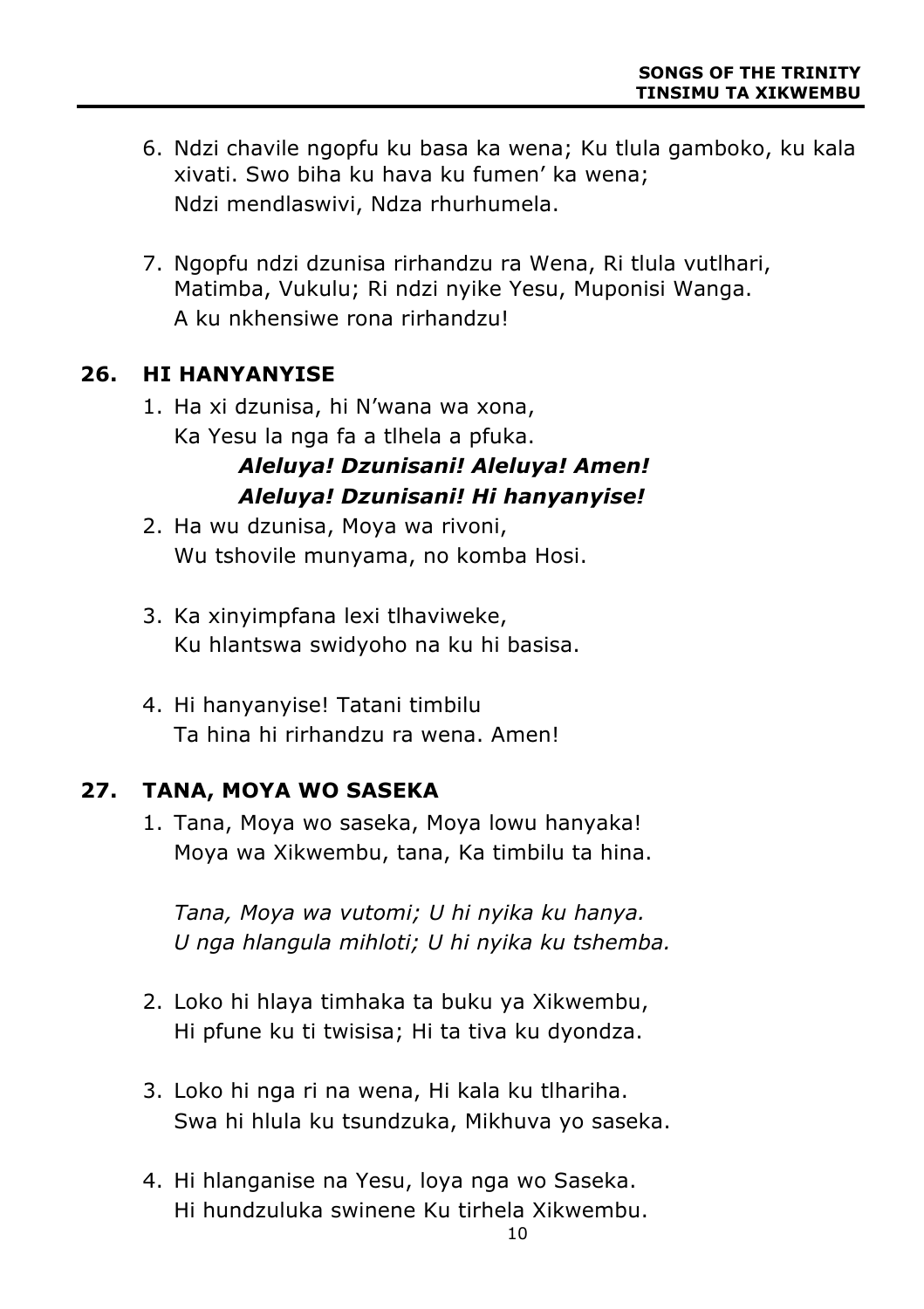# **28. ALL I HAVE IS CHRIST**

1. I once was lost in darkest night, yet thought I knew the way. The sin that promised joy and life had led me to the grave. I had no hope that you would own a rebel to your will. And if you had not loved me first, I would refuse You still.

*Hallelujah! All I have is Christ. Hallelujah! Jesus is my life.*

- 2. But as I ran my hell-bound race, indifferent to the cost, You looked upon my helpless state and led me to the cross. And I beheld God's love displayed—You suffered in my place; You bore the wrath reserved for me; now all I know is grace.
- 3. Now Lord, I would be yours alone, and live so all might see, The strength to follow your commands could never come from me. O Father, use my ransomed life in any way you choose; And let my song forever be: "My only boast is you."

## **29. ALL GLORY BE TO CHRIST**

1. Should nothing of our efforts stand, no legacy survive Unless the Lord does raise the house in vain its builders strive.

*All glory be to Christ our King! All glory be to Christ! His rule and reign will ever sing, all glory be to Christ!* 

- 2. To you who boast tomorrow's gain tell me what is your life? A mist that vanishes at dawn, all glory be to Christ!
- 3. His will be done, His kingdom come on earth as is above. Who is himself our daily bread, praise Him the Lord of love.
- 4. Let living water satisfy the thirsty without grace. We'll take a cup of kindness yet, all glory be to Christ!
- 5. When on the day the great I Am the faithful and the true The Lamb who was for sinner's slain is making all things new.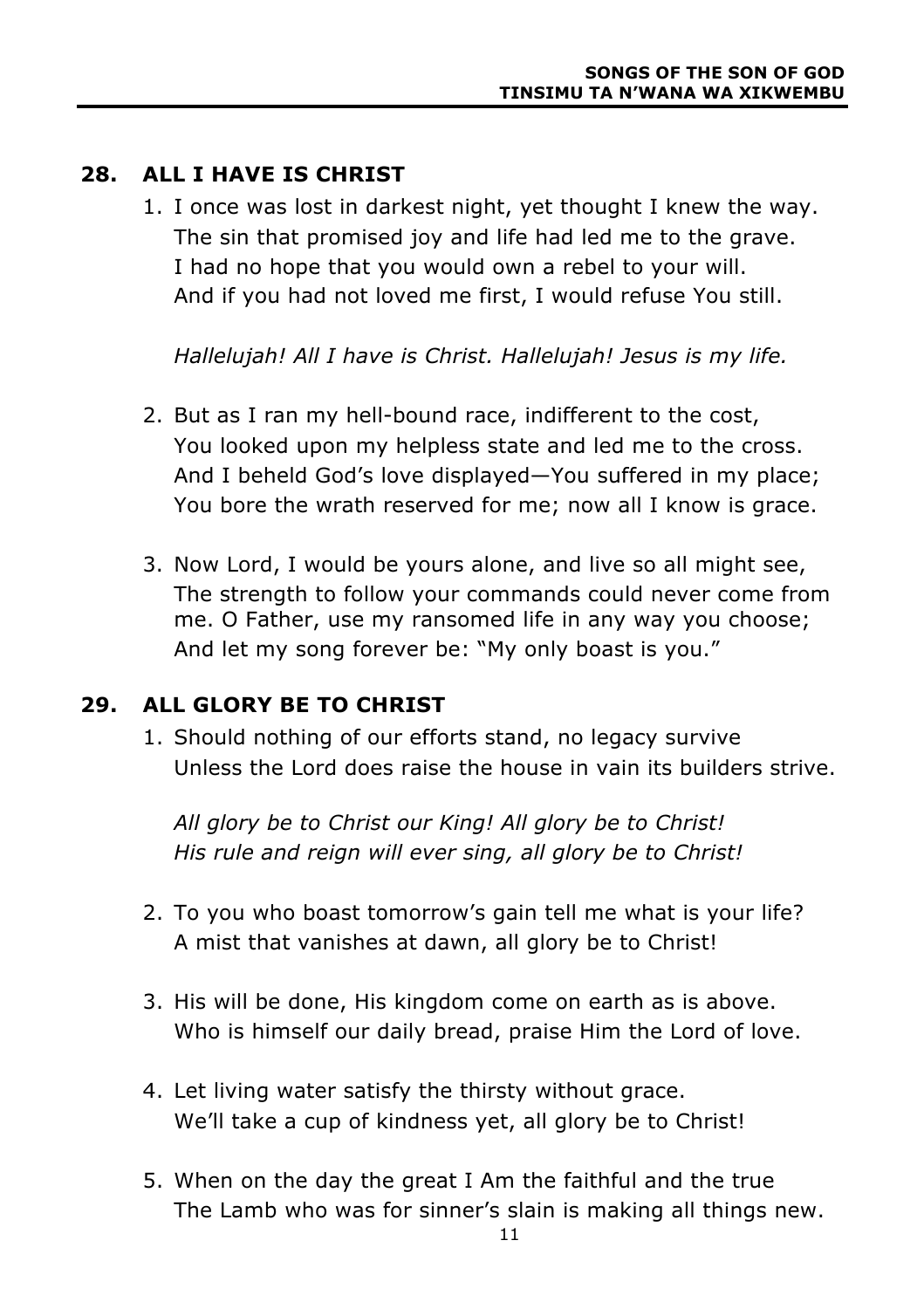## **30. LORD, I LIFT YOUR NAME ON HIGH**

Lord, I lift Your name on high. Lord, I love to sing Your praises. I'm so glad You're in my life. I'm so glad You came to save us.

You came from heaven to earth to show the way. From the earth to the cross, my debt to pay. From the cross to the grave from the grave to the sky. Lord, I lift Your name on high.

## **31. ACROSS THE LANDS**

1. You're the Word of God the Father from before the world began;

Every star and every planet has been fashioned by your hand. All creation holds together by the power of your voice, Let the skies declare your glory; let the land and seas rejoice.

# *You're the Author of creation, You're the Lord of every man, And your cry of love rings out across the lands.*

2. Yet you left the gaze of angels, came to seek and save the lost, And exchanged the joy of heaven for the anguish of the cross. With a prayer you fed the hungry, with a word you calmed the sea;

Yet how silently you suffered, that the guilty may go free.

3. With a shout you rose victorious, wresting vict'ry from the grave,

And ascended into heaven, leading captives in your way. Now you stand before the Father, interceding for your own; From each tribe and tongue and nation you are leading sinners home.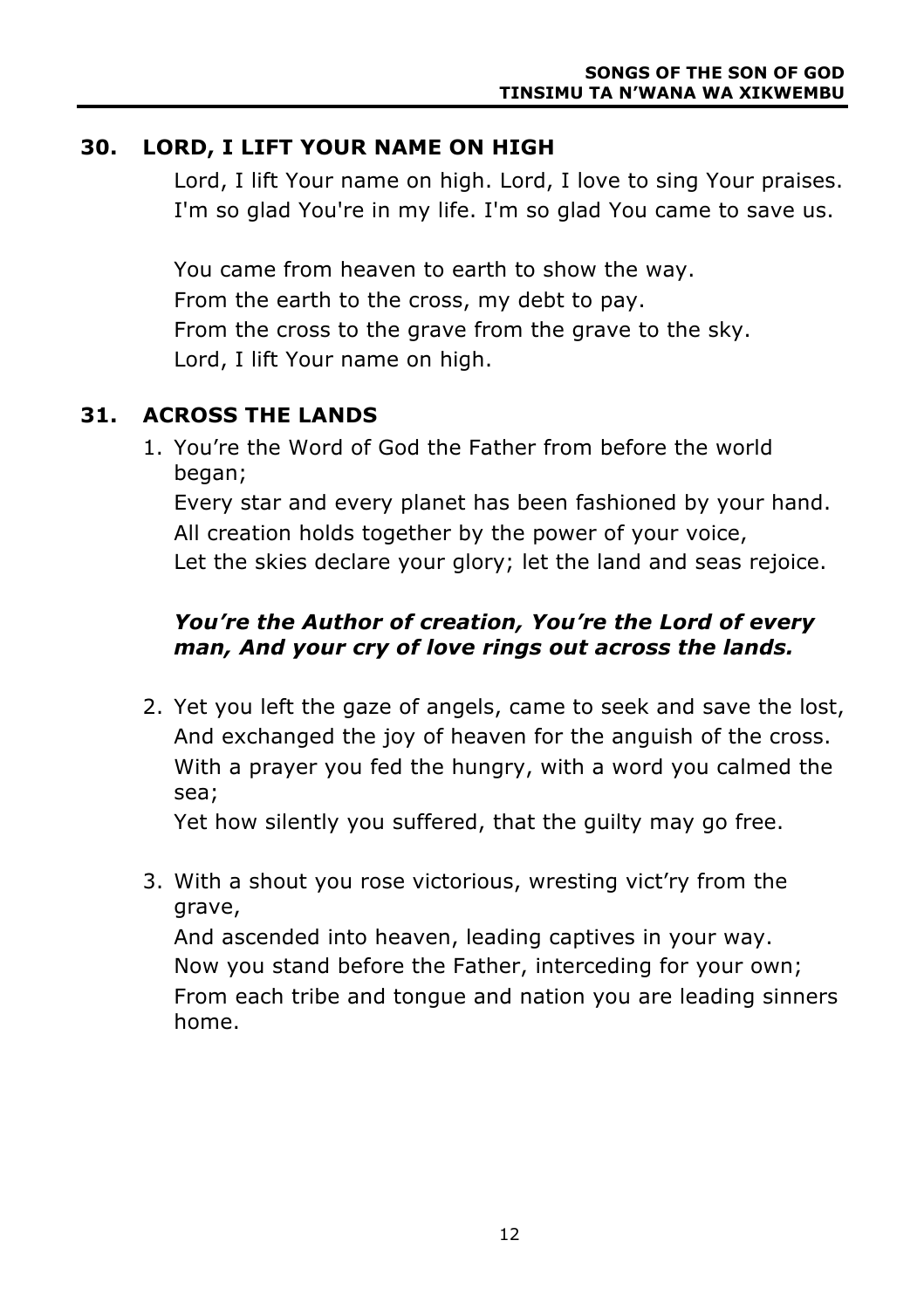#### **32. VONANI, WA TA, HOSI YESU**

1. Vonan', wa ta, Hosi Yesu, Loy' hi nga n'wi tshamela. Wa vuya ku fuma vanhu, Ni ku heta valala.

*Aleluya! Aleluya! N'wi dzunen'! Aleluya! Aleluya! Aleluya! N'wi dzunen'! Aleluya!*

- 2. Hi nomu lo a vonaka, A xika hi mapapa, A landza hi lavo tala, Lava n'wi dzunisaka.
- 3. Lava nga n'wi pfumeriki, Va khoma hi tingana; Va nga ka va nga baleki, U ta va avanyisa.
- 4. Kambe lava nga n'wi rhandza, Va n'wi vona, va tsaka, Hikuva wa va nghenisa, Ku fumen' ka le henhla.

## **33. KHINSAMELANI YESU**

- 1. Nkhinsamelani Yesu, n'wina lavo kwetsima. Mi dzunisa vuhosi bya Hosi ya tihosi. Dzunani hi masiku, mi ku: Hosi Kriste Yesu.
- 2. Dzunani, n'wina vahluri, mi xanisiwile. Dzunani, vakutsuriwa, mi ku: Ha ku landzela. Dzunani, Muponisi, mi ku: Hosi Kriste Yesu.
- 3. Vadyohi, mi ponile hi ngati yakwe Yesu. N'wi tiselen' timbilu, mavandla ya matilo. N'wina mi gandzelaka, mi ku: Hosi Kriste Yesu.
- 4. Hinkwenu vamatiko, n'we mi vitaniweke Hi rito ro tlakuka, mi ku: eHosi, Hosi. Dzunani hi masiku, mi ku: Hosi Kriste Yesu.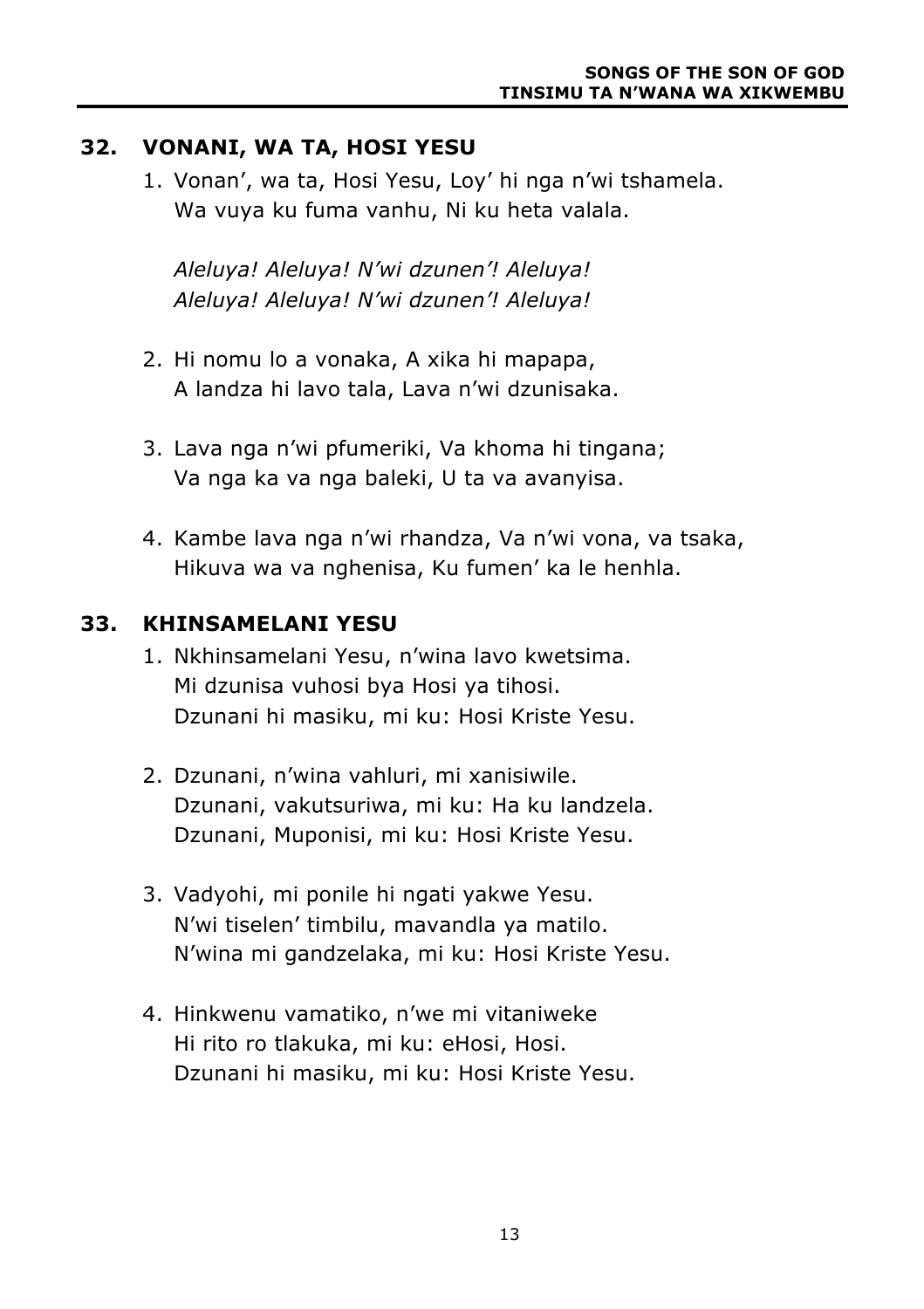## **34. MURISI LONENE**

- *1.* Murisi lonene, o byerile vanhu; "Tanani, mi nghena, tshangen' ra mina; Mi nga chavi nchumu, hi mina nyangwa; *Nghenani ka mina, n'ta mi hlayisa."*
- *2.* Vanhu va xikolo, mi n'wi landzelela, Murisi lonene, ndlelen' ya yena. Mi ta kuma kona ku xurha ka moya, *Ku wisa, ku tsaka, tilwen' ni kwala.*
- 3. Tinyimpfu ta Yesu, a ta ha chavi ku lahleka ndlela, ndlela ya Yesu. Mhisi, va yi kuma, lava hambukaka, *Lava sukelaka, ndzisi wa vona.*
- 4. Dzunisani Yesu, Hosi ya vutomi, Hi yena Murisi, wa vula, a ku: "Hi mina swinene, ndlela ni ku hanya, *Lava enghenaka va ta ka mina."*

## **35. O YESU, HOSI YA TINTSWALO**

- 1. O Yesu, Hosi ya tintswalo! Ndzi ku languterile ngopfu. Ndzi wundle, u tatisa mbilu; Rirhandzu raku i rikulu, Muponisi wanga!
- 2. U dyambu leri voningaka, Tindlela ta malandza yaku. Ndza ku navela, ndzi karhele, Swidyoho swa mina swa tika, Muponisi wanga!
- 3. Xihambanweni xa Golgota, Ndza ku languta, ndzi tisola; A ndza ha lavi ku titshemba, Embilu yanga yi ta wisa, Muponisi wanga!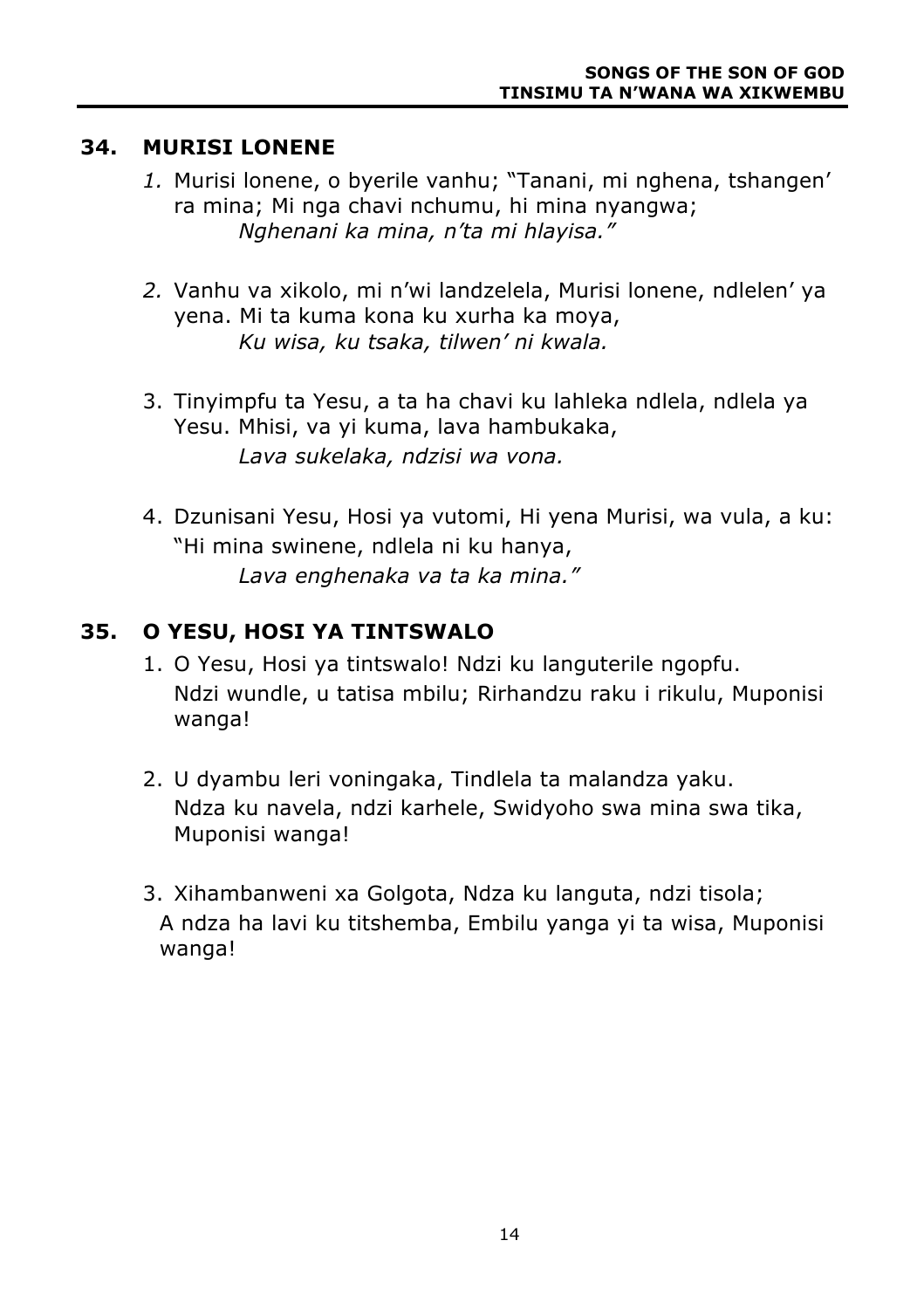#### **36. RIHLAMPFU RANGA I YESU**

- 1. Rihlampfu ranga i Yesu: I rihlampfu lero tiya, Wa ndzi sirhela ka rifu, wa ndzi lwela ka Sathana. Muringi wa vanhu, wa ndzi bvutamela, wa ndzi karihela. Hambi a tlharihile, Yesu u ta ndzi ponisa.
- 2. Loko mina ndzi ri ndzexe, Ndzi hluriwa hi masiku; Matimba, wona, ndzi hava, Ndzi munhu wo tsana ntsena. Mupfuni wa mina, Yesu, Ndza ku tiva. Hosi ya mavandla, Hosi ya tikereke, Ndza ku tshemba hi masiku.
- 3. Mahlomulo ni makhombo, La nga ndzi welaka henhla, Yesu wanga, vula rito, Kan'we ma ta hangalaka! Ndzi nga tekeriwa, leswi ndzi pfunaka, a ndzi chavi nchumu; Ndzi na Yesu wa mina, Ni vutomi bya le henhla.

## **37. KU NA MUKUTSURI**

1. Ku na Mukutsuri, N'wana wa Hosi. Xinyimpfana lexo durha, lexi kwetsimaka.

# *Ha khensa, Tatana. Kriste, N'wana wa Hosi. La pfumelaka ka Yena, u ta rivaleriwa.*

2. Loko hi vona rifu, hi ta ta ka Wena. Hi ta yimbelela Wena, "Loyi a Kwetsimisaka."

## **38. THERE IS A REDEEMER**

1. There is a Redeemer, Jesus God's own Son, Precious Lamb of God Messiah, Holy One.

# *Thank you, oh, my Father, for giving us Your Son, And leaving the Spirit 'til the work on earth is done.*

2. When we stand in glory, we shall see His face. Then we'll praise our King forever, in that holy place.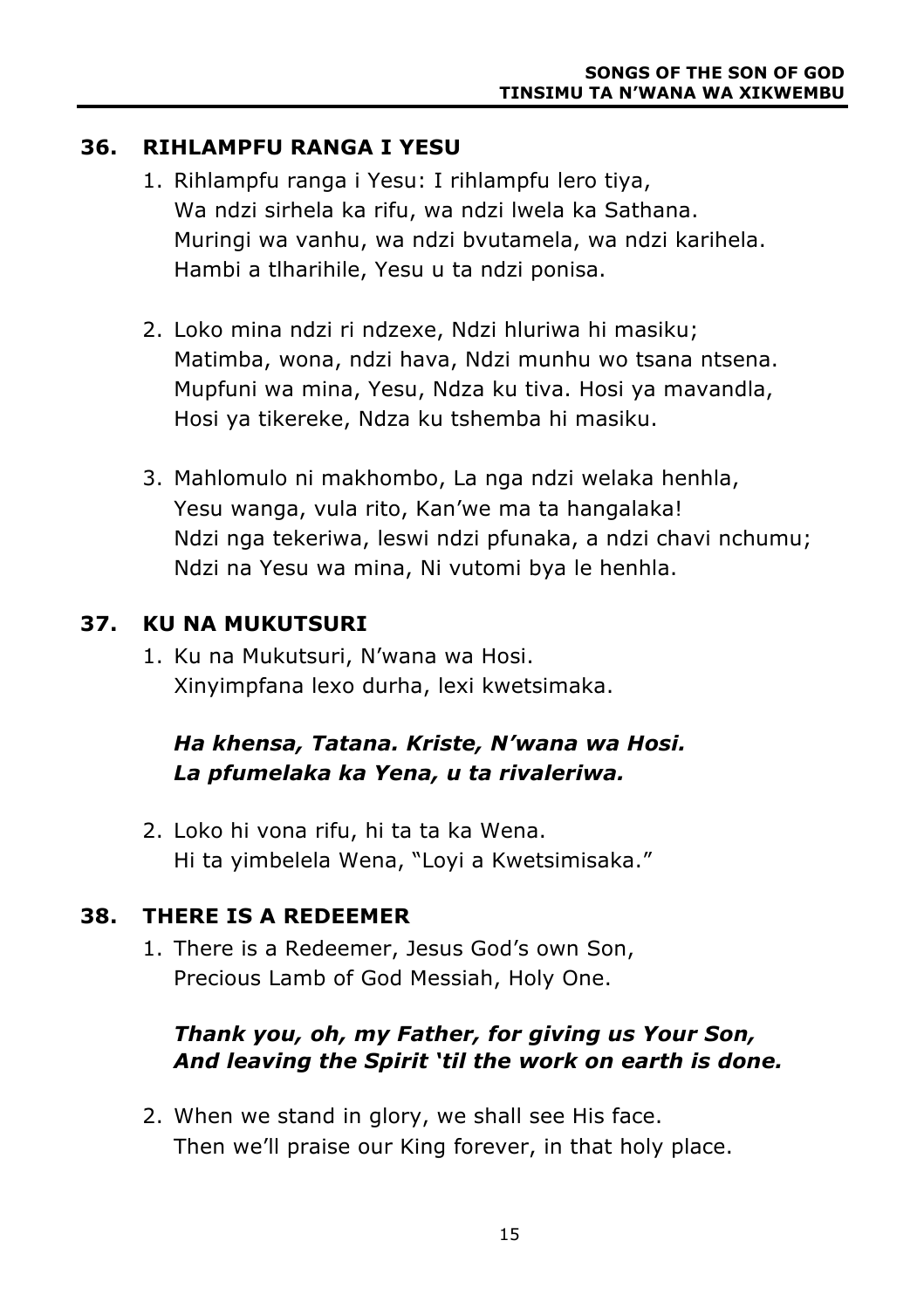#### **39. I WILL GLORY IN MY REDEEMER**

1. I will glory in my Redeemer, whose priceless blood has ransomed me.

Mine was the sin that drove the bitter nails, And hung Him on that judgment tree.

I will glory in my Redeemer, Who crushed the pow'r of sin and death. My only Savior before the holy Judge;

The Lamb who is my righteousness. The Lamb who is my righteousness.

2. I will glory in my Redeemer, My life He bought, my love He owns. I have no longings for another, I'm satisfied in Him alone.

I will glory in my Redeemer, His faithfulness, my standing place. Though foes are mighty and rush upon me, My feet are firm held by His grace, My feet are firm, held by His grace.

3. I will glory in my Redeemer, Who carries me on eagle's wings. He crowns my life with lovingkindness, His triumph song I'll every sing. I will glory in my Redeemer, Who waits for me on streets of gold.And when He calls me, it will be paradise: His face forever to behold, His face forever to behold.

## **40. MY JESUS, I LOVE THEE**

- 1. My Jesus, I love Thee, I know Thou art mine. For Thee all the follies of sin I resign. My gracious redeemer, My Savior art Thou. If ever I loved thee my Jesus its now.
- 2. I love Thee because Thou has first loved me, And purchased my pardon, on Calvary's tree. I love Thee for wearing, the thorns on Thy brow, If ever I loved Thee, my Jesus its now.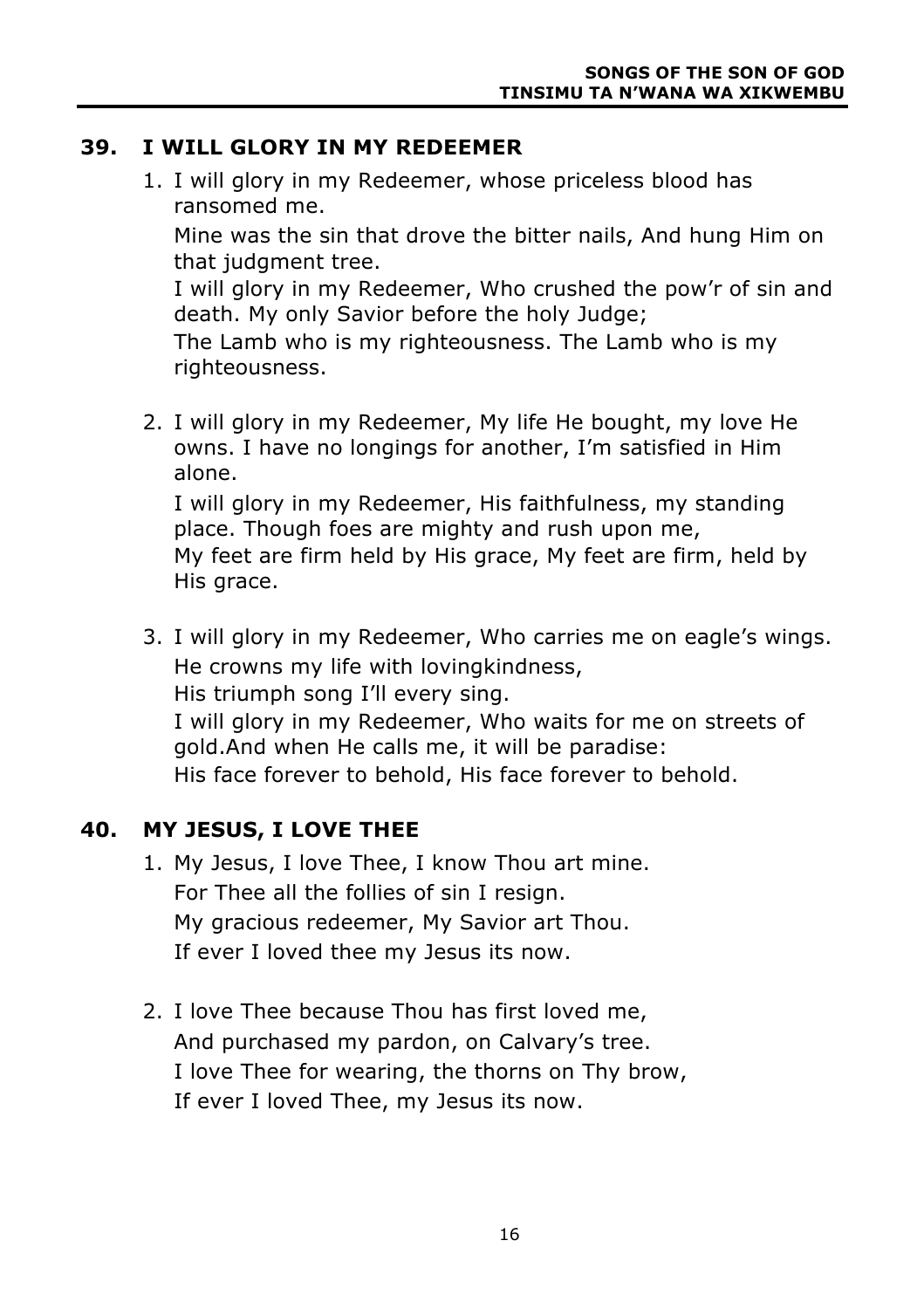## **41. N'WINA LA MI HUMAKA TIKWENI**

- 1. N'wina la mi humaka tikwen', Ra vanhu lava loveke, La mi tswariweke munyamen', I man' la mi vitaneke? *I Yesu! I Yesu la hi rhandzeke.*
- 2. A mi bohiwa hi Sathana, Hi mikhuva ya tinxaka; La teke ku mi lwela i man', A fa matshan'wen' ya n'wina? *I Yesu! I Yesu la hi ntshunxeke.*
- 3. Misaven' leyi mi ringaka, Hi miringo leyo tala, Mi ta hlula hi vito ra man', Kasi mi hava matimba? *I Yesu! I Yesu ntamu wa hina.*
- 4. Loko ku ta tsana rirhandzu, Ra n'wina lero sungula, Loko mi ta khunguvanyeka, I man' la nga ta mi pfuxa? *I Yesu! I Yesu la hi risaka.*

## **42. RIRHANDZU RA YESU KRISTE**

- 1. Rirhandzu ra Yesu Kriste i nambu lowukulu; Nambu lo' tsemakanyaka Misava ley' omeke. Hinkwenu mi nga ni torha, Vuyani, mi ta ta nwa. Rirhandzu ra Yesu Kriste i nambu lowukulu.
- 2. Nambu lowu wu ringana ku hlantswa ka swidyoho. Hambi swi bihile ngopfu, Swi hlantswiwa hinkwaswo. Tanan', n'wina mi nyameke, Mi ta kuma ku basa. Nambu lowu wu ringana ku hlantswa ka swidyoho.
- 3. Vaendzi va le mananga, Va fikile Hlalukwen'. Va rhula timpahla ndzhutin', Va nwa mati manene. N'wina mi tshwaka hi mumu; Nambu, i Yesu Kriste. Vaendzi va le mananga, va fikile hlalukwen'.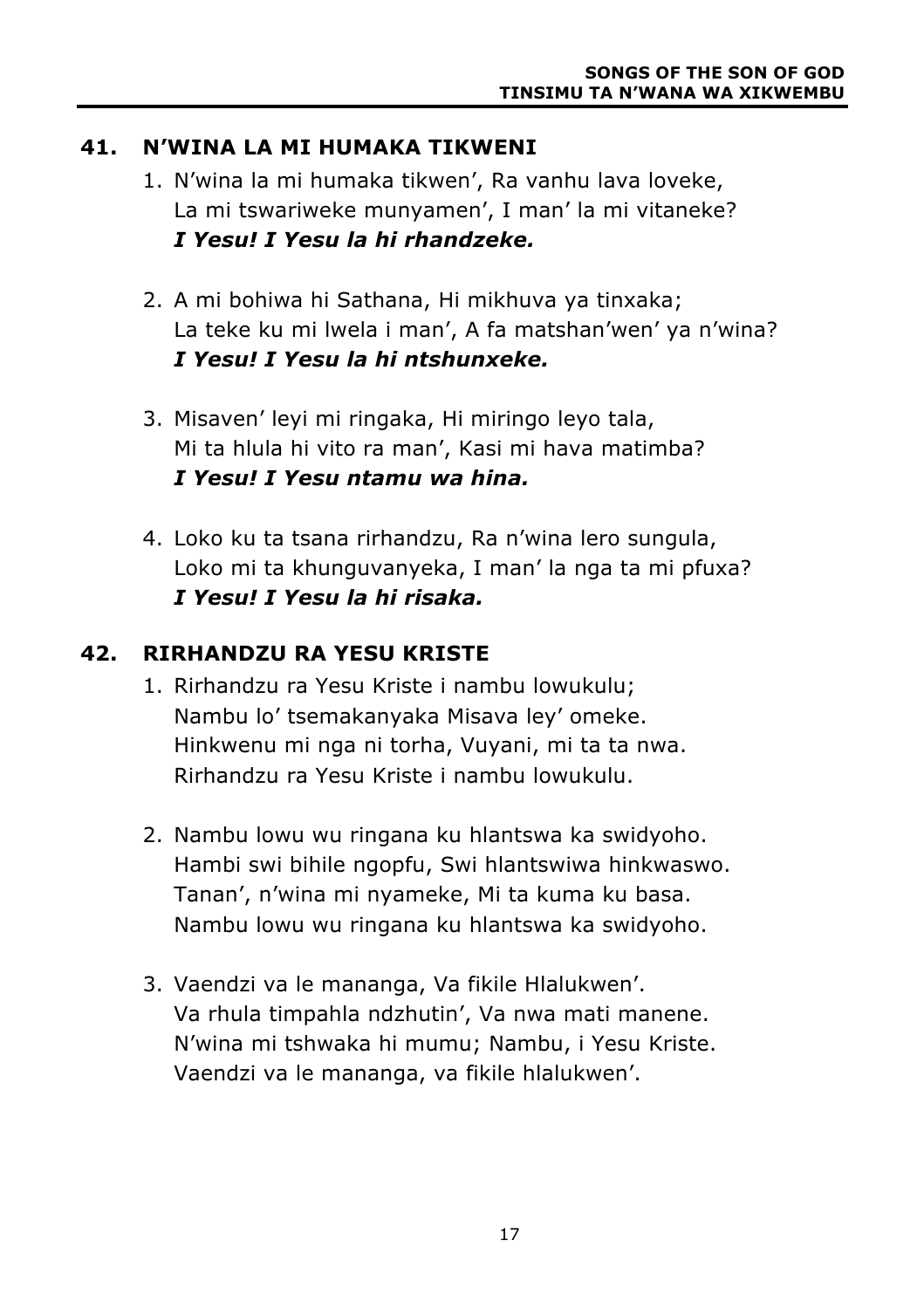#### **43. TIKO RA XIKWEMBU RI KONA**

1. Tiko ra Xikwembu ri kona: A ri voniwanga hi mahlo, Kambe timbilu ta ku basa, Ta ri vona, ta ri dzunisa.

## *Tihubyen', mikhubyen', Hi ta hlengeletana tilweni'!*

- 2. Hi ta ti yimbelela tilwen', Tinsimu ta lava hanyaka, Loko hi vona xiluvelwen', Yena Yesu la hi feleke.
- 3. Loko hi tshinelela Yesu, Hi languta la hi rhandzaka, Hi nkhensa timbanga ta yena, Ni mavoko ma nga tlhaviwa.
- 4. Hi ta hlengeletana tilwen, Ku dzunisa vito ra Yesu, Ni ku vonga nsovo wa yena, Hi masiku ma nga heriki.

## **44. XILUVELWEN' XA XIKWEMBU**

1. Xiluvelwen' xa Xikwembu, ku na Muyimeri werhu Muprista wanga lonkulu, la khongelelaka vanhu

# *Ri tsariwile eswandlen', ri tsariwile embilwin', Vito ranga ri le bukwini, ri nga ka ri nga susiwi. Ri nga ka ri nga susiwi.*

- 2. Hosi yo lulama yanga, Muponisi la hanyaka; Leyi nga riki na ku fa; Adam lowu hetelela.
- 3. Ndzi ringiwile hi Sathan', ku hela mbilu, tingana; Ndzi honolela ehenhla, La rhwaleke xivi xanga.
- 4. Tinsumi leti hahaka, "Wa kwetsima" ku vuriwa Xihlovo xo ponisiwa, xiluvelwen' xa Yehovha.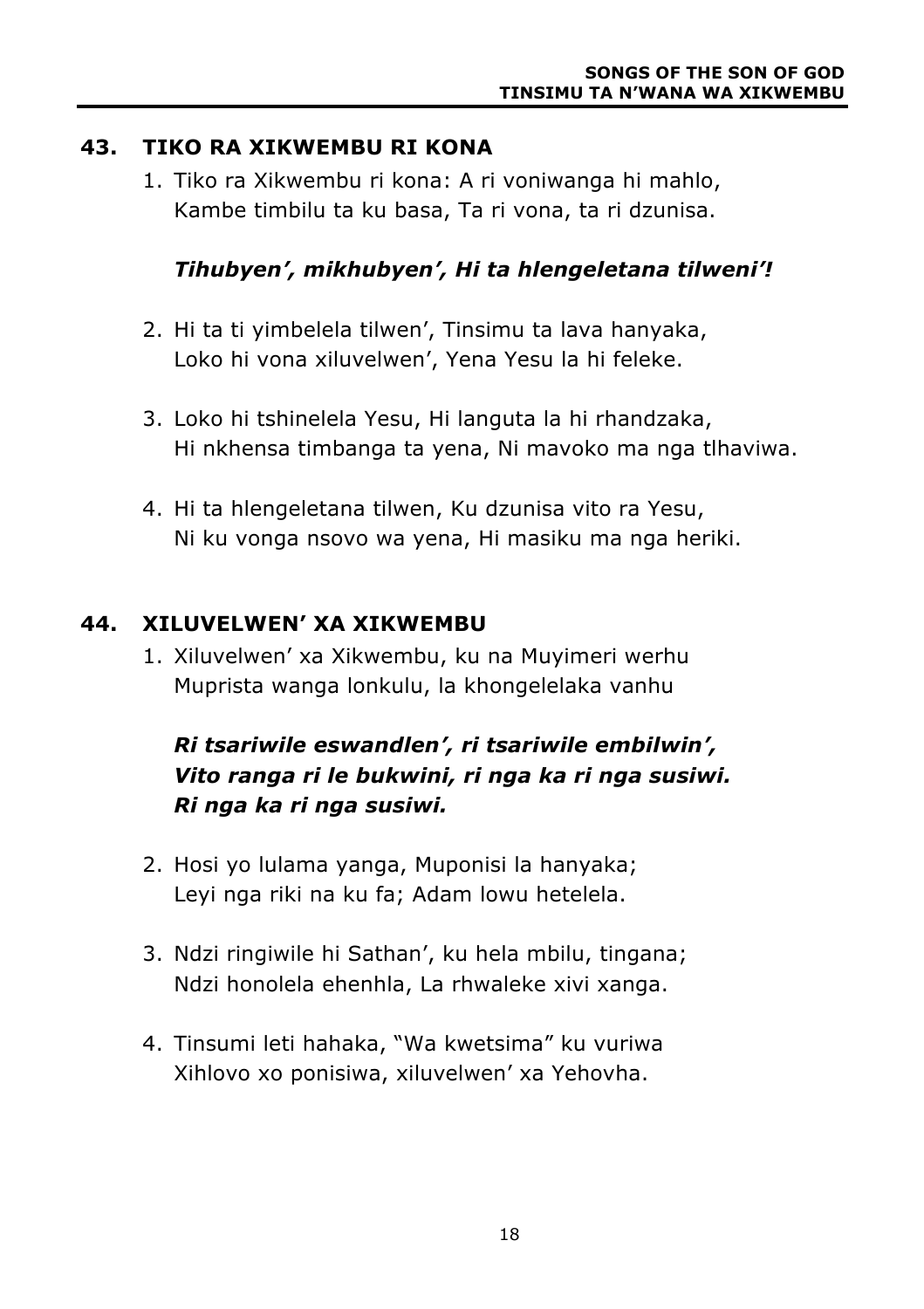#### **45. YESU! YESU! MUKUTSURI WA MINA**

1. Yesu! Yesu! Mukutsuri wa mina! Ndza ri tiva rirhandzu lerikulu ra wena.

*Tlangelan' rirhandzu ra N'wana Yehovha, La nga ta misaven', A ta ndzi hanyisa.*

- 2. Yesu! Yesu! A nga kona un'wana Loya nga ni tintswalo leti nga hi ta wena.
- 3. Yesu! Yesu! U fanela ku fuma, U ndzi risa hi Moya. Hi wena Hosi yanga.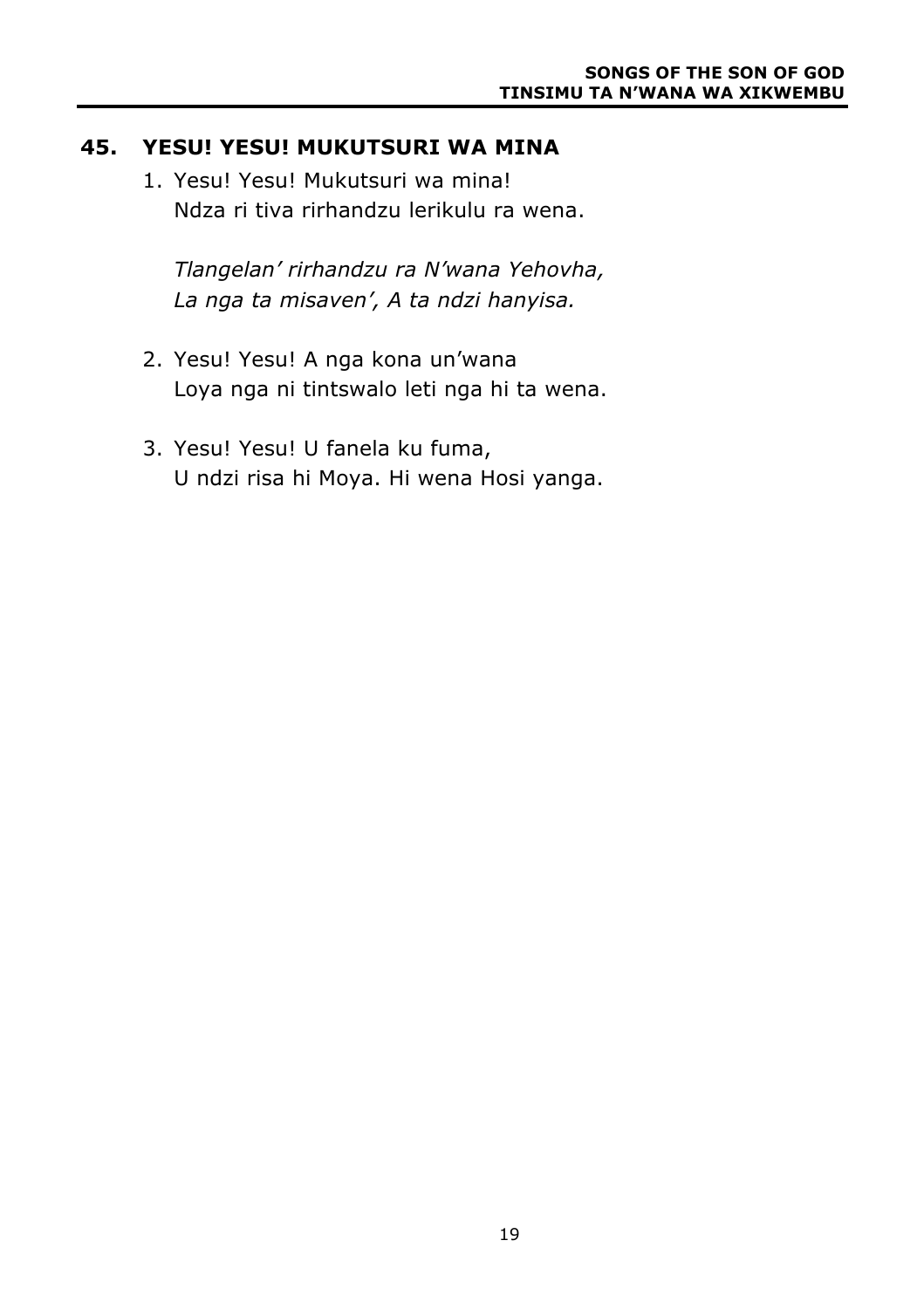## **46. ALELUYA! A HI TSAKENI**

1. Aleluya! A hi tsaken' namuntlha! Ku tswariwe N'wana wa Yehovha! Hi nyikiwe Muponisi lonene, A hi vongen' swin'we ni tintsumi.

## *Ku nkhensa ku ve matilwen',*

*Ni ku rhula ka vapfumeri hinkwavo! Ha Yesu hi ni vutomi!*

- 2. Yena Hosi ya tihosi hinkwato, A nga fuwi mali ni vukosi; Swa misava a swi sandza hinkwaswo, A tiva vusiwana bya hina.
- 3. Ku saseka ka tilo ra Xikwembu, Ku twakala hinkwako, hinkwako; Kona ku tiviwa ku tsaka ntsena, Ka nandziha kaya ka Tatana.
- 4. Kambe hansi, matikwen' ya munyama, U fikile xikarhi ka hina; Hambi ntshaven' ku yime xihambano, A hlawula ku fika ka hina.
- 5. A hi nkhensen' rirhandzu lerikulu, Ra Xikwembu ni ra Hosi Yesu. Hi nyikiwe Muponisi lonene, A hi vongen' swin'we ni tintsumi:

## **47. LE MUTINI WA DAVIDA**

- 1. Le mutini wa Davida, Ku kumiwile xivala. Emanana un'wanyana, Ye Maria wa muYuda, A latile xin'wanana, Emanuel, N'wana Hosi.
- 2. Mutotiwa wa Yehovha, Yena N'wana wa Xikwembu, Hi yo Hosi ya tihosi, Loya teke la misaven'. U ta rhandza swisiwana, U ta rhandza ni vadyohi.
- 3. A lo yingisa vatswari, A va chava, a va rhandza. Na a kula vutomini, Emahlweni ka Xikwembu. N'wina vana va vaKriste, N'wi landzen' ndleleni yakwe!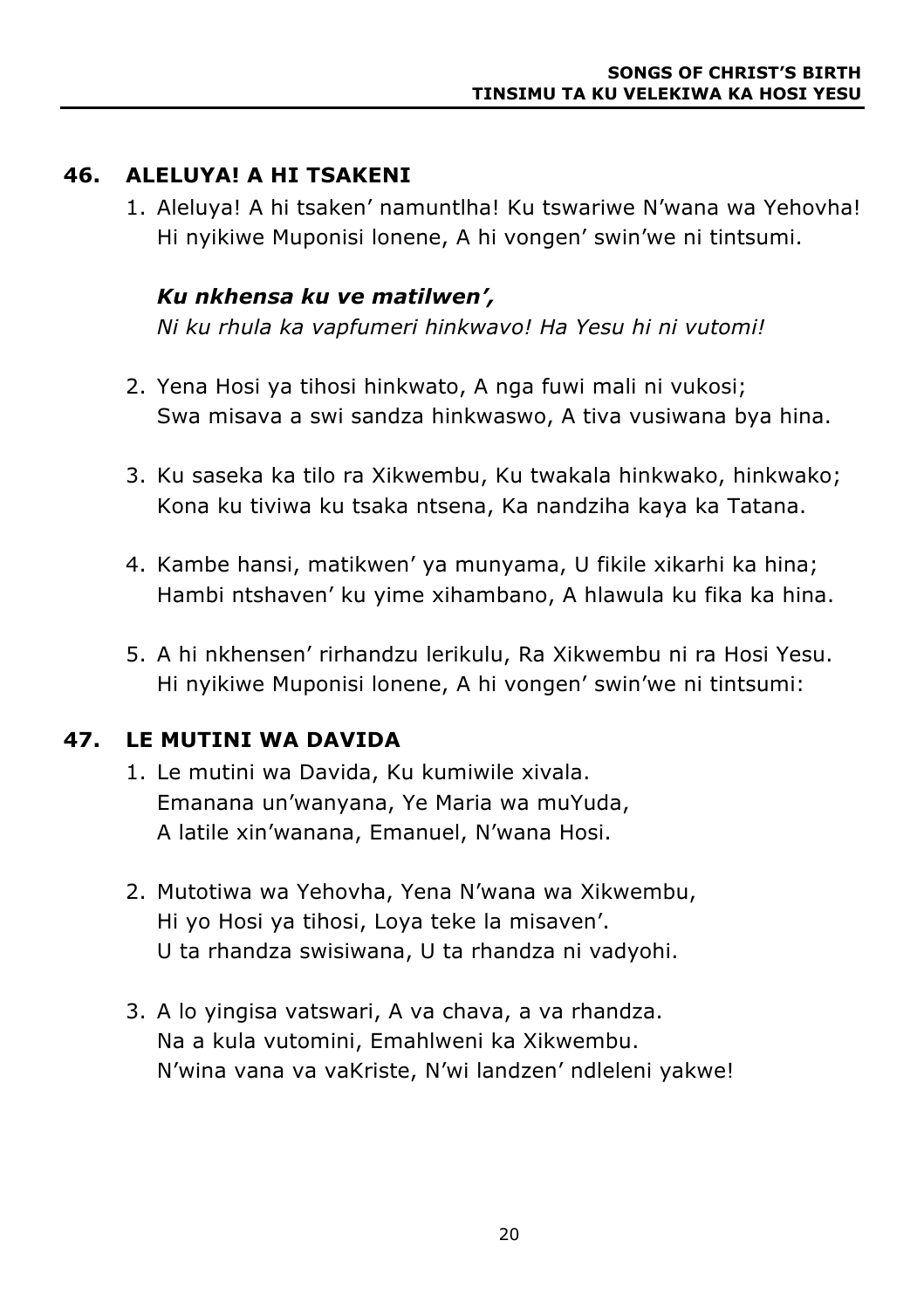#### **48. I MANI LA YIMBELELAKA**

- 1. I man' la yimbelelaka? Tikwen' ra Betlehema, La vulaka swo nandziha! I ntsumi ya Xikwembu; Mi nga chavi n'wina vanhu, Ndza mi byela swo saseka; Tsakan', tsakani, Mi ni Mukutsuri!
- 2. O humile Betlehema, Mutini wa Davida Yesu Kriste, yena Hosi, Hi yena Muponisi. Mi ta n'wi kuma xivalen', A latiwile xidyelwen'. Famban', fambani, Mi vona xihlangi.
- 3. Ni mavandla lamanyingi Ya tintsumi ta Hosi Ma humelela matilwen', Ma xikela misaven'; Na tona ti yimbelela: Ku dzuna ku ve ka Hosi! Tsakan', tsakani, N'wina vapfumeri!

## **49. MAHUNGU MANENE**

1. Xikwembu xi mi wisisa vatata va ntsako. Tsundzukan' siku leri Kriste a nga tswariwa, Ku hi ponisa ka Satan', loko hi lahleka.

*Mahungu manene ma ku rhula ma ntsako; Mahungu ma ku rhula ni ma ntsako.*

- 2. Ntsumi ya Yehovha yi fikile ni mahungu; Yi byela varisi, "Ku tswariwa eBetlehem' N'wana wa Xikwembu Tatana wa le matilwen."
- 3. Ntsumi yi ku, "Mi nga chavi, siku ra namuntlha, Ku velekiwa Muponisi, ku ta mi ntshunxa, Ka matimba ya Sathana, U ta mi kutsula."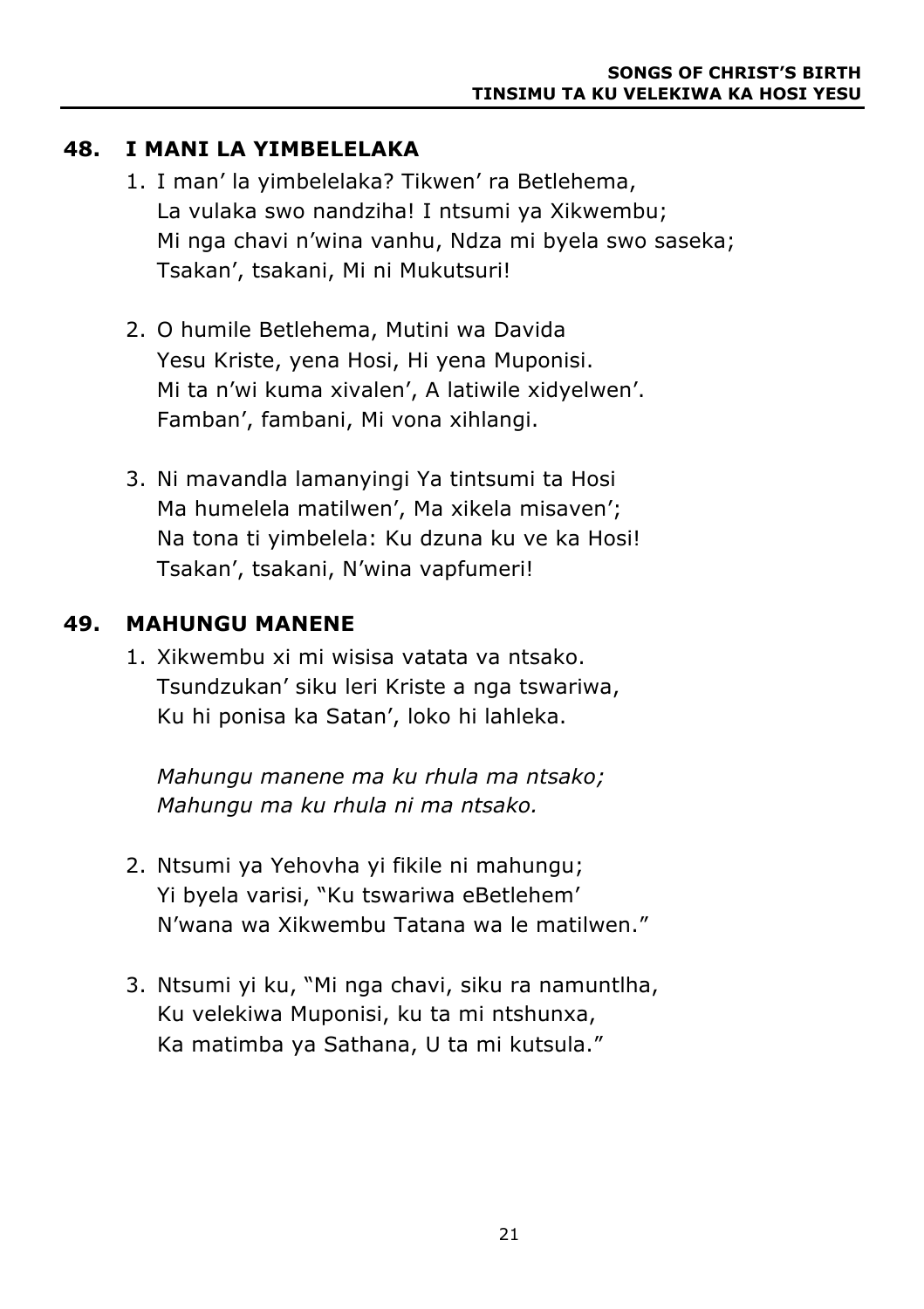#### **50. MUTINI WA BETLEHEMA**

- 1. Mutin' wa Betlehem', vonani xihlangi, Xi etlerile xi kona 'xidyelweni! Vatswari va kona A va yi kumanga Ndhaw' ya ku etlela, endlwin' ya vaendzi!
- 2. I wandzisanyana lowa mativula, Va tsakela n'wana, va nkhensa Xikwembu! Manana Maria a n'wi phutserile Hi nguvu ya yena leya vusiwana.
- 3. Varisi va ntlhambi va vona tintsumi A ti yimbelela, ti ku: "Aleluya!" "Ku velekiwile N'wana wa Xikwembu; Hatlisani mi ya, Mi ta n'wi gandzela."

## **51. RI XONGILE SIKU LERI**

- 1. Ri xongile, siku leri, Yesu a nga velekiwa! Timbilu ti tsakile hinkwato, Milomu yi tlangela hinkwayo. Nkhensan' n'wana namuntlha: Emanuel u kona!
- 2. Varisi va Betlehema, A mi langutela Hosi! A ti pfurha timbilu ta n'wina, Siku tintsumi ti nga mi rhuma. Timbilu a ti vula: Emanuel u kona!
- 3. N'we tintlhari ta le kule, Mi sukele yini kaya? A mi kolwanga hi swa misava, Swa Xikwembu swa mi susumeta; Timbilu a ti vula: Emanuel u kona!
- 4. We, nyeleti leyo basa, Xikombiso xa rirhandzu, Ndzi voninge ndleleni yo leha, Ndzi fikise mutin' wa Davida. Ndza nkhinsama, na mina: Emanuel u kona!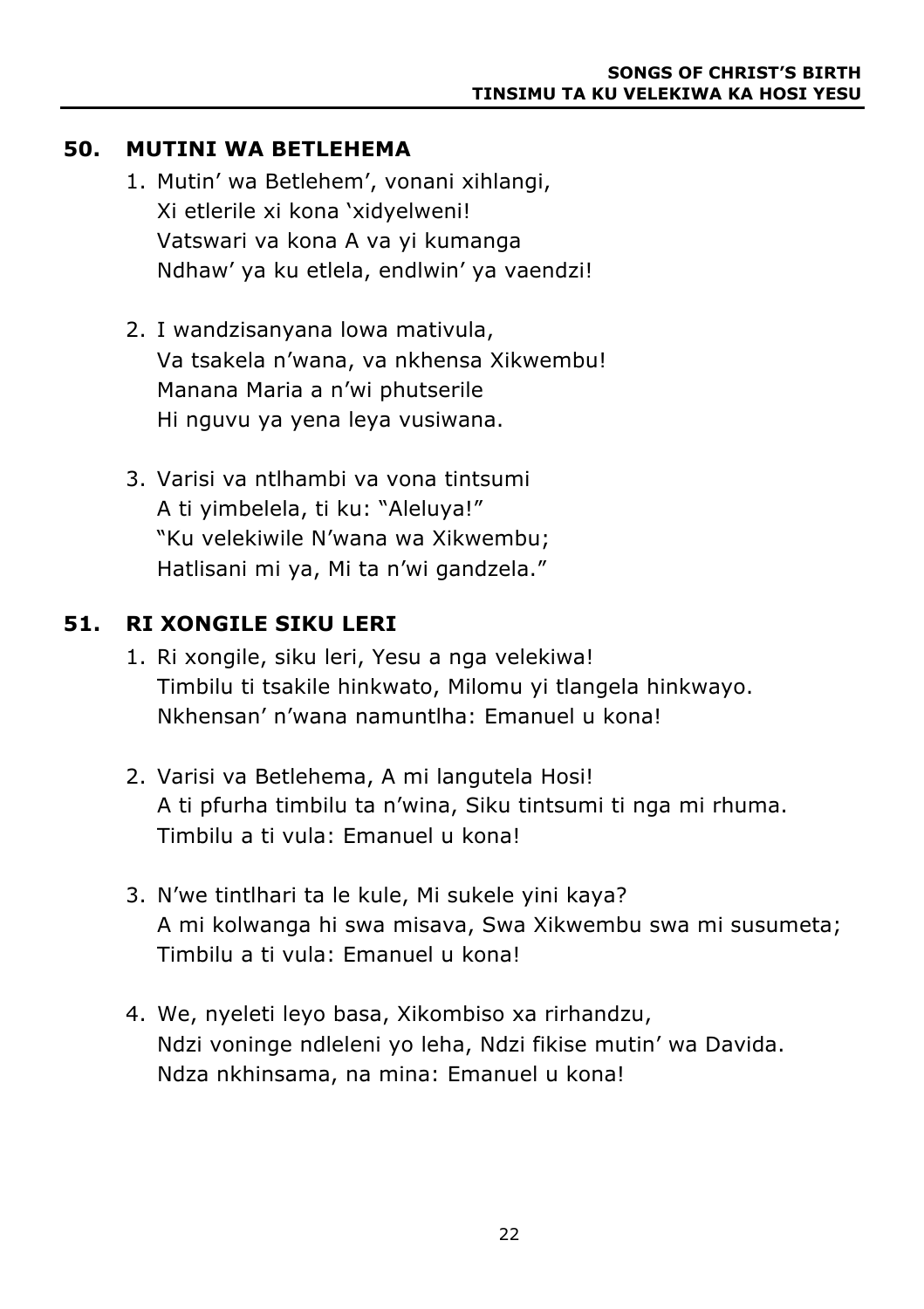#### **52. NOWEL RO SUNGULA**

1. Nowel ro sungula, tintsumi ti vona Varisi nhoveni, Varisi va ntlhambi, Tikwen' ra Betlehem, Nkarhin' wa vuxika, Xirhami xi kona, ti vone varisi.

#### *Nowel, Nowel, A hi vongeni Hosi Yesu!*

- 2. Vuxeni, tintlharhi, ti languta henhla, Matilo ya ntima, ti vona nyeleti, Nyeleti yo basa, Yo kwetsima ngopfu, Nkarhin' wa vusiku, ni nhlekanhi kambe.
- 3. Etikweni rimbe, tintlharhi ti vona Nyeleti ya kona, ti suka ti lava, Ti landza nyeleti, ti nghena, ti ntshunxa Mindzhwalo ya tona, ti gandzela N'wana.
- 4. Na hina namuntlha, hi gandzela Yesu, N'wana wa Xikwembu, la teke misaven' Ku ta hi ponisa, ku ta hi dyondzisa, Ku fela vadyohi, Hi nkhensa, hi tsaka.

## **53. NTSAKO A WU VE MISAVENI**

- 1. Ntsako a wu ve misaven'! Kriste u fikile! Ku fuma ka Xikwembu swi tshinelele vanhu. Matilo ya vonga, matiko ya nkhensa; Matilo ni matiko swa tlangela!
- 2. Ntumbuluko wa vilela; Swivi swa nyamisa. N'wana wo hlawuriwa U tele ku lunghisa Mirhi wa ku dyoha, Moya wo lahleka; Mirhi ni moya swi nga ponisiwa.
- 3. Hi ntiyiso ni tintswalo, U fuma misava! Matiko ma ta vula ku lulama ka yena, Matimba yo duma, milawu yo tiya, Matimba ni milawu swo saseka.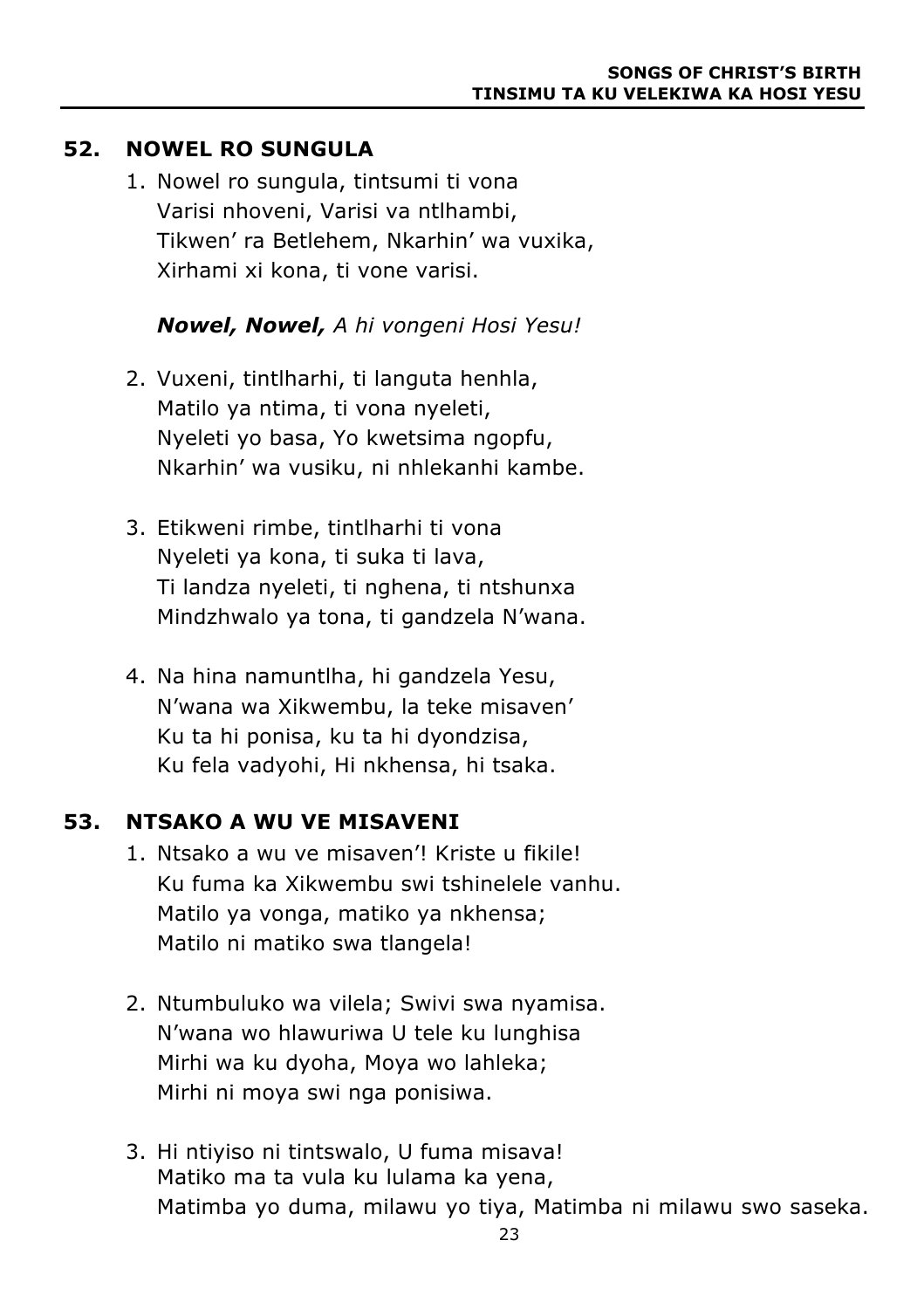#### **54. O COME, O COME, EMANUEL**

1. O come, O come, Emanuel, And ransom captive Israel. That mourns in lonely exile here Until the Son of God appear.

*Rejoice! Rejoice! Emanuel shall come to Thee, O Israel.*

- 2. O come, Thou Dayspring, come and cheer, Our spirits by Thy coming here; Disperse the gloomy clouds of night, And death's dark shadows put to flight.
- 3. O come, thou Key of David, come. And open wide our heavenly home; Make safe the way that leads on high, And show the path that

brings us nigh.

## **55. HARK! THE HERALD ANGELS SING**

1. Hark! The herald angels sing: "Glory to the newborn King; Peace on earth, and mercy mild; God and sinners reconciled." Joyful all ye nations rise, Join the triumph of the skies; With th' angelic host proclaim, "Christ is born in Bethlehem!"

*Hark! The hearld angels sing, "Glory to the newborn King."*

- 2. Christ, by highest heav'n adored, Christ, the everlasting Lord: Late in time, behold Him come, Offspring of a virgin's womb. Veiled in flesh the God-head see, Hail th'incarnate Deity! Pleased as man with men to dwell, Jesus our Emmanuel.
- 3. Hail the heaven born prince of peace. Hail, the Sun of Righteousness! Light and life to all He brings, Risen with healing in His wings. Mild He lays His glory by, Born that man no more may die, Born to raise the sons of earth, Born to give them second birth.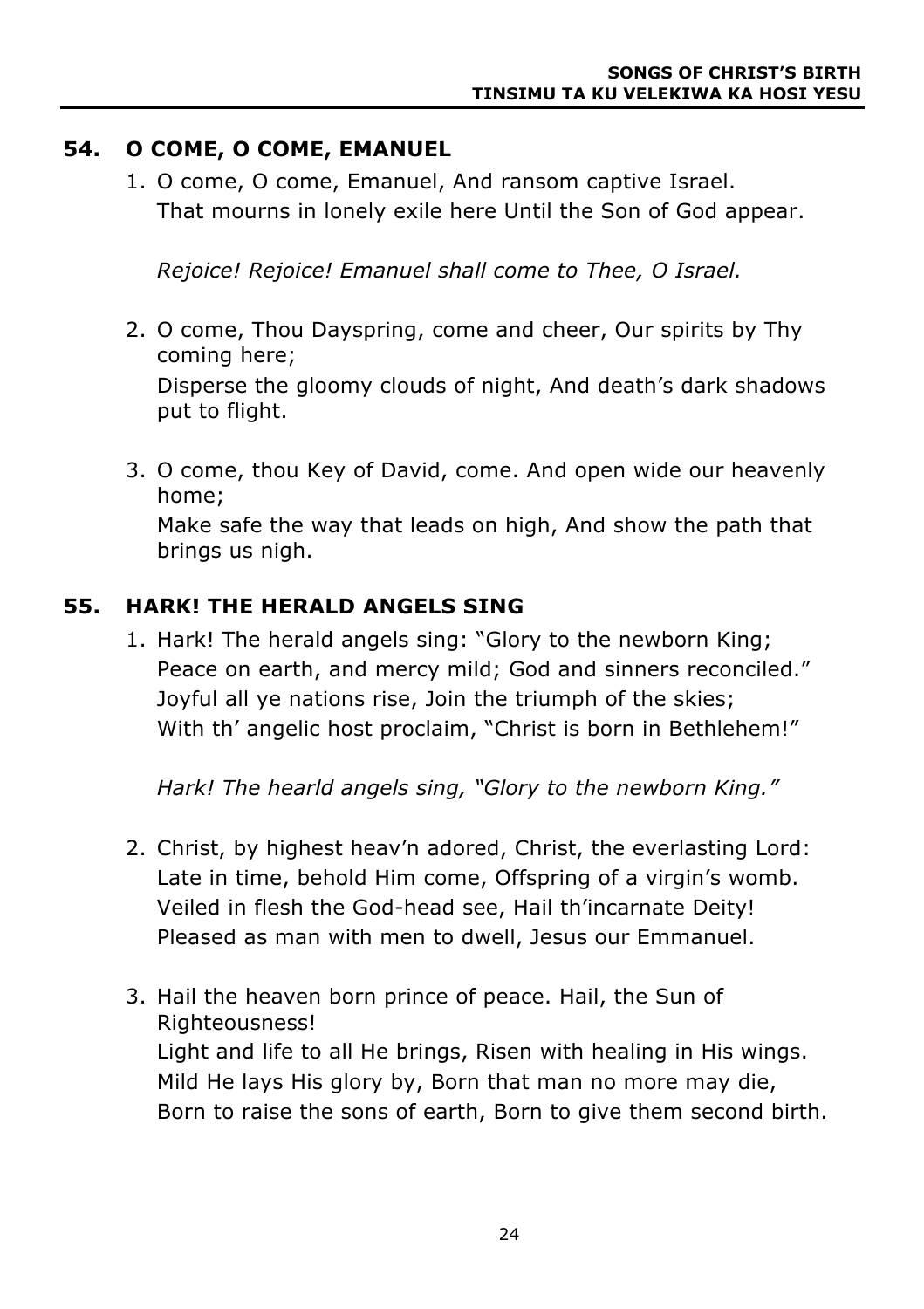#### **56. COME, THOU LONG EXPECTED JESUS**

- 1. Come, thou long-expected Jesus, Born to set they people free; From our fears and sins release us; Let us find our rest in Thee. Israel's strength and consolation, Hope of all the earth Thou art, Dear desire of every nation, Joy of every longing heart.
- 2. Born Thy people to deliver, Born a child, and yet a king. Born to reign in us forever, Now Thy gracious kingdom bring. By Thy own eternal Spirit, Rule in all our hearts alone; By Thy all-sufficient merit, Raise us to Thy glorious throne.

# **57. XITIVISO XA TINTSUMI**

1. Tintsumi ta le henhla ti twarise mahungu: "Kriste u tswariwile. Tanan', a hi n'wi vongen'."

*Gloria in excelsis Deo, Gloria in excelsis Deo.*

- 2. Tintsumi ti ku, "Ndzhuno wa le henhla ni ntsako A swi ve emisaven'. Mesia u fikile."
- 3. Varisi va tinyimpfu va yile eBetlehem' Ku vona exidyelwen', Yesu Wandzisanyana.
- 4. A hi yimbeleleni, ku tswariwa ka Hosi. Maria na hinkwerhu, A hi tlangelen' Yesu.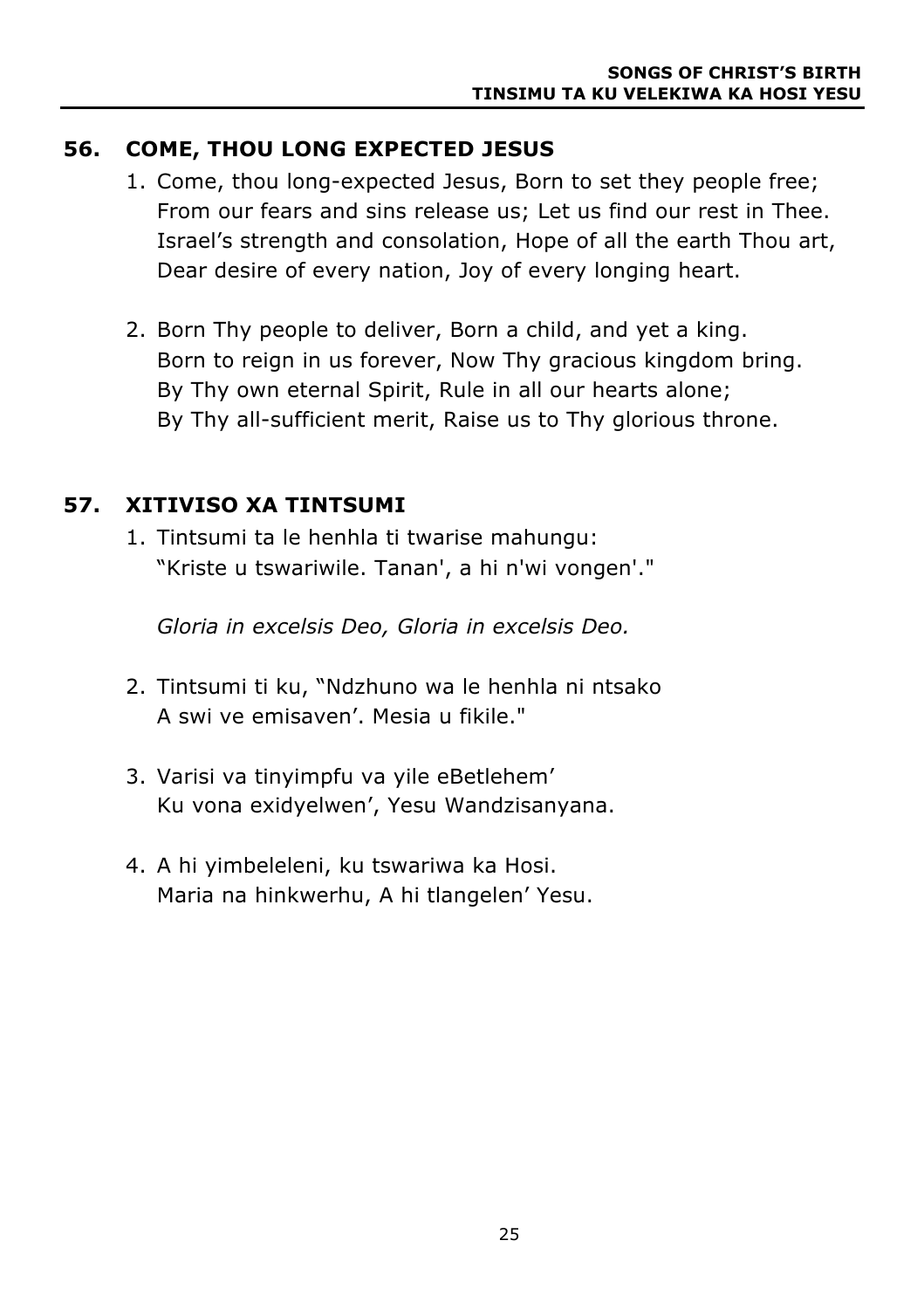## **58. LANGUTA XIHAMBANO**

- 1. Languta xihambano, laha Hosi Yesu A vambiweke kona. Wa hi fela hina. A hlayiwa mudyohi, A nga ri na nandzu, Kambe a fela yona, milandzu ya hina.
- 2. N'wi languten'! Hi yena, yena hi xiviri. Xinyimpfana xa hina lexi tlhaviweke! O ni hari ya mitwa, O bohiwe mhandzen'. A fela hina vanhu, milandzwin' ya hina.
- 3. Kambe ku vaviseken', ka moya wa yena, Hi ku rhwala swidyoho, Swidyoho swa vanhu, A ku: U ndzi tshikile, Tata wa rirhandzu, Ha yini-ke, Tatana, Xikwembu xa mina?
- 4. Ha kunene, Yesu, ku xaniseka loku Ni rifu ra ku biha swi fanele hina. U endle hi rirhandzu, Hi nkhensa hi mbilu, U hetile hinkwayo, milandzu ya hina.

## **59. MUVAMBIWA WA HINA**

- 1. Muvambiwa wa hina, Hosi ya nhlomulo. U ni harhi ya mitwa, Yi ku tlhava nhloko. Vuhosi bya matilo, A wu ri na byona, Kambe u byi siyile, U tile ka hina.
- 2. Loko ndzi ku languta ni timbanga ta ku, Ngati leyi humaka, mitweni yo tlhava, Swi ndzi pfuxa ripfalo ra swidyoho swanga. Ndzi rhandza ku tisola ku bihen' ka mina.
- 3. Hi wena u nga mhamba leyi tlhaviweke, Leyi ndzi basisaka, leswi ndzi onheke. U Muhanyisi wanga, U ndzi ponisile. Ndzi ta ku namarhela; Ndzi nga ha yi kule.
- 4. Wena N'wana wa Hosi, La teke misaven', U hetile hinkwaswo; U mukile tilwen'. Ndzi nkhensile tintswalo ni rirhandzu raku. U Hosi ya vutomi, Hosi ya matiko.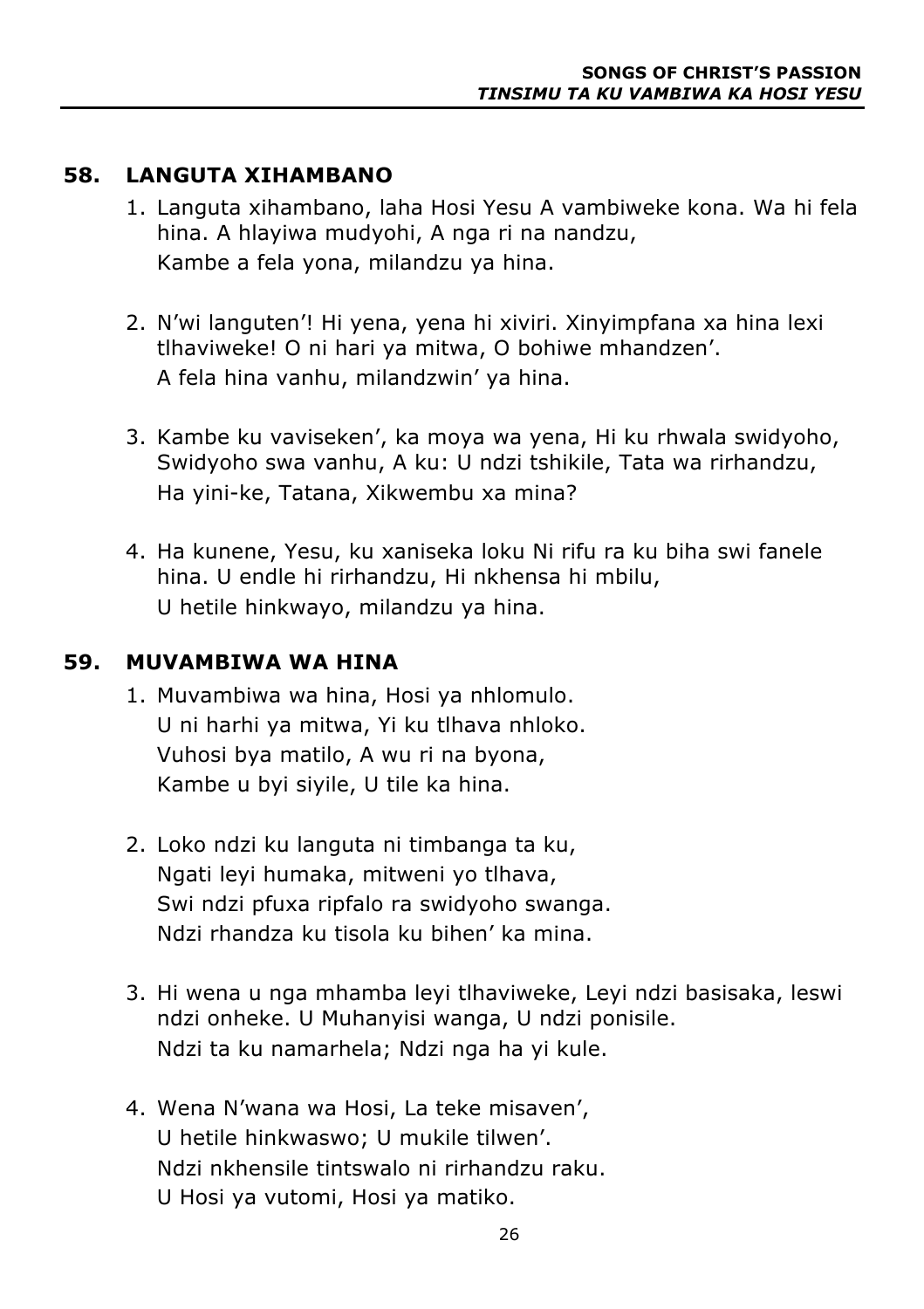#### **60. AT THE CROSS**

1. Alas! And did my Savior bleed? And did my Sov'reign die? Would He devote that sacred head for such a worm as I?

# *At the cross, at the cross where I first saw the light, And the burden of my heart rolled away. It was there by faith I received my sight, And now I am happy all the day!*

- 2. Was it for crimes that I have done He groaned upon the tree? Amazing pity! Grace unknown! And love beyond degree!
- 3. Well might the sun in darkness hide and shut His glories in, When Christ, the mighty Maker, died for man the creature's sin.
- 4. But drops of grief can ne'er repay the debt of love I owe, Here, Lord, I give myself away—'Tis all that I can do!

## **61. AND CAN IT BE**

1. And can it be that I should gain an interest in the Savior's blood? Died he for me, who caused his pain, for me, who him to death pursued? Amazing love! How can it be that thou, my God, should die for me?

# *Amazing love! How can it be that thou, My God, should die for me!*

- 2. He left His Father's throne above, so free, so infinite His grace! Emptied Himself of all but love, and bled for Adam's helpless race! Tis mercy all, immense and free; For, O my God, it found out me.
- 3. No condemnation now I dread; Jesus, and all in him, is mine! Alive in him, my living Head, and clothed in righteousness divine, Bold I approach the eternal throne, and claim the crown through Christ, my own.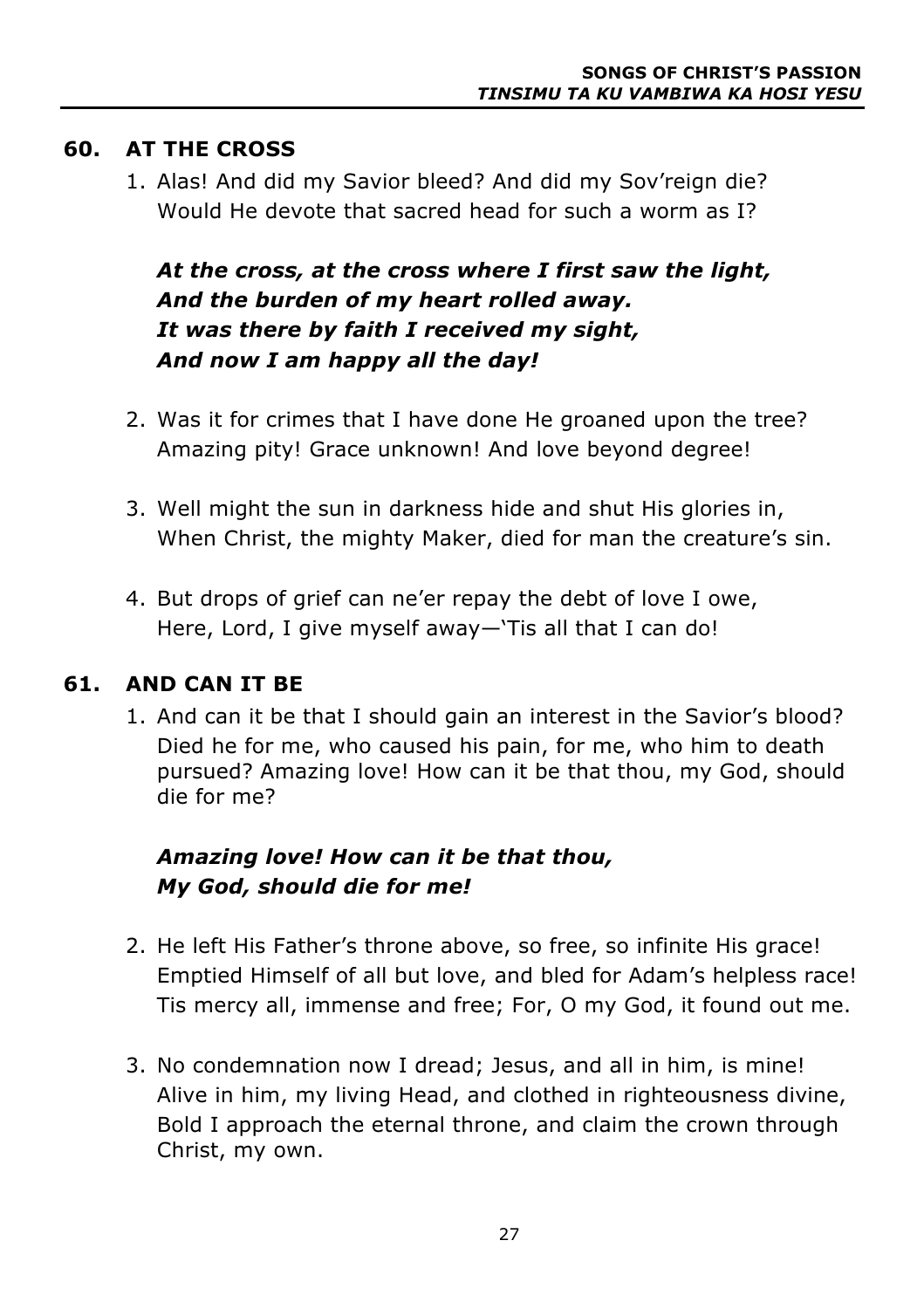#### **62. SAVED BY THE BLOOD**

1. Saved by the blood of the crucified One! Now ransomed from sin, and a new work begun. Sing praise to the Father and praise to the Son; Saved by the blood of the crucified One!

*Saved! Saved! My sins are all pardoned, my guilt is all gone! Saved! Saved! I'm saved by the blood of the crucified One!*

- 2. Saved by the blood of the crucified One! The angels rejoicing because it is done; A child of the Father, joint-heir with the Son, Saved by the blood of the crucified One!
- 3. Saved by the blood of the crucified One! All hail to the Father, all hail to the Son! All hail to the Spirit, the great Three in One! Saved by the blood of the crucified One!

#### **63. RIFU RAKU, MUHANYISI**

- 1. Rifu raku, Muhanyisi, Hi leri wisaka mbilu. Ri ndzi tshuketile, Yesu! Va ku Xanisa swonghasi!
- 2. Nkarhi lowu u hlalaka, Misava yi tsekatseka; Dyambu rona r'endla ntima, Ni masirha ma pfuleka.
- 3. A va sandza, va ku hleka; Sweswi va tiba swifuva; Hikuva va ku vambile, Wena, n'wana wa Yehovha.
- 4. Kasi wena u basile, A wu fanele ku fuma. U file hi ku rihela milandzu ya hina vanhu.
- 5. Nkomu, nkomu, Mukutsuri: Ha tshemba ngati ya wena. Nkomu, nkomu, Muponisi: Ka wena hi ni ku hanya!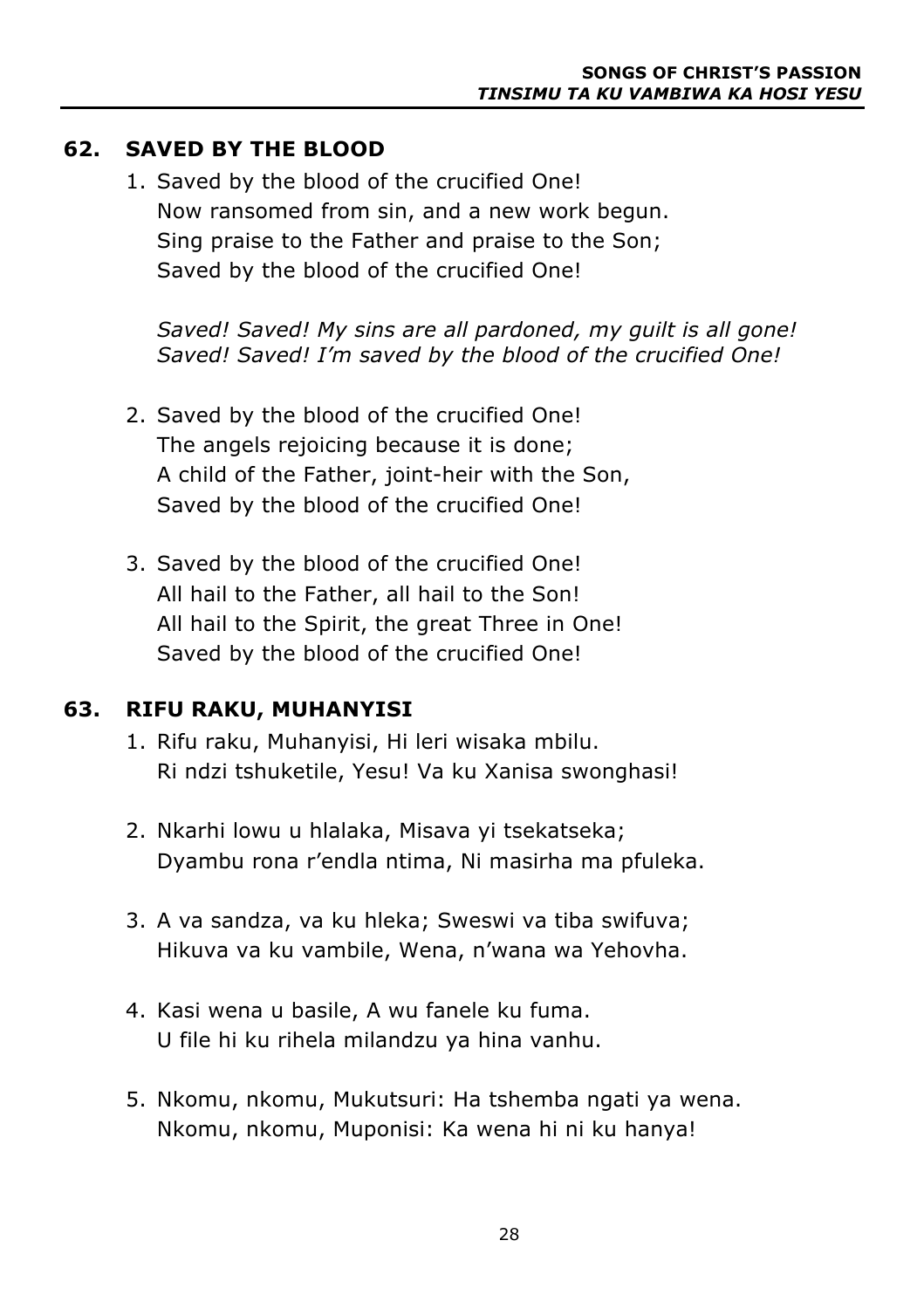#### **64. RO ENTA, RIRHANDZU RA TATANA**

- 1. Ro enta, rirhandzu ra Tatana, Ku tlurisa ha mpimo. A nyika N'wana a ri swakwe, Ku ndzi endla xuma xakwe. Kukulu ku vava ka Yesu; Tatana a n'wi fularhela. Swilondza swa wo hlawuriwa, Swi hi yisa ku n'wi dzunisa.
- 2. Vonan' N'wana xihamban'weni, a hakarhe xidyoho xanga. Ndzi tele hi tingana ku twa, rito ranga ri n'wi sola. Xidyoho xanga xi n'wi khome, swi ko swi hetiseka. Rifu rakwe ri nyike vutomi; Hinkwaswo swi hetiseka.
- 3. Ndzi nge tidzunisi hi nchumu; Matimba ni vutlharhi; Kambe ndzi dzunisa Kriste, Rifu na ku pfuka kakwe. Ndzi faneriwa hi yena njhani? Ku hlamula a ndzi swi koti. Kambe leswi ndzi swi tivaka, Swilondza swakwe swi ndzi xave.

## **65. NYIMPFANA YA XIKWEMBU**

- 1. Nyimpfana ya Xikwembu, ha ta Gologota. Laha u nga hi fela hi rirhandzu raku! Hi ni ku rila ngopfu, loko hi tsundzuka. Ku vaviseka kawe, N'wana wa Yehovha!
- 2. A wu dyohile yini, loko va ku vamba? U tisile vutomi ka hina vo biha. U te hi le tilweni ku ta va hanyisa, Lava feke tindleve, Va ku venga ntsena.
- 3. Yesu, mbilu ya mina yi vavisekile. Xika xihambanweni! I vutshamo byanga. La dyoheke, hi mina, Mina la biheke. Kasi u fela mina, leswaku ndzi hanya!
- 4. U ndzi hlurile, Hosi, Hi rirhandzu raku. Teka swanga hinkwaswo swa miri ni Moya. A ndzi rhandzi ku tiva mufumi un'wana; Ahe! Ndzi ta ku landza minkarhi hinkwayo.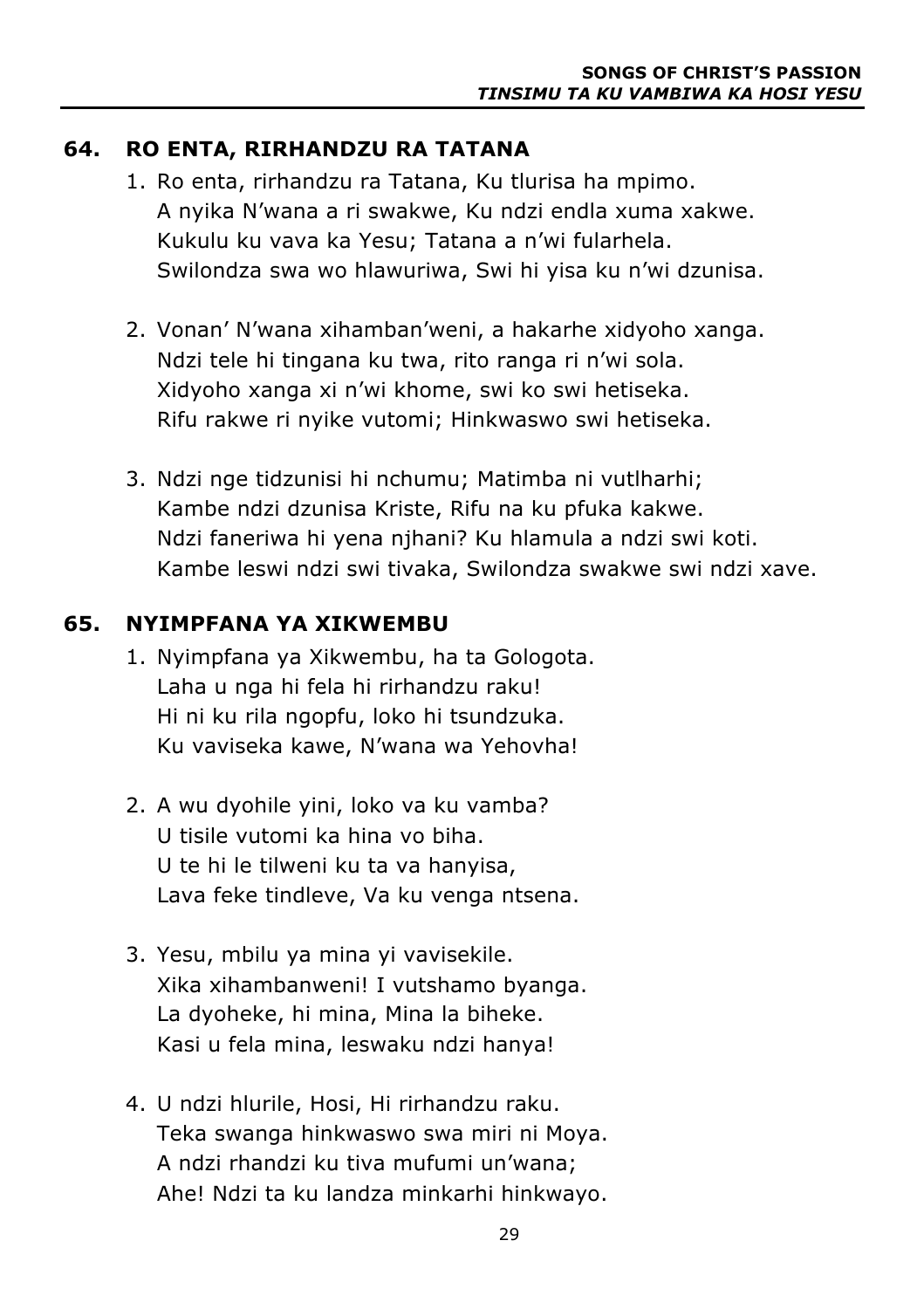#### **66. JESUS, THANK YOU**

1. The mystery of the cross I cannot comprehend, The agonies of Calvary. You the perfect Holy One crushed Your Son Who drank the bitter cup reserved for me.

*Your blood has washed away my sin—Jesus thank You. The Father's wrath completely satisfied—Jesus thank You. Once your enemy, now seated at your table—Jesus thank You.*

2. By your perfect sacrifice I've been brought near. Your enemy You've made Your friend. Pouring out the riches of Your glorious grace, Your mercy and Your kindness know no end.

*Lover of my soul, I want to live for you.*

## **67. BECAUSE HE LIVES**

1. God sent his Son, They called Him Jesus; He came to love, heal, and forgive; He lived and died to buy my pardon, An empty grave is there to prove my Savior lives.

*Because He lives, I can face tomorrow; Because He lives, all fear is gone; Because I know, He holds the future, And life is worth the living just because He lives.*

2. And then one day I'll cross the river; I'll fight life's final war with pain; And then as death gives way to victory, I'll see the lights of glory and I'll know he lives.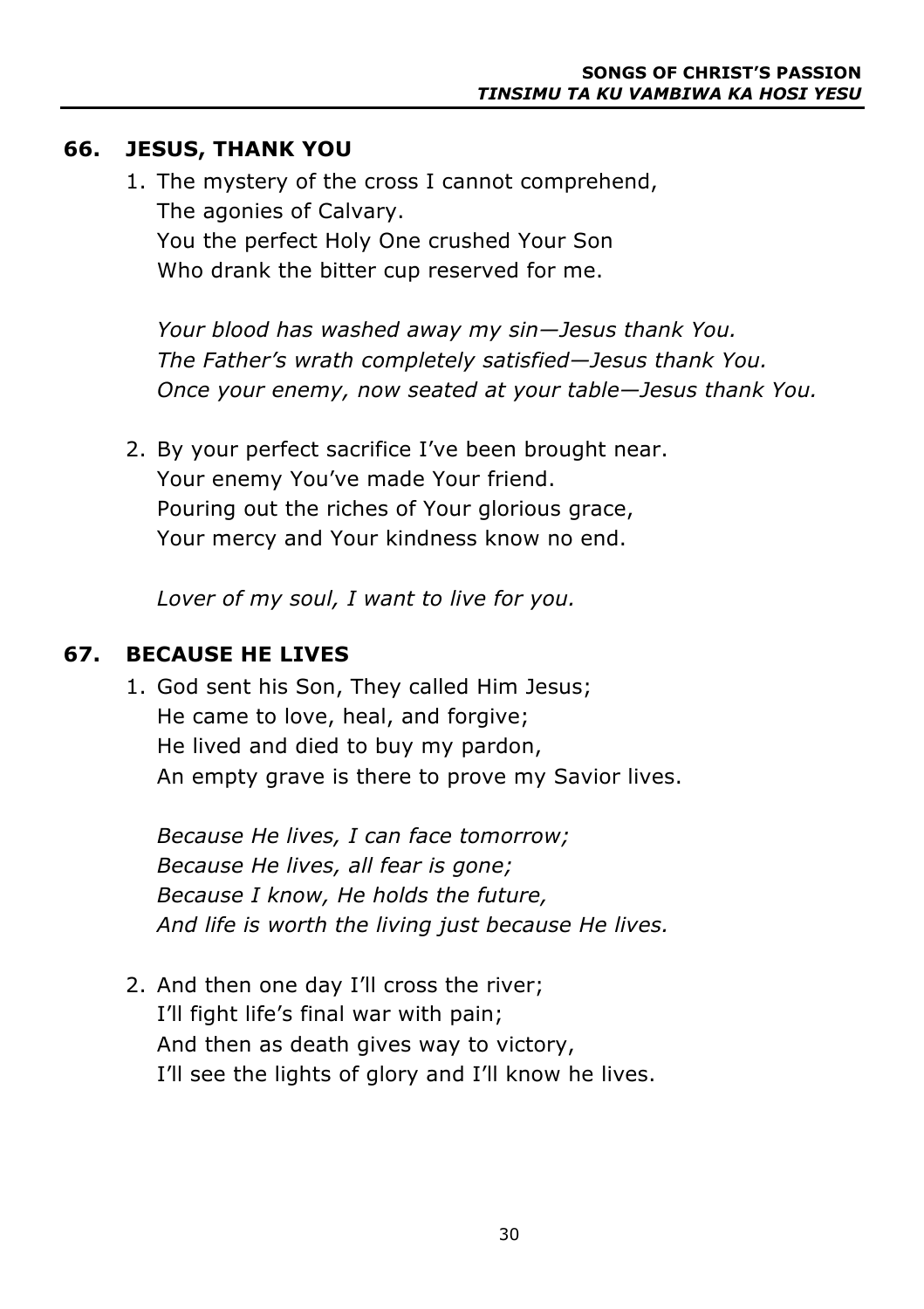#### **68. U HLULE SIRHA, YESU**

- 1. U hlule sirha, Yesu! U pfukile, wa hanya! Swi hlamarisa ngopfu, E ntamu wu na yena. Yimbelelani, vanhu, Mi dzunisa Muhluri. We rifu, ndzhombo waku wo vavisa, wu kwihi?
- 2. Ndzi ta chavela yini? Vurhongo lebyikulu Ka hina vapfumeri, I nyangwa ya matilo, Ni muti wo kwetsima, wa hina vapfumeri. Hi kumile vutomi lebyi byi nga heriki.
- 3. A hi hiteken' sweswi hi masiku hinkwawo! Hi va hi langutela vukosi bya matilo, Ku ko ku fika nkarhi wa ku amukeriwa Hi rirhandzu ra Hosi, Vutomin' bya le henhla.

# **69. YESU KRISTE U PFUKILE**

- 1. Yesu Kriste u pfukile. Aleluya! Rifu rona ra hluriwa, Aleluya! Nkulukumba a paluxa, Aleluya! Ntamu wa ku hlula sirha, Aleluya!
- 2. Sweswi hi ta yimbelela. Aleluya! Hi twarisa Muponisi. Aleluya! Sirha ri herisiwile. Aleluya! Yesu Kriste u hlurile. Aleluya!
- 3. A hi twarisen' hinkwerhu. Aleluya! La hi hluleleke rifu. Aleluya! O herise ni munyama. Aleluya! Hi matimba ya Tatana. Aleluya!
- 4. Yesu Kriste u pfukile. Aleluya! Pfumelani, n'wina vanhu, Aleluya! Lavantsongo ni vakulu. Aleluya! Sweswi mi ponisiwile. Aleluya!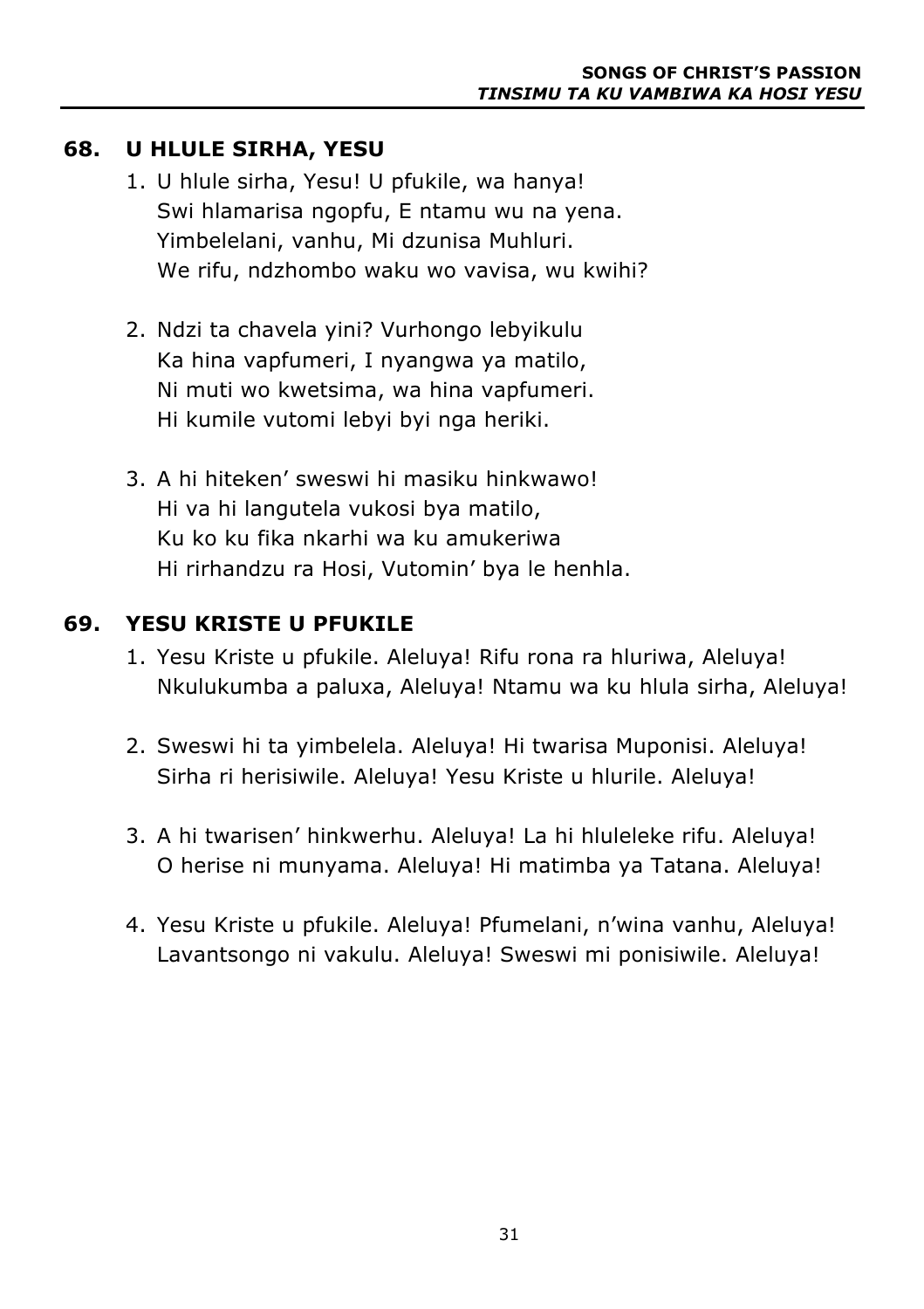#### **70. RA NANDZIHA**

1. Ra nandziha, ra nandziha Siku leri ndzi nga pfumela. Ka mulondzovoti wa mina La tivaka ku ndzi hlantswa.

*Rinene, rinene, siku leri ra ku tsaka! Muhlayisi, ndza ku gandzela; Hosi yanga, ndza ku tlangela! Rinene, rinene, siku leri ra ku tsaka!*

- 2. Ra nandziha, ra nandziha Siku leri, lera namuntlha! Ndza risiwa, ndza hlayisiwa, Ndza phamelwa hi Tatana.
- 3. Ra nandziha, ra nandziha Siku leri, leri nga ta ta, Ra tinsimu ni ra ku nkhensa, Ra minkhuvo ya Tatana!

#### **71. MOYA NI MIRI WANGA**

1. Moya ni miri wanga—Vutomi hinkwabyo, Ndzi swi nyiketa Yesu—Yi va mhamba yanga.

*Hi leyi mhamba yanga, Wena, Hosi Yesu! Xika henhla ka mina, Langavi ra tilo.*

- 2. Khale a ndzi landzela Misava ni vanhu; A swi ndzi kanganyisa, Ndzi nga rhuli mbilu.
- 3. Sweswi ndzi rhandza Yesu, U ndzi hanyisile; U ndzi rhulise mbilu, Hi musa wa yena.
- 4. A nga kona un'wana, Lo' ndzi n'wi tshembeke; Hi wena, Yesu, ntsena, Murhandziwa wanga.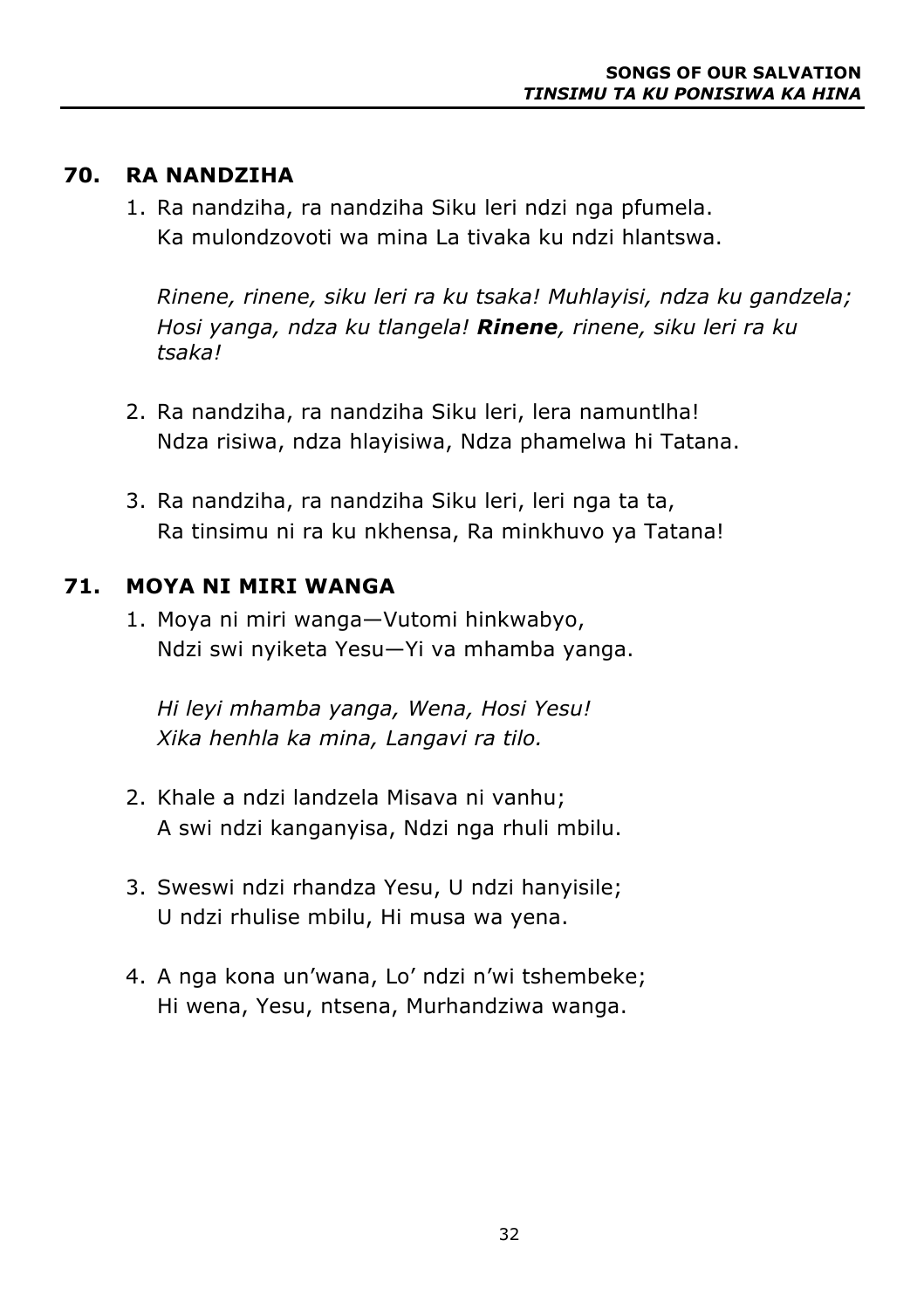## **72. YINGISANI, YINGISANI**

1. Yingisani, yingisani marito ya Yesu: Va tshikeni, vatsongwana, Va ta eka mina!

*Aleluya, rikulu Rirhandzu ra Yesu, Va rhambiwa namuntlha, Ku n'wi tshinelela.*

- 2. Wa hi fela, wa hi fela, Hi rifu ro biha. Hi ntshunxiwa swidyohweni, Hi kuma vutomi.
- 3. U le kusuhi na vona, Vo titsongahata, A va yisa endleleni ya ku fika kaya.
- 4. Dzunisani, Dzunisani eN'wana Yehovha, Mi n'wi rhandza, Mi khongela, hinkwawo masiku.

## **73. TATANA WA RIRHANDZU**

- 1. Tatana wa rirhandzu, ndzi tiwisa ka wena! Kutsula moya wanga, *mavokweni ya nala.*
- 2. Khale u ndzi vitana, Ndzi nga tshiki ku ala, Ndzi nga ku tivi, wena, *Hosi leya rirhandzu.*
- 3. Tirha-ke, Hosi yanga, Ha mina, nandza wa ku; A ndzi voni un'wana, *Muponisi hi wena.*
- 4. Hi wena loy' u nga ta, La nga ta fela mina, Hikwalaho ka swivi, *Leswi ndzi swi endleke.* Amen.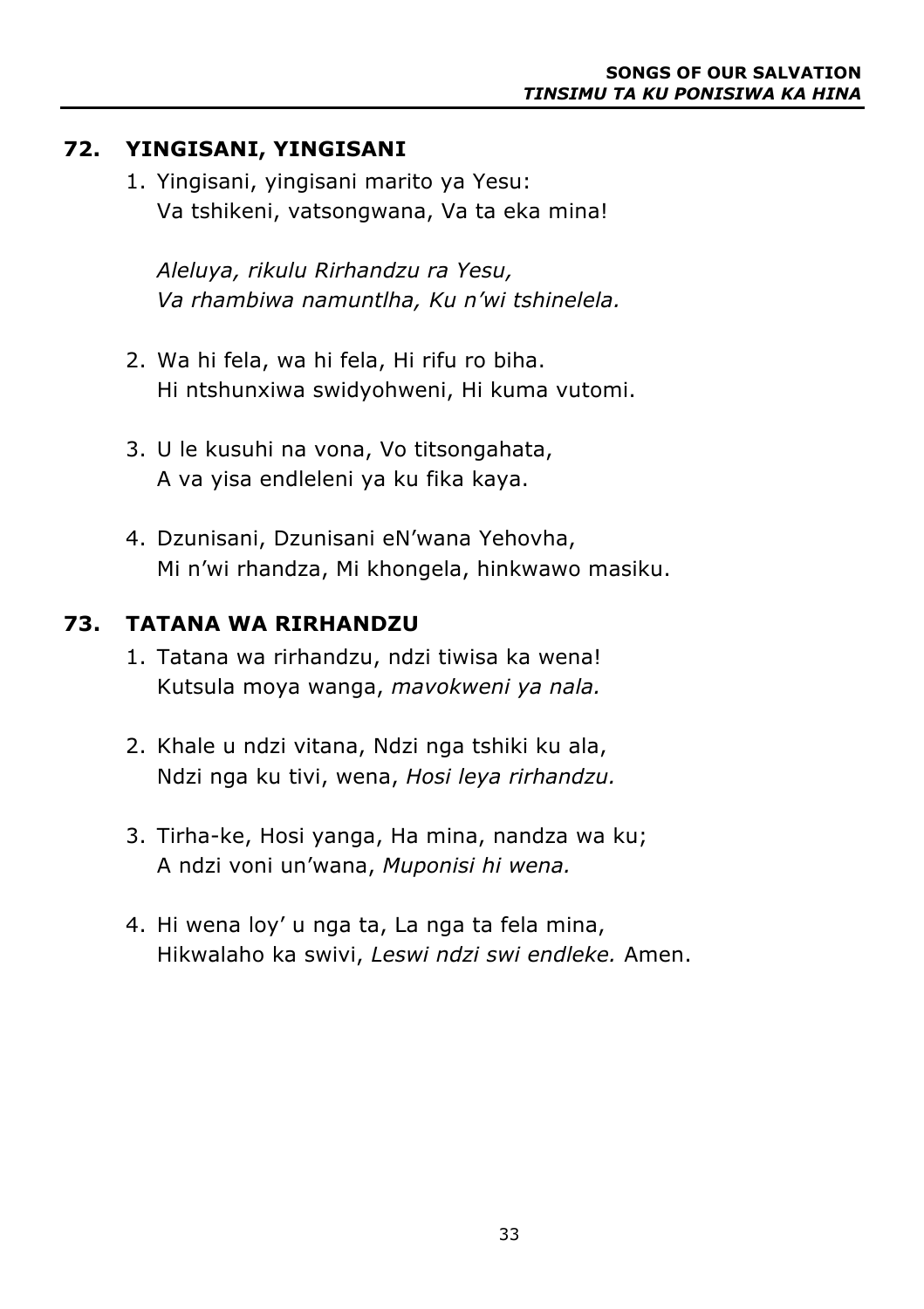#### **74. NDZI RIVALERIWILE**

- 1. Ndzi rivaleriwile swidyoho xana? Swidyoho swa mina swa khale ni sweswi? Ka mina i ndzhwalo, I ndzhwalo wa ku tika. Swi ringana sava, Esava ra lwandle.
- 2. Ndzi ta tiva yini hi ku tinyiketa, Hi ku tinyiketa loku sasekeke? Hikuva Sathana wa ha ndzi vilerisa, U ri: Ndzi nga ka ndzi nga poni tihelen'!
- 3. Ndzi nga tshemba leswaku, ndza hanya xana, Hi Moya wa Hosi lowu kwetsimaka? Ni loko ndzi endla leswi ndzi swi nyenyaka. I mani la nga ta ndzi ponisa xana?
- 4. Wa swi tiva swinene, wena makwerhu, U ta rhandza Yesu, hi mbilu ni moya. Wa n'wi namarhela, ku tlula swa misava, U tifihla eku lulameni ka N'wana.

#### **75. KUNENE NDZI SWI KUMILE**

- 1. Kunene ndzi swi kumile, Swo wisisa mbilu; Ndzi swi kumile ka Yesu, U ndzi ponisile.
- 2. Khale a ndzi lo xisiwa, Hi nala wa vanhu; Kunene a ndzi ta lova, Ndzi nga voni nchumu.
- 3. Kambe Yesu a ndzi pfuxa, Hi rito ra musa; U ndzi kombisile ndlela, Ndlela ya ku hanya.
- 4. Sweswi a ndza ha naveli, Swilo swa misava; Ndzi navela Yesu ntsena, Murhandziwa wanga.
- 5. Ndzi hlayisiwa hi yena, Masiku hinkwawo; U ta ndzi nyika ku fuma, Siku ra makumo.
- 6. Laha Yesu a nga kona, Tilwen' ra Tatana, Hi kona kaya ka mina, Laha ndzi xuvaka.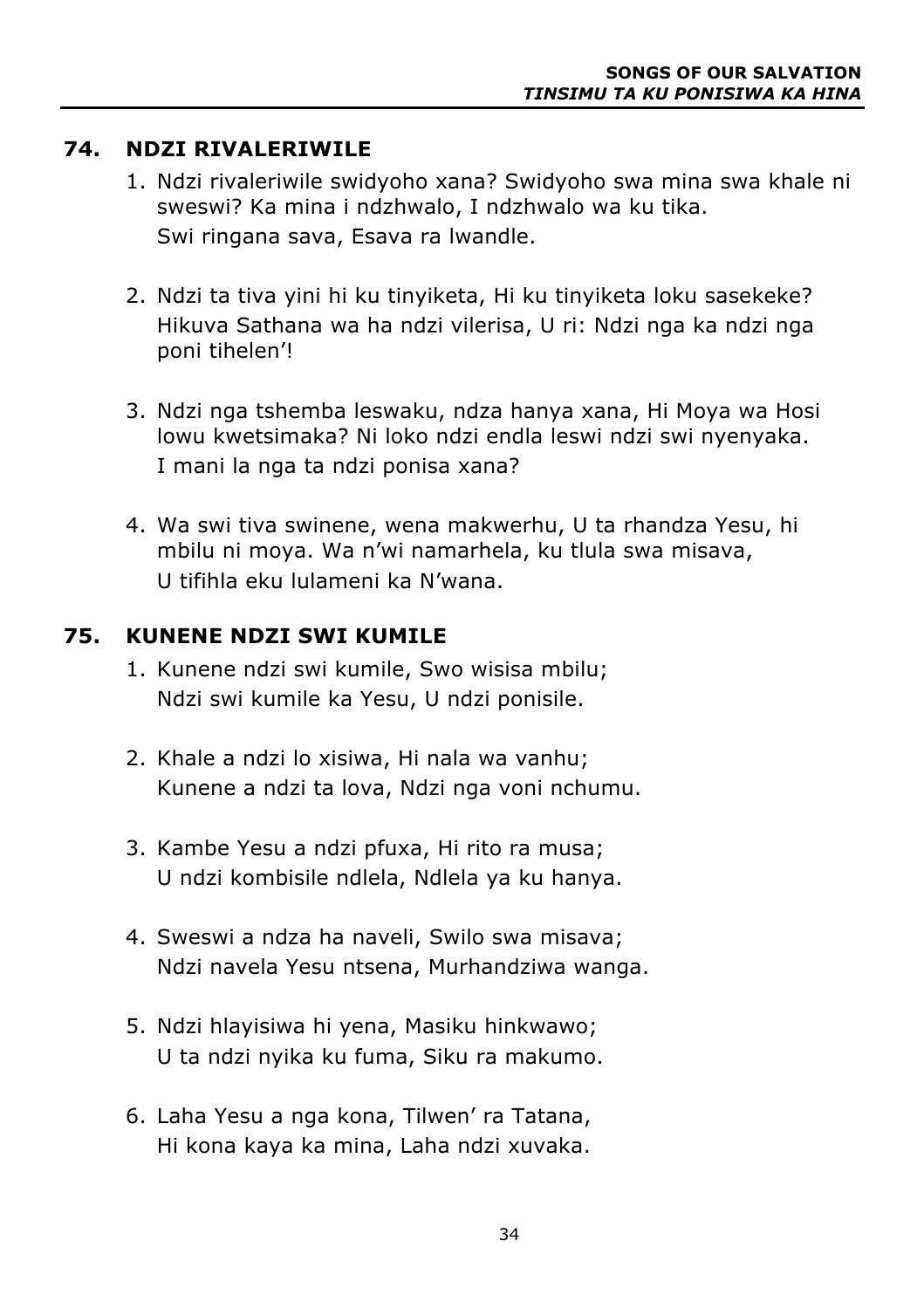## **76. AMAZING GRACE**

- 1. Amazing grace, how sweet the sound! That saved a wretch like me, I once was lost, but now am found, Was blind, but now I see.
- 2. Through many dangers, toils, and snares, I have already come, It's grace that brought me safe this far, And grace will lead me home.
- 3. When we've been there 10,000 years, Bright shining as the sun, We've no less days to sing God's praise, Than when we've first begun.

# **77. GLORY TO HIS NAME**

1. Down at the cross where my Savior died Down where for cleansing from sin I cried, There to my heart was the blood applied; Glory to His name!

# *Glory to His name, Glory to His name. There to my heart was the blood applied; Glory to His name!*

- 2. O precious fountain that saves from sin, Jesus so sweetly abides within; There at the cross where He took me in; Glory to His name!
- 3. Come to this fountain so rich and sweet, Cast thy poor soul at the Savior's feet; Plunge in today, and be made complete; Glory to His name!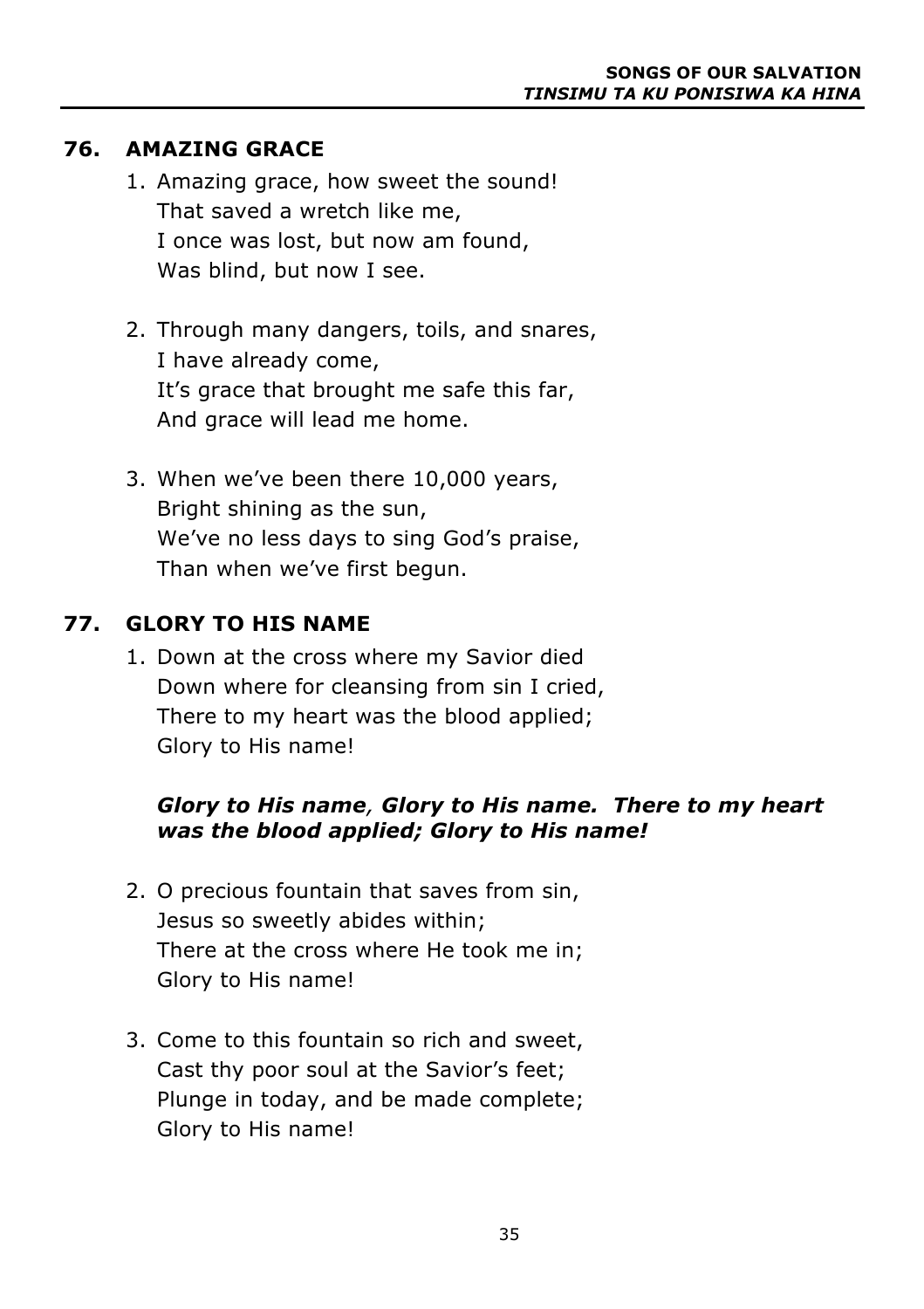### **78. THERE IS POWER IN THE BLOOD**

1. Would you be free from your burden Of sin? There's power in the blood, power in the blood. Would you o'er evil a victory win? There's wonderful power in the blood.

# *There's power, power, wonder working power in the blood of the Lamb! X2*

- 2. Would you be whiter, much whiter than snow? There's power in the blood, power in the blood; Sin stains are lost in its life-giving flow. There's wonderful power in the blood.
- 3. Would you do service for Jesus your King? There's power in the blood, power in the blood; Would you live daily His praises to sing? There's wonderful power in the blood.

# **79. WONDERUL GRACE OF JESUS**

1. Wonderful grace of Jesus, greater than all my sin; How shall my tongue describe it, Where shall its praise begin? Taking away my burden, setting my spirit free, For the wonderful grace of Jesus reaches me.

 *Wonderful the matchless grace of Jesus, Deeper than the mighty rolling sea; Higher than the mountain, sparkling like a fountain, All-sufficient grace for even me; Broader than the scope of my transgressions, Greater far than all my sin and shame; O magnify the precious name of Jesus, Praise His name!*

- 2. Wonderful grace of Jesus, reaching to all the lost, By it I have been pardoned, Saved to the uttermost; Chains have been torn asunder, giving me liberty, For the wonderful grace of Jesus reaches me.
- 3. Wonderful grace of Jesus, reaching the most defiled; By its transforming power, making Him God's dear child. Purchasing peace and heaven for all eternity— And the wonderful grace of Jesus reaches me.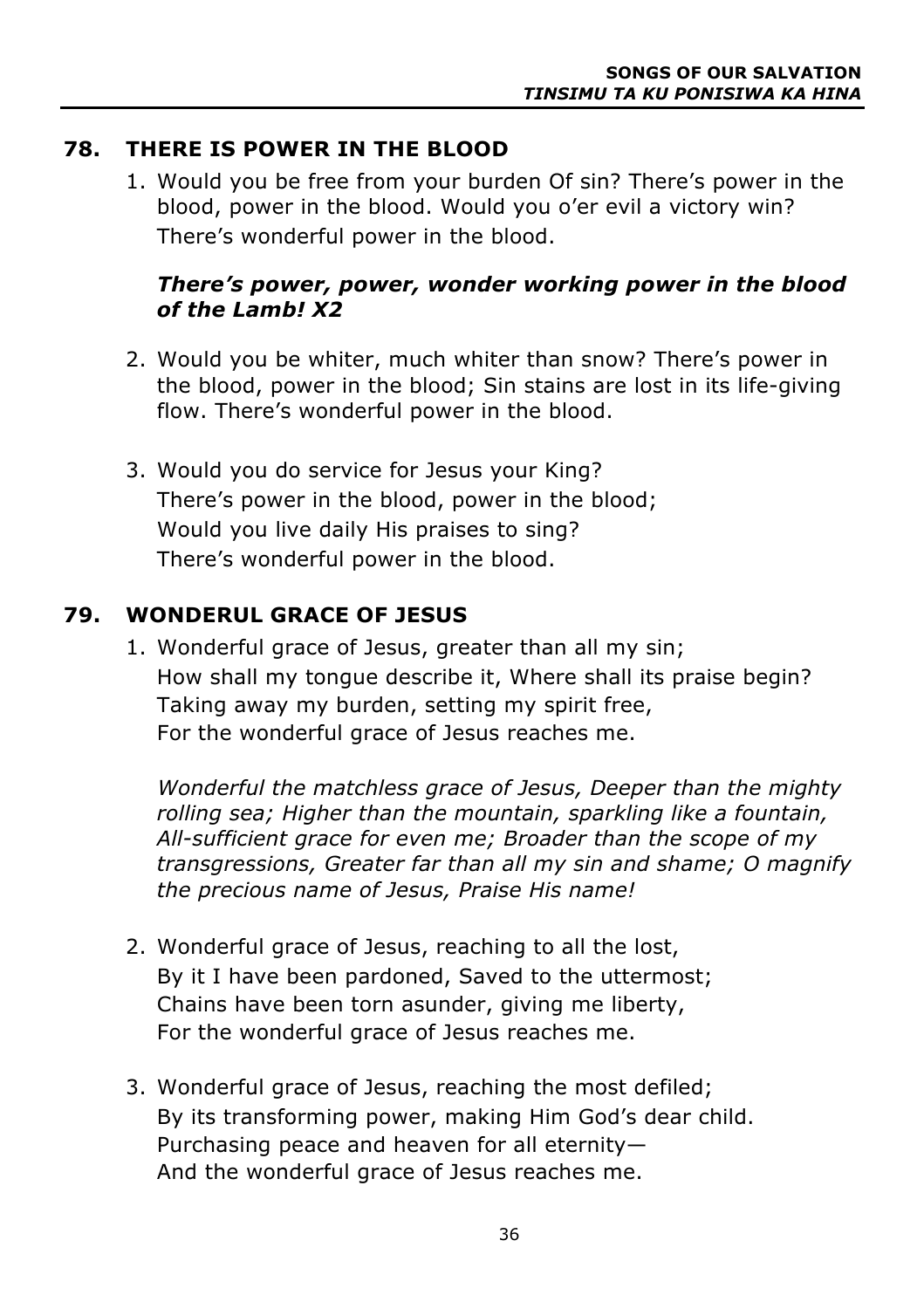### **80. TO GOD BE THE GLORY**

1. To God be the glory, great things he has done; So loved he the world that he gave us his Son, Who yielded his life an atonement for sin, And opened the life gate that all may go in.

*Praise the Lord, Praise the Lord, Let the Earth hear his voice! Praise the Lord, Praise the Lord, Let the people rejoice! O come to the Father through Jesus the Son, And give him the glory, great things he has done!*

- 2. O perfect redemption, the purchase of blood, To every believer the promise Of God; The vilest offender who truly believes, That moment from Jesus a pardon receives.
- 3. Great things He has taught us, great things He has done, And great our rejoicing through Jesus the Son; But purer, and higher, and greater will be Our wonder, our transport, when Jesus we see.

# **81. ROCK OF AGES**

- 1. Rock of Ages, cleft for me, Let me hide myself in Thee; Let the water and the blood, from Thy riven side which flowed, Be of sin the double cure, Save from wrath and make me pure.
- 2. Not the labors of my hands can fulfill Thy law's demands; Could my zeal no respite know, could my tears forever flow; These for sin could not atone; Thou must save, and Thou alone,
- 3. Nothing in my hand I bring, Simply to Thy cross I cling; Naked, come to Thee for dress; Helpless, look to Thee for rest; Foul, I to the fountain fly, Wash me, Savior, or I die!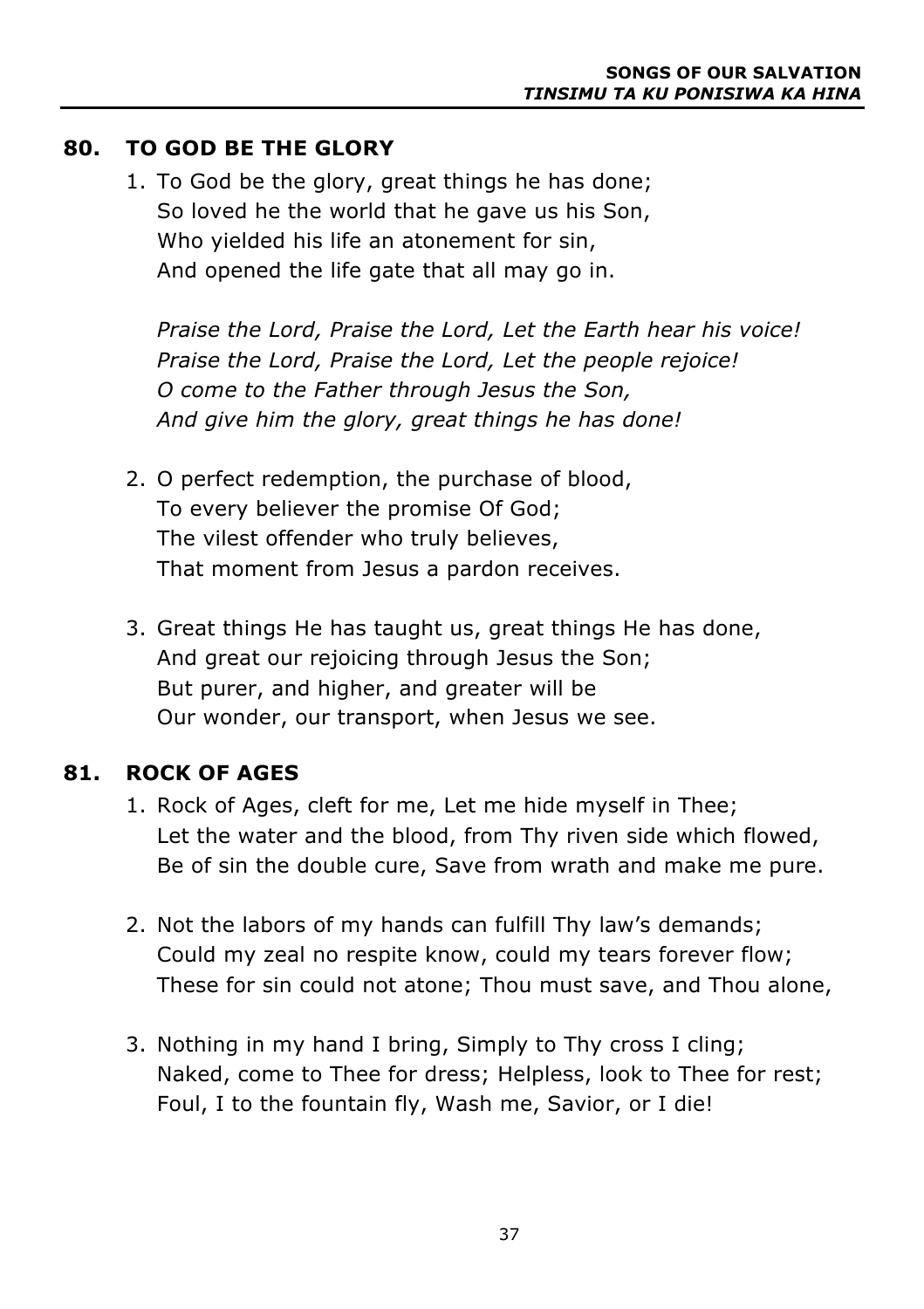### **82. XANA MI TIVA**

1. Xana mi tiva evito ra Yesu? Hi yena Yesu la ndzi poniseke! A ndzi lwerile minkarhi hinkwayo, Twanani sweswi, u fele na n'wina!

*A mi rhandza ngopfu eHosi ya mina, Tanani ka yena, mi ta kutsuriwa!*

- 2. Ina, ka Yesu ndzi kume ku rhula. Wa seketela emoya ni mbilu! Marito yakwe ma susa xivundza. Evoko ra yena ri ni tintswalo.
- 3. Xihambanweni xa Hosi ya mina, Mi ta nyikiwa vutomi lebyintshwa. Mi ta kuma leswi nyikaka ntamu, Mi ta kuma leswi hlulaka nala.

# **83. TANA KA YESU, U NGA HLWERI**

1. Tana ka Yesu, u nga hlweri, Rito ra yena ra ku vita; U pfumela, U nga kaneti; Wa ku byela: Tana!

*Hi ta tsaka, tsaka kunghasi, Loko hi basisa hi Yesu! Hi ta yimbelela ka Hosi, Sweswi ni masiku.*

- 2. Tana ka Yesu, u nga chavi, Hi tintswalo u rhumiwile; Hi tintswalo u hakerile leswi ku tsandzeke.
- 3. Tana ka Yesu, u nga soli; Ngati ya yena yi tshonile! I man' la nga ta ku kutsula, Lok'a nga ri yena!
- 4. Tana ka Yesu, u hatlisa! Sweswi, sweswi wa ku vitana; U pfumela, u nga kaneti, Wa ku byela: Tana!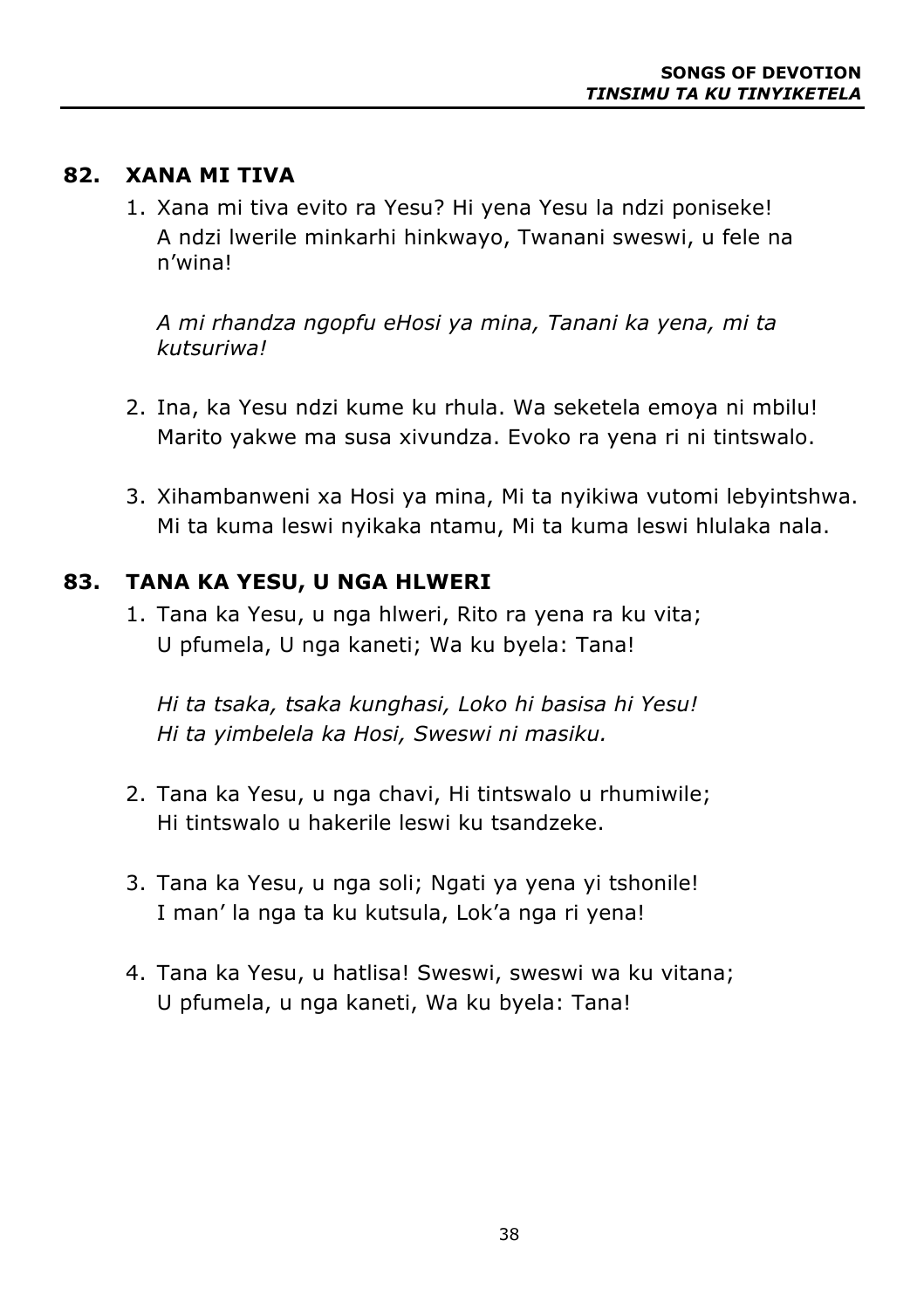#### **84. NDZI WA WENA**

1. Ndzi wa wena, Muhlayisi wa mina! Ku nkhensiwa rirhandzu ra wena!

Ndzi wa wena, Hosi, ndza ku tlangela, *ndzi wa wena*.

- 2. Khale a ndzi famba ndlelen' ya nala, A ndzi file hi ku rhandza swivi. Kava loko u hlongola munyama, *ndzi wa wena*.
- 3. Khale a ndzi byisiwa hi Sathana, A ndzi rhwala mpingu lowo tika. Kambe sweswi, ndzi tsakele wa wena, *ndzi wa wena*.
- 4. A ku na loya nga ndzi lovisaka, Hambi nala a nga swi ringeta; Ndzi tsariwe bukwin' ya wena tilwen', *ndzi wa wena.*
- 5. Tikwen' leri, hambi ndza ha karhala, O Tatana, ndzi wisa ka wena; Ne matilwen' laha ndzi yaka kona, *ndzi wa wena*.

### **85. BLESSED ASSURANCE**

1. Blessed assurance, Jesus is mine! O what a foretaste of glory divine! Heir of salvation, purchase of God, Born of His Spirit, washed in His blood.

# *This is my story, this is my song, Praising my Savior all the day long.*

2. Perfect submission—all is at rest, I in my Savior am happy and blest; Watching and waiting, looking above, Filled with His goodness, lost in His love.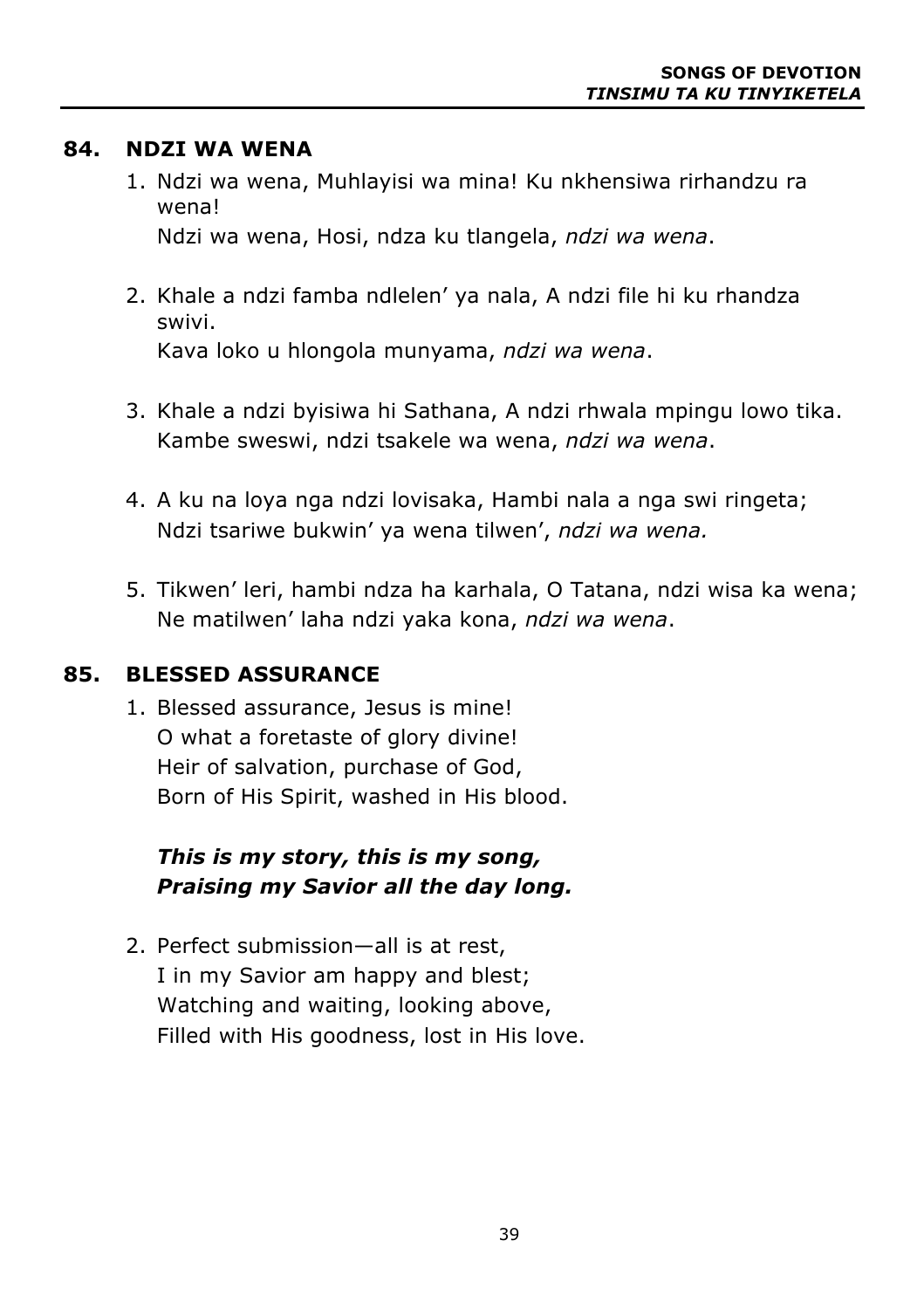#### **86. SAVED! SAVED!**

- 1. I've found a friend who is all to me, His love is ever true; I love to tell how He lifted me, And what His grace can do for you.
- 2. Saved by His power divine, Saved to new life sublime! Life now is sweet, and my joy is complete, For I'm saved, saved, saved!
- 3. He saves me from ev'ry sin and harm, Secures my soul each day; I'm leaning strong on His mighty arm; I know He'll guide me all the way.
- 4. When poor and needy and all alone, In love He said to me, "Come unto me and I'll lead you home, To live with Me eternally."

# **87. A PASSION FOR THEE**

1. Set my heart O dear Father on Thee and Thee only. Give me a thirst for Your presence divine. Lord, keep my focus on loving Thee wholly. Purge me from earth; turn my heart after Thine.

*A passion for Thee, O Lord, Set a fire in my soul, and a thirst for my God. Hear Thou my prayer, Lord your power impart. Not just to serve, but to love you with all of my heart.*

2. Father fill with Your Spirit, and fit me for service. Let love for Christ every motive inspire. Teach me to follow, in selfless submission. Be Thou my joy and my soul's one desire.

# **88. SEARCH ME, O GOD**

- 1. Search me, O God, and know my heart; Try me and know my thoughts. And see if there be any wicked way in me, And lead me in the way, Lead me in the way, Lead me in the way everlasting.
- 2. You have known me; You have known me. My downsittings, my uprisings; You understand my thoughts from afar. You know all my ways. You know all my ways.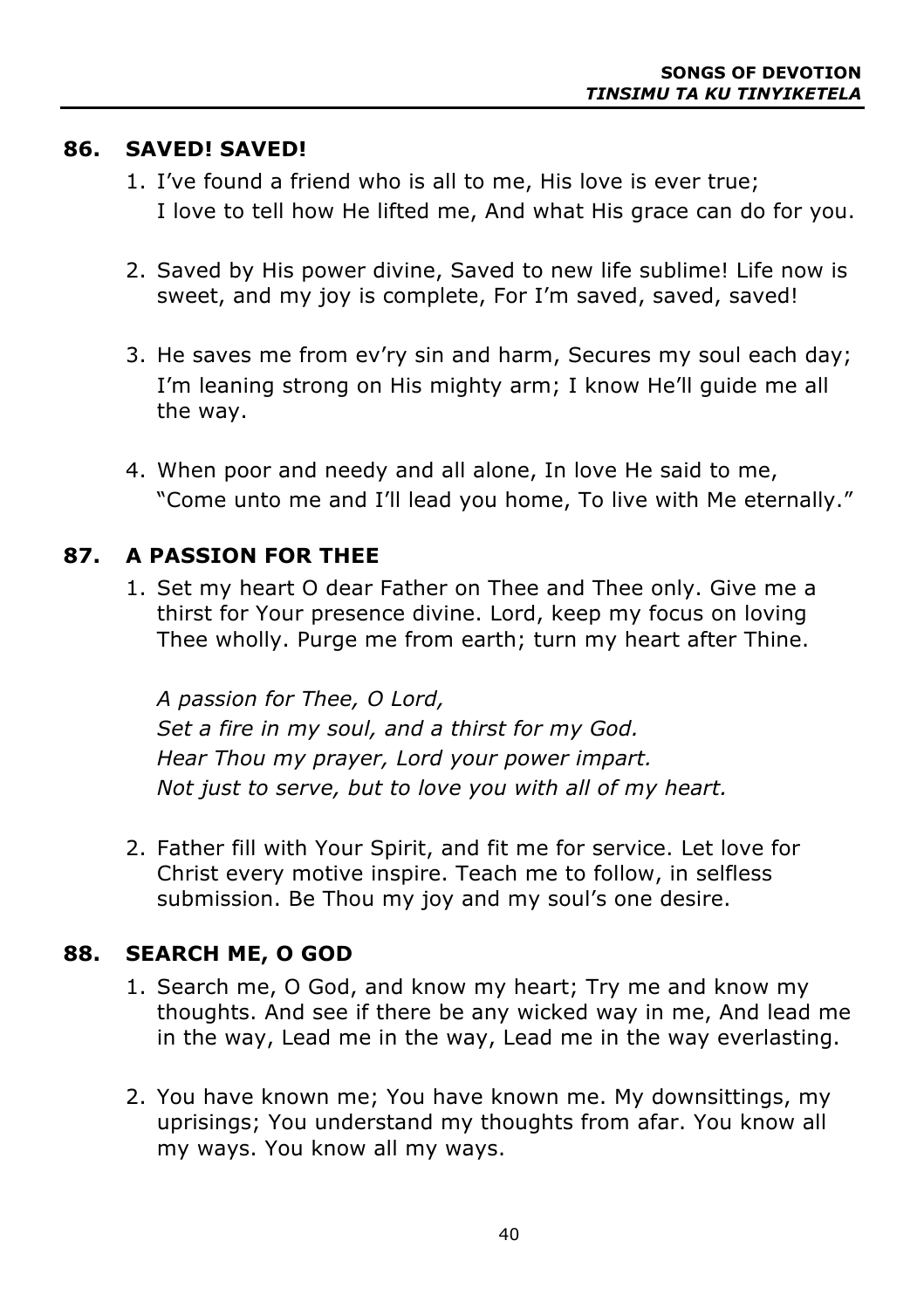#### **89. A CLEAN HEART**

1. Create in me a clean heart, oh, God. And renew a right spirit within me.

Cast me not away from Thy presence, Oh, Lord; Take not thy Holy Spirit from me.

Restore unto me the joy of Thy salvation, and renew a right spirit within me.

# **90. MUST JESUS BEAR THE CROSS ALONE?**

- 1. Must Jesus bear the cross alone, And all the world go free? No; there's a cross for everyone, And there's a cross for me.
- 2. The consecrated cross I'll bear Till death shall set me free; And then go home my crown to wear, For there's a crown for me.
- 3. Upon the crystal pavement, down At Jesus' pierced feet, Joyful, I'll cast my golden crown, And His dear name repeat.
- 4. O precious cross! O glorious crown! O resurrection day! When Christ the Lord from heav'n comes down And bears my soul away.

### **91. FOR ME TO LIVE IS CHRIST**

1. For me to live is Christ, to die is gain. To know His Word, and walk His narrow way. There is no peace, no joy, no thrill, like walking in His will. For me to live is Christ to die is gain.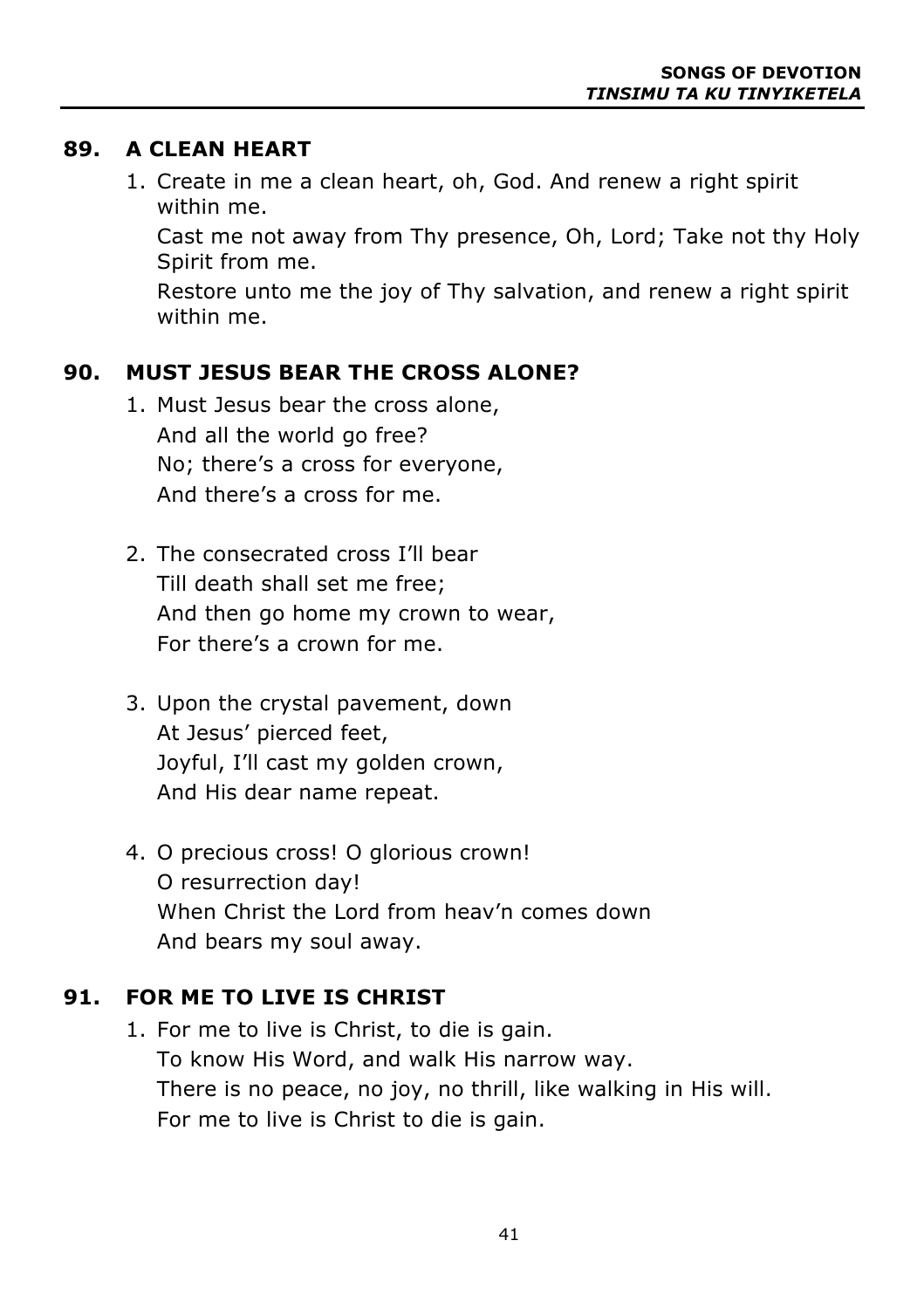### **92. I'D RATHER HAVE JESUS**

1. I'd rather have Jesus than silver or gold, I'd rather be His than have riches untold. I'd rather have Jesus than houses or lands, I'd rather be led by His nail-pierced hand.

*Than to be the king of a vast domain And be held in sin's dread sway; I'd rather have Jesus than anything This world affords today.*

2. I'd rather have Jesus than men's applause, I'd rather be faithful to His dear cause; I'd rather have Jesus than worldwide fame, I'd rather be true to His holy name.

# **93. I SHALL KNOW HIM**

1. When my life's work is ended and I cross the swelling tide. When the bright and glorious morning I shall see. I shall know my Redeemer when I reach the other side, And His smile shall be the first to welcome me.

*I shall know Him, As redeemed by His side I shall stand; I shall know Him By the print of the nails in His hand.* 

2. Through the gates of the city in a robe of spotless white, He will lead me where no tear shall ever fall. In the glad song of ages I shall sing with delight, But I long to meet my Savior first of all.

# **94. YOU ARE MY ALL IN ALL**

1. You are my strength when I am weak; You are the treasure that I seek.You are my all in all. Seeking You as a precious jewel, Lord, to give up I'd be a fool. You are my all in all.

### *Jesus, Lamb of God. Worthy is Your Name.*

2. Taking my sin, my cross, my shame, Rising again, I bless you name. You are my all in all, When I fall down you pick me up, When I am dry You fill my cup. You are my all in all.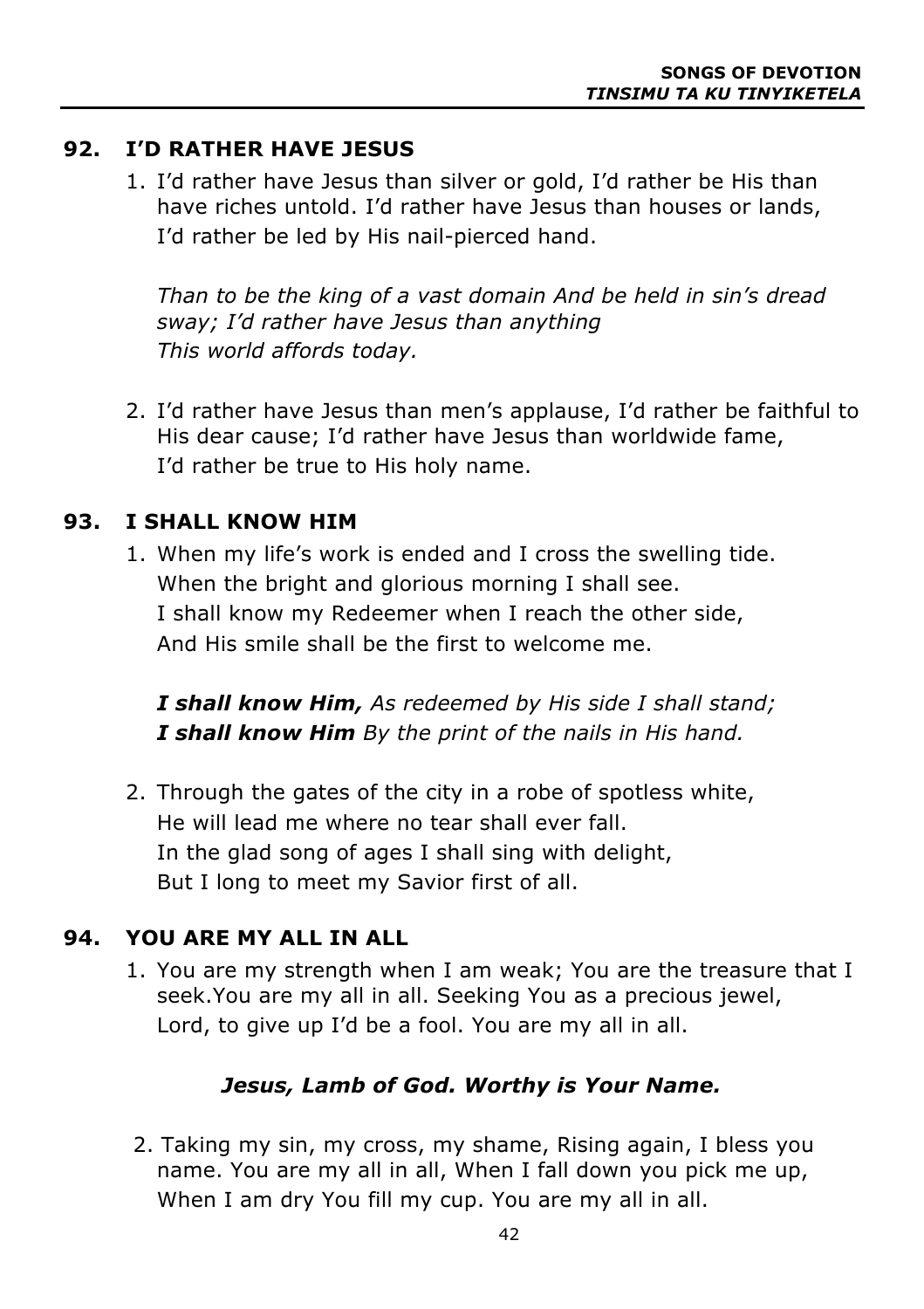#### **95. AS THE DEER**

1. As the deer pants for the water so my soul longs after you. You alone are my heart's desire and I long to worship you.

## *You alone are my strength, my shield, To you alone may my spirit yield. You alone are my heart's desire, And I long to worship you.*

2. You're my friend and you are my Brother even though you are a King, I love you more than any other so much more than anything.

# **96. PASS ME NOT, O GENTLE SAVIOR**

1. Pass me not, O gentle Savior, Hear my humble cry; While on others You are calling, Do not pass me by.

# *Savior, Savior, hear my humble cry; While on others you are calling, Do not pass me by.*

2. Let me at a throne of mercy, Find a sweet relief; Kneeling there in deep contrition, Help my unbelief.

### **97. TO WHOM MUCH HAS BEEN GIVEN**

1. We gather in God's presence to worship Him this hour. We honor and exalt Him; we kneel to Him in prayer. Our words are but a silence unless we do as He desires For to whom much has been given much more shall be required.

*To whom much has been given, much more shall be required. You have given gold and silver; will you give to Him your lives? Will your labor with your Savior? Will you do as he desires? For to whom much has been given much more shall be required.*

2. To seek the lost and hungry and feed them with His Word, To reach out to our enemies, and embrace them with His love, Empowered and commissioned, so we must do as He desires For to whom much has been given much more shall be required.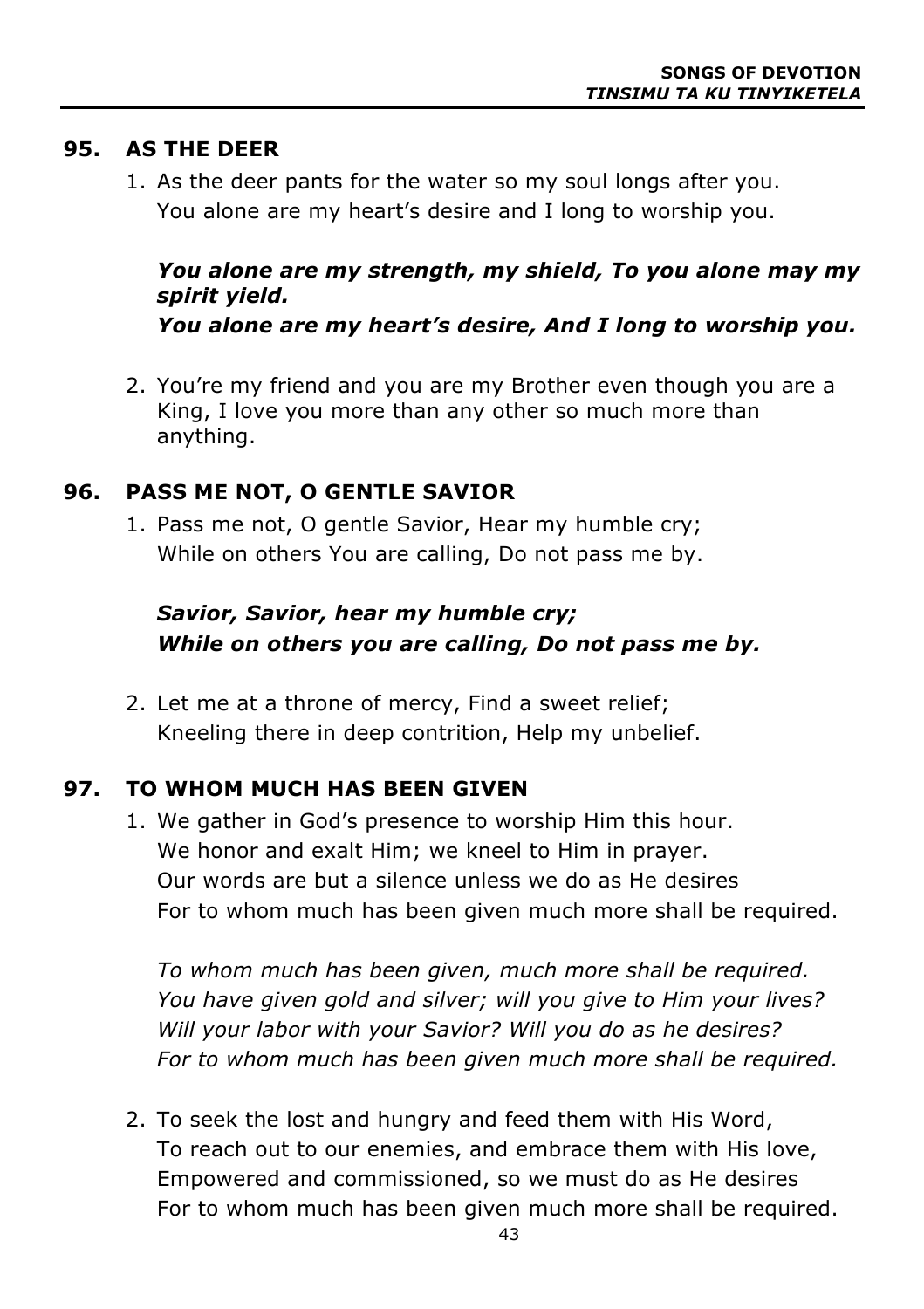#### **98. HOSI YESU, MUHANYISI**

1. Hosi Yesu, Muhanyisi, Leswi u ndzi feleke, Hi mina nandza wa wena, Ndzi tinyiketa wena.

# *U Hosi yanga! U Hosi yanga! Ndza ku rhandza, Ndza ku landza, U Hosi yanga!*

- 2. Hlaya, Hosi, komba ndlela leyi ndzi fanelaka. Ndza ku landza, ndzi ta tshemba rirhandzu raku, Yesu.
- 3. Ni hinkwaswo ndzi nga na swo, A swi Ve swaku ntsena. Loko u ku ndzi swi tshika, Ina, ndzi ta swi siya.

### **99. HINKWAKO NA YESU!**

1. Hinkwako na Yesu! Ku hla' MuKriste, Lomu a swi rhandzaka, A nga ndzi veka. Milengen' ya yena, A ku na nchavo. Hinkwako na Yesu, Kwala misaven'.

# *Hinkwako na Yesu, hinkwako, hinkwako, Hinkwako na Yesu, ndzi ta n'wi landza.*

- 2. Hinkwako na Yesu! Hamb' a ndzi yisa tindleleni to leha Ta ku chavisa; Hamb' a nga ndzi tekela hinkwaswo-kwaswo, Hinkwako na Yesu, Ndzi rhandza ku ya.
- 3. Hinkwako na Yesu! Hambi ku fika Vuvabyi ni nhlomulo, Na wo makhombo; A nga lerisa: Tirha, kumbe tshamisa, Hinkwako na Yesu, Ndza ha ta vula.
- 4. Hinkwako na Yesu! A ku na torha, Munyama ni xivundza, Loko ndzi na ye; Hi minkarhi hinkwayo, o ta ndzi rhandza; Hinkwako na Yesu, Ndzi ta va kona.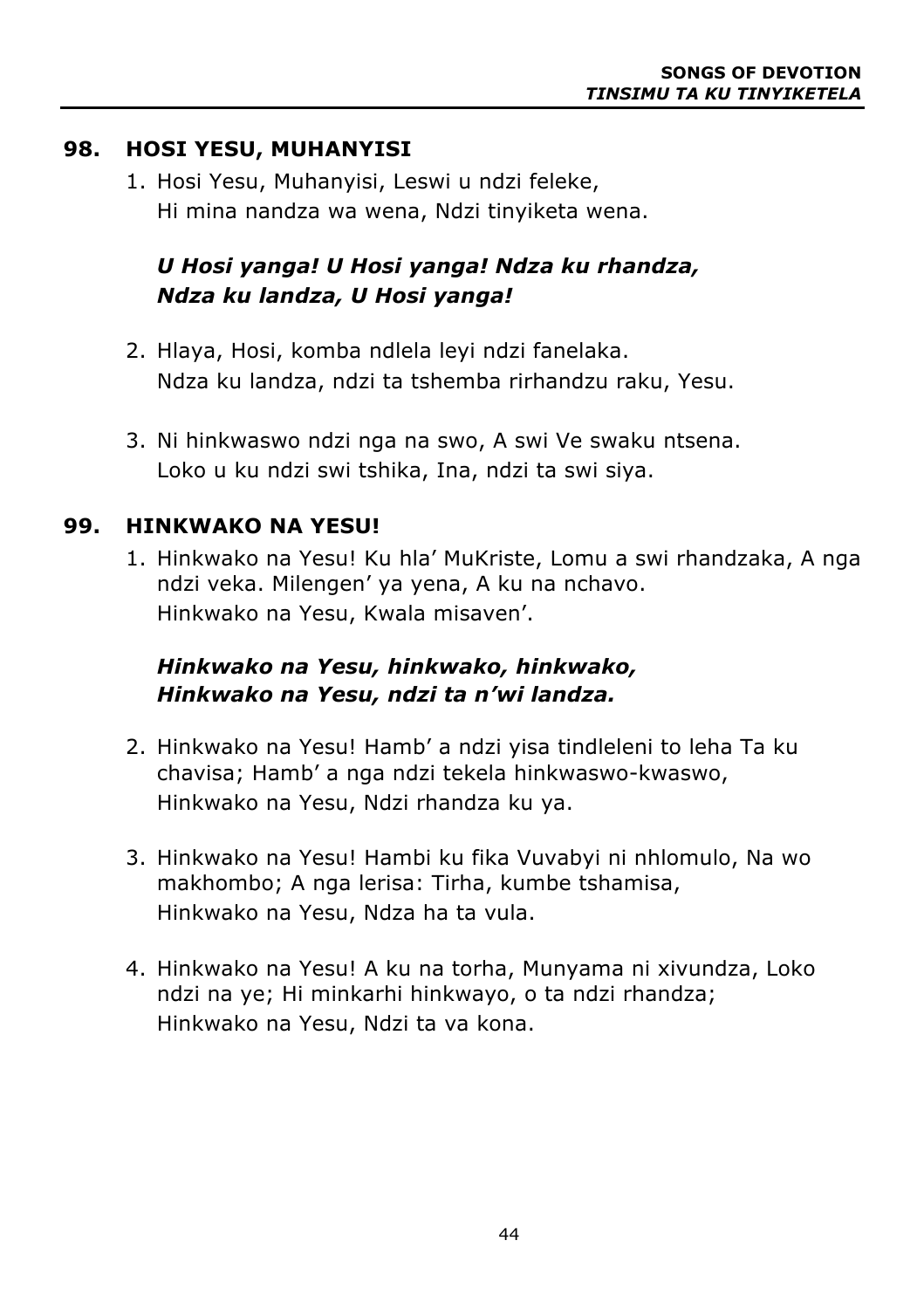### **100. HINKWENU VO LAVA VUTOMI**

1. Hinkwenu vo lava vutomi, Mi byi kuma ka Yesu! A nyika lebyi nga heriki, Hikuva bya pfelela.

*O! Xihlovo xo saseka, Xo basisa e timbilu, Ndzi suseriwe xidyoho, Ndzi hanyisiwile!*

- 2. Hinkwenu mi rhurhumelaka, Tanan' ka Hosi Yesu! U ni matimba yo rhulisa, Tshemban', mi tinyiketa.
- 3. Hinkwenu mi karhatiwaka hi miringo ya nala. Mi nga tshikeni ku khongela, Mi vita Yesu Kriste.
- 4. Hinkwenu mi chavaka rifu, Tanan' ka Hosi Yesu! Hi yena a hluleke sirha, Tshembani Muponisi!

# **101. KA YESU NDZI LANGUTILE**

- 1. Ka Yesu ndzi langutile, Ndzi tshemba Yena ntsena. A nga Hosi ya rirhandzu, la nga ta ndzi hlayisa. Hi yena la ndzi voneke ku lahleken' ka mina, **La ndzi kombiseke ndlela ya xivala xa yena.**
- 2. Munyama wa swivi swanga, A wu ndzi siva mahlo. Ndzi nga anakanyi khele, Lero biha ra rifu. Kambe sweswi a swi tano, Ndzi hanyile namuntlha, **Hi rona rito ra Yesu leri ndzi voningaka.**
- 3. Ndzi rhandza ku yingisisa leswi a swi hlayaka. Ndzi tshembe nomu wa yena hi minkarhi hinkwayo. Hambi vanhu va ndzi hleka, Hambi va nga ndzi sola, **A hi nchumu, ndzi hanyile, Ha yena Hosi Yanga.**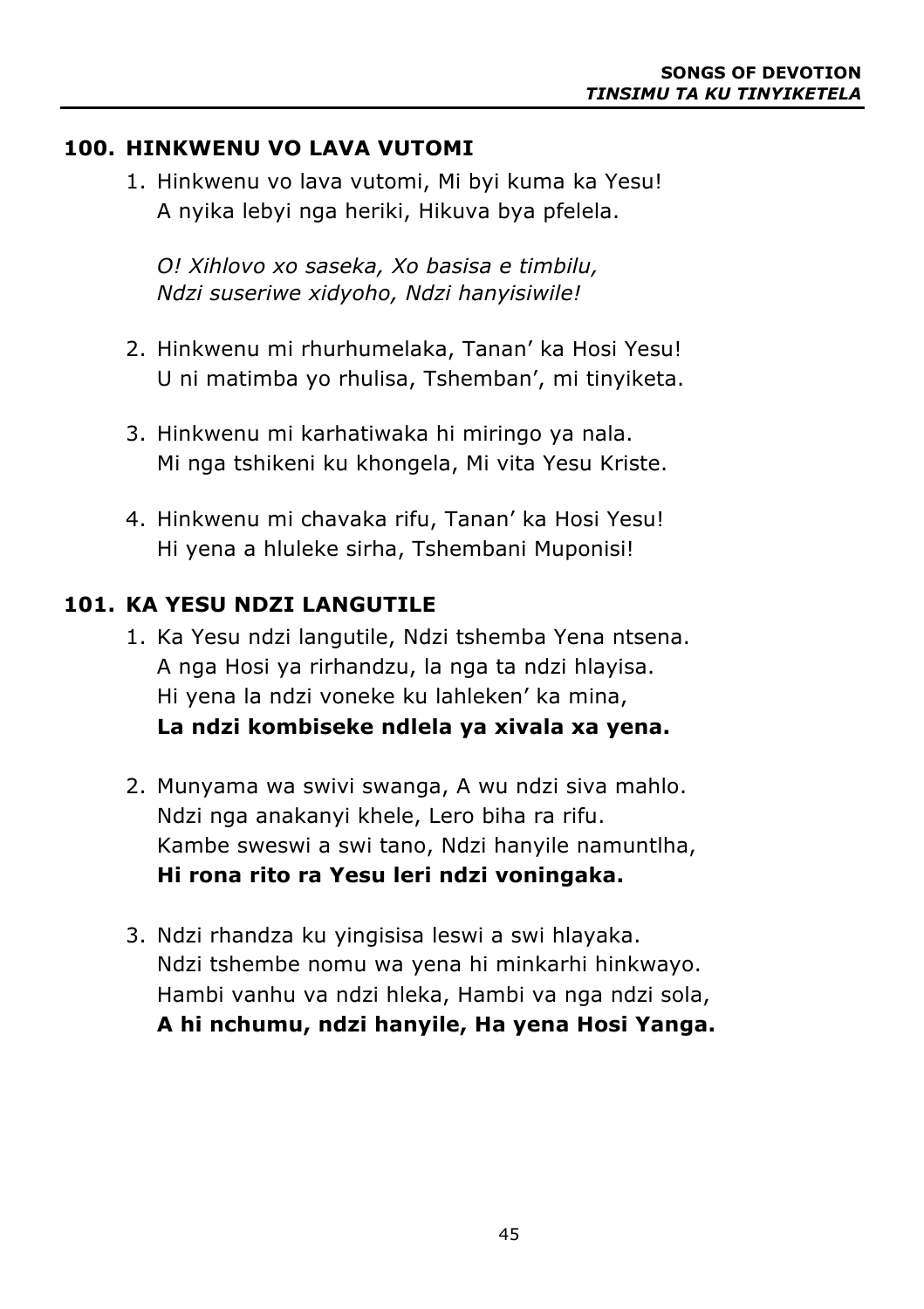### **102. NDZI KUMILE NAKULORHI**

- 1. Ndzi kumile nakulorhi la ndzi rhandzeke khale; U ndzi bohile ka yena hi ntambu ya rirhandzu. U tsondzile mbilu yanga hi ntambu ya ku tiya. Ndzi wa yena, i wa mina namuntlha ni masiku.
- 2. Ndzi kumile nakulorhi la ndzi feleke khale; U nyike vutomi byakwe, leswaku ndzi ta hanya. A ndzi na nchumu xa mina; swa mina i swa yena. Mbilu, moya ni matimba namuntlha ni masiku.
- 3. Ndzi kumile nakulorhi! U ni ntamu Hinkwawo Wa ku ndzi fambisa ndlelen', Ndzi ko ndzi fika tilwen'. Ku hatima ka le henhla ku ndzi koka hi ntamu; Ku karhaleni ne ku lwen', Namuntlha ni masiku.
- 4. Ndzi kumile nakulorhi: A tshembeka swinene. A hlayisa, a vevula; A kota ni ku lwela. Ye Murhandzi lowo tano, A ndzi na ku n'wi tshika; Ne ku hanyeni, Ne ku fen', Ndzi wakwe hi masiku.

# **103. NDZI NI KHOMBO, NDZI TA NTSENA**

- 1. Ndzi ni khombo, ndzi ta ntsena, Ndzi tile ku ta kombela. U ndzi nyika ku pfumela, Nyimpfana ya Xikwembu.
- 2. Ndza pfumala, ndzi ta ntsena. Ndzi tisa hi swivi swanga; N'anga ya swona hi wena, Nyimpfana ya Xikwembu.
- 3. Ndza tsandzeka, ndzi ta ntsena, Ni ripfalo ra vavisa. Swi hlangene ni ku chava, Nyimpfana ya Xikwembu.
- 4. Ndzi ni ndlala, ndzi ta ntsena. Ndzi tile ndzalwen' ka wena; Ndzi xurhise swo lulama, Nyimpfana ya Xikwembu.
- 5. Hi ku nkhensa, ndzi ta ntsena.A ndzi chavi k'aleriwa. Loko ndzi fa, ndzi ta vona Nyimpfana ya Xikwembu.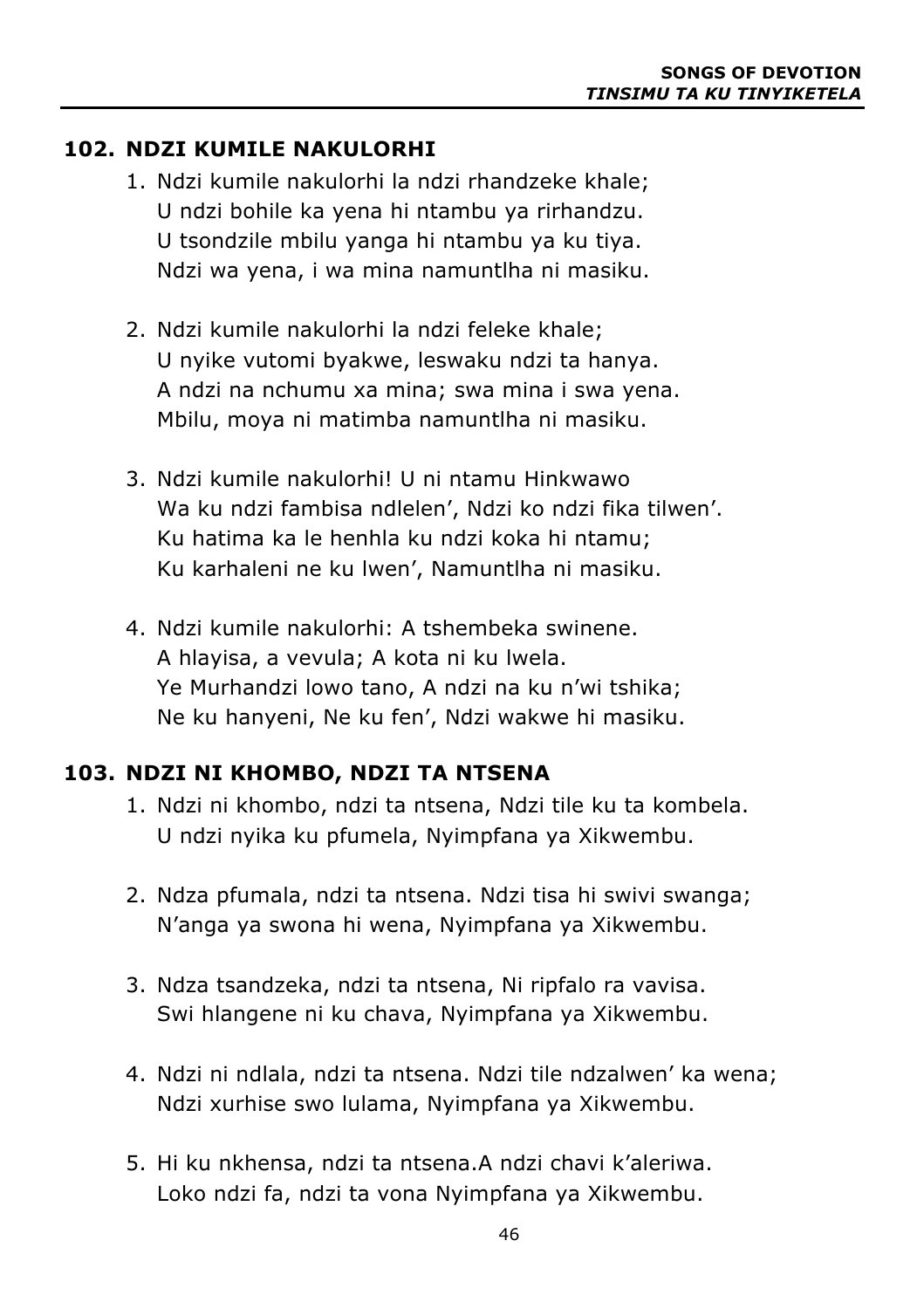#### **104. MUKUTSURI, HOSI YA MINA**

- 1. Mukutsuri, Hosi ya mina, Wa ndzi rhandza! Ku tlurisa mhana wa mina, Wa ndzi rhandza! Rirhandzu ra munhu ra hela, Ku tsaka ku hatla ku hundza; Wena ntsena, Xikwembu xanga, Wa ndzi rhandza!
- 2. Mpfhuka ndzi nga hanya misaven', Wa ndzi rhandza! Ndzi kondza ndzi ya fika ku fen', Wa ndzi rhandza! Ndzi hanyela Yesu wa mina, Ndzi tsakela ku rhandza yena; Swa nandziha ku yimbelela, Wa ndzi rhandza!
- 3. Mbilu yanga, hambi yi biha, Wa ndzi rhandza! Ni loko ndzi twa ku karhala, Wa ndzi rhandza! Ndzi nga karhatiwa hi swivi, Ndzi karhele ku va xidyohi. Kambe a ndzi tshiki ku vula: Wa ndzi rhandza!

# **105. YESU, LA NDZI RHANDZAKA**

- 1. Yesu, la ndzi rhandzaka, ka wena ndza tumbela. Loko misava leyi yi ndzi kariherile. Ndzi fihle, Muponisi, swi ta kondza swi hela. Ndzhaku, tilwen' ra Wena, u ta ndzi amukela.
- 2. A ndzi na vutumbelo, misaven' leya khombo; U nga ndzi tshiki swanga, tiyisa, u miyeta. Ndzi tshembe wena Ntsena, U mupfuni wa mina; Funengeta n'wanaku hi timpapa ta wena.
- 3. U Kriste, wa laveka ku tlula swa misava. Hambi swi ndzi talela, ndzi ta va xisiwana. Hi wena wo lulama; ndzi lowo homboloka; Ndzi tele hi ku dyoha! Ha Wena ndzi ta basa.
- 4. Musa wa wena, Hosi, wu andzile swonghasi! Wu ta ndzi funengeta, ndzi va loyi wo tenga. Xihlovo xa vutomi, ndzi tshike ndzi ta ta nwa. Ndzi susa torha mbilwin' hi masiku hinkwawo.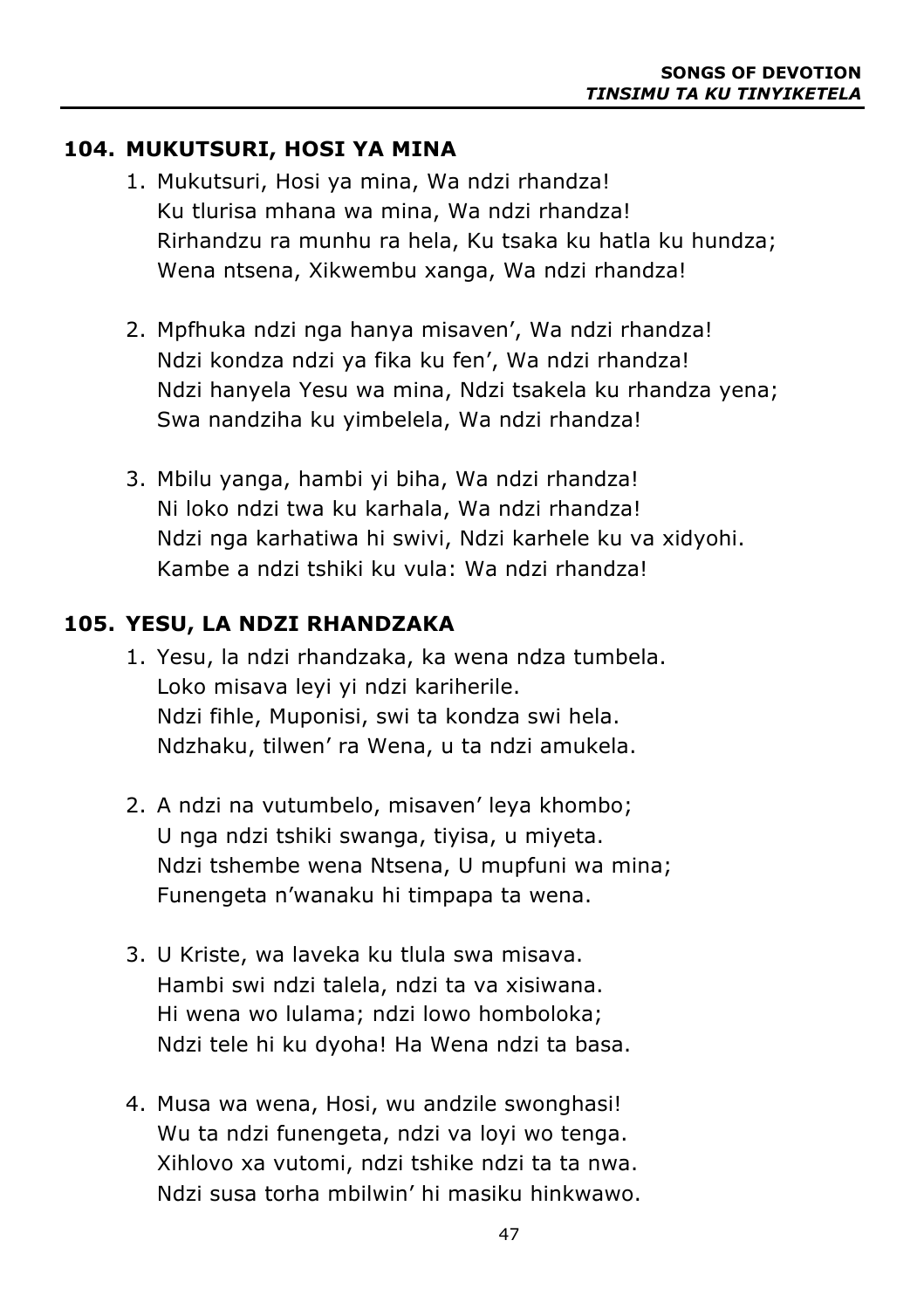#### **106. NDZA TILAYA, NKULUKUMBA**

- 1. Ndza tilaya, nkulukumba, Hi ku hlanya kanga Ni ku tiarisa kanga, Loko u ndzi vita.
- 2. A ndzi endlanga ha vomu, loko ndzi ku sola; Ndzi xisiwa hi misava, Yi ndzi endla mona.
- 3. Ndza tiringanisa ntlharhi, loko ndzi ku sola; Ndzi phasiwa hi Sathana, Hi ntlhamu wa yena.
- 4. Namuntlha-ke ndza tilaya, Ndzi nga ha engeti. Ndzi amukele, Tatana; Ndzi va n'wana waku.
- 5. Ni swidyoho ndzi swi nyenya, moyeni wa mina. Ndzi ku luvela kunene, hi ntamu wa mbilu.

# **107. XWANA, HOSI, HIKUVA RI HLWILE**

- 1. Xwana, Hosi, hikuva ri hlwile, Ni vusiku byi endle munyama; Vamakwerhu, vona, va lerile; Wena, Yesu, u sala na mina.
- 2. Vanhu, vona, va hatla ku hundza. Wena ntsena u tiva ku tshama! Ndzi tshembile tintswalo ta wena. Xwana, Yesu, u tshama na mina.
- 3. Wa swi tiva ku rhulisa mbilu. A ndzi chavi vusiku na nchumu; Ndzi tsakile loko ndzi na wena. Xwana, Yesu, u tshama na mina.
- 4. Hambi khombo, minkosi, nhlomulo Swi tshuketa timbilu ni moya; Rito raku ri susa mapfalo. Xwana, Yesu, u tshama na mina.
- 5. Loko nkarhi wa mina wu ta ta, Wa ku rhurha, ndzi siya misava, N'ta kuma man' lok'u nga ri wena; Xwana, Yesu, u tshama na mina.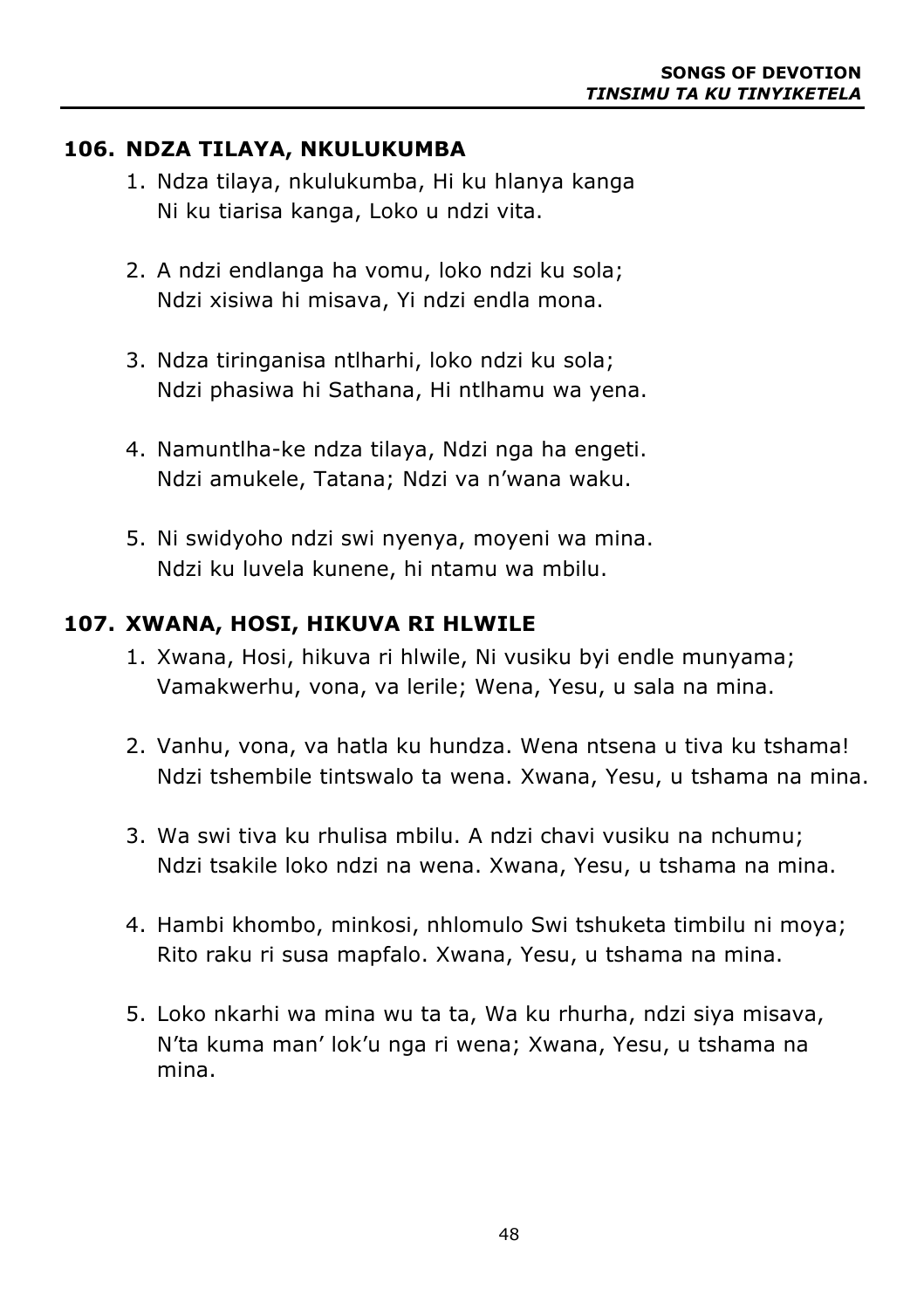### **108. YESU WA GONGONDZA**

1. Yesu wa gongondza nyangwen', nyangweni ya mbilu yaku. U yimile khale kona, u ri: Pfula, n'wananga.

*Pfalula nyangwa ya wena; U nga nonon'hwi mbilu. I Yesu la gongondzaka; Yingisa, u pfalula!*

- 2. Ku fika nkarhi wa sweswi, a ku si n'wi amukela. Wa ha rhurhele Sathana, yena, nala wa wena!
- 3. A ku si tiva risuna leri tisaka hi Yesu; Loko u ta va na yena, u ta nkhensa hinkwaswo.
- 4. O ta hlongola Sathana hi rito rin'we ra yena. O ta ku nyika matimba ya ku hlula miringo.
- 5. Amukela Hosi Yesu; n'wi vitane, U ta nghena! A ku n'wi twi? Wa gongondza! Hlamula: Hosi, nghena!

### **109. YESU, LOYA NDZI FELEKE**

- 1. Yesu, loya ndzi feleke, Ndza tinyiketa ka wena. Rifu raku ra ndzi hlula, Ndzi n'wana wa wena sweswi.
- 2. Ndzi humesa minyembeti, Loko ndzi ku vona, Hosi. U khoma hi lavo biha, Va ku tlhava, va ku dlaya!
- 3. Xana ndzi nga ala nchumu, Kasi u pfumele rifu! Ndzi ku nyiketa hinkwaswo, Ni vana, ni yindlu yanga.
- 4. Kambe vukosi hinkwabyo, Byi nga ka byi nga hakeri Rirhandzu leri ra wena, A byi fiki, byi le kule.
- 5. Ndza swi tiva, mbilu yanga, Hi lexi u xi lavaka; Teka yona, u yi fuwa, U yi fuma hi masiku. Amen.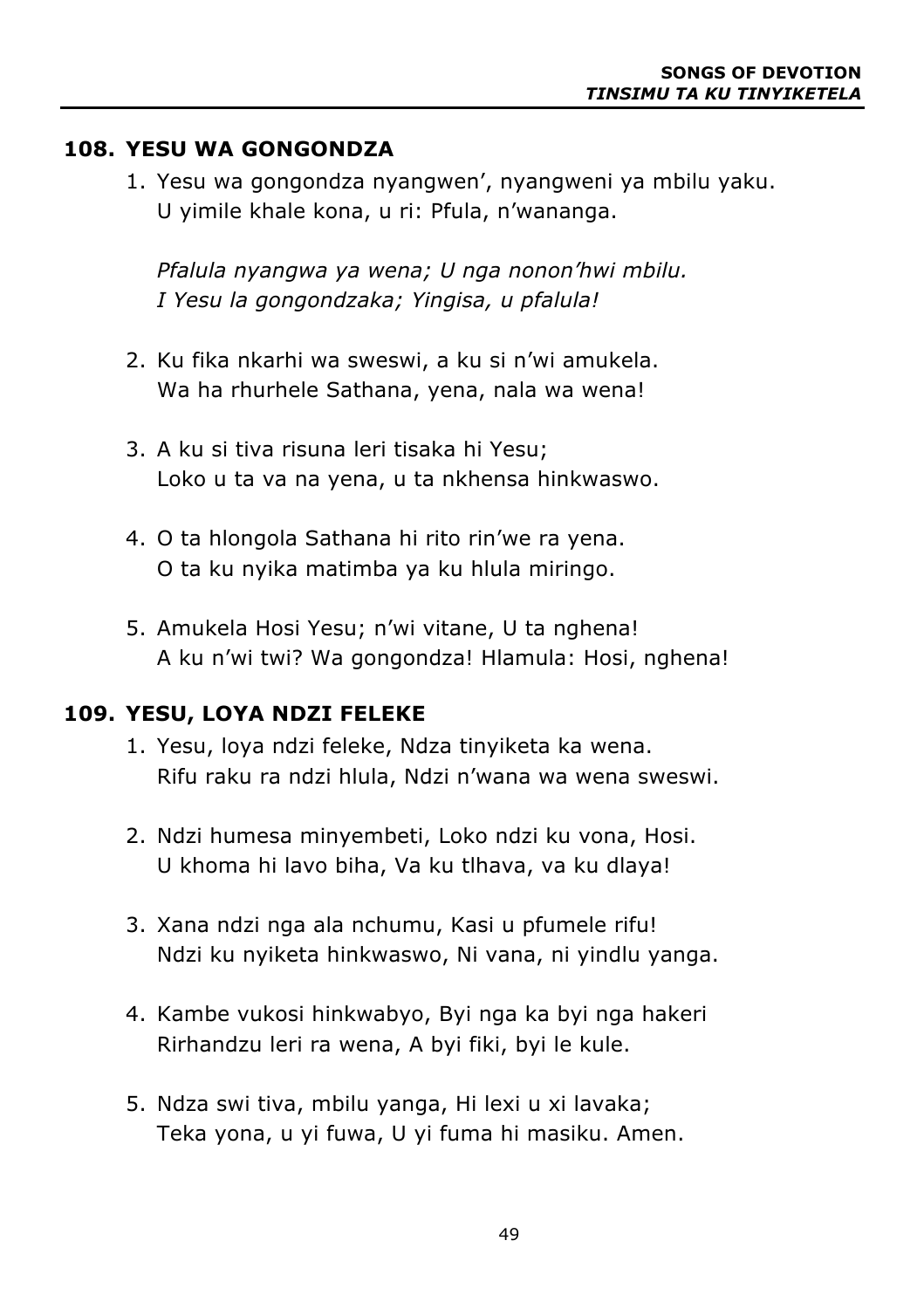#### **110. YESU, MUKUTSURI**

1. Yesu, Mukutsuri, Hosi ya tintswalo, Ndzi lava matimba, matimba ya wena.

*Masiku hinkwawo, ndzi navela wena; tana Mukutsuri, u tshama ka mina.*

- 2. Valala va tele, va ha ndzi rhendzele; Ndzi kala matimba—Ya ku lwa na vona.
- 3. Loko ndzi le khombyen' leri vavisaka, A ndzi na misaven' la ndzi miyetaka.
- 4. Yesu, Mukutsuri, loko ndzi na wena, Ndzi kuma ku rhula, ndzi vona ku hanya.

### **111. NDZI XANISIWA HI SWIVI SWANGA**

- 1. Ndzi xanisiwa hi swivi swanga, Hosi ya mina, ndzi pfune, wena! Ndzi he ku hlula leswa ku biha; Yingisa, Hosi yanga! Ndza ha pfumala moya wa wena, Ndzi pfune ku rhandzana ni vanhu! Handle ka wena, ndzi ta tsandzeka, Hosi, ndza ku vitana!
- 2. A ndzi swi koti, ndzi ni tingana, Hosi ya mina, wena wo basa; Ngati ya Wena ya ndzi basisa, Hosi ya mina, ndza ta! Eku rilen' ne ku karhaleni, A ndzi na munhu la nga ta pfuna. Kambe Muchaveleri wa nsovo, Hi wena, Hosi yanga!
- 3. A ndza ha chavi ntamu wa Nala, Loko u kona, u ta ndzi lwela, U ta ha rhwala ndzhwalo wa mina, Ka wena ndza tumbela. A ndza ha chavisiwi hi rifu, Hikuva wena wa ndzi tlakula, Eku tsaken' ka vakutsuriwa, Wena Xikwembu xanga!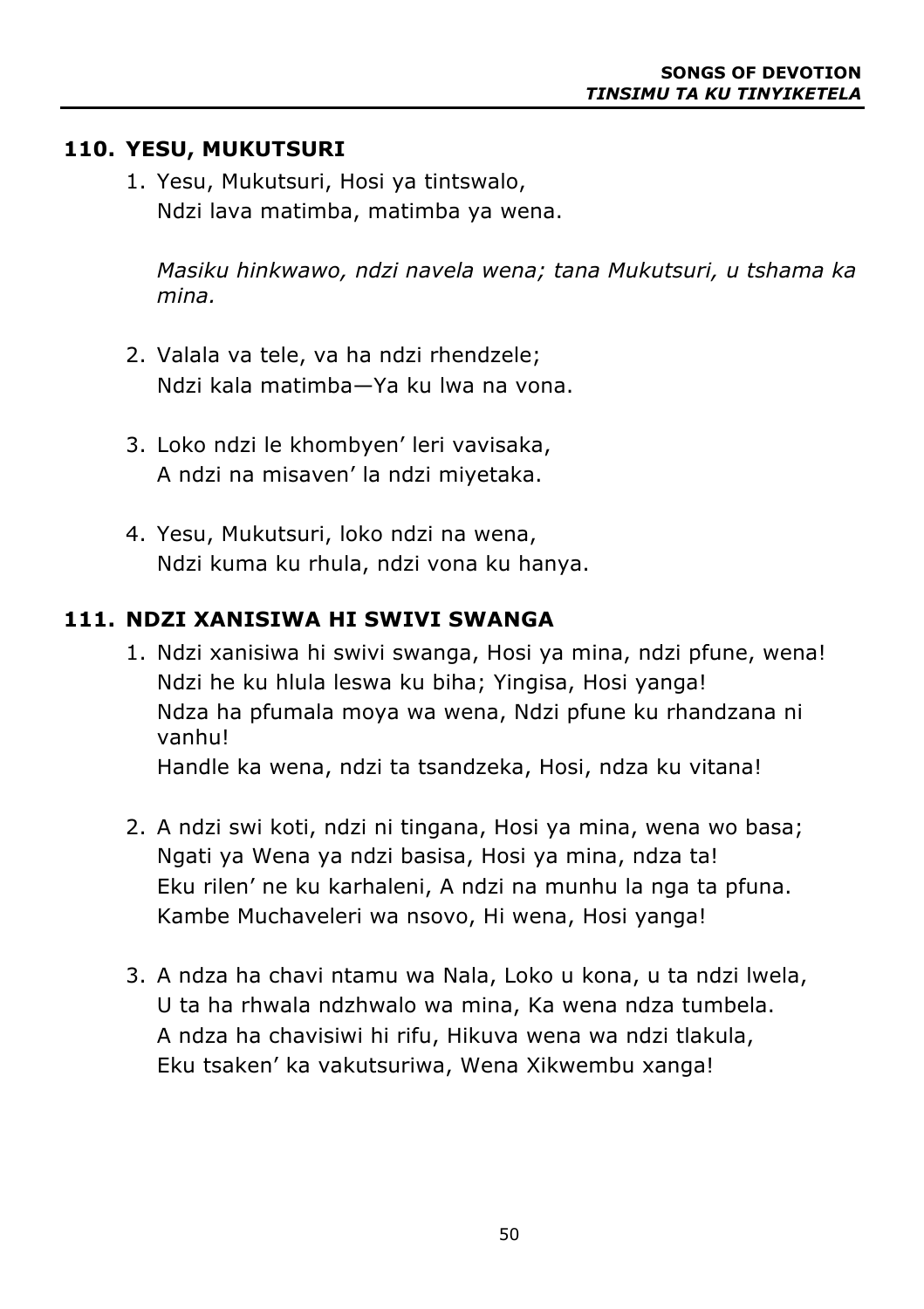### **112. REDEEMED!**

1. Redeemed, how I love to proclaim it! Redeemed by the blood of the Lamb; Redeemed through His infinite mercy, His child, and forever I am.

*Redeemed, redeemed, redeemed by the Blood of the Lamb;*  Redeemed, redeemed, His child, and forever I am.

2*.* I think of my blessed Redeemer, I think of Him all the day long; I sing, for I cannot be silent; His love is the theme of my song.

# **113. KUTSURIWE HI XINYIMPFANA**

1. Tivisani! Ndzi kutsuriwa hi ngati ya xinyimpfana, Ndzi n'wana wa Xinyimpfana hi nsovo lowu nga heriki.

*Kutsuriwe hi ngati ya Xinyimpfana. Ndzi n'wana wa Xinyimpfana hi nsovo lowu nga heriki.*

- 2. Yesu, U ndzi tsakisa a ku na ririmi ro swi vula. Rivoni ra vukona bya yena byi tlhava mbilu yanga.
- 3. Ndzi ehleketa Mukutsuri hi minkarhi hinkwayo. Ndzi nge miyeli. Ndzi ta yimbelela rirhandzu ra yena.

### **114. TIKO RA HINA RA LAHLEKA**

- 1. Tiko ra hina ra lahleka; Ra ha fumiwa hi swakunwa. A hi pfukeni, vatitsoni! Hosi a ta va Mufambisi.
- 2. Lava lovaka i maxaka, Ma bohiweke hi tintambu. A ma swi koti ku tintshunxa, Ka ha laviwa Mukutsuri.
- 3. Hosi ya hina i Muhluri; Tanan' ka Yesu, mi ta wisa! Rhwalani joko, mi titsona, Ndzhwalo wa Yena wa vevuka.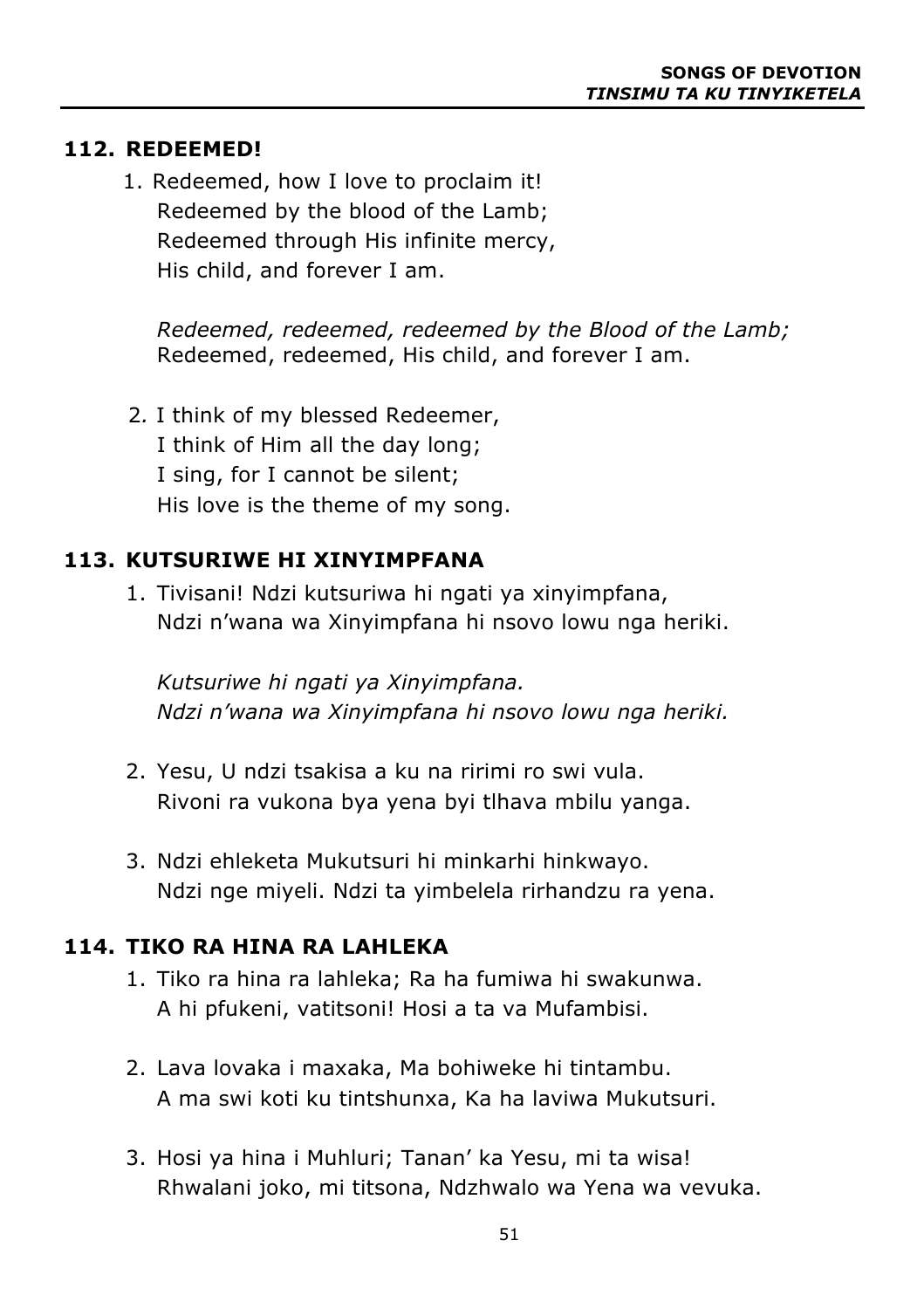# **115. A HI FAMBENI, HI TIYISELA**

1. A hi famben', hi tiyisela; Hi ya hi hlula ntirho wa nala, lowu onhaka tiko leri; A hi hlanganen', Hi wu heta. Ri tiyile voko ra Hosi, Ri hi lwela, ri hi fambisa.

# *A hi famben', hi tiyisela, Hi ta hlula hi ku khongela.*

- 2. A hi famben', hi tiyisela; Hi nga lolohi, hi nga tshamisi. Pfukan', tinhenha letinene: Karikwerhu ku le khombyeni! Mi nga chaveni loko mabyalwa ma ha fuma lavo lahleka.
- 3. A hi famben', hi tiyisela; Hi tikarhata, hi lava vanhu.Hi va komba ku hanyisiwa, Hi ku titsona lokunene. Hi nga tshiki ku vula rito ra muntshunxi wa vabohiwa.

### **116. HATLISANI! MI YA VITANA**

1. Hatlisan'! Mi ya vitana, Mi ya rhamba vapfumari, Mi nga rivali swilema, Mi byisa ni swigono.

# *Va viten', mi tiyisela! Hinkwaswo swi lulamile. Va viten', mi tiyisela, Va ta hinkwavo nkhubyen'.*

- 2. Hatlisan'! Mi ya vitana—Vona lava nga rhambiwa, Lavantswha ni lavakulu, Na swona swisiwana.
- 3. Hatlisan'! Mi va vitana! Hatlisan'! Nkarhi wa hundza! Famban', twarisan' hinkwako—Nkhuvo wa Hosi Yesu.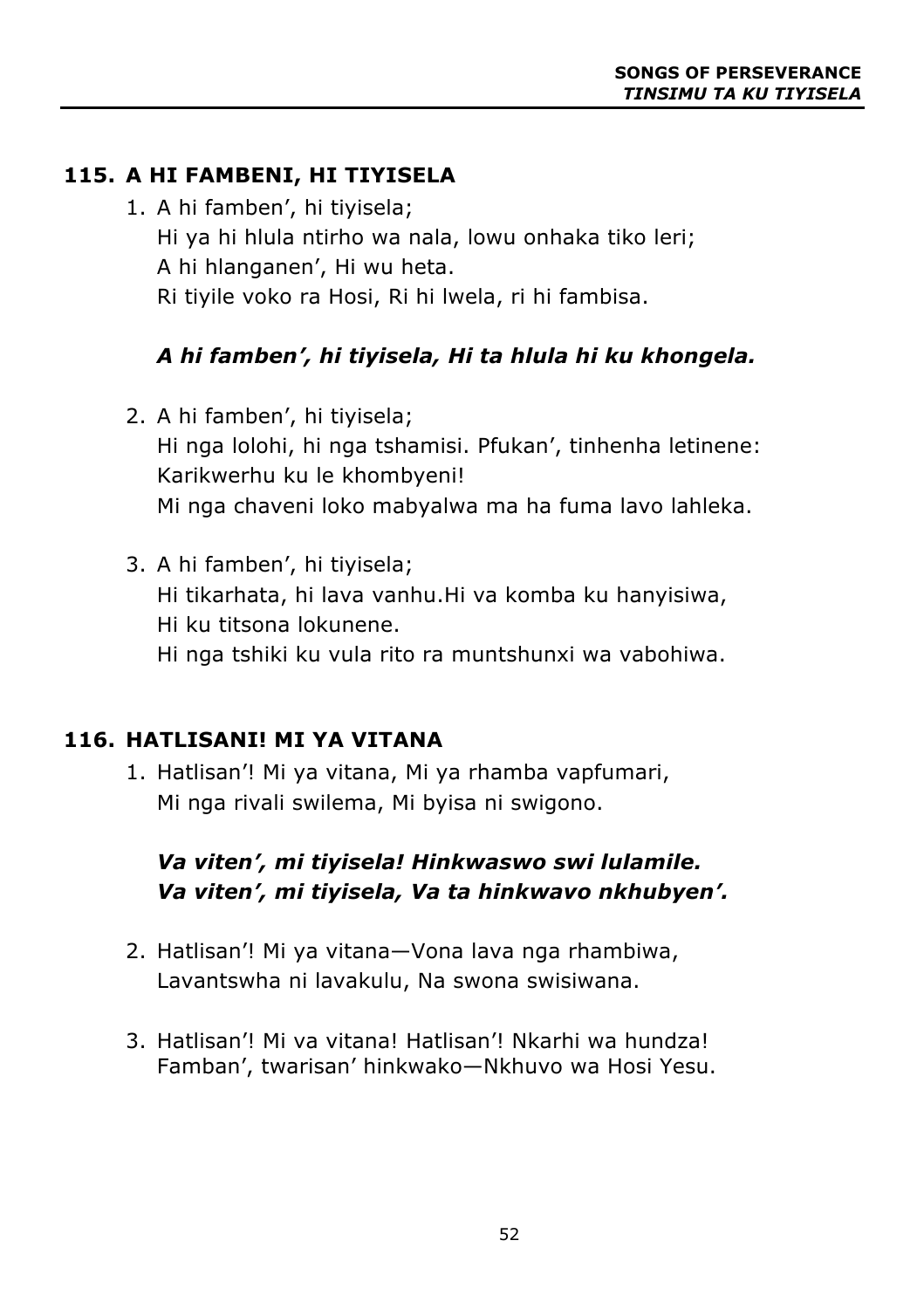#### **117. HLOMA MATLHARI**

- 1. Hloma matlharhi, we, Mukriste; Socha ra nyimpi ya Mesia. U tiya mbilu ha kunene; Nyimpi ya lwiwa hi vunhenha!
- 2. Hubuta ka ha ri mpundzhwini; Lwana hi Moya wa ku tiya. Nkarhi a wu si va kusuhi, Wa ku hetisa tifanelo.
- 3. Siya etlhelo swa misava; Landza Muferi waku, Yesu. Loko u lwa, u karharile; Tshemba matimba ya Muhluri!
- 4. Loko u tshuka u tlhaviwa, Socha ra nyimpi ya Mesia; U nga ha chavi, swa fanela, U ta ya wisa kwale henhla.

# **118. HLOMA NYIMPI YA HOSI**

- 1. Hloma nyimpi ya Hosi, Vandla ra Xikwembu, Vehela mahavelo, Swintlontlo swa moya! Famba, u ya n'wi lwela, La feleke wena! Khana, u n'wi twarisa, Yehovha wa wena.
- 2. A ku voni tinyimpi, Tinyimpi ta Sathan'? Ta ta, tinyinginyingi, Ti lwela munyama, Ti tamele mikhutsu, Vuloyi ni byalwa! Ti tlhavile vanyingi, Vanyingi va wile!
- 3. Ma twa: nghala ya vomba! Pfukani, Va-fumu! Ma twa, wa palapala, Nala wa Yehovha! U hlungile vuhosi, Wa lovisa vanhu, Hlula mano ya yena hi rito ra Hosi!
- 4. Mi nga tshuki mi wisa, Mi nga si n'wi hlula. A wu si fika nkarhi wo veka matlhari. Ma ta, ma ta, masiku ya k'ambala mizilo; Ra ta siku ro khana ra nyimpi ya Hosi.
- 5. Khanan', n'wina tintsumi: Yi hlurile, Hosi! La wiseke Adama—U wile, na Yena! Khanan', khanan', va-fumu, N'wina mi hluleke! Hosi yi mi vitela, Ku fumen' ka yona!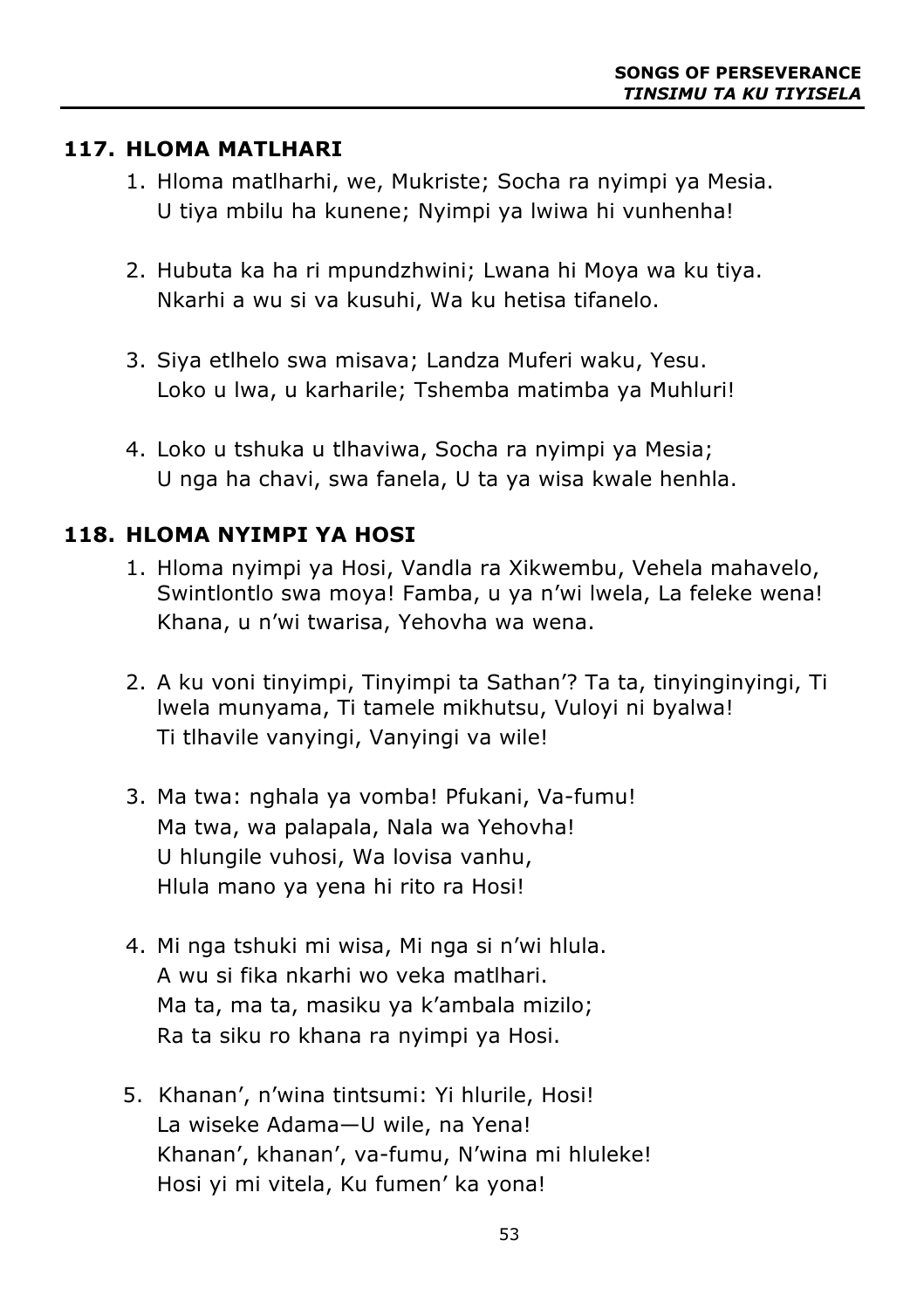### **119. SUMANI TINSIMU TA NYIMPI**

- 1. Suman' tinsimu ta nyimpi, Ya Yehovha! Khoman' matlhari ya Hosi, Hi ta ya lwa! Nala werhu i Sathana, Hi famba, hi ya n'wi hlula; Suman' tinsimu ta nyimpi, Ya Yehovha!
- 2. Tshimban' vamba ra swinene, Ri tiyisen'! Mi teka xisirhelelo, Xo lulama! Hi nga ka hi nga dlayiwi, Tiyan', hi ta hlula nala; Tshimban' vamba ra swinene, Ri tiyisen'!
- 3. Xitlhangu, I ku pfumela, Ka timbilu! Xi sivela miseve, Leyo pfurha. Tiyan', Tiyan', va ka Kriste!, Hlulan' miringo ya nala! Xitlhangu, i ku pumela, Ka timbilu!
- 4. Tamelan' fumu ra Moya, Ri nga Rito! Ri ni ntamu, ra kariha, Ku tlurisa! Ha rona, Hosi ya hina, Yi tlhave nala karharhu! Tamelan' fumu ra Moya, Ri nga Rito!
- 5. Tilwen', mukhosi wa nyimpi, Wu ta hela. Hi siku hi nga ta fika, Kwale kaya. Matlhari hi ta ma tshika, Hi ta wisa, hi ta rhula. Tilwen', mukhosi wa nyimpi, Wu ta hela

# **120. KUSUHI NA WENA**

- 1. Kusuhi na wena, Hosi Yesu, Ndzi lava ku tshama hi masiku. Hambi ndlela yi leha, hambi ntamu wa hela; Kusuhi na wena, ndzi ta wisa.
- 2. Hi tele hi ku fa la misaven'; Kambe ndzi languta henhla tilwen'. Yesu, Hosi ya mina, ndzi amukele kaya! Kusuhi na wena, ndzi ta hanya.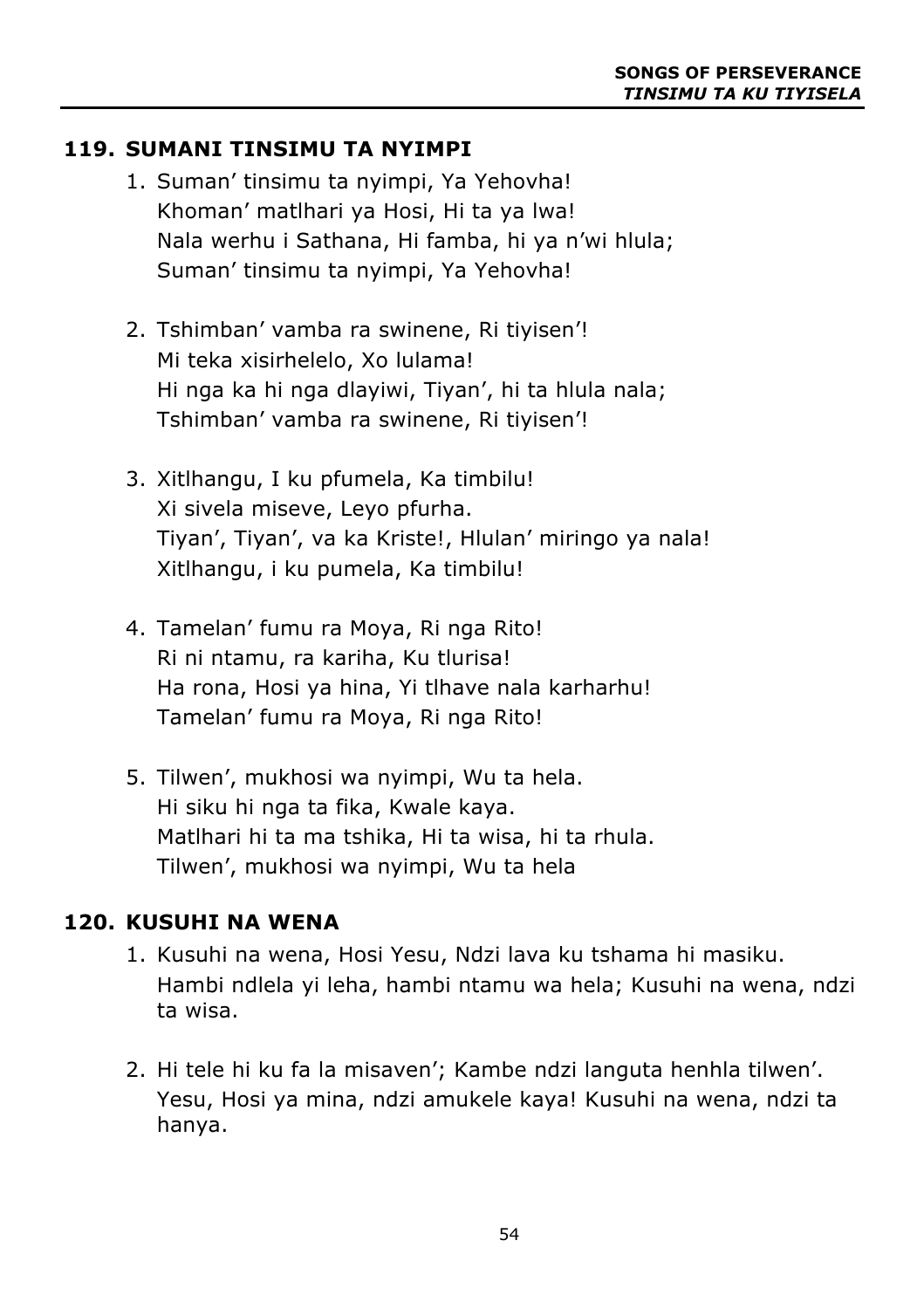#### **121. TATANA WA VITANA**

1. Tatana wa vitana, Wa vitana mina; Ndza swi rhandza ku famba, Ndzi siya misava.

*Ndzi rhandza ku muka, Ndzi famba le kaya. Yesu u lunghisile xitshamo xa mina.*

- 2. A ndzi tele swo biha, sweswi ndzi basile; Yesu u ndzi hlantswile, A ndzi na ku chava.
- 3. Swa nonon'hwa ku hanya, Ku hlula miringo! Hi nga ka hi nga rhuli tikwen' ra tinyimpi.
- 4. Ndzi rhandza ku vonana, na Yesu, Muferi. Loya nga ndzi ponisa hi tintswalo takwe!

# **122. BYALA**

1. Byala, vurhonga bya ha tsuvuka, Byala, byala ka ha ri ni mixo. Loko dyambu ri huma, ri tlhava, Byala, byala, ku fika madyambu!

# *Byala, u ta tshovela ngopfu!*

*Siku ra ku tshovela mavele, Ni ra ku hisa mfava wa nala Ri ta kombisa ntirho wa hina, Lowo biha ni lowo saseka.*

- 2. Byala rito ni loko u famba, Byala, byala ni loko u tshama; U nga chavi ni ku tikarhata, Byala, byala, minkarhi hinkwayo!
- 3. Byala, u nga vileri ha nchumu, Cheleta mbewu hi mikhongelo: Hambi u xanisiwa hi vanhu, u nga tshuki u hela mbilu.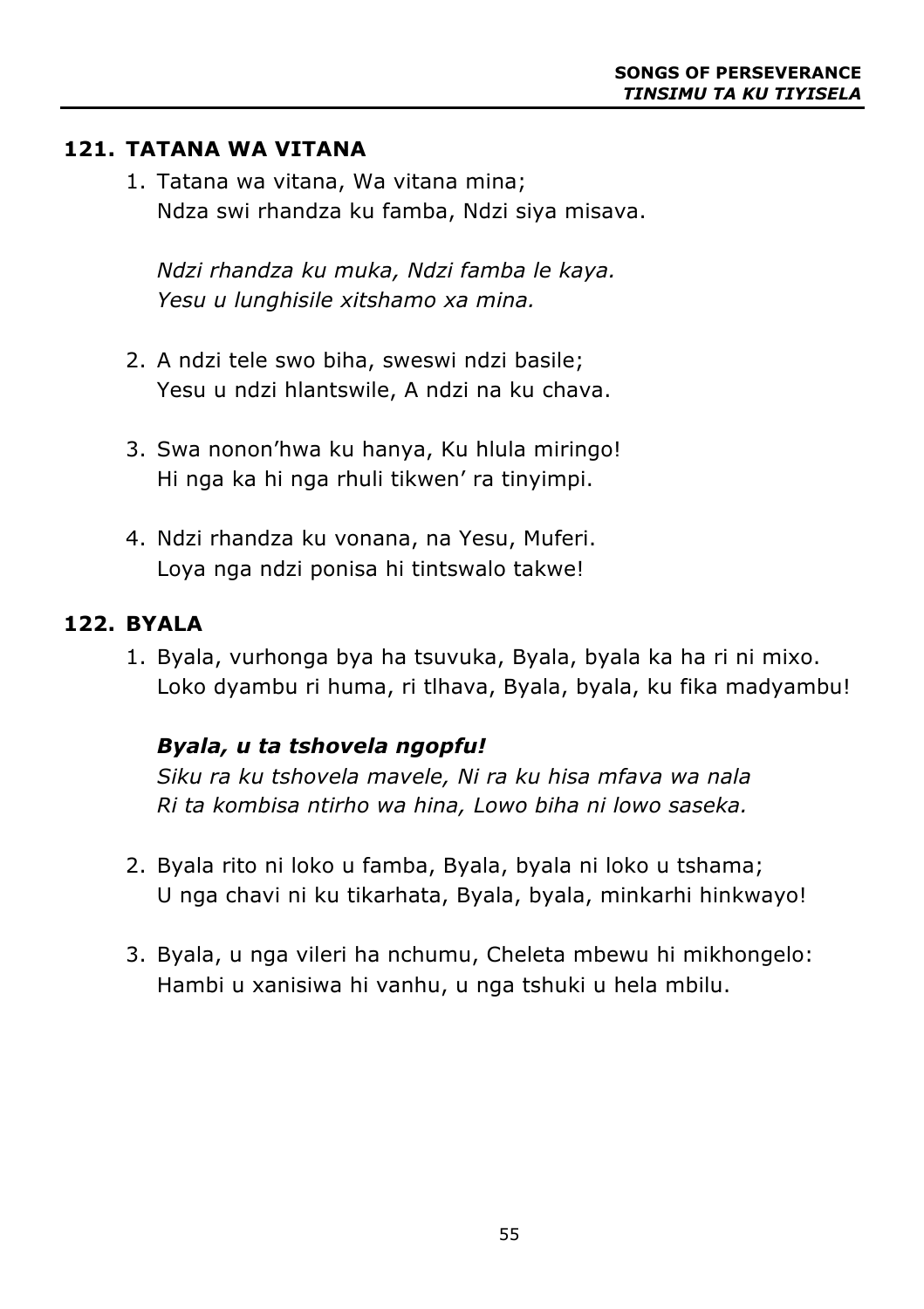# **123. A HI TSAKENI, VAMAKWERHU**

1. A hi tsaken', vamakwerhu, Hina vana va Xikwembu! A hi languten' le henhla, Laha hi kongomelaka.

*Le henhla, Yesu a ta hi nghenisa. Le kaya, Hi ta va ni ku kwetsima.*

- 2. A hi basen', vamakwerhu, Hi ku basa ka Xikwembu; Hi cukumeta xidyoho. Hi ta va vana va tilo.
- 3. Tiyiselan', vamakwerhu! A hi hluleni miringo, Hi nga rhandzi swa misava, Hi ni vutomi bya tilo.

# **124. XO SUNGULA LAVANI**

- 1. Xo sungula lavani mfumo wa Xikwembu, Ni vunene bya kwe. Swilo hinkwaswo mi ta engeteriwa. Alelu, Aleluya.
- 2. Munhu a nga ka a nga hanyi hi vuswa ntsena, kambe hi marito hinkwawo. Lama humaka enon'weni wa Xikwembu. Alelu, Aleluya.
- 3. Kombelani mi ta nyikiwa, Lavani mi ta swi kuma. Gongondzani mi ta pfuleriwa. Alelu, Aleluya.

# **125. EMINTLHAN'WINI LEYI LOVISAKA**

- 1. Emintlhan'wini leyi lovisaka, Kumbe ndleleni leyi lahlisaka; A ndzi nga chavi nchumu mbilwin' yanga; Ndzi na Yehovha, Mukutsuri wanga!
- 2. Emunyameni lowu chavisaka, Ni le gomeni leri tshukisaka; A ndzi nga chavi nchumu mbilwin' yanga; Ndzi na Yehovha, Mukutsuri wanga!
- 3. Emaritweni lama vavisaka, Hambi ku feni loku tshukisaka; A ndzi nga chavi nchumu mbilwin' yanga; Ndzi na Yehovha, Mukutsuri wanga!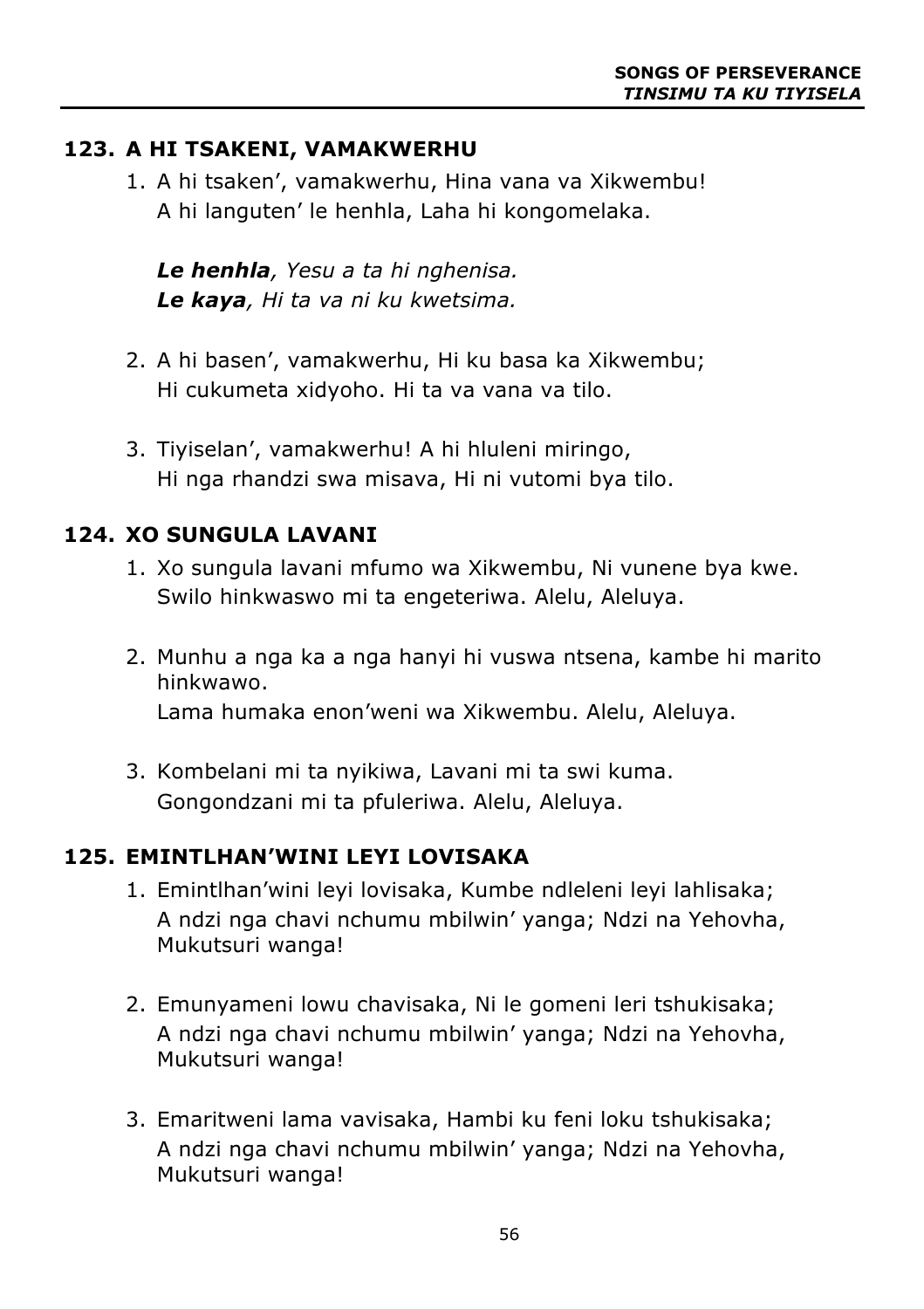## **126. MASIKU YANGA MA HELA**

1. Masiku yanga ma hela, Ma ndzi hlamarisile; Kambe a ma na ku vuya, loko ma khalutile.

*Hlalukweni ra Yordana, Na mina ndzi kongomile kona; Ndzi vona hase van'wana, Va ha pfaka ku pela.*

- 2. Xana a ndzi ta rilela tiko ra mikarhalo? Ri ndzi pfumata ku wisa, Ndza hela hi swirilo.
- 3. Ina, ndza ha vaviseka, Minkosin' leyikulu; Kambe ndzi languta henhla, A ndzi nga heli mbilu.
- 4. Sweswi a ndza ha ri kule, Ndzi fanele ku tsaka; U nge ti twala kusuhi, Tinsimu ta le kaya.
- 5. Ndzi tiyisela ku famba, Ndzi langutile henhla; Ku ni mpfhukanyana ntsena, Ndzi ta kuma ku rhula.

### **127. NAMUNTLHA NDZI KUMILE**

- 1. Namuntlha ndzi kumile xitsakiso, Wu tile Moya wo rhulisa mbilu. **Wu tile Moya wo rhulisa mbilu; A swi koteki eku tekeriwa.**
- 2. Hinkwavo vanhu va rhandzaka Yesu, Va ni ku rhula lokukulu ngopfu! **A va chavi nchumu, hambi rifu. Yehovha i murisi wo tshembeka.**
- 3. O! Rhula wena, moya wanga, rhula! Hinkwaswo swi le vokwen' ra Yehovha.

**O! tshemba Yesu, sweswi ni masiku. A nga rivali la nga nhlomulweni.**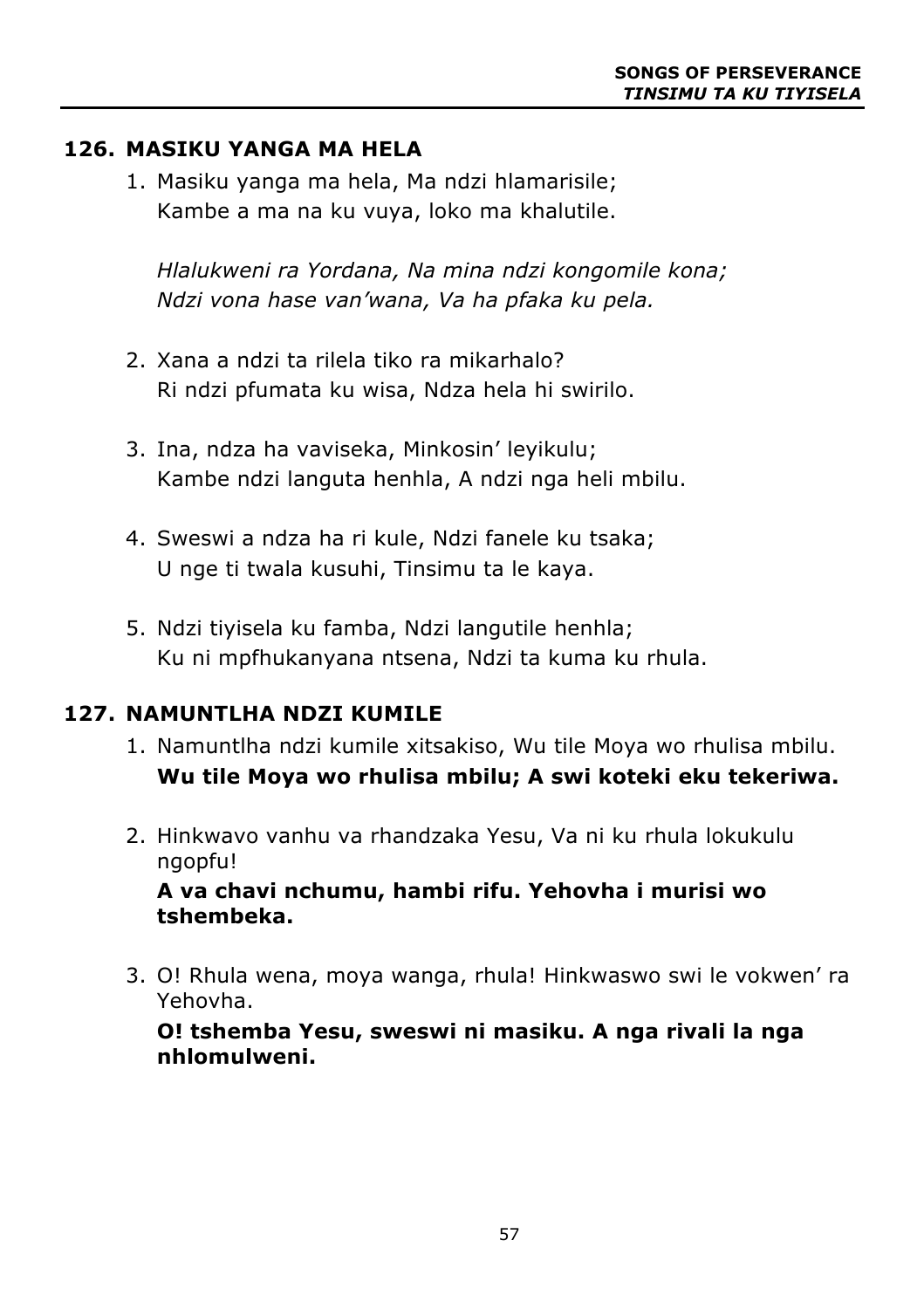### **128. PFUKANI, MI HITEKA SWESWI**

- 1. Pfukan' mi hiteka sweswi, Hosi yi ta twakala! Vonan', wa ta Mulovori, **Yesu Kriste wa fika**.
- 2. Wa ta ku fuma kereke, Ni ku ta yi kutsula; Tindzalama ti aviwa, **Ku kombisa vuhosi**.
- 3. U nga chavi, ntlhambhinyana; U rhandze hi Tatana. Swi n'wi tsakisile, Yena, **Ku ku nyika ku fuma**.
- 4. Hambi misava yi sandza, Ka wena a hi nchumu. U hlule hi ku pfumela, **Rirhandzu, ni ku tshemba**.
- 5. Yesu, hi yena Muhluri; Mhaka, i ku n'wi tshemba. Ku ta kateka munhu loy' **A n'wi tshembaka ngopfu**.

# **129. PHALALANI, TINHENHA**

1. Phalalan', tinhenha; Nyimpi ya lwiwa! Mi hloma hinkwenu, Nyimpi hi leyi! Yesu, Mufambisi ni Mulerisi, O ta hi hlulela, Mi nga ha chaven'!

*Phalalan', tinhenha; Nyimpi ya lwiwa! Mi hloma hinkwenu, Nyimpi hi leyi!*

- 2. Ha vito ra Yesu, Hi hlule nyimpi. Khanan, vamakwerhu, Yi tsutsumile! Sathan' o chavile, Wa rhurhumela, Nyimpi ya tihele ku hava sweswi.
- 3. Tanan', mi hlangana, Mi famba swin'we! Mi ya le mahlweni, Mi nga fularhen'! Ti khomen' timbilu! Tshikan' vutoya! Hi ni Muyimeri lowa matimba.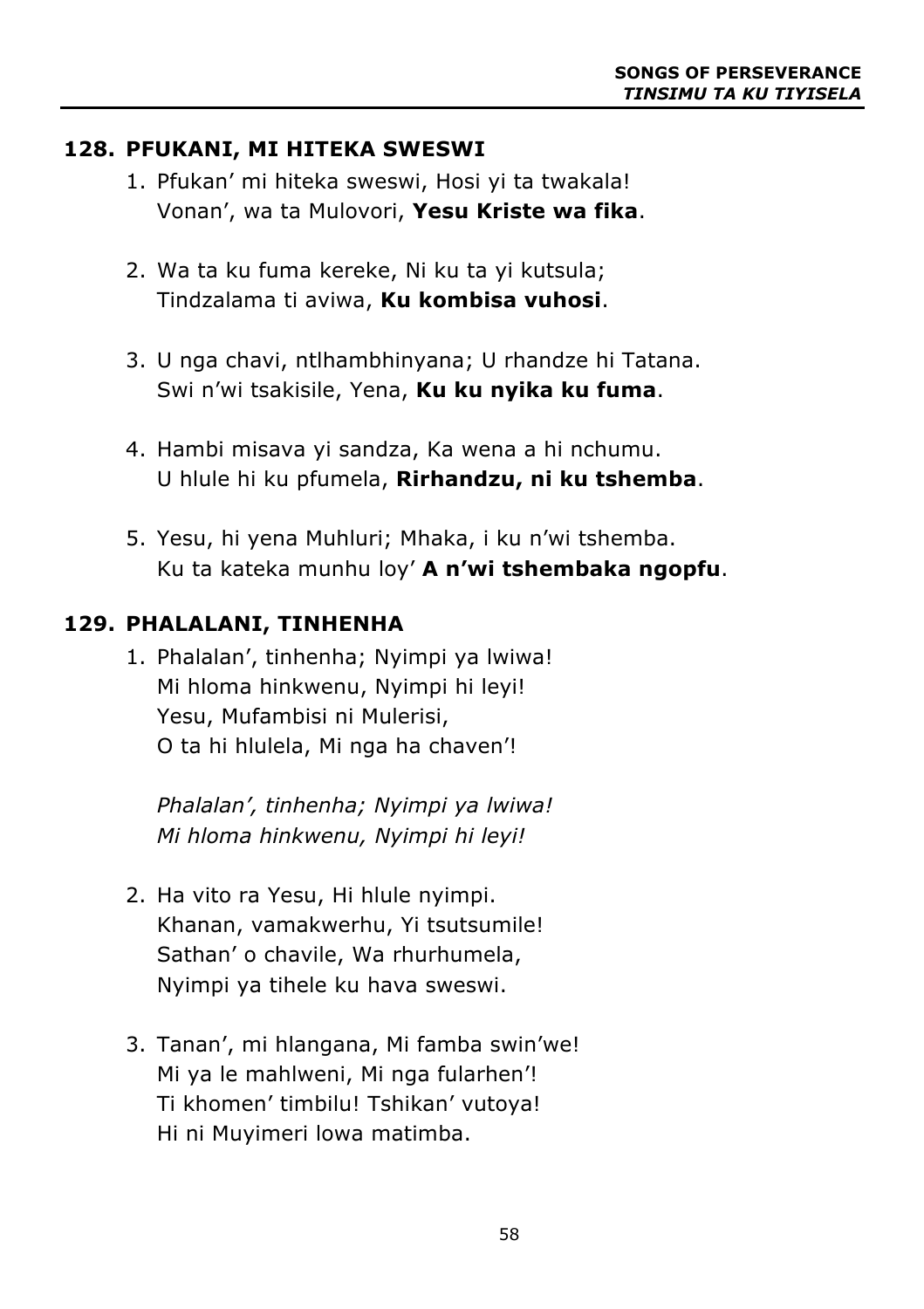#### **130. YESU I HOSI YA HINA**

- 1. Yesu i Hosi ya hina, Hi ta enghenela nyimpi! Hi ta famba, hi ya hlula, Hi tinhenha ta Muhluri.
- 2. Loko fumu ri vuyile, Hi kona hi nga ta tshama; Loko ku lwa ku herile, Hi ta sungula ku wisa.
- 3. Hi khongela, Hosi Yesu, Wena la nga ni matimba; Hi ku: hi nga chavi vanhu, Hambi vanhu va hi dlaya!
- 4. Hi nga lan'wi ku soriwa, Hi nga chavi ni tingana; Ha ku landza hi masiku, La vambiweke hi vanhu!
- 5. Ha ku rhandza, Hosi Yesu, Ha ku dzuna, Muponisi. U hi tekile timbilu, Hi va wena, Muhanyisi. Amen.

### **131. TSHEMBA YESU, MUKRISTE**

1. Tshemba Yesu, Mukriste, U languta henhla! Hi siku ro karhala, U ta ku veleka.

*Rhula mbilu, tshemba Yesu, Wa ku rhandza ngopfu! Rhula mbilu, tshemba Yesu, Hinkwawo masiku.*

- 2. Tshemba Yesu, Mukriste, Miringwen' hinkwayo; La hluleke Sathana, U ta ku hlurisa.
- 3. Tshemba Yesu, Mukriste, Sikwin' ra vuvabyi; La pfuxeke Lazaro, A nge ku rivari!
- 4. Tshemba Yesu, Mukriste, U nga chavi dyandza; La fumaka mapapa, U ta rhuma mpfula!
- 5. Tshemba Yesu, Mukriste, Wena xisiwana, U fumile hinkwaswo, U ta ku phamela!
- 6. Tshemba Yesu, Mukriste, Hambi u dyohile, Hambi thyaka ri tele, U ku basisile!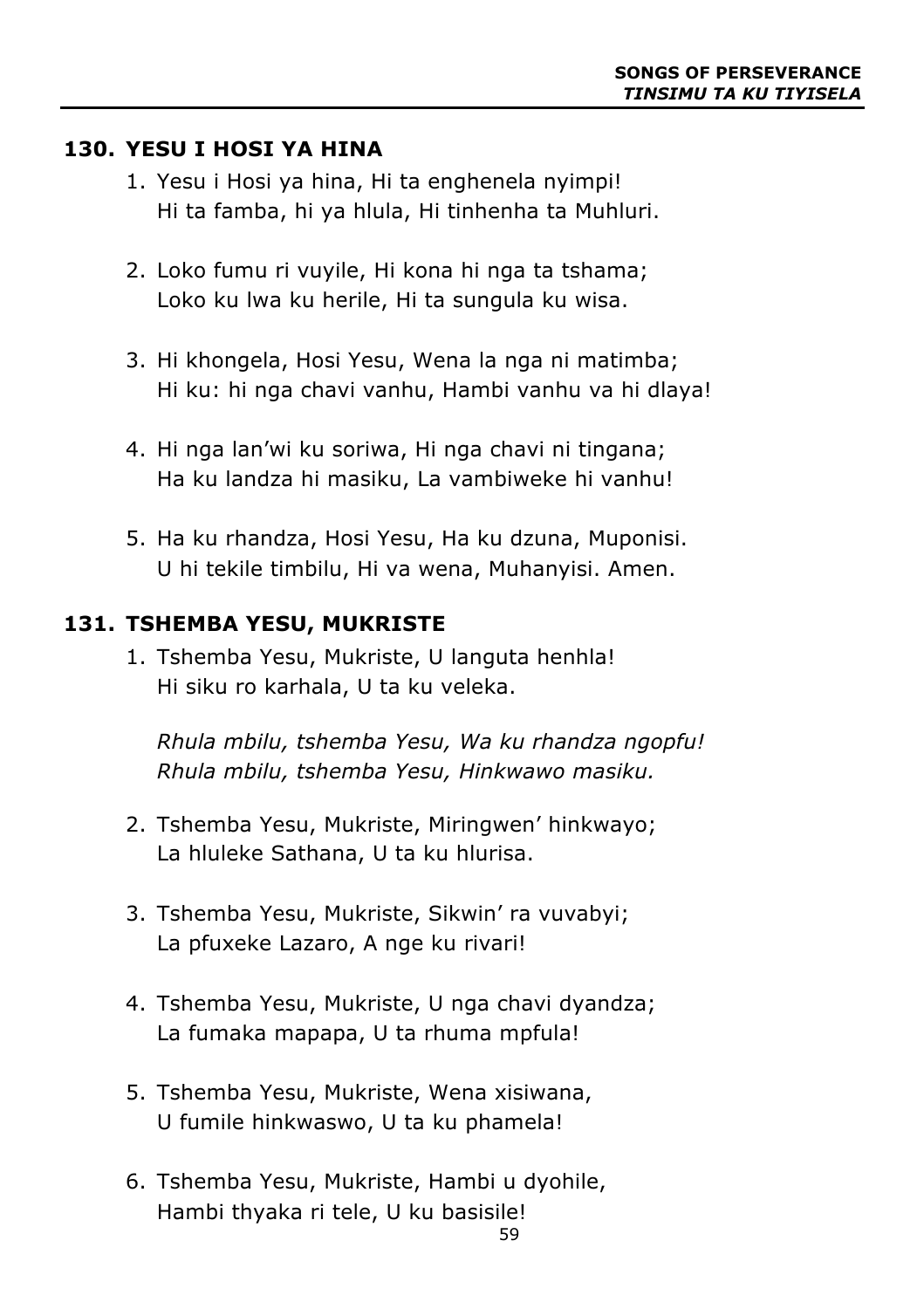7. Tshemba Yesu, Mukriste, Hi nkarhi wa rifu, U ri endlile nyangwa, Nyangwa ya vutomi!

# **132. SWA NANDZIHA KU TSUNDZUKA**

1. Swa nandziha ku tsundzuka, kaya ka rikwerhu. Vamakwerhu, hi tsakile; Hi ni kaya henhla. La misaven', ha khaluta, Malembe ma hundza; A hi famben', Hi tshembile kaya kwale henhla.

*Swa nandziha ku tsundzuka kaya ka rikwerhu Hi ta vonana hinkwerhu kaya kwale henhla!*

- 2. We makwerhu, u ni khombo leri vavisaka? Khombyeni raku, tsundzuka kaya kwale henhla. Milengen' ya Hosi yaku, u ta veka hansi; Mindzhwalo yaku hinkwayo, U ta wisa kona.
- 3. We makwerhu, u navela ku landzela Yesu; Kambe nala wa ku hlula, Wa ku hambukisa. Tshemba Yesu, u tsundzuka kaya kwale henhla. U lava ku fika kona? Tshika swa misava.
- 4. Vamakwerhu, hi ya kona, hi famba hinkwerhu; Hi ta hatla, hi vonana kaya ka rikwerhu. Hambi ndlela ya nonon'hwa, hambi hi karhala; A hi nchumu, hi ta tsaka kaya kwale henhla.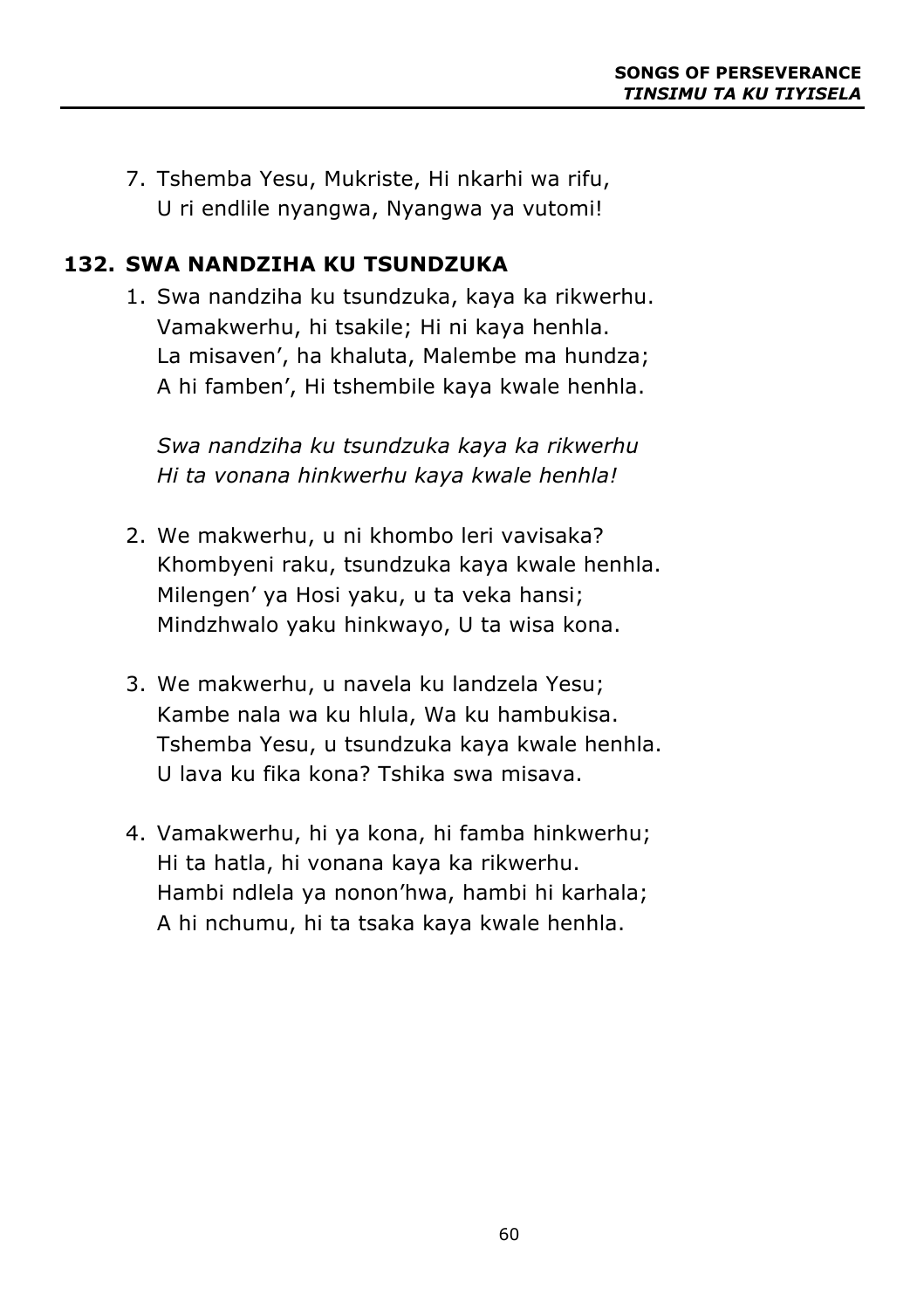### **133. YIMANI, VATITSONI, YIMANI!**

1. Yiman', vatitsoni, yimani; Nyimpi ya ha lwaka! Vamakwerhu va lahleka, Va fela munyamen'.

*Hi famba, Hi ya hloma, Matlhari ya Xikwembu. Rin'we hi xo xikhongelo, rin'wana, rirhandzu.*

- 2. Hlulan', vatitsoni, Hlulani vulala bya Sathan', Lebyi onhaka vutomi bya tiko ra hina.
- 3. We Yesu, we Muponisi, Hi nyike vutlhari, Hi fambise, Hi hlurise tinyimpi ta nala.

# **134. IT IS WELL WITH MY SOUL**

1. When peace like a river attendeth my way. When sorrow like seabillows roll: Whatever my lot, Thou hast taught me to say, "It is well, it is well with my soul."

*It is well, with my soul. It is well, it is well with my soul*

- 2. Though Satan should buffet, though trials should come, Let this blest assurance control— That Christ has regarded my helpless estate, And hath shed His own blood for my soul.
- 3. My sin—O the bliss of this glorious thought; My sin—not in part, but the whole, Is nailed to the cross and I bear it no more. Praise the Lord, praise the Lord, O my soul!
- 4. And Lord, haste the day when my faith shall be sight, The clouds be rolled back as a scroll, The trump shall resound and the Lord shall descend, "Even so"—It is well with my soul.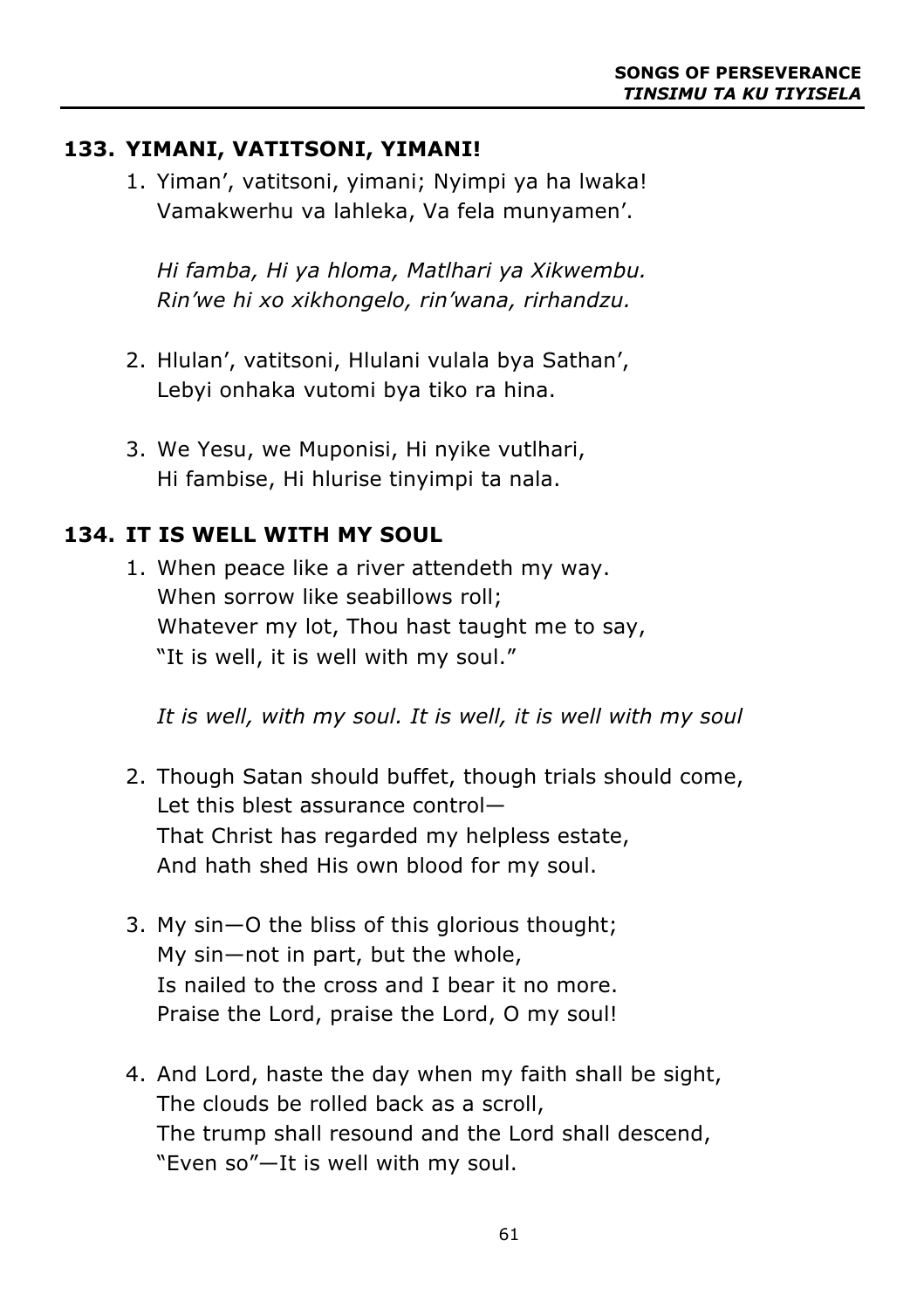#### **135. BE STRONG IN THE LORD**

1. Be strong in the Lord, and be of good courage; Your mighty Defender is always the same. Mount up with wings as the eagle ascending. Victory is sure when you call on His name.

*Be strong, be strong, be strong in the Lord; And be of good courage, for He is your guide. Be strong, be strong, be strong in the Lord; And rejoice, for the victory is yours.* 

2. Be strong in the Lord, and be of good courage, Your mighty Commander will conquer the foe. Fear not the battle, for the victory is always His; He will protect you wherever you go.

# **136. REJOICE IN THE LORD**

1. God never moves without purpose or plan, When trying His servant and molding a man.Give thanks to the Lord, Though your testing seems long; In darkness, He gives a song.

*O rejoice in the Lord, He makes no mistake. He knows the end of each path that I take. For when I am tried and purified, I shall come forth as gold.*

2. Now I can see testing comes from above; God strengthens His children and purges in love. My Father knows best, And I trust in His care; Through purging more fruit I will bear.

### **137. SERVANT'S HEART**

1. Make me a servant like You, dear Lord, Living for others each day. Humble and meek, helping the weak, Loving in all that I say.

*Give me, Lord, a servant's heart. Here's my life, take every part. Give me, Lord, a servant's heart. Help me draw so close to you, That your love comes shining through. Give me, Lord, a servant's heart.*

2. Make me a servant like You, dear Lord, Showing the love of the cross.

Sharing your Word til all have heard, Serving whatever the cost.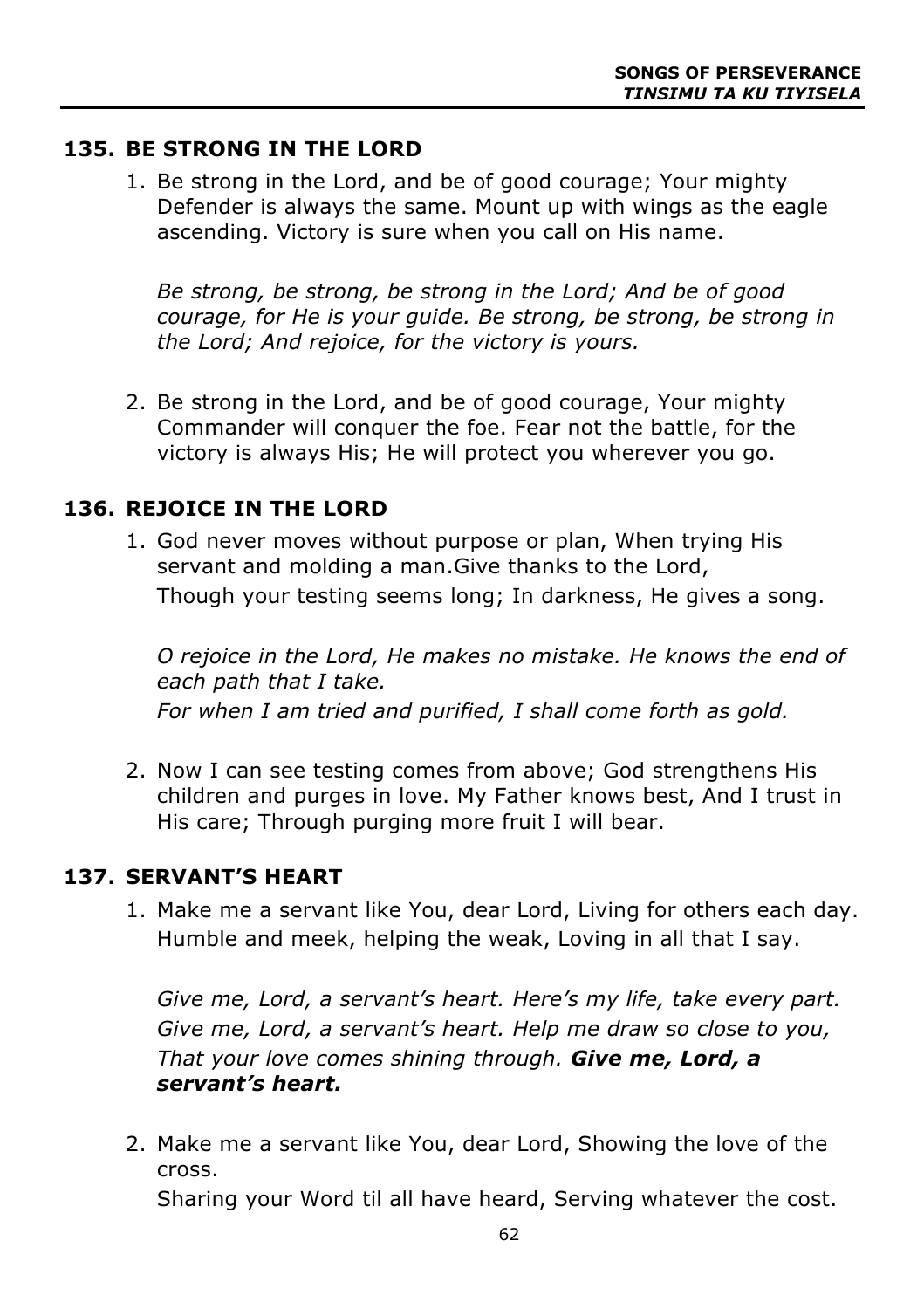#### **138. WHEN WE ALL GET TO HEAVEN**

1. Sing the wondrous love of Jesus, Sing His mercy and His grace; In the mansions bright and blessed He'll prepare for us a place.

*When we all get to heaven, What a day of rejoicing that will be!* When we all see Jesus, We'll sing and shout the victory.

- 2. Let us then be true and faithful, trusting, serving every day; Just one glimpse of Him in glory will the toils of life repay.
- 3. Onward to the prize before us! Soon His beauty we'll behold; Soon the pearly gates will open; We shall walk the streets of gold.

# **139. TRUST AND OBEY**

1. When we walk with the Lord In the light of His Word, What a glory He sheds on our way! While we do His good will, He abides with us still, And with all who will trust and obey.

*Trust and obey, for there's no other way To be happy in Jesus, but to trust and obey.*

2. Then in fellowship sweet, We will sit at His feet Or we'll walk by His side in the way; What He says we will do, Where He sends we will go; Never fear, only trust and obey.

# **140. GIVE OF YOUR BEST TO THE MASTER**

1. Give of your best to the Master. Give of the strength of your youth. Armed with the sword of salvation, Join in the battle for truth. Jesus has set the example; His life for others He gave; Give Him your loyal devotion, Give Him the best that you have.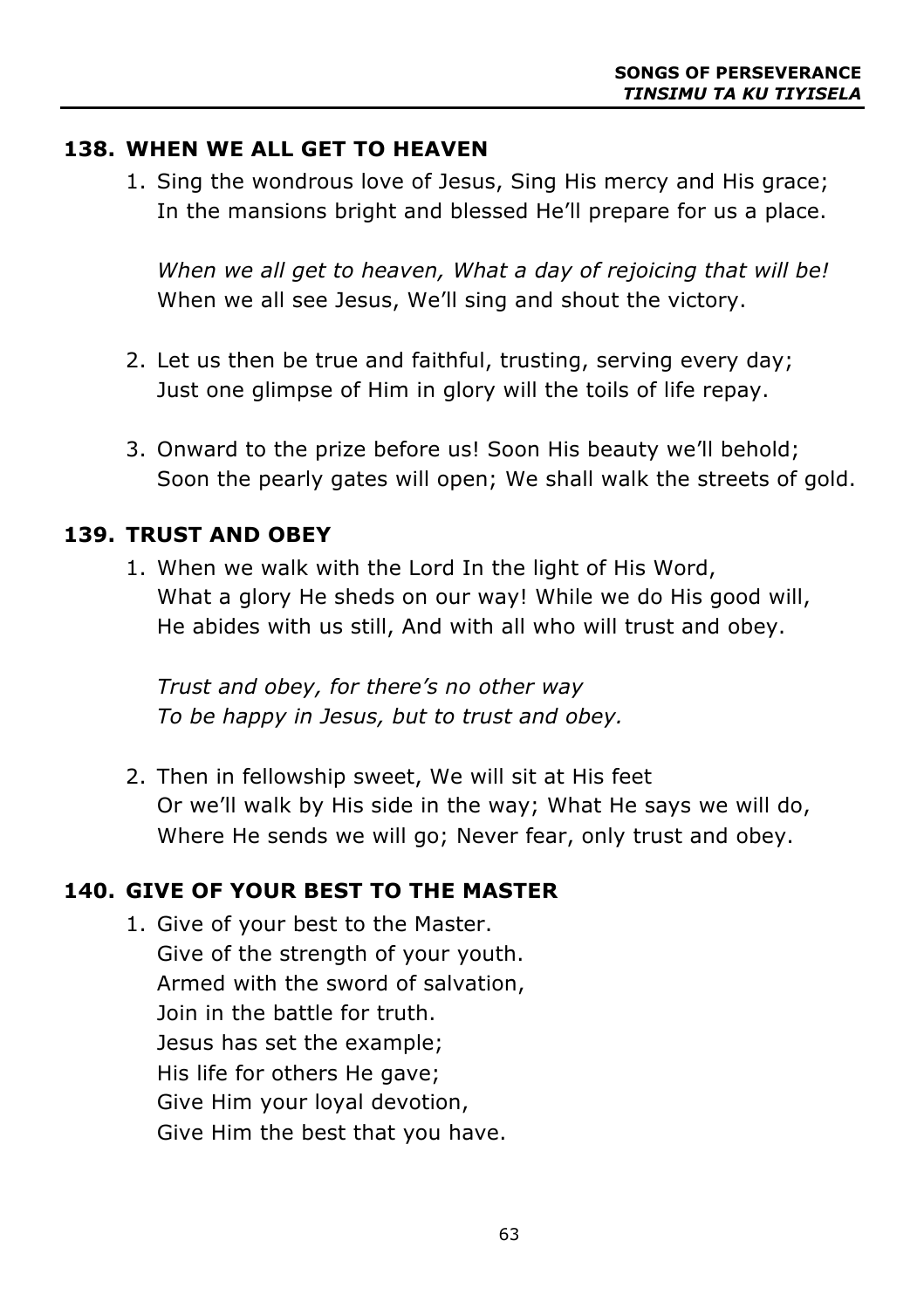### **141. WALK WORTHY OF THE LORD**

1. Walk worthy of the Lord. Come give your heart to Christ. Live always bearing fruit for Him. Live, strengthened by His might. Walk worthy of the Lord. All power to His name. Give Him glory, give Him honor, Walk worthy of the Lord.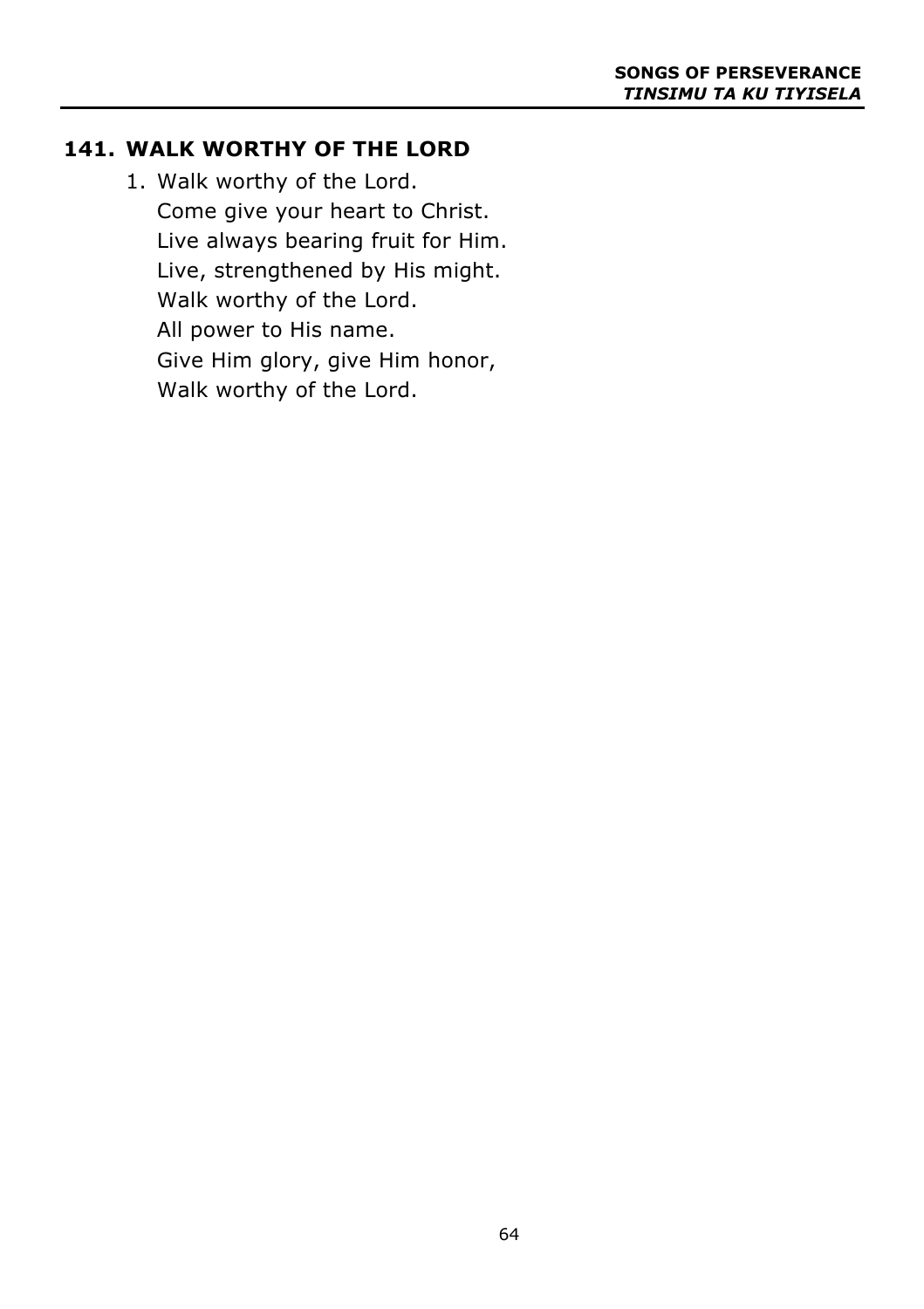# **142. SIKU RA NAMUNTLHA**

- 1. Siku ra namuntlha, Aleluya, Amen! I siku ro wisa, Aleluya, Amen! Hi tshike mintirho, Hi lava Xikwembu, Hosi ya matilo, Aleluya, Amen!
- 2. Siku ra namuntlha, Aleluya, Amen! I siku ro vonga, Aleluya, Amen! Tanan' vamakwerhu, A hi vongen' Yesu hi nomu ni mbilu! Aleluya, Amen!
- 3. Siku ra namuntlha, Aleluya, Amen! I siku ro tsaka, Aleluya, Amen! Yesu u pfukile, sweswi u hanyile, Kambe u fumile.Aleluya, Amen!
- 4. Siku ra namuntlha, Aleluya, Amen! I siku ro hanya, Aleluya, Amen! Hi ni Muhanyisi, Wa hi ha vutomi lebyi nga heriki. Aleluya, Amen!

## **143. BRETHREN, WE HAVE MET TO WORSHIP**

- 1. Brethren, we have met to worship and adore the Lord our God; Will you pray with all your power while we try to preach the Word? All is vain unless the Spirit of the Holy One comes down; Brethren, pray, and holy manna will be showered all around.
- 2. Brethren, see poor sinners 'round you sleeping on the edge of woe. Death is coming, hell is moving—can you bear to let them go? See our fathers and our mothers and our children sinking down. Brethren, pray, and holy manna will be showered all around.
- 3. Let us love our God supremely, let us love each other, too. Let us love and pray for sinners till our God makes all things new. Then He'll call us home to heaven; at His table we'll sit down. Christ will gird Himself and serve us with sweet manna all around.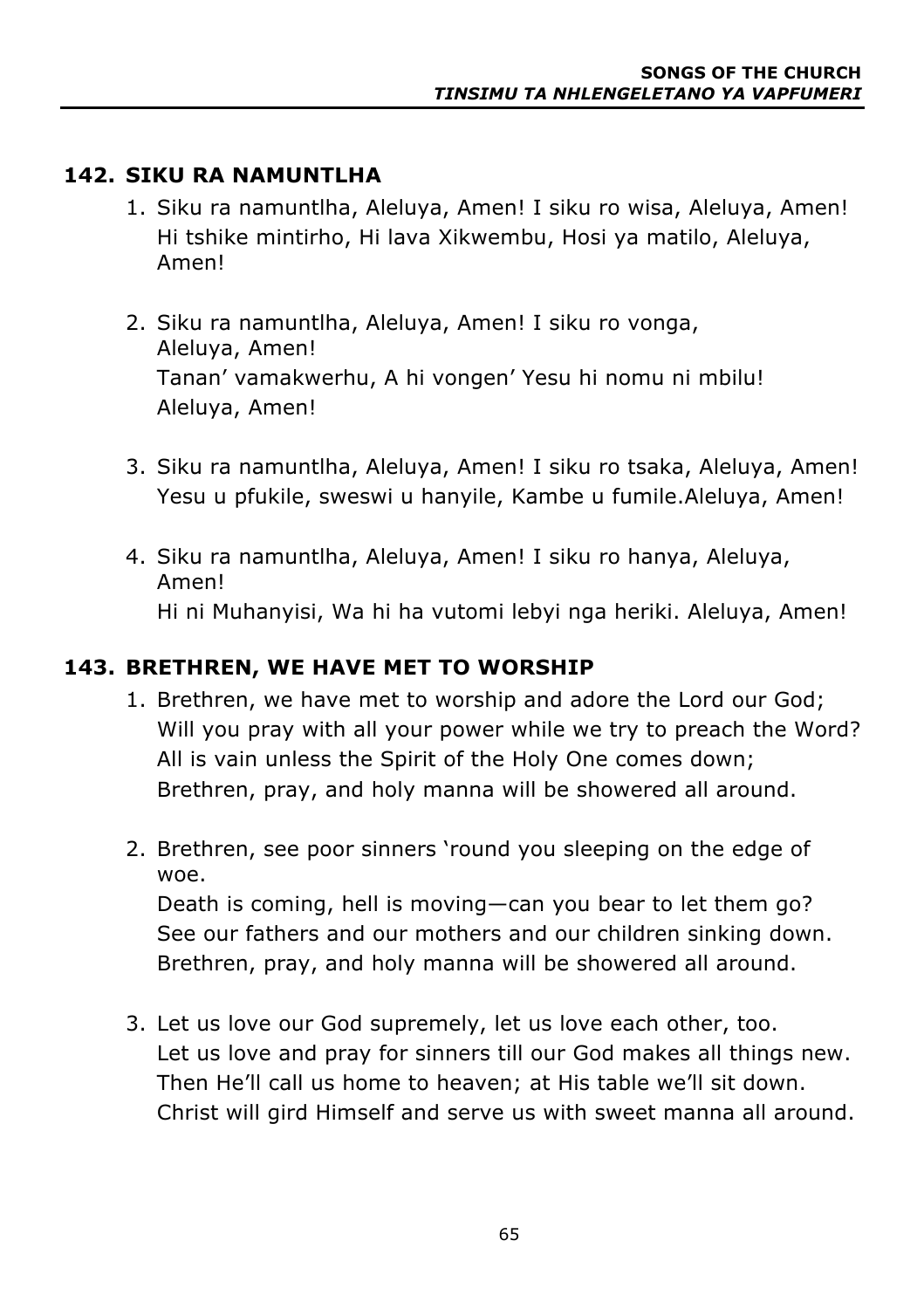## **144. WE GATHER TOGETHER**

- 1. We gather together to ask the Lord's blessing; He chastens and hastens His will to make known; The wicked oppressing now cease from distressing, Sing praises to His Name: He forgets not His own.
- 2. Beside us to guide us, our God with us joining, Ordaining, maintaining His kingdom divine; So from the beginning the fight we were winning: You, Lord, were at our side, all glory be Yours!

# **145. YESU U FAMBILE**

- 1. Yesu u fambile, u hi lerisile; a ku: Mi ndzi anakanya, mi dya xilalelo.
- 2. A hi nga rivali tintswalo ta yena; Ti hi hlamarisa ngopfu; hi ta ti tsundzuka.
- 3. A hi nga rivali wo mirhi wa Yesu, Lowu nga phemeleriwa lava pfumelaka.
- 4. A hi nga rivali ngati ya Nyimpfana, Leyi tshoneke maharhin': yi tshonele hina.
- 5. Sweswi hi hlangene, hi ku tsundzukile Mulondzovoti wa hina, hi ta ku tirhela.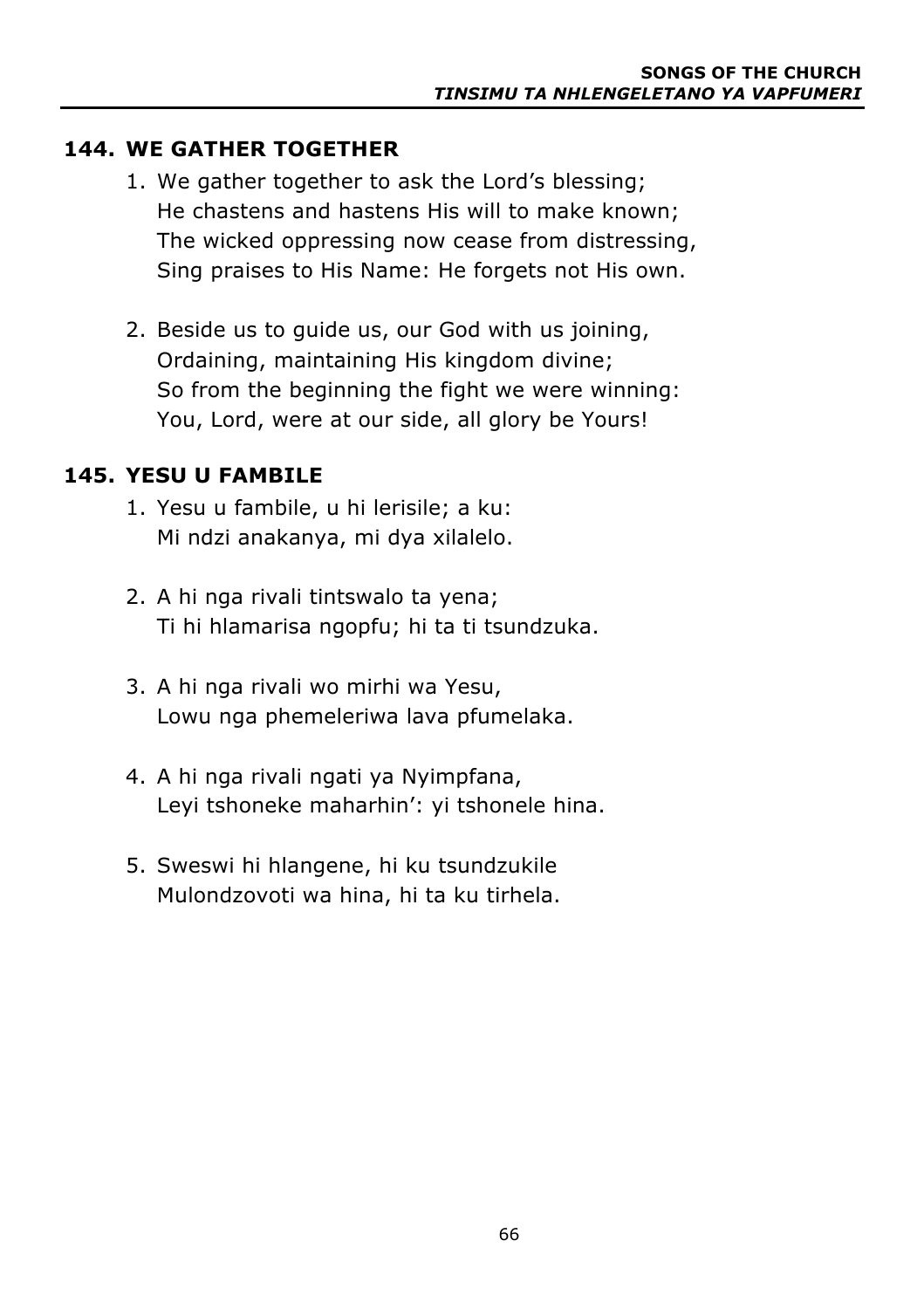#### **146. XIKWEMBU XI RI XOXE—REFORMATION HYMN**

1. Matsalwa ma tshembeka, Vutlhari bya tiviwa Misava ya onheka, Bibele ya tiyisa.

*Xikwembu, Xikwembu, xi ri xoxe Hi Bibele, xa ha hi kutsurile. Ha tshunxeka—hlayiseka—etilweni swinwe, Xikwembu, Xikwembu, xi ri xoxe!*

- 2. Hi hanya hi ku tshemba, musa a hi wa hina Yesu, Muhlawuriwa, i mhamba yo kwetsima.
- 3. Hi tintswalo, mahala, hina, hi ponisiwa Mintirho ya tsandzeka, ku pfuna ku tswariwa
- 4. Kriste, Ribye ra yinhla, Hi n'wi pfumela ntsena Mademona ma vomba, Xikwembu xa ha fuma.

### **147. XIKWEMBU A XI HUNDZUKI**

1. I mani la nga vumba tihlo? I mani la nga endla n'weti? I man' la nga sivela lwandle hi ku lerisa ka xona? I man' la nga rhumela mpfula? I man' la nga rhunga munhu? I man' la nga vangela nchavo? I mani la nga lawula?

*La nga ni matimba, a Xi hundzuki. Hosi ya Tihosi, Vuhosi byeru. Xa ha fuma hi laha ku nga heriki. Xikwembu a xi hundzuki.*

2. Xi fana na dyambu ro basa. Xi fana na ntshava yo vomba. Xi ambexaka hi vuxongi. Xi tshama 'xiluvelweni. Xidzuniso xakwe—xikulu. Xi dzunisiwa ehenhla. Xi ndzi langutisa hi mpela hi rirhandzu lerikulu.

He is Almighty, Unchangeable God. King of kings, Lord of lords, robed in Majesty He rules and reigns for all eternity. Almighty, Unchangeable God.

### **Xikwembu a xi hundzuki.**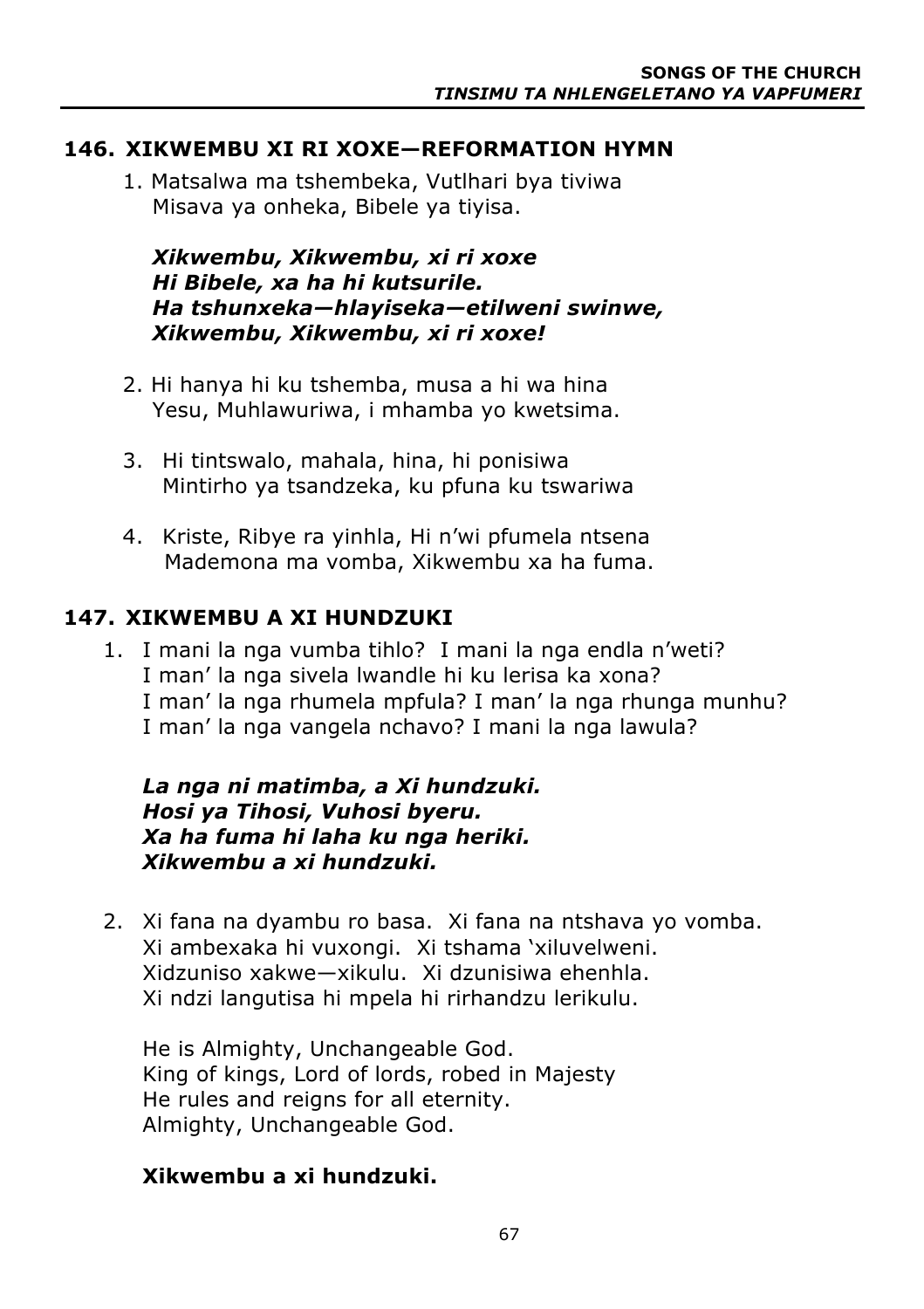*Xikwembu xi tumbuluxile vanhu hi xifaniso xa xona ku xi dzunisa ni ku tiphina hi xona hi laha ku nga heriki.<sup>1</sup> Xi na vuhosi byo hi byela leswaku hi hanyisa ku yini. Xikwembu i rirhandzu.<sup>2</sup> Na swona xi lulamile. A xi koti ku honisa xidyoho.<sup>3</sup>*

God created humans in His image to glorify and enjoy Him forever.<sup>1</sup> He has the authority to tell us how to live. God is love. $2$  But He is also righteous, meaning He is unable to overlook  $\sin^3$ 

*Adama na Evha va tlurile nawu wa Muvumbi loko va lavile ku ringana na yena.<sup>4</sup> Ku sukela ka nkarhi wolowo, vanhu hinkwavo va tikume va ri evudyoheni<sup>5</sup> , leswi nga ku tlula milawu ya Xikwembu hi marito,<sup>6</sup> miehleketo<sup>7</sup> na swiendlo.<sup>8</sup> Xigwevo i ku hambanyisiwa na Xikwembu hi ku ya etiheleni leti nga heriki.<sup>9</sup>*

Adam and Eve rebelled against their Creator when they sought to be equal with Him. $<sup>4</sup>$  Since that time, all</sup> of humanity has been born in sin,<sup>5</sup> which is disobeying God's commands in word, $6$  thought, $7$  or deed. $8$  The punishment for our sin is separation from God in everlasting hell.<sup>9</sup>

*Mahungu lamanene hi leswaku Yesu Kriste—hinkwavo Xikwembu<sup>10</sup> na munhu11—i Xinyimpfana12 lexi nga riki na xisandzu lexi nga ta emisaveni ku ponisa vadyohi.<sup>13</sup> Eku cincaneni lokukulu, Yesu u rhwale vukarhi bya Xikwembu na swidyoho swa hina exihamban'weni,<sup>14</sup> hi nkarhi wo fana u nyiketile ku lulama ka yena eka hinkwavo lava n'wi tshembaka.<sup>15</sup> Mukriste hi loyi a hundzukaka a landzela Yesu hi ku tsaka.16A ku na mintirho leyinene leyi nga hi ponisaka.<sup>17</sup> Se hi pfumela*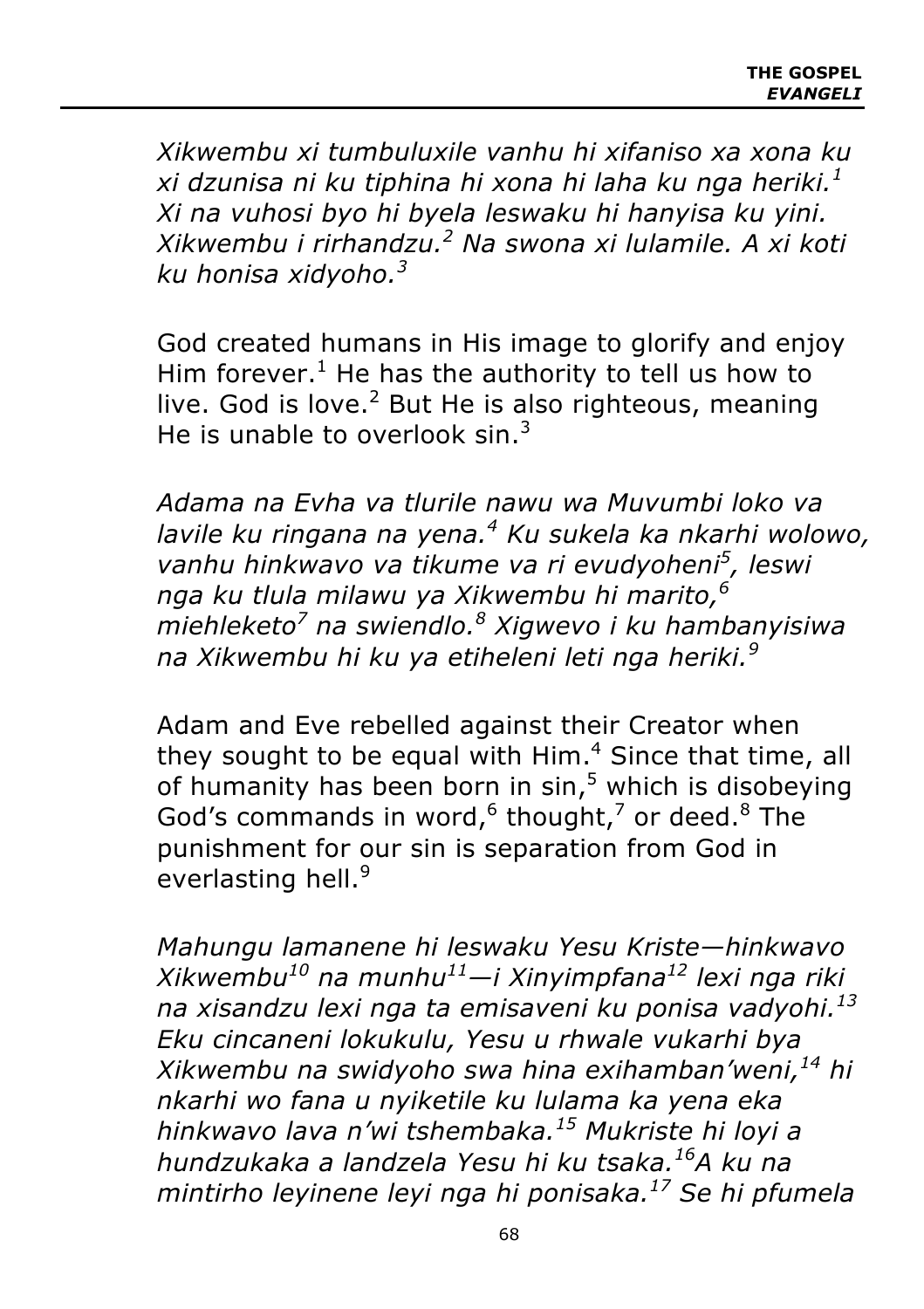*erufini ne ku pfukeni ka Yesu ntsena.<sup>18</sup> Lawa i mahungu lamanene. Leyi i Evhangeli.*

The good news is that Jesus Christ-both all  $God<sup>10</sup>$  and all man $11$ —is the spotless Lamb $12$  that came into the world to save sinners.<sup>13</sup> In the Great Exchange, Jesus bore God's wrath and our sin on the  $cross^{14}$  and at the same time gives His righteousness to all those who trust in Him.<sup>15</sup> A Christian is someone who repents and joyfully follows Jesus.<sup>16</sup> No good works will save us,<sup>17</sup> so we believe in the death and resurrection of Christ alone.<sup>18</sup> This is the good news. This is the gospel.

\_\_\_\_\_\_\_\_\_\_\_\_\_\_\_\_\_\_\_\_\_\_\_\_\_\_\_\_\_  $1$  Cor. 10:31.  $3$ Psalm 7:11; Rom. 1:17, 10:3; Phil. 3:9. <sup>5</sup>Rom. 3:23, 5:12; 1 John 1:8-10.  $^7$ Gen. 6:5; Matt. 5:28. <sup>9</sup>Rom. 6:23; James 1:15; Rev. 21:8.  $11$ John 1:14; Phil.  $2:5-8.$  $131$  Tim. 1:15; 1 John 4:9-10  $15$ Matt. 22:1-14; 2 Cor. 5:21.  $17$  Rom. 3:28; Eph. 2:8-9; Tit. 3:5.  $2$ Psalm 36:7; Eph. 2:4; 1 John 4:8-12, 16. 4 Gen. 3:1-7. 6 Prov. 7:21-23; Rom. 3:13-14; James 3:6. 8 Exo. 20; Rom. 3:20.  $10$ John 1:1, 10:30; Tit. 2:13.  $12$ John 1:29; 1 Peter 1:19. <sup>14</sup>Isa. 53:4-10; Gal. 3:13; 1 Pet. 3:18.  $16$ Luke 5:32; Acts 20:21; John 10:27. <sup>18</sup> Rom. 4:5; 1 Cor. 15:3-4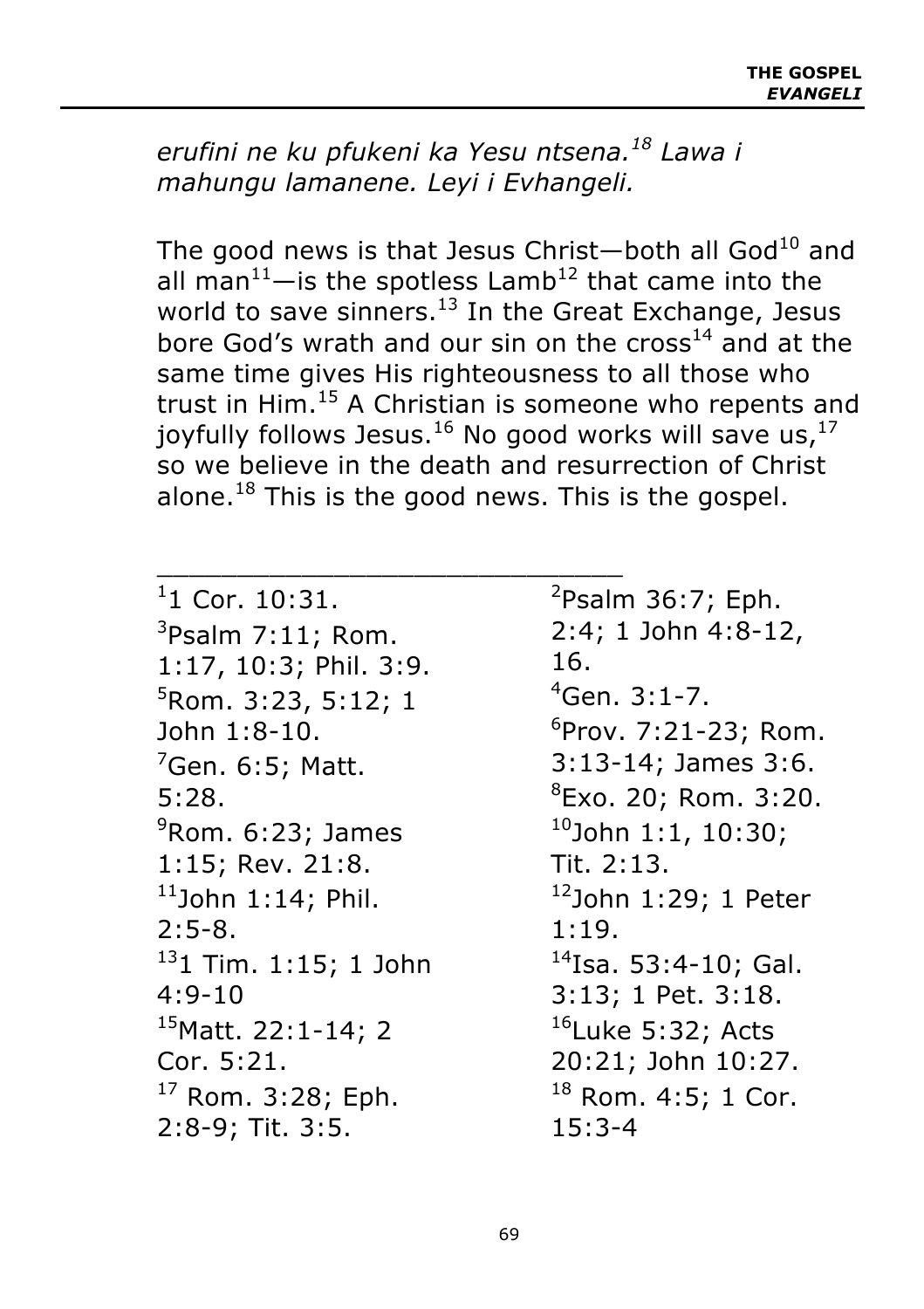*1. Hi pfumela leswaku marito hinkwawo ya Bibele i ntiyiso naswona ku hava swihoxo (Pisalema 19:9; Yohane 17:17).*

We believe that every word of Scripture is true and without error (Psalm 19:9; John 17:17).

*2. Hi pfumela leswaku Yesu Kriste u hava xidyoho, u hetisekile naswona wa ringana na Xikwembu Tatana (1 Petro 2:22; Yohane 10:30).*

We believe that Jesus Christ is sinless, perfect, and equal with God the Father (1 Peter 2:22; John 10:30).

*3. Hi pfumela leswaku vanhu hinkwavo va velekiwile va ri vadyohi naswona i valala va Xikwembu (Varhoma 3:10; Yohane 8:44).*

We believe that all men are born sinners and the enemies of God (Romans 3:10; John 8:44).

*4. Hi pfumela leswaku hakelo ya vudyoho i rifu etiheleni (Varhoma 6:23; Hlavutelo 20:15).*

We believe that the punishment for sin is death in hell (Romans 6:23; Revelation 20:15).

*5. Hi pfumela leswaku Xikwembu xi rhumile Yesu emisaveni ku ta ponisa vadyohi hi ku fa exihamban'weni (1 Timoteo 1:15).*

We believe that God sent Jesus to earth to die on the cross and save sinners (1 Timothy 1:15).

*6. Hi pfumela leswaku Yesu Kriste u pfukile emasirheni (1 Vakorinto 15:20).*

We believe that Jesus Christ rose from the dead (1 Corinthians 15:20).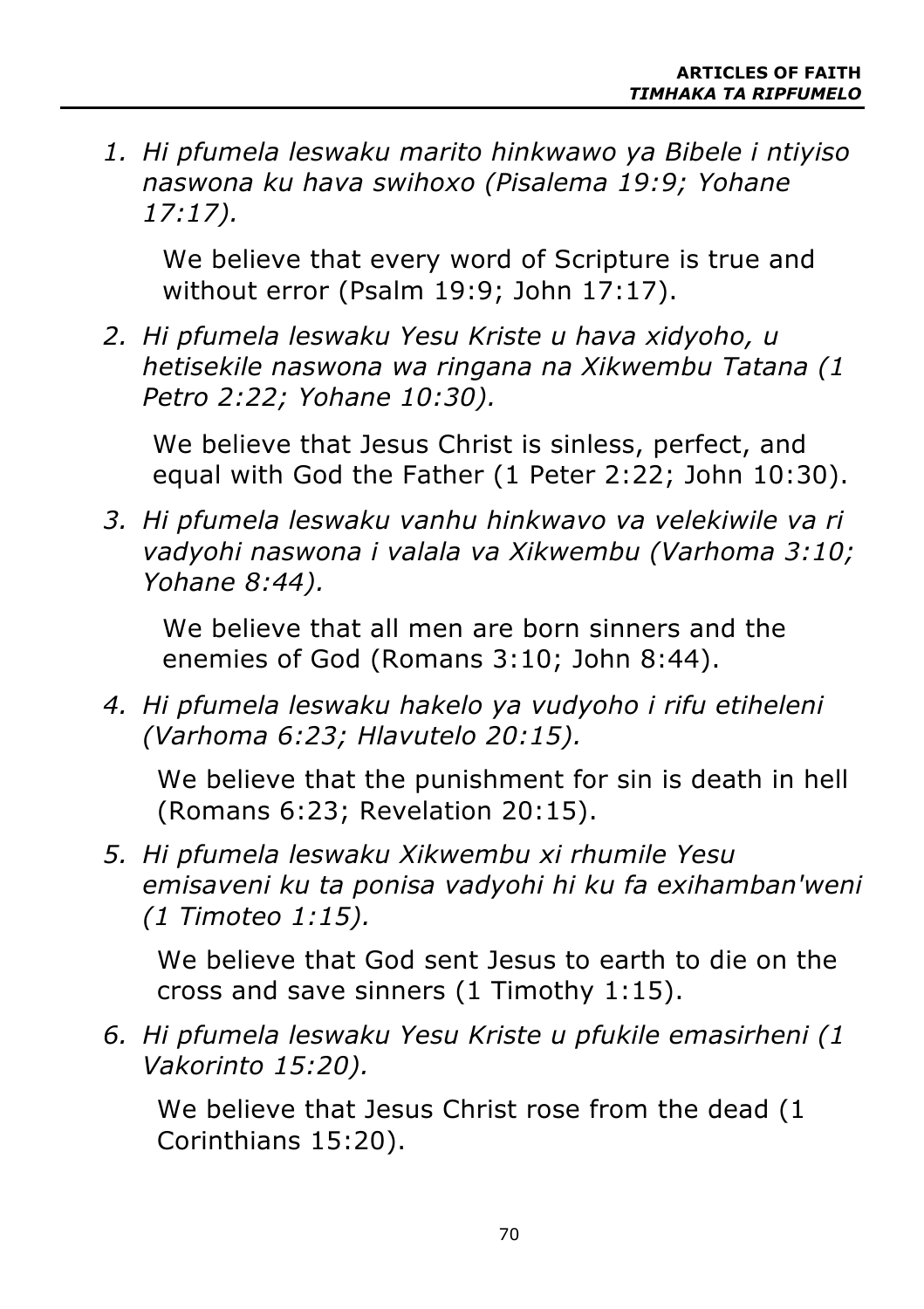*7. Hi pfumela leswaku vanhu va ponisiwa hi ripfumelo ntsena eka Kriste ntsena, ku ponisiwa a swi humi mintirhweni. (Varhoma 4:5; Vaefesa 2:8,9).*

We believe that salvation comes by faith alone in Christ alone, not by works (Romans 4:5; Ephesians 2:8,9).

*8. Hi pfumela leswaku Vakriste va lerisiwile ku khuvuriwa endzhaku ka ku ponisiwa ka vona leswaku va komba ripfumelo ra vona ka Kriste (Timhaka 2:38).*

We believe that Christians are commanded to be baptized after salvation in order to show their faith in Christ (Acts 2:38).

*9. Hi pfumela leswaku Vakriste va lerisiwa ku phasa vanhu, ku khongela, ni ku hlaya tiBibele ta vona (Mateo 28:19,20; 1 Vatesalonika 5:17; Yohane 5:39).*

We believe that Christians are commanded to evangelize, pray and read their Bibles (Matthew 28:19,20; 1 Thessalonians 5:17; John 5:39).

*10. Hi pfumela leswaku Vakriste lava dyohaka va fanele ku tshinyiwa leswaku kereke yi ta tenga. (Mateo 18:15- 17).*

We believe that discipline is necessary for sinning believers in order to keep the church pure (Matthew 18:15-17).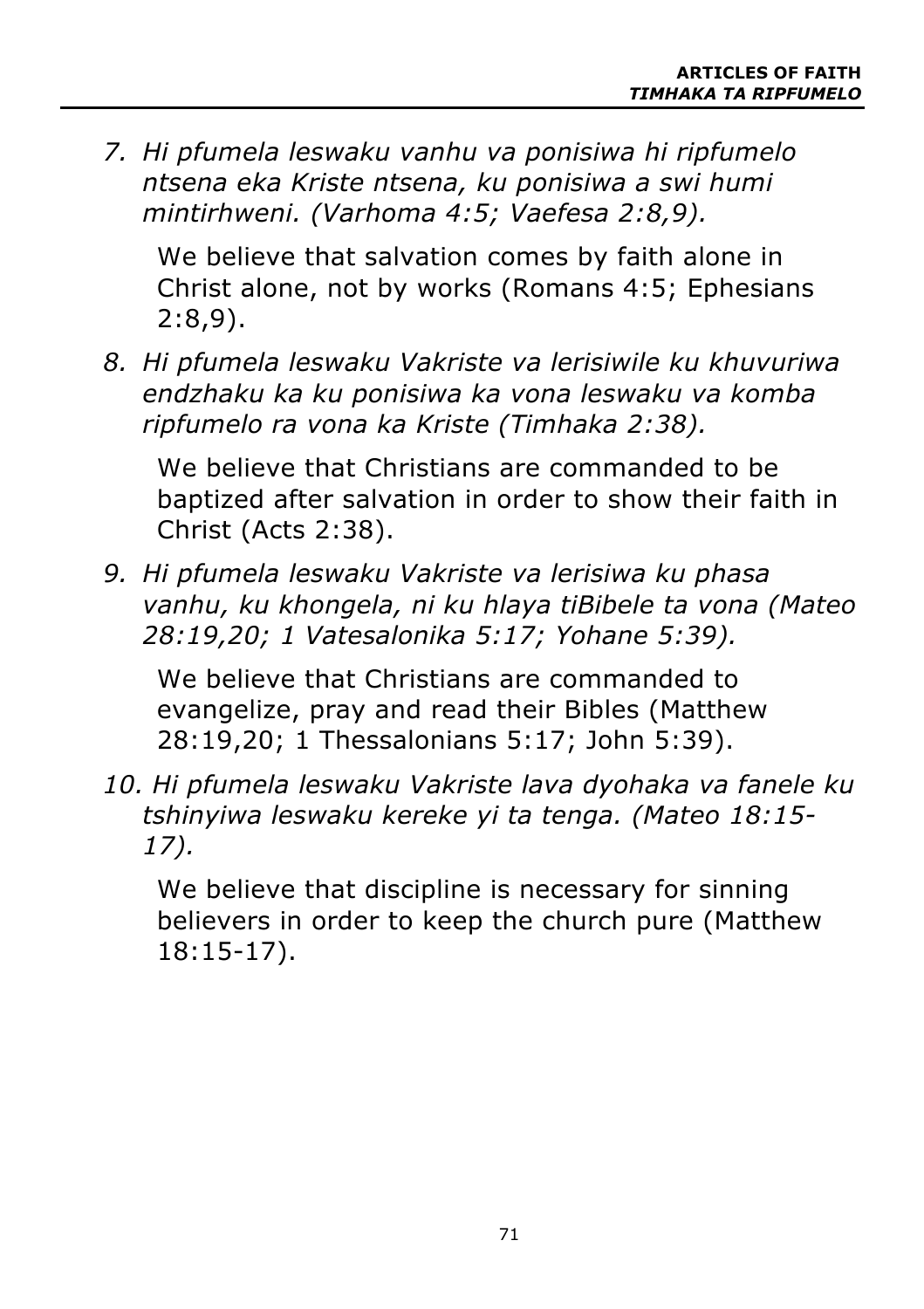*1. Hi tshembisa ku tshemba eka Kriste ntsena eku ponisiwa, na ku vula ripfumelo ra hina hi nkhuvulo. Tani hi swirho swa kereke, hi endla ntwanano lowu hi ku tsaka (Mateo 28:18-20).* 

We pledge to trust in Christ alone for salvation and profess our faith through baptism. As members of this church, we joyfully make a covenant with one another (Matthew 28:18-20).

*2. Hi tshembisa ku khomana tani hi mirhi un'we eka Kriste. Hi ta ringeta hi matimba ku aka vuxaka lebyinene. Loko warikweru a wela exidyohweni, hi ta n'wi khutaza ku hlayisa ntwanano lowu (Varhoma 12:18).*

We pledge to be unified as one body in Christ. We will strive diligently for harmonious relationships. When our brother falls into sin, we will admonish him to keep this covenant (Romans 12:18).

*3. Hi tshembisa ku tiveka hansi ka varhangeri va kereke, no hambana ni ku gungula ni matikhomelo yo tisa ku hambana (Vaheberu 13:17).*

We pledge to submit ourselves to the church leaders and avoid grumbling and divisive behavior (Hebrews 13:17).

*4. Hi tshembisa ku hanya kun'we hi rirhandzu. Hi ta tlangela eku tsakeni ka van'wana hi tlhela hi rhwala mindzhwalo ya vona eminkarhini ya nhlomulo (Vaefesa 5:2; Varhoma 12:15).*

We pledge to walk together in love. We will rejoice in the happiness of others and bear their burdens during times of sadness (Ephesians 5:2; Romans 12:15).

*5. Hi tshembisa ku tirhisa nkarhi wa hina na tinyiko ku tirhela van'wana ni ku aka mirhi wa Kriste (1 Vakorinto 12:4-7).*

We pledge to use our time and gifts to serve others and build up the body of Christ (1 Corinthians 12:4-7).

*6. Hi tshembisa ku ka hi nga tshiki nhlengeletano ya hina. Hi ta va swin'we eku endleni ka swifaniso swimbirhi swa Mahungu Lamanene—xilalelo xa Hosi na nkhuvulo. Hi nge tsandzeki ku khongelelana (Vaheberu 10:25; 1 Vakorinto 11:24).*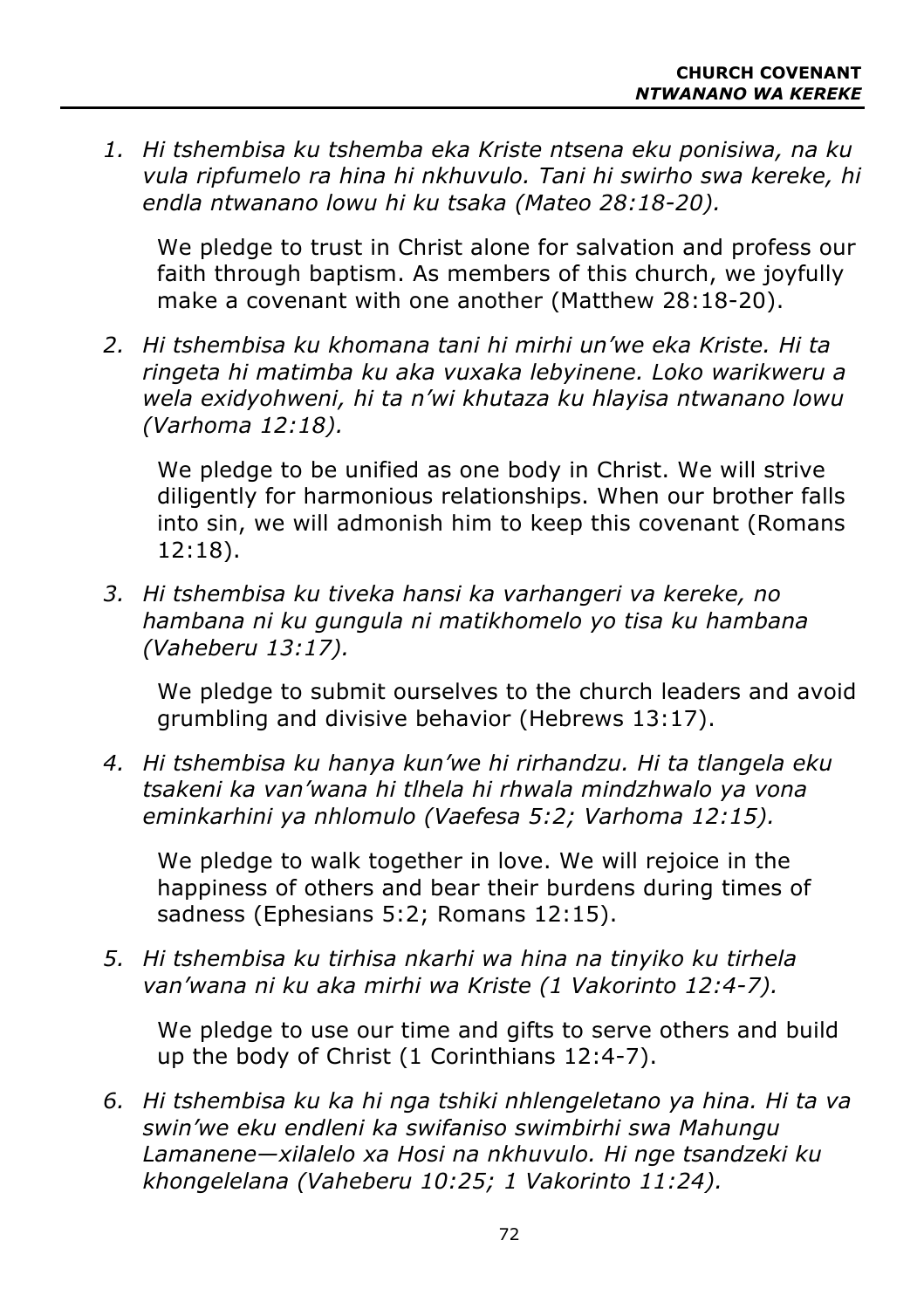We pledge not to forsake the assembling of ourselves together. We will participate in Christ's two pictures of the Gospel—the Lord's Supper and baptism. We will not fail to pray for one another (Hebrews 10:25; 1 Corinthians 11:24).

*7. Hi tshembisa ku rhandza ni ku hlaya tiBibele ta hina, hi tlhela hi hetisisa timfanelo ta hina evukatini ni le ku kuriseni ka vana (Pisalema 119:97; Vaefesa 6:4).*

We pledge to love and read our Bibles and fulfill our roles in marriage and the raising of our children (Psalms 119:97; Ephesians 6:4).

*8. Hi tshembisa ku vula Evangeli eka vanghana ni maxaka ya hina lava nga pfumeriki. Hi ta tirha hi matimba ku dyondzisa lavantsongo eka ripfumelo (Mateo 28:19-20; Tito 2:3-4).*

We pledge to evangelize our unbelieving friends and family. We will also strive to train those in the church who are vounger in the faith (Matthew 28:19-20; Titus 2:3-4).

*9. Hi tshembisa ku hanya vutomi byo kwetsima ni ala ku navela loko biha ka misava ku fana ni vuoswi, byalwa, ku dzaha fole, ni vulolo. A hi nga tifanisi ni misava leyi kambe hi ta va ku vonakala lomu hi tshamaka kona (Varhoma 12:1-2; Mateo 5:14).*

We pledge to live a holy life and deny worldly lusts like fornication, alcohol, smoking, and laziness. We will not be conformed to this world but will be a light in our community (Romans 12:1-2; Matthew 5:14).

*10. Hi tshembisa ku nyika mali ekerekeni hi ku tsaka hi minkarhi hinkwayo ku kota ku hakela swa kereke, ku pfuna lava pfumalaka, ni ku hangalasa Mahungu Lamanene eka tinxaka hinkwato (2 Vakorinto 9:7).*

We pledge to give money to the church cheerfully and regularly in order to pay for expenses, help those in need, and spread the Gospel to all nations (2 Corinthians 9:7).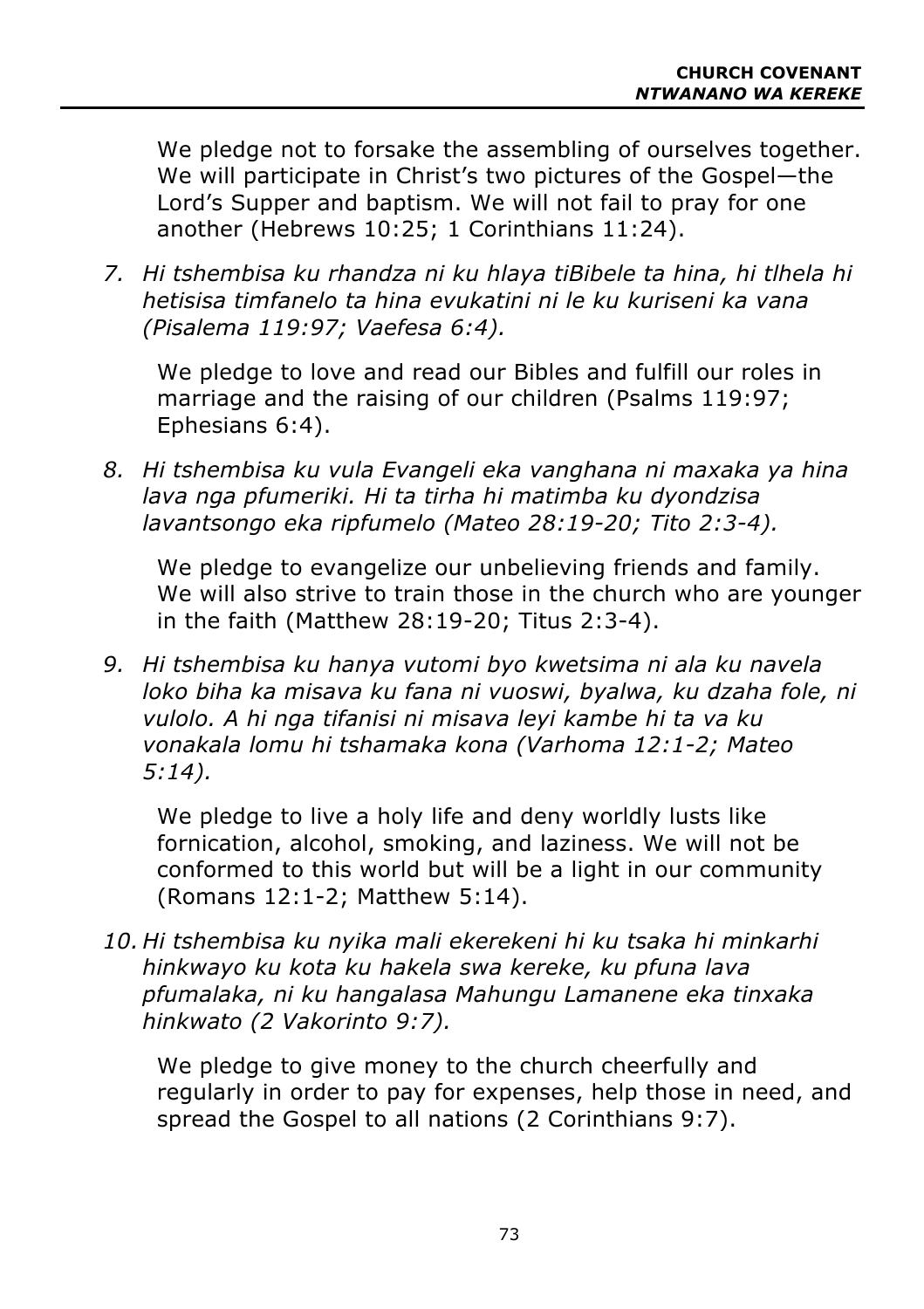*Ndzi pfumela eka Xikwembu Tatana wa matimba hinkwawo, Mutumbuluxi wa tilo ni misava; ni le ka Yesu Kriste n'wana wa xona a ri yexe, yena Hosi ya hina. U amukeriwile eka Moya lowo kwetsima. U velekiwile hi wa nhwana Maria. U twisiwile ku vava enkarhini wa Pontio Pilato, a vambiwa, a fa, kutani a celeriwa esirheni. U pfukile eku feni hi siku ra vunharhu. U tlhandlukerile etilweni, kutani u tshamile evokweni ra xinene ra Xikwembu, Tatana wa matimba hinkwawo. U ta tlhela a vuya ku ta avanyisa lava hanyaka ni lava feke.* 

I believe in God, the Father almighty, creator of heaven and earth. I believe in Jesus Christ, his only Son, our Lord, who was conceived by the Holy Spirit, born of the Virgin Mary, suffered under Pontius Pilate, was crucified, died, and was buried. On the third day he rose again; he ascended into heaven, he is seated at the right hand fo the father, and he will come to judge the living and the dead.

*Ndzi pfumela eka Moya lowo kwetsima. Ndzi pfumela eka Kereke leyo hlawuleka ya vukriste leyi nga misaveni hinkwayo, ni ku hlangana ka vahlawuriwa. Ndzi pfumela ku rivaleriwa ka swidyoho; ni ku pfuka kambe ka nyama, ni vutomi lebyi nga heriki.*

I believe in the Holy Spirit, the holy catholic Church, the communion of saints, the forgiveness of sins, the resurrection of the body, and the life everlasting. Amen.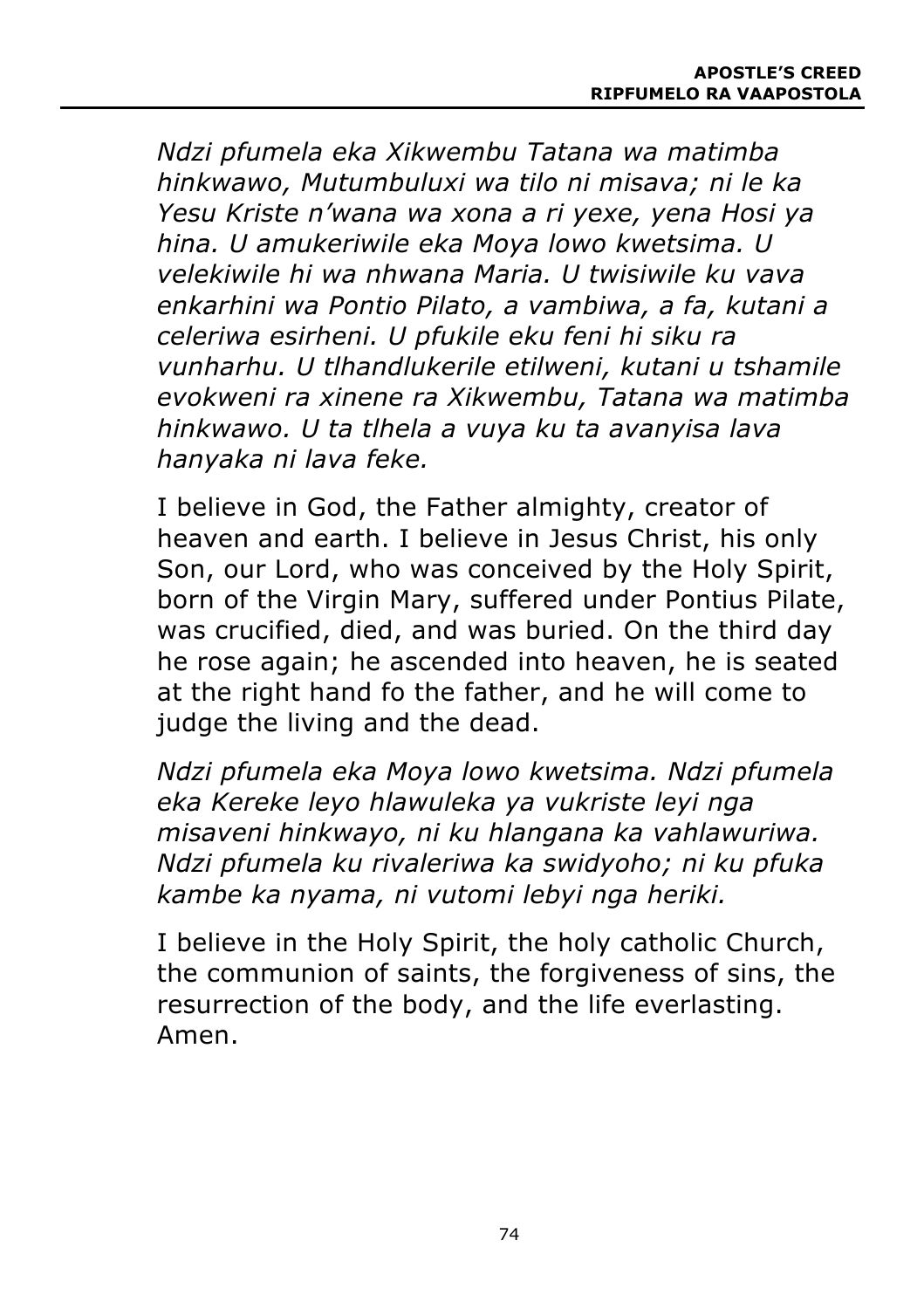*1. Yimbelelani hinkwenu. Yimbelela ni nhlengeletano hi minkarhi hinkwayo. U nga pfumeleri ku karhala ku ku sirhelela. Loko ku yimbelela ku ri xihambano eka wena, xi rhwale kutani u ta kuma nkateko.*

Sing all. Sing with the congregation as often as you can. Do not allow weariness to hinder you. If singing is a cross for you, take it up and you will find a blessing.

*2. Yimbelela hi ku tsaka ni nhlohletelo lowunene. Tivonele leswaku u nga yimbeleri onge u file, kumbe u khome hi vurhongo. Tlakusa rito ra wena hi matimba.* 

Sing zealously and with good courage. Beware of singing as if you were half dead, or half asleep. Lift up your voice with strength.

*3. Yimbelelela kahle. U nga tlakusi ngopfu rito, leswaku ku va wena u twakalaka ku tlula nhlengeletano. Leswi swi ta onha mpfumawulo wa vuyimbeleri. Endlani leswaku marito ya n'wina ya va xilo xin'we, leswaku mi humesa mpfumawulo wun'we wo tsokombela.*

Sing modestly. Do not shout, as to be heard above the rest of the congregation. This will destroy the harmony. Strive to unite your voices together, so as to make one melodious sound.

- *4. Yimbelelani mi nga siyani, marito ya n'wina ma famba swin'we.Mi nga hatlisi kumbe ku nonoka.Landzelelani marito ya lava sumaka. Mi nga yimbeleri mi ri ni vulolo kumbe ku nonoka ngopfu.* Sing in time. Do not run before or stay behind. Follow the leading voices. Do not sing lazily or too slowly.
- *5. Eku tlula hinkwaswo, yimbelelani hi ximoya. Vekani tihlo eka Xikwembu eka rito rihi ni rihi leri mi ri yimbelelaka. Xikongomelo ku fanele ku va ku tsakisa Xikwembu ku tlula wena n'wini, kumbe xivumbiwa xihi. Khoma ngopfu marito. Vona leswaku mbilu ya wena yi langute eka Xikwembu, ku nga ri mpfumawulo ntsena. Yesu u ta amukela vuyimbeleri lebyo tano, naswona u ta nyika loko a vuya siku rin'wana.*

Above all, sing spiritually. Have an eye to God in every word you sing. Aim at pleasing Him more than yourself, or any other creature. Concentrate on the words. Let your heart focus on God, not only the sound. Jesus will approve this kind of singing, and will reward it when He returns one day.

\*These rules are from John Wesley, 1761.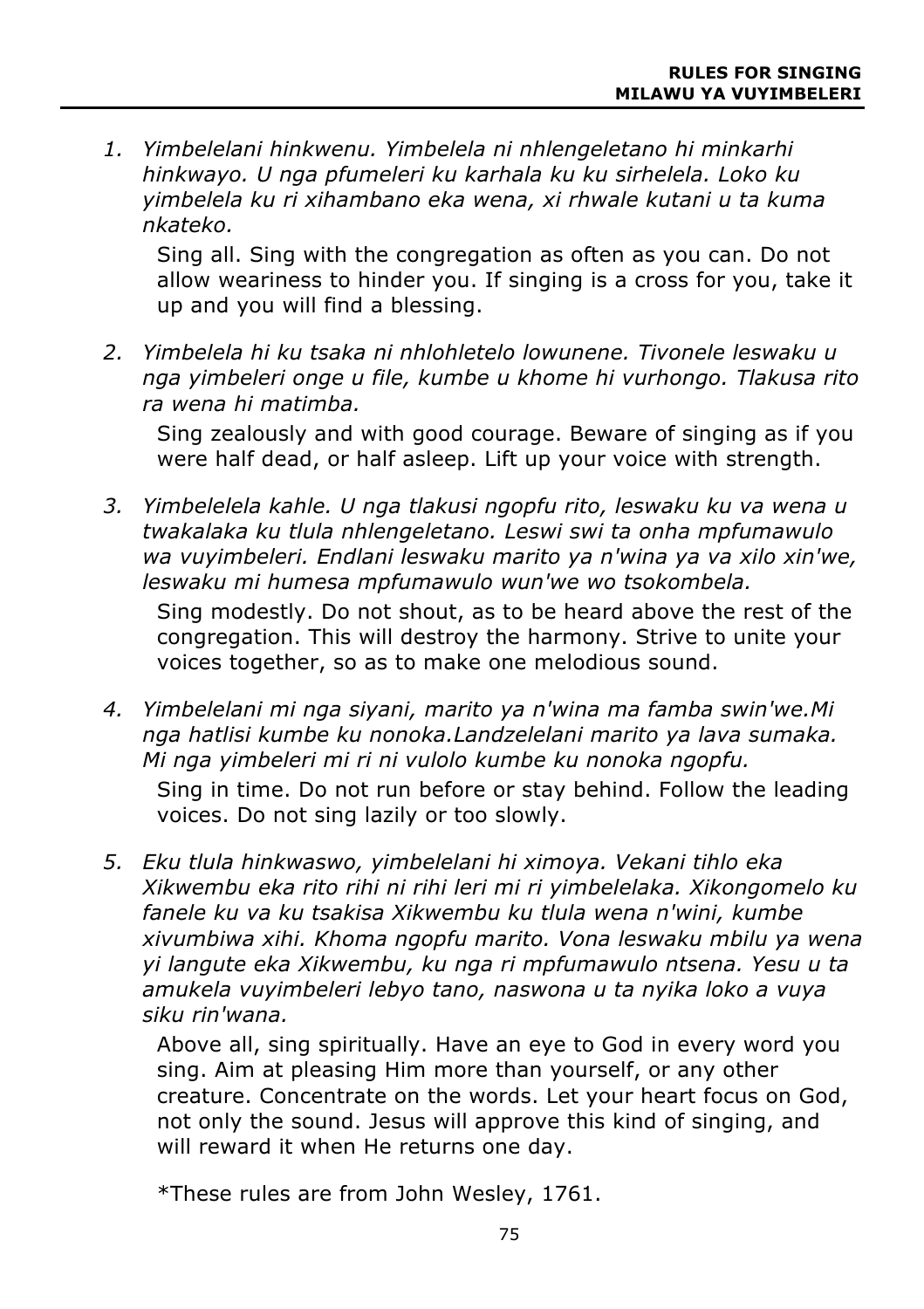# **TOPICAL INDEX** *KU LONGOLOKA KA TINSIMU HI TIMHAKA*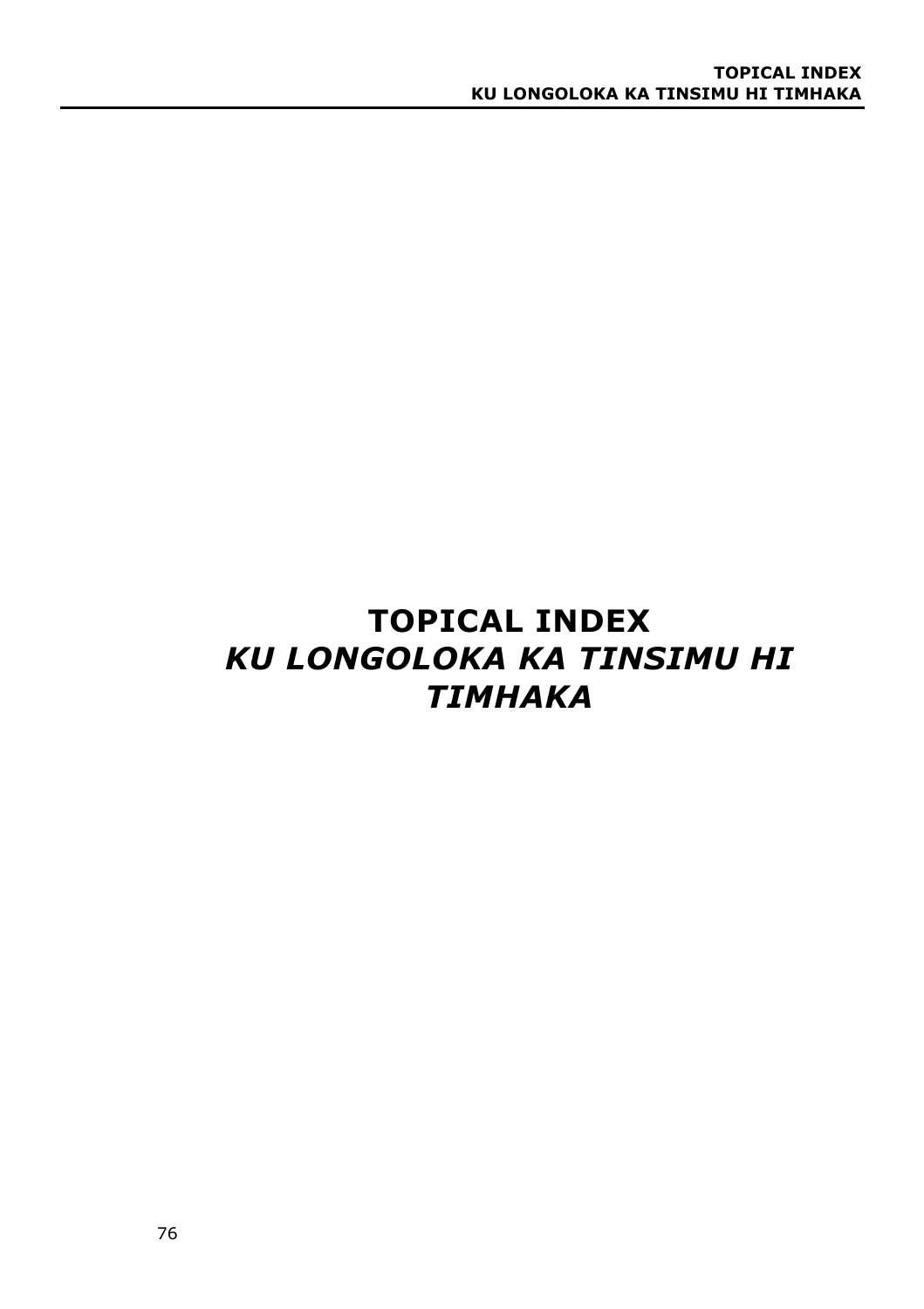# **THE TRINITY XIKWEMBU**

| A HI NKHENSENI YEHOVHA5                    |
|--------------------------------------------|
| A WU TE MFUMO WAKU  1                      |
| DZUNISANI YEHOVHA! 4                       |
| GANDZELA HOSI  6                           |
| HA KU DZUNISA 7                            |
| HOLY, HOLY, HOLY  3                        |
| <b>HOW GREAT THOU ART 2</b>                |
| I LOVE YOU, LORD  15                       |
| I WILL CALL UPON THE LORD                  |
|                                            |
| I WILL ENTER HIS GATES19                   |
| KA MUMBI WA VANHU  8                       |
| KU VONGA TINTSWALO TO                      |
| KWETSIMA  21                               |
| NDZI TA KU KURISA, HOSI20                  |
| PSALM 19:7-11 12                           |
| PSALM 25 13                                |
| PSALM 89:1 11                              |
| SEARCH ME, O GOD  88                       |
| TANA, MOYA WO SASEKA27                     |
| TATANA, U ENDLILE VANHU                    |
|                                            |
| THOU ART WORTHY 16                         |
| TINDZIMI TA GIDI TI                        |
| . 9<br>YIMBELALA                           |
| <b>WORTHY OF WORSHIP 17</b>                |
| YEHOVHA WA SASEKA  24                      |
| YEHOVHA XIKWEMBU  10                       |
| YEHOVHA XIKWEMBU.                          |
| HOSI YA MATILO  25<br>YOUR MERCY FLOWS  18 |
|                                            |

# **THE SON OF GOD N'WANA WA XIKWEMBU**

ACROSS THE LANDS...... 31 ALL GLORY BE TO CHRIST29 ALL I HAVE IS CHRIST ... 28

AND CAN IT BE .............61 BECAUSE HE LIVES........67 HA KUNENE HI TA YIMBELELA 23 HI HANYANYISE ............26 HOSI YESU, MUHANYISI .98 I MANI LA YIMEBELELAKA48 I WILL GLORY IN MY REDEEMER....................39 KA YESU NDZI LANGUTILE ................................. 101 KU NA MUKUTSURI ........37 LORD, I LIFT YOUR NAME ON HIGH ......................30 MUKUTSURI, HOSI YA MINA ................................. 104 MURISI LONENE ............34 MY JESUS, I LOVE THEE .40 N'WINA LA MI HUMAKA TIKWENI ......................41 NKHINSAMELANI YESU...33 NYIMPFANA YA XIKWEMBU65 O YESU, HOSI YA TINTSWALO ..................35 RIHLAMPFU RANGA I YESU36 RIRHANDZU RA YESU KRISTE ...................................42 RO ENTA, RIRHANDZU RA TATANA........................64 SAVED! SAVED!.............86 THERE IS A REDEEMER...38 TIKO RA XIKWEMBU RI KONA ...................................43 VONANI, WA TA HOSI YESU ...................................32 XILUVELWEN' XA XIKWEMBU ...................................44 YESU! YESU! MUKUTSURI WA MINA ..........................45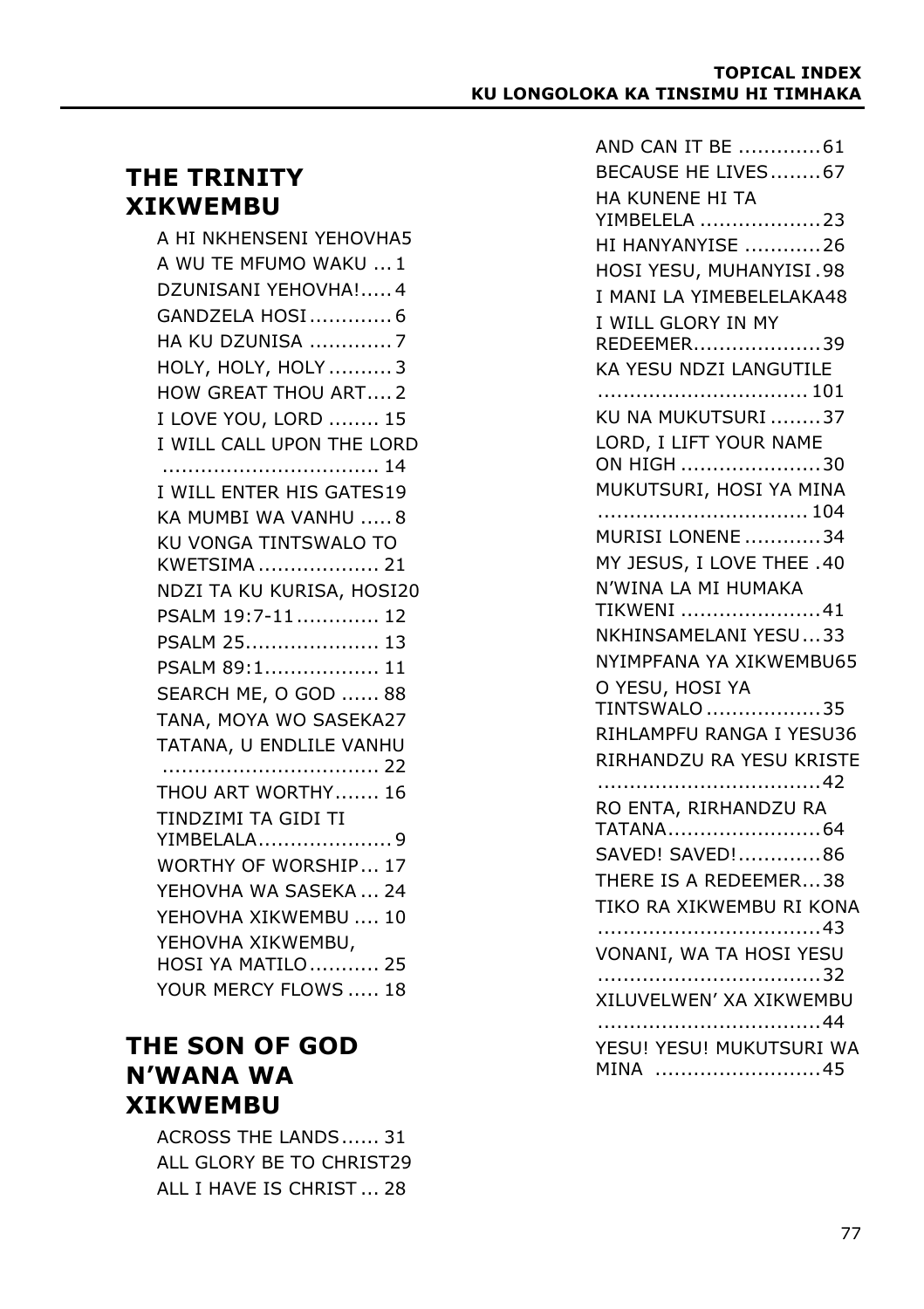# **CHRIST'S BIRTH KU VELEKIWA KA YESU HOSI**

ALELUYA! A HI TSAKENI. 46 COME, THOU LONG **EXPECTED** JESUS.......................... 56 HA KUNENE HI TA YIMBELELA................... 23 HARK! THE HERALD ANGELS SING ........................... 55 LE MUTINI WA DAVIDA .. 47 MAHUNGU MANENE 49 MUTINI WA BETLEHEMA. 50 NOWEL RO SUNGULA..... 52 NTSAKO A WU VE MISAVENI .................................. 53 O COME, O COME, EMANUEL .................................. 54 RI XONGILE SIKU LERI .. 51 XITIVISO XA TINTSUMI.. 57

# **CHRIST'S PASSION KU VAMBIWA KA HOSI YESU**

THERE IS POWER IN THE BLOOD.........................78 U HLULE SIRHA, YESU....68 YESU KRISTE U PFUKILE 69

# **OUR SALVATION KU PONISIWA KA HINA**

ACROSS THE LANDS ......31 ALELUYA! A HI TSAKENI .46 ALL I HAVE IS CHRIST....28 AMAZING GRACE...........76 AND CAN IT BE .............61 AT THE CROSS ..............60 GLORY TO HIS NAME .....77 JESUS, THANK YOU........66 KU VONGA TINTSWALO TO KWFTSIMA 21 KUNENE NDZI SWI KUMILE75 KUTSURIWE HI XINYIMPFANA ................................. 113 LANGUTA XIHAMBANO ...58 MOYA NI MIRI WANGA ...71 MUVAMBIWA WA HINA 59 NDZI RIVALERIWILE ......74 NDZI WA WENA.............84 NYIMPFANA YA XIKWEMBU65 RA NANDZIHA...............70 RO ENTA, RIRHANDZU RA TATANA........................64 ROCK OF AGES .............81 SAVED BY THE BLOOD ...62 TATANA WA RIRHANDZU 74 THERE IS POWER IN THE BLOOD.........................78 TO GOD BE THE GLORY ..80 WONDERFUL GRACE OF JESUS ..........................79 XILUVELWEN' XA XIKWEMBU ...................................44 YINGISANI, YINGISANI ..72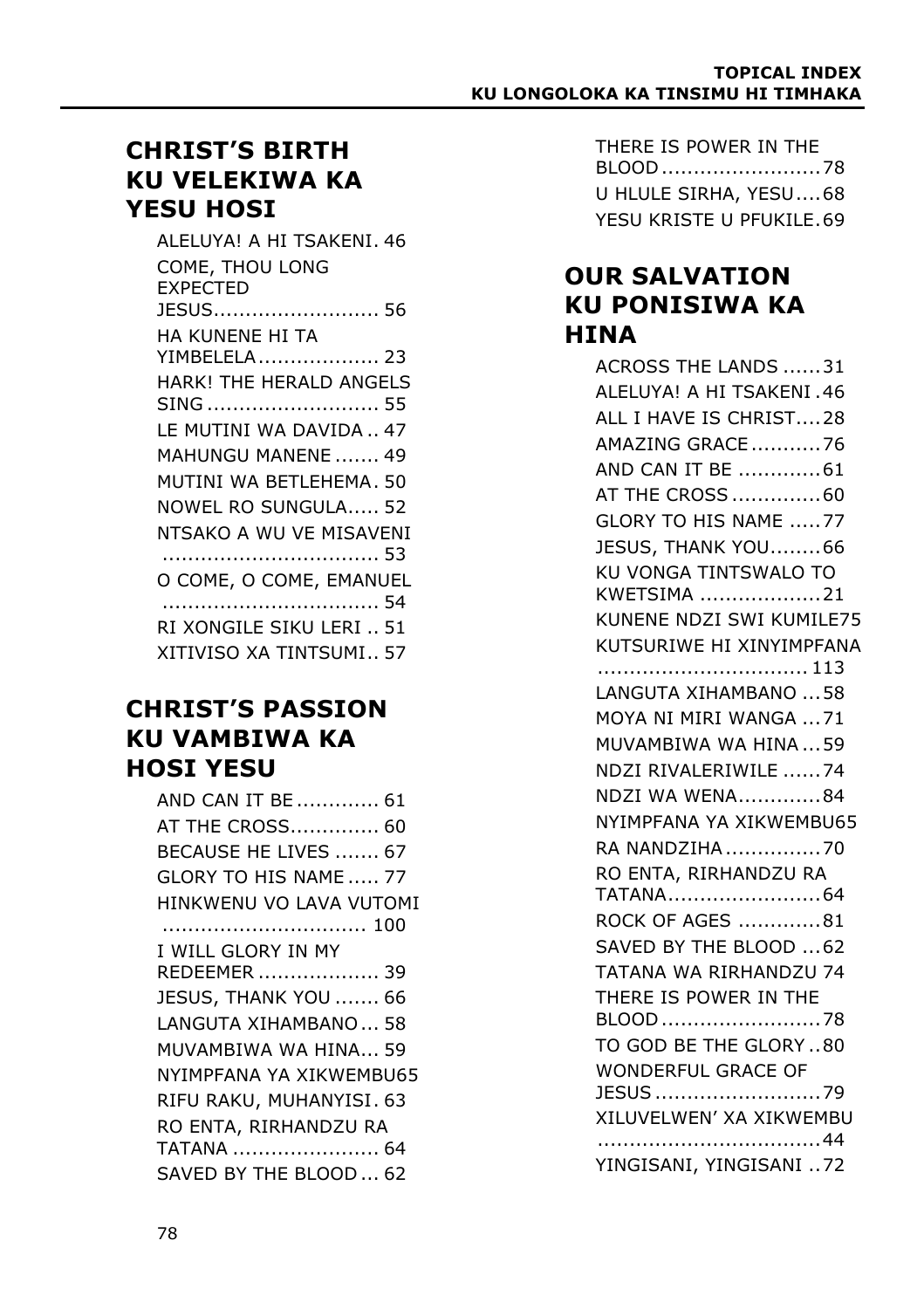#### **TOPICAL INDEX KU LONGOLOKA KA TINSIMU HI TIMHAKA**

# **DEVOTION KU TINYIKETELA**

| A CLEAN HEART  89                    |
|--------------------------------------|
| A PASSION FOR THEE 87                |
| AS THE DEER 95                       |
| <b>BLESSED ASSURANCE  85</b>         |
| FOR ME TO LIVE IS CHRIST             |
|                                      |
| HI HANYANYISE  26                    |
| HINKWAKO NA YESU  99                 |
| HINKWENU VO LAVA VUTOMI              |
| 100<br>HOSI YESU, MUHANYISI. 98      |
|                                      |
| I LOVE YOU, LORD  15                 |
| I SHALL KNOW HIM  93                 |
| I WILL CALL UPON THE LORD            |
| 14                                   |
| I WILL ENTER HIS GATES19             |
| I'D RATHER HAVE JESUS 92             |
| KA YESU NDZI LANGUTILE               |
| . 101<br>KUSUHI NA WENA  120         |
| MASIKU YANGA MA HELA126              |
| MUKUTSURI, HOSI YA MINA              |
|                                      |
| MUST JESUS BEAR THE                  |
| CROSS?  90                           |
| MY JESUS, I LOVE THEE. 40            |
| NDZA TILAYA, NKULUKUMBA              |
|                                      |
| NDZI KUMILE NAKULORHI                |
|                                      |
| NDZI NI KHOMBO, NDZI TA              |
| NTSENA  103                          |
| NDZI XANISIWA HI SWIVI<br>SWANGA 111 |
| PASS ME NOT, O GENTLE                |
| SAVIOR  96                           |
| RA NANDZIHA<br>70                    |
| REDEEMED! 112                        |
| SAVED! SAVED!  86                    |
| SEARCH ME, O GOD  88                 |
|                                      |

| TANA KA YESUS, U NGA      |
|---------------------------|
| HLWERI83                  |
| TATANA WA VITANA 121      |
| TIKO RA HINA RA LAHLEKA   |
|                           |
| TO WHOM MUCH HAS BEEN     |
| GIVEN 97                  |
| XANA MI TIVA?82           |
| XWANA, HOSI HIKUVA RI     |
| HLWILE  107               |
| YESU WA GONGONDZA 108     |
| YESU, LA NDZI RHANDZAKA   |
|                           |
| YESU, LOYA NDZI FELEKE109 |
| YESU, MUKUTSURI 110       |
| YOU ARE MY ALL IN ALL .94 |

# **PERSEVERANCE KU TIYISELA**

| A CLEAN HEART89             |
|-----------------------------|
| A HI FAMBENI, HI TIYISELA   |
|                             |
| A HI TSAKENI,               |
| VAMAKWERHU  123             |
| BE STRONG IN THE LORD135    |
| BYALA  122                  |
| EMINTLHAN'WINI LEYI         |
| LOVISAKA  125               |
| <b>GIVE OF YOUR BEST TO</b> |
| THE MASTER 140              |
| HATLISANI! MI YA VITANA     |
| . 116                       |
| HLOMA MATLHARI  117         |
| HI OMA NYIMPI YA HOSI118    |
| IT IS WELL WITH MY SOUL     |
|                             |
| MUST JESUS BEAR THE         |
| CROSS? 90                   |
| NAMUNTLHA NDZI KUMILE       |
| 127                         |
| PFUKANI, MI HITEKA          |
| SWESWI 128                  |
| PHALALANI, TINHENHA 129     |
| REJOICE IN THE LORD 136     |
|                             |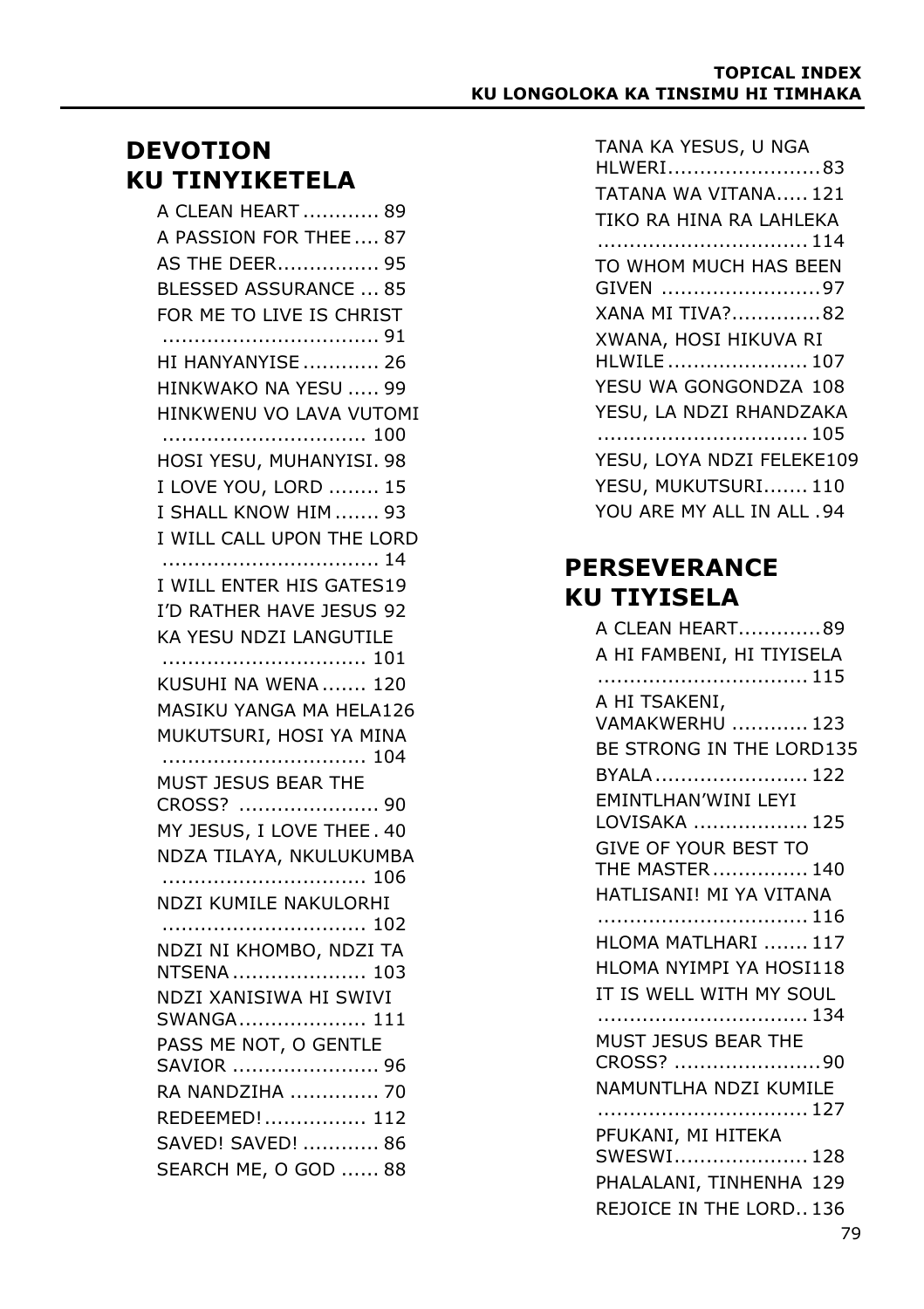SERVANT'S HEART ...... 137 SUMANI TINSIMU TA NYIMPI ................................ 119 SWA NANDZIHA KU TSUNDZUKA............... 132 TATANA WA VITANA .... 121 TRUST AND OBEY ....... 139 TSHEMBA YESU, MUKRISTE ................................ 131 WALK WORTHY OF THE LORD ................................ 141 WHEN WE ALL GET TO HEAVEN ..................... 138 XO SUNGULA LAVANI .. 124 YESU I HOSI YA HINA.. 130 YIMANI, VATITSONI, YIMANI! ................................ 133

## **THE CHURCH NHLENGELETANO YA VAPFUMERI**

| BRETHREN, WE HAVE MET  |  |
|------------------------|--|
|                        |  |
| SIKU RA NAMUNTLHA  142 |  |
| WE GATHER TOGETHER 144 |  |
| YESU U FAMBILE  145    |  |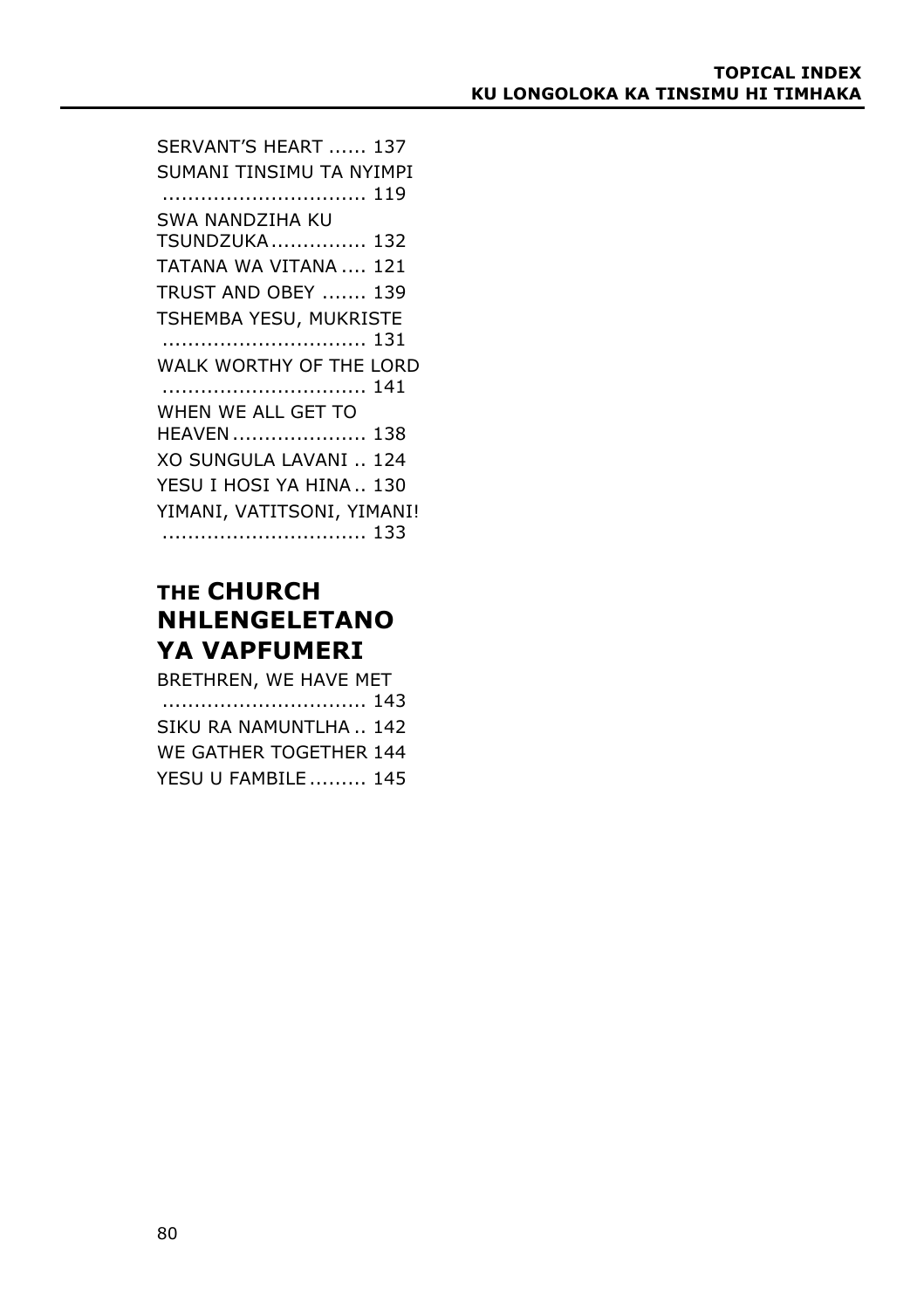# **ALPHABETICAL INDEX** *KU LONGOLOKA KA TINSIMU HI MALETERE*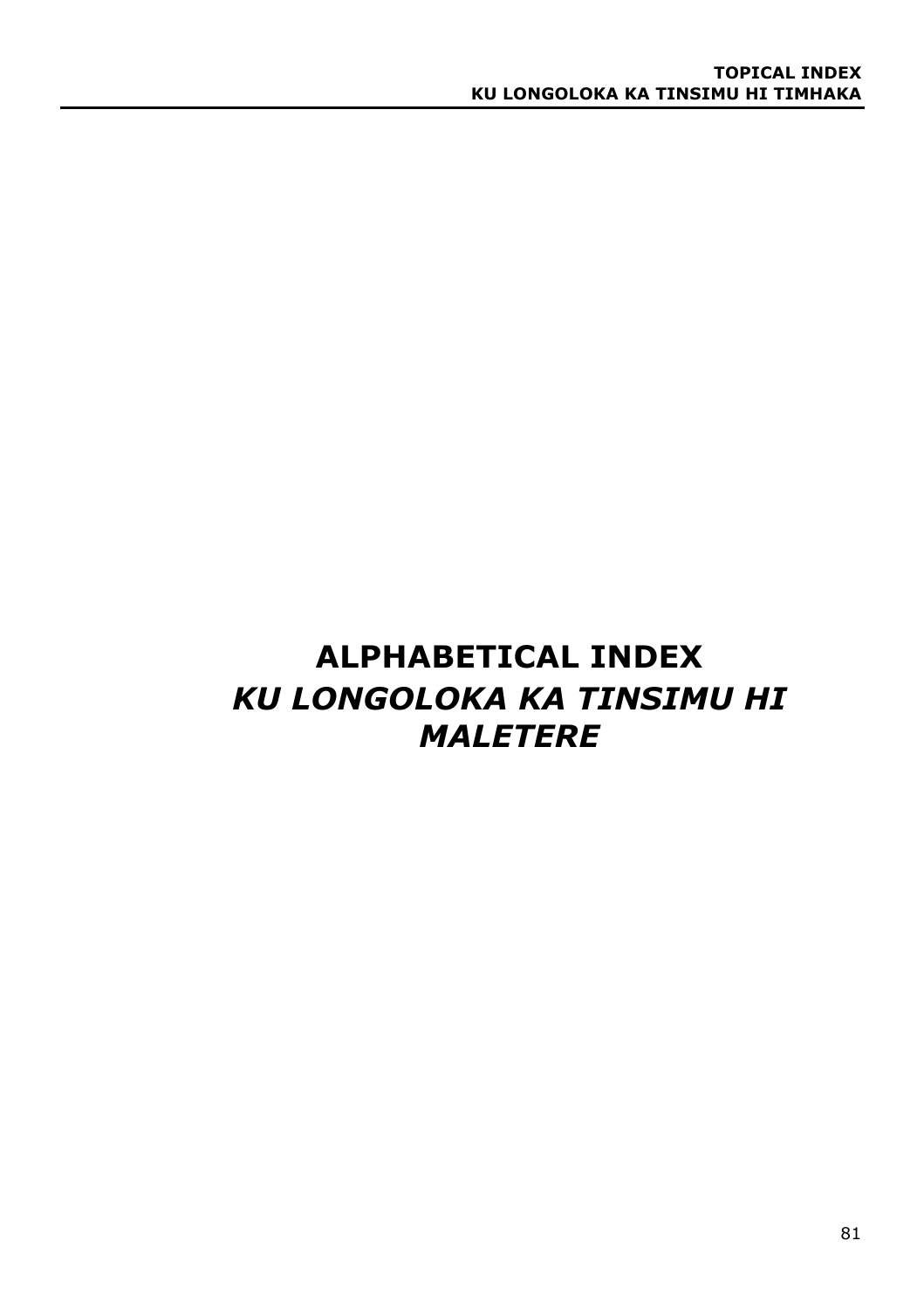A CLEAN HEART ............ 89 A HI FAMBENI, HI TIYISELA ................................ 115 A HI NKHENSENI YEHOVHA5 A HI TSAKENI, VAMAKWERHU ................................ 123 A PASSION FOR THEE .... 87 A WU TE MFUMO WAKU ... 1 ACROSS THE LANDS...... 31 ALELUYA! A HI TSAKENI. 46 ALL GLORY BE TO CHRIST29 ALL I HAVE IS CHRIST ... 28 AMAZING GRACE .......... 76 AND CAN IT BE ............. 61 AS THE DEER................ 95 AT THE CROSS.............. 60 BE STRONG IN THE LORD135 BECAUSE HE LIVES ....... 67 BLESSED ASSURANCE ... 85 BRETHREN, WE HAVE MET143 BYALA ....................... 122 COME, THOU LONG EXPECTED JESUS.......................... 56 DZUNISANI YEHOVHA!..... 4 **EMINTLHAN'WINI LEYI** LOVISAKA .................. 125 FOR ME TO LIVE IS CHRIST91 GANDZELA HOSI ............. 6 GIVE OF YOUR BEST TO THE MASTER..................... 140 GLORY TO HIS NAME ..... 77 HA KU DZUNISA ............. 7 HA KUNENE HI TA YIMBELELA .................................. 23 HARK! THE HERALD ANGELS SING ........................... 55 HATLISANI! MI YA VITANA116 HI HANYANYISE ............ 26 HINKWAKO NA YESU ..... 99 HINKWENU VO LAVA VUTOMI ................................ 100 HLOMA MATLHARI ....... 117 HLOMA NYIMPI YA HOSI118

HOLY, HOLY, HOLY.......... 3 HOSI YESU, MUHANYISI .98 HOW GREAT THOU ART ... 2 I LOVE YOU, LORD.........15 I MANI LA YIMEBELELAKA48 I SHALL KNOW HIM .......93 I WILL CALL UPON THE LORD ...................................14 I WILL ENTER HIS GATES19 I WILL GLORY IN MY REDEEMER....................39 I'D RATHER HAVE JESUS 92 IT IS WELL WITH MY SOUL134 JESUS, THANK YOU........66 KA MUMBI WA VANHU ..... 8 KA YESU NDZI LANGUTILE101 KU NA MUKUTSURI ........37 KU VONGA TINTSWALO TO KWETSIMA....................21 KUNENE NDZI SWI KUMILE75 KUSUHI NA WENA........ 120 KUTSURIWE HI XINYIMPFANA .................................113 LANGUTA XIHAMBANO ...58 LE MUTINI WA DAVIDA...47 LORD, I LIFT YOUR NAME ON HIGH ...........................30 MAHUNGU MANENE........49 MASIKU YANGA MA HELA126 MOYA NI MIRI WANGA ...71 MUKUTSURI, HOSI YA MINA .................................104 MURISI LONENE ............34 MUST JESUS BEAR THE CROSS? .......................90 MUTINI WA BETLEHEMA .50 MUVAMBIWA WA HINA ...59 MY JESUS, I LOVE THEE .40 N'WINA LA MI HUMAKA TIKWENI ......................41 NAMUNTLHA NDZI KUMILE127 NDZA TILAYA, NKULUKUMBA .................................106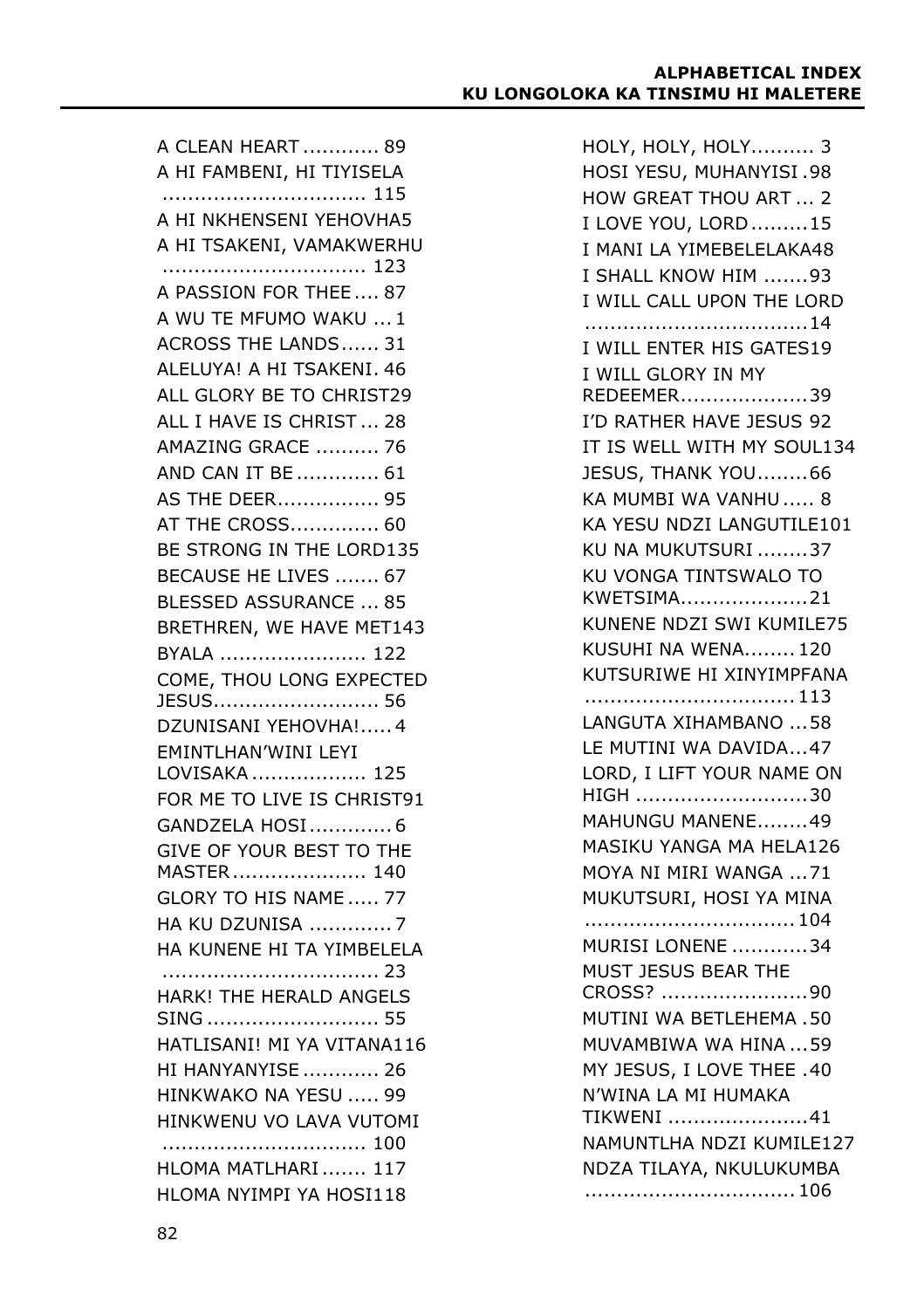| NDZI KUMILE NAKULORHI              |
|------------------------------------|
|                                    |
| NDZI NI KHOMBO, NDZI TA            |
| NTSENA 103<br>NDZI RIVALERIWILE 74 |
| NDZI TA KU KURISA, HOSI            |
|                                    |
| NDZI WA WENA  84                   |
| NDZI XANISIWA HI SWIVI             |
| SWANGA 111                         |
| NKHINSAMELANI YESU  33             |
| NOWEL RO SUNGULA 52                |
| NTSAKO A WU VE MISAVENI            |
| NYIMPFANA YA XIKWEMBU65            |
| O COME, O COME, EMANUEL            |
|                                    |
| O YESU, HOSI YA TINTSWALO          |
| 35                                 |
| PASS ME NOT, O GENTLE              |
| SAVIOR  96                         |
| PFUKANI, MI HITEKA SWESWI          |
| PHALALANI, TINHENHA 129            |
| PSALM 19:7-11 12                   |
| PSALM 25 13                        |
| PSALM 89:1 11                      |
| RA NANDZIHA  70                    |
| REDEEMED! 112                      |
| REJOICE IN THE LORD. 136           |
| RI XONGILE SIKU LERI  51           |
| RIFU RAKU, MUHANYISI. 63           |
| RIHLAMPFU RANGA I YESU36           |
| RIRHANDZU RA YESU KRISTE           |
| RO ENTA, RIRHANDZU RA              |
| TATANA  64                         |
| ROCK OF AGES  81                   |
| SAVED BY THE BLOOD  62             |
| SAVED! SAVED!  86                  |
| SEARCH ME, O GOD  88               |
| SERVANT'S HEART  137               |
| SIKU RA NAMUNTLHA<br>142           |

| SUMANI TINSIMU TA NYIMPI                                                                                                                                                                                                                                                                                                               |
|----------------------------------------------------------------------------------------------------------------------------------------------------------------------------------------------------------------------------------------------------------------------------------------------------------------------------------------|
| SWA NANDZIHA KU<br>TSUNDZUKA<br>$\dots$ 132<br>TANA KA YESUS, U NGA<br>HLWERI83<br>TANA, MOYA WO SASEKA27<br>TATANA WA RIRHANDZU 73<br>TATANA WA VITANA 121<br>TATANA, U ENDLILE VANHU22<br>THERE IS A REDEEMER38<br>THERE IS POWER IN THE<br>BLOOD 78<br>THOU ART WORTHY 16<br>TIKO RA HINA RA LAHLEKA114<br>TIKO RA XIKWEMBU RI KONA |
| TINDZIMI TA GIDI TI<br>YIMBELALA  9<br>TO GOD BE THE GLORY 80<br>TO WHOM MUCH HAS BEEN<br>GIVEN 97<br>TRUST AND OBEY  139<br>TSHEMBA YESU, MUKRISTE131<br>U HLULE SIRHA, YESU68<br>VONANI, WA TA HOSI YESU32<br>WALK WORTHY OF THE LORD<br>141<br>WE GATHER TOGETHER 144                                                               |
| WHEN WE ALL GET TO HEAVEN<br>WONDERFUL GRACE OF JESUS<br>WORTHY OF WORSHIP  17                                                                                                                                                                                                                                                         |
| XANA MI TIVA?82<br>XIKWEMBU A XI HUNDZUKI<br>147<br>XIKWEMBU XI RI XOXE146                                                                                                                                                                                                                                                             |
| XILUVELWEN' XA XIKWEMBU<br>XITIVISO XA TINTSUMI57<br>XO SUNGULA LAVANI  124<br>XWANA, HOSI HIKUVA RI<br>HLWILE  107                                                                                                                                                                                                                    |